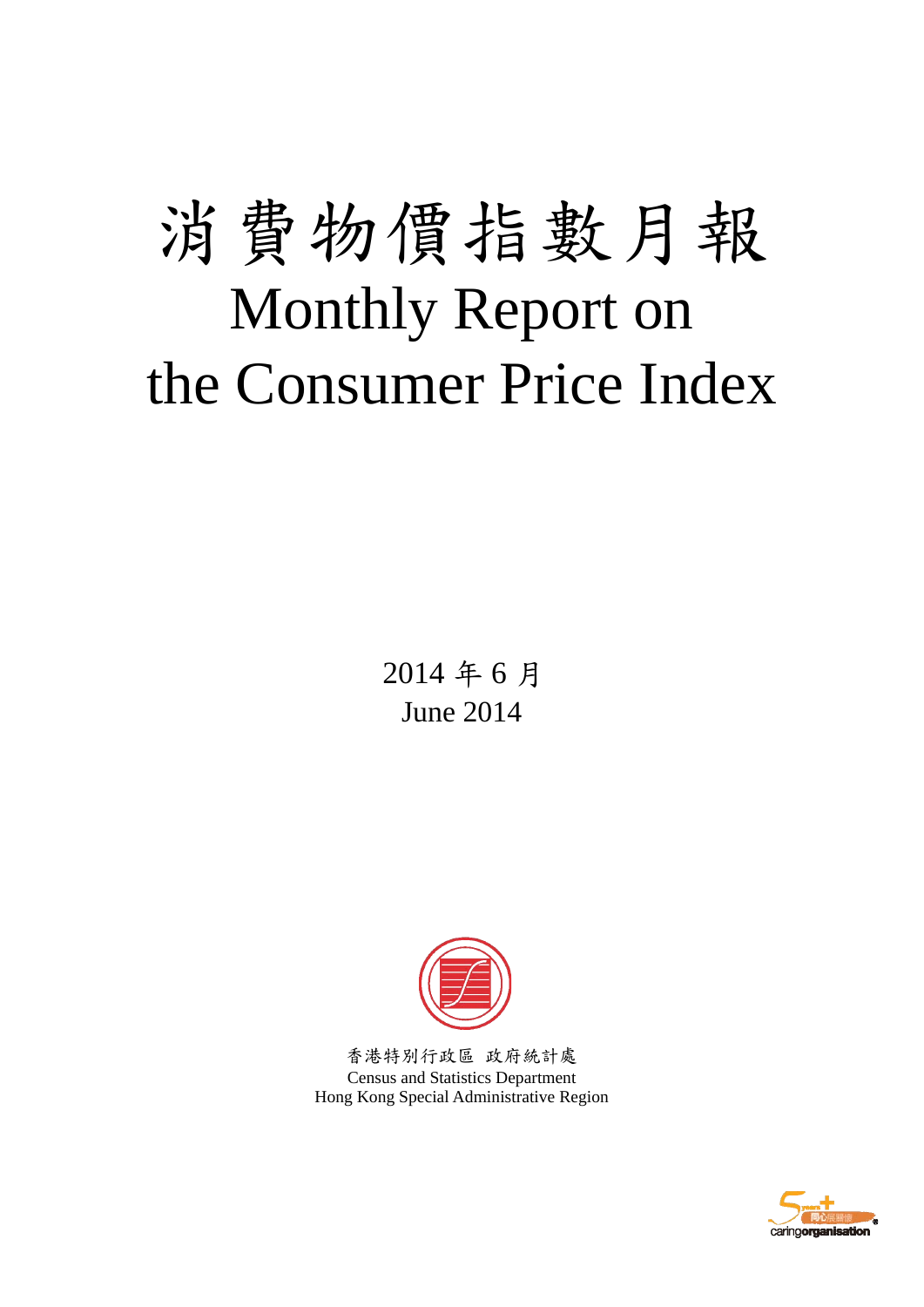# 消費物價指數月報 Monthly Report on the Consumer Price Index

# 2014 年 6 月 June 2014

有關本刊物的查詢,請聯絡:

政府統計處 消費物價指數組

地址:香港新界葵芳興芳路 223 號新都會廣場 1 座 30 樓 3012-3024 室 電話:(852) 2805 6403 圖文傳真:(852) 2577 6253 電郵:cpi@censtatd.gov.hk

> Enquiries about this publication can be directed to: **Consumer Price Index Section Census and Statistics Department**  Address : Units 3012-3024, 30/F, Metroplaza Tower 1, 223 Hing Fong Road, Kwai Fong, New Territories, Hong Kong. Tel.: (852) 2805 6403 Fax : (852) 2577 6253

> > E-mail : cpi@censtatd.gov.hk

政府統計處網站 Website of the Census and Statistics Department www.censtatd.gov.hk

> 2014 年 7 月出版 Published in July 2014

本刊物只備有下載版

This publication is available in download version only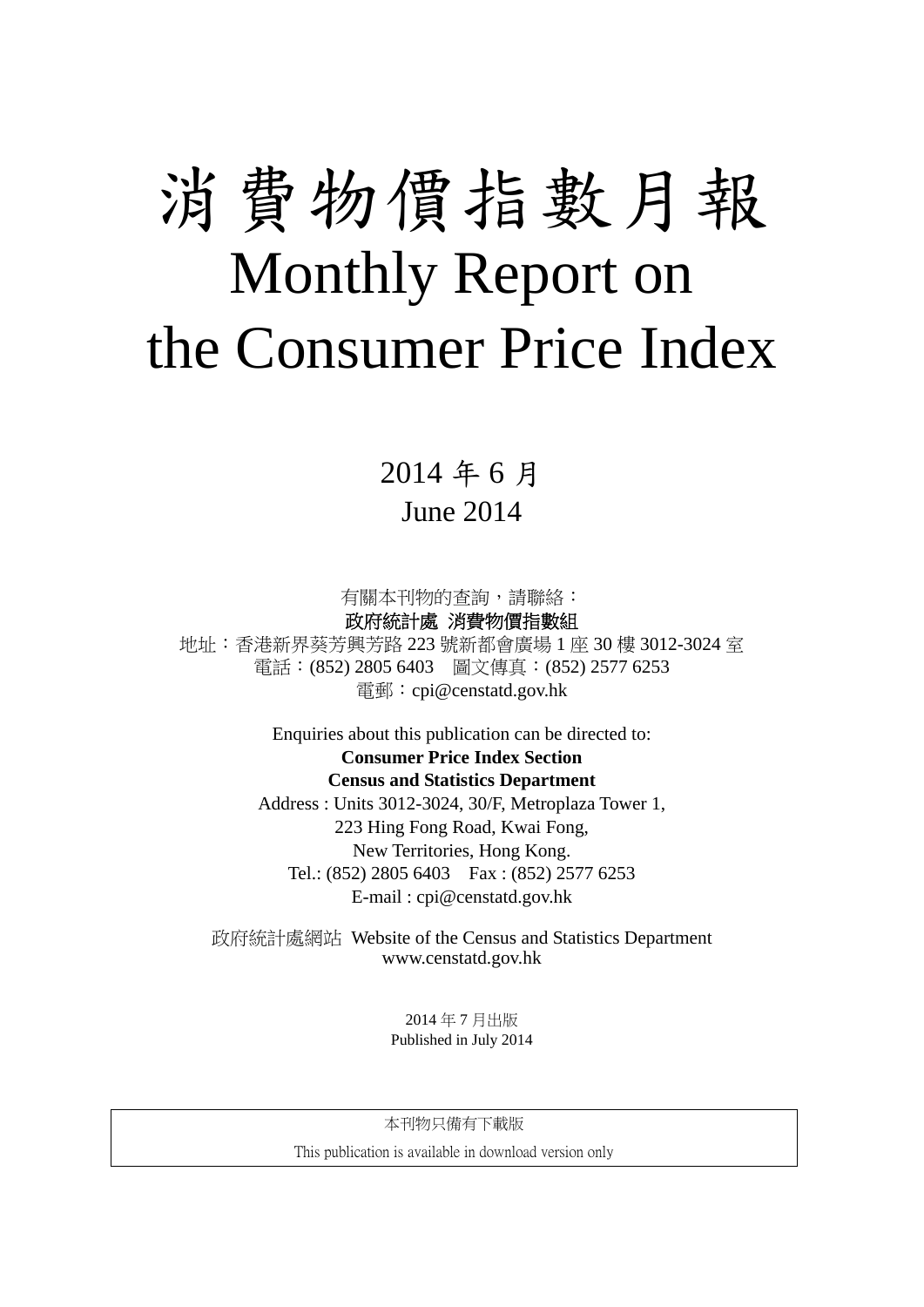### 目錄 **CONTENTS**

|                |                                       |                                                                                      |                                                                                        |                                                                                                 | 頁數<br>Page |  |
|----------------|---------------------------------------|--------------------------------------------------------------------------------------|----------------------------------------------------------------------------------------|-------------------------------------------------------------------------------------------------|------------|--|
|                | 1. 概念及方法                              |                                                                                      | 1. Concepts and methods                                                                |                                                                                                 | 1          |  |
|                | 2. 摘要統計數字                             |                                                                                      | 2. Summary statistics                                                                  |                                                                                                 | 4          |  |
|                | 3. 消費物價指數與上年同月比較的變動詳情                 | 3. Detailed changes in the CPIs, as<br>compared with same month in preceding<br>year |                                                                                        |                                                                                                 |            |  |
|                | 4. 消費物價指數與上月比較的變動詳情                   | 4. Detailed changes in the CPIs, as<br>compared with preceding month                 |                                                                                        |                                                                                                 |            |  |
|                | 5. 經季節性調整的消費物價指數                      | 5. Seasonally adjusted CPIs                                                          |                                                                                        |                                                                                                 |            |  |
| 摘要列表           |                                       | <b>Summary Tables</b>                                                                |                                                                                        |                                                                                                 |            |  |
| S <sub>1</sub> | 消費物價指數的主要統計數字                         | S <sub>1</sub>                                                                       | Main statistics of CPIs                                                                | 5                                                                                               |            |  |
|                | S1 附件 自 2007 年起影響消費物價<br>指數的政府一次性紓困措施 |                                                                                      |                                                                                        | Annex to S1 List of Government's<br>one-off relief measures<br>affecting the CPIs since<br>2007 | 6          |  |
| S <sub>2</sub> | 消費物價指數的按年變動率                          |                                                                                      | <b>CPIs</b>                                                                            | S2 Year-on-year rates of change in the                                                          | 8          |  |
| S <sub>3</sub> | 消費物價指數內各商品/服務類別指數<br>的按年變動率           | S <sub>3</sub>                                                                       | level                                                                                  | Year-on-year rates of change in the<br>CPIs at commodity/service section                        | 10         |  |
| S4             | 消費物價指數內各商品/服務類別指數<br>的按月變動率           |                                                                                      | S4 Month-to-month rates of change in the<br>CPIs at commodity/service section<br>level |                                                                                                 |            |  |
| S <sub>5</sub> | 經季節性調整的消費物價指數在最近3<br>個月內的平均每月變動率      | S <sub>5</sub>                                                                       | seasonally adjusted CPIs                                                               | Average monthly rates of change<br>during the latest 3 months in the                            | 16         |  |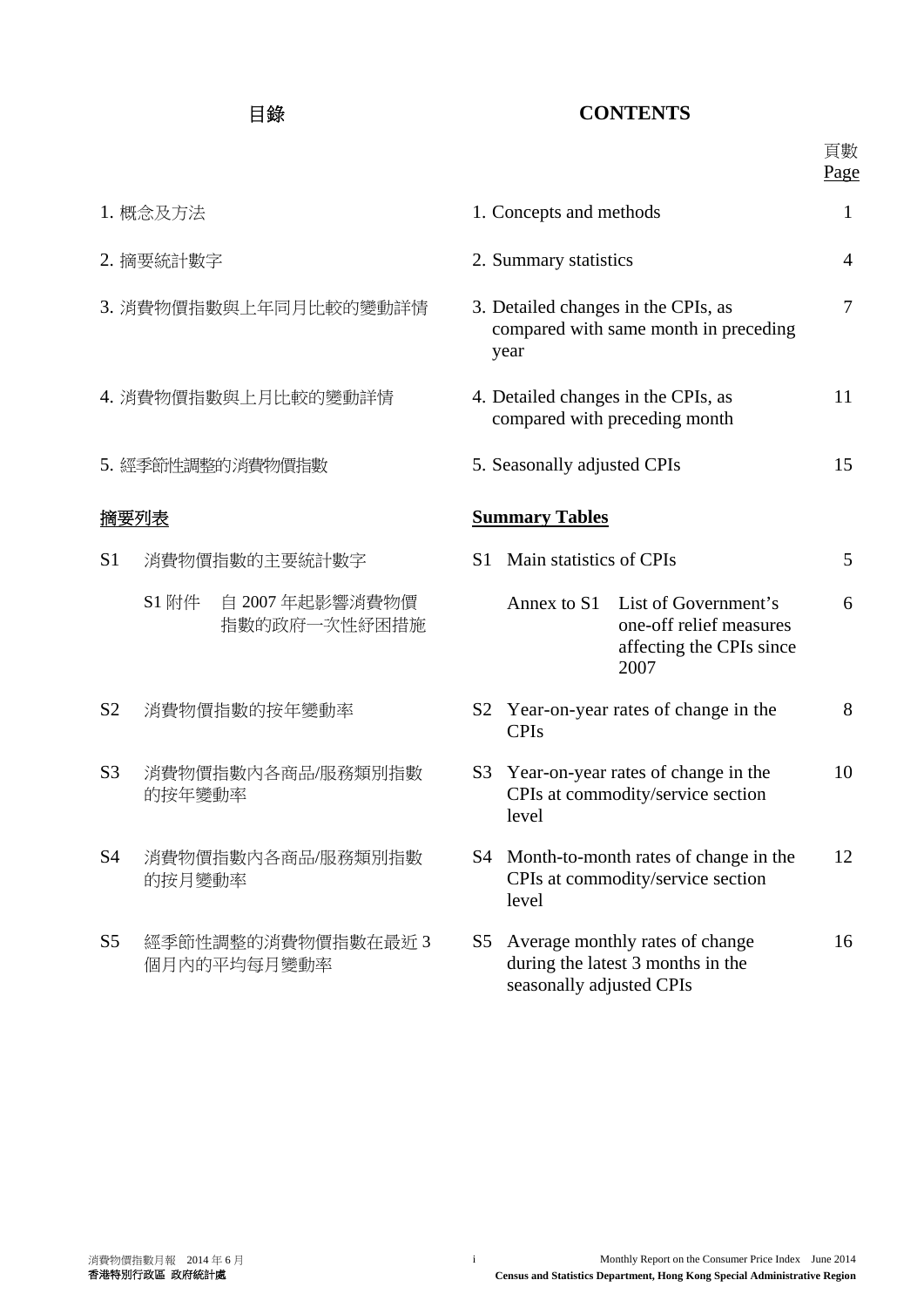- 1.1 綜合消費物價指數中各商品/服務類別 指數的時間數列
- 1.2 甲類消費物價指數中各商品/服務類別 指數的時間數列
- 1.3 乙類消費物價指數中各商品/服務類別 指數的時間數列
- 1.4 丙類消費物價指數中各商品/服務類別 指數的時間數列
- 2.1 綜合消費物價指數中各商品/服務類別 指數按年變動率的時間數列
- 2.2 甲類消費物價指數中各商品/服務類別 指數按年變動率的時間數列
- 2.3 乙類消費物價指數中各商品/服務類別 指數按年變動率的時間數列
- 2.4 丙類消費物價指數中各商品/服務類別 指數按年變動率的時間數列
- 3.1 2014 年 6 月份綜合消費物價指數與上 月及上年同月的比較
- 3.2 2014 年 6 月份甲類消費物價指數與上 月及上年同月的比較
- 3.3 2014 年 6 月份乙類消費物價指數與上 月及上年同月的比較
- 3.4 2014 年 6 月份丙類消費物價指數與上 月及上年同月的比較
- 4.1 經季節性調整的消費物價指數
- 4.2 經季節性調整的消費物價指數的按 月變動率

#### 詳細列表 **Detailed Tables**

| 1.1 | Time series of the Composite CPI at<br>commodity/service section level                                    | 17 |
|-----|-----------------------------------------------------------------------------------------------------------|----|
| 1.2 | Time series of the CPI(A) at<br>commodity/service section level                                           | 18 |
| 1.3 | Time series of the $CPI(B)$ at<br>commodity/service section level                                         | 19 |
| 1.4 | Time series of the $CPI(C)$ at<br>commodity/service section level                                         | 20 |
| 2.1 | Time series of year-on-year rates of<br>change in the Composite CPI at<br>commodity/service section level | 21 |
| 2.2 | Time series of year-on-year rates of<br>change in the $CPI(A)$ at<br>commodity/service section level      | 22 |
| 2.3 | Time series of year-on-year rates of<br>change in the CPI(B) at<br>commodity/service section level        | 23 |
| 2.4 | Time series of year-on-year rates of<br>change in the CPI(C) at<br>commodity/service section level        | 24 |
| 3.1 | Composite CPI for June 2014<br>compared with preceding month and<br>same month in preceding year          | 25 |
| 3.2 | CPI(A) for June 2014 compared with<br>preceding month and same month in<br>preceding year                 | 28 |
| 3.3 | $CPI(B)$ for June 2014 compared with<br>preceding month and same month in<br>preceding year               | 31 |
| 3.4 | $CPI(C)$ for June 2014 compared with<br>preceding month and same month in<br>preceding year               | 34 |
| 4.1 | Seasonally adjusted CPIs                                                                                  | 37 |
| 4.2 | Month-to-month rates of change in                                                                         | 38 |

the seasonally adjusted CPIs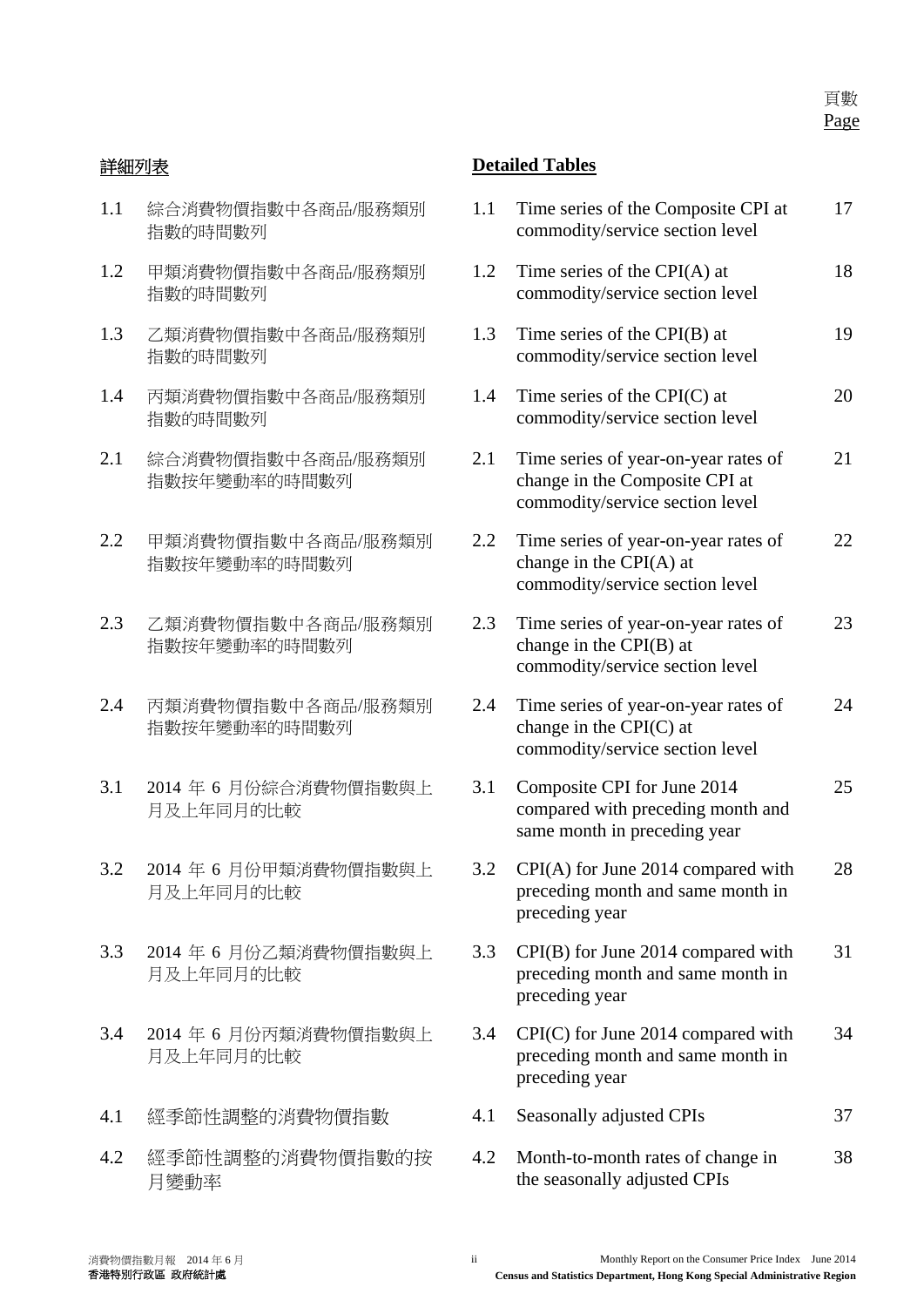頁數 Page

- 5 2014 年 6 月份消費物價指數內各商品/ 服務類別指數在總指數的按年變動率 中所佔的比率
- 6 2014 年 6 月份消費物價指數內各商品/ 服務類別指數在總指數的按月變動率 中所佔的比率
- 7.1 佔 2014 年 6 月份綜合消費物價指數整 體按月變動率中最大比率的商品/服務 組別
- 7.2 佔 2014 年 6 月份甲類消費物價指數整 體按月變動率中最大比率的商品/服務 組別
- 7.3 佔 2014 年 6 月份乙類消費物價指數整 體按月變動率中最大比率的商品/服務 組別
- 7.4 佔 2014 年 6 月份丙類消費物價指數整 體按月變動率中最大比率的商品/服務 細別
- 

- 1 剔除所有政府一次性紓困措施的影響 後的綜合消費物價指數的按年變動率
- 
- 

#### 詳細列表**(**續**) Detailed Tables (Cont'd)**

5 Contribution of each commodity/service section to the overall year-on-year rates of change in the CPIs for June 2014 39 6 Contribution of each commodity/service section to the overall month-to-month rates of change in the CPIs for June 2014 40 7.1 Commodity/service groups with the largest contributions to the overall month-to-month rate of change in the Composite CPI for June 2014 41 7.2 Commodity/service groups with the largest contributions to the overall month-to-month rate of change in the CPI(A) for June 2014 41 7.3 Commodity/service groups with the largest contributions to the overall month-to-month rate of change in the CPI(B) for June 2014 42 7.4 Commodity/service groups with the largest contributions to the overall month-to-month rate of change in the CPI(C) for June 2014 42 8 選定食品的平均零售價格及價格範圍 8 Average prices and price ranges of selected food items 43 統計圖 **Charts**  1 The year-on-year rates of change in the Composite CPI after netting out the effects of all Government's one-off relief measures 7 2 消費物價總指數 2 Consumer Price Indices at all-item level 44 3 消費物價指數的商品/服務類別指數 3 Consumer Price Indices at commodity/service section level 45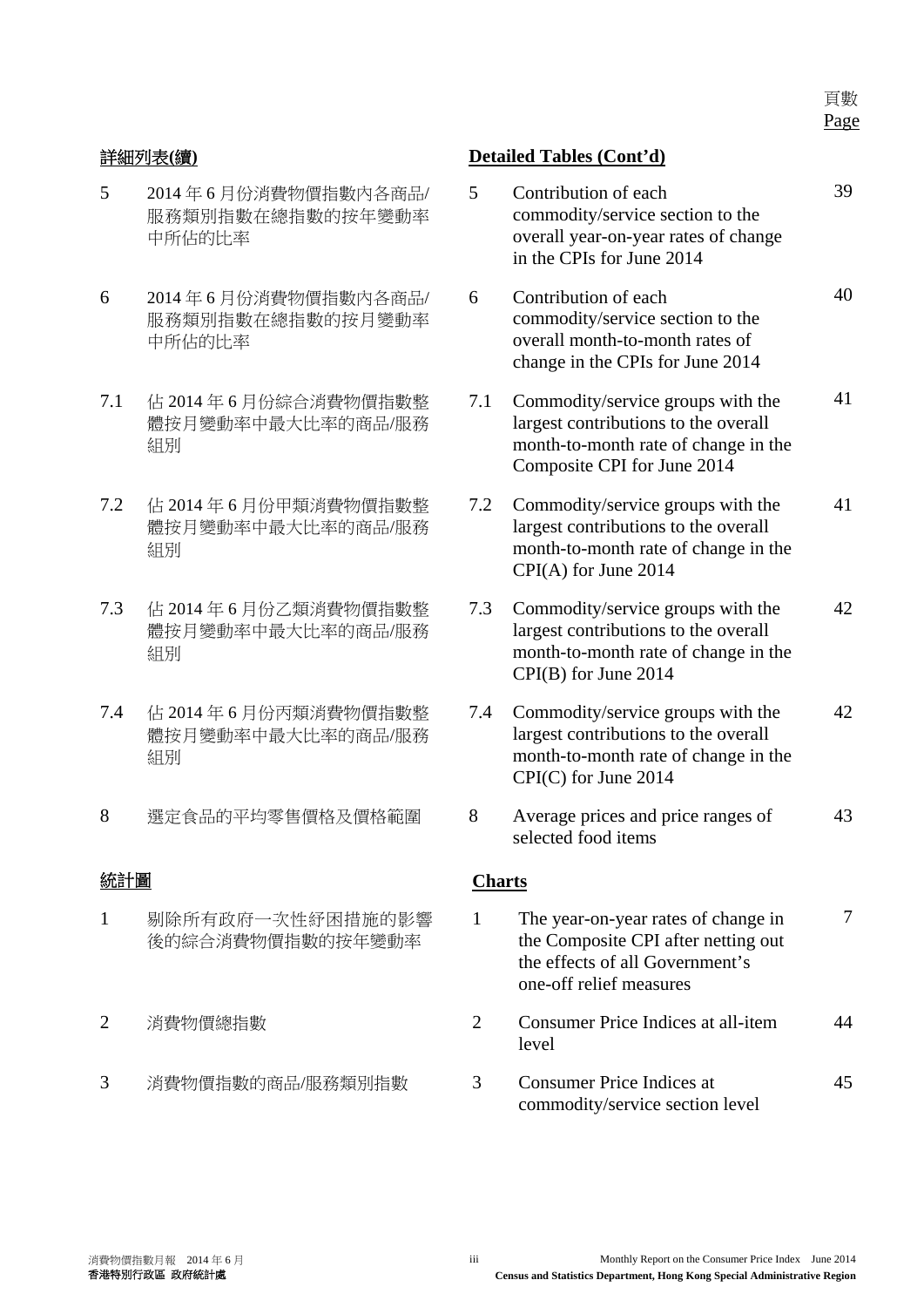頁數 Page

- 1 消費物價指數中各商品/服務類別更新 至 2013 年 6 月及 2014 年 5 月價格水平 的開支權數
- 2.1 綜合消費物價指數中各「按目的劃分的 個人消費分類」類別指數的時間數列
- 2.2 甲類消費物價指數中各「按目的劃分的 個人消費分類」類別指數的時間數列
- 2.3 乙類消費物價指數中各「按目的劃分的 個人消費分類」類別指數的時間數列
- 2.4 丙類消費物價指數中各「按目的劃分的 個人消費分類」類別指數的時間數列
- 3.1 綜合消費物價指數中各「按目的劃分的 個人消費分類」類別指數按年變動率的 時間數列
- 3.2 甲類消費物價指數中各「按目的劃分的 個人消費分類」類別指數按年變動率的 時間數列
- 3.3 乙類消費物價指數中各「按目的劃分的 個人消費分類」類別指數按年變動率的 時間數列
- 3.4 丙類消費物價指數中各「按目的劃分的 個人消費分類」類別指數按年變動率的 時間數列

### 附錄 **Appendix**

| $\mathbf{1}$ | Expenditure weights of CPIs at<br>commodity/service section level<br>updated to the price levels in June<br>2013 and May 2014 | 54 |
|--------------|-------------------------------------------------------------------------------------------------------------------------------|----|
| 2.1          | Time series of the Composite CPI at<br><b>COICOP</b> division level                                                           | 56 |
| $2.2\,$      | Time series of the $CPI(A)$ at<br><b>COICOP</b> division level                                                                | 57 |
| 2.3          | Time series of the CPI(B) at<br><b>COICOP</b> division level                                                                  | 58 |
| 2.4          | Time series of the $CPI(C)$ at<br><b>COICOP</b> division level                                                                | 59 |
| 3.1          | Time series of year-on-year rates of<br>change in the Composite CPI at<br><b>COICOP</b> division level                        | 60 |
| 3.2          | Time series of year-on-year rates of<br>change in the CPI(A) at COICOP<br>division level                                      | 61 |
| 3.3          | Time series of year-on-year rates of<br>change in the CPI(B) at COICOP<br>division level                                      | 62 |
| 3.4          | Time series of year-on-year rates of<br>change in the CPI(C) at COICOP<br>division level                                      | 63 |
|              |                                                                                                                               |    |

獲取政府統計處刊物的方法 Means of Obtaining Publications of the Census and Statistics Department

64

除另有註明外,此月報載列的消費物價指數均屬未經季節性調整。 由於四捨五入的關係,個別數字加起來不一定等於總數。 所有變動百分率均以多過一個小數點位的消費物價指數作為計算基礎。

CPI figures given in this monthly report are not seasonally adjusted unless otherwise specified.

Figures may not add up to totals due to rounding.

All percentage changes are derived from CPI figures taken to more than one decimal place.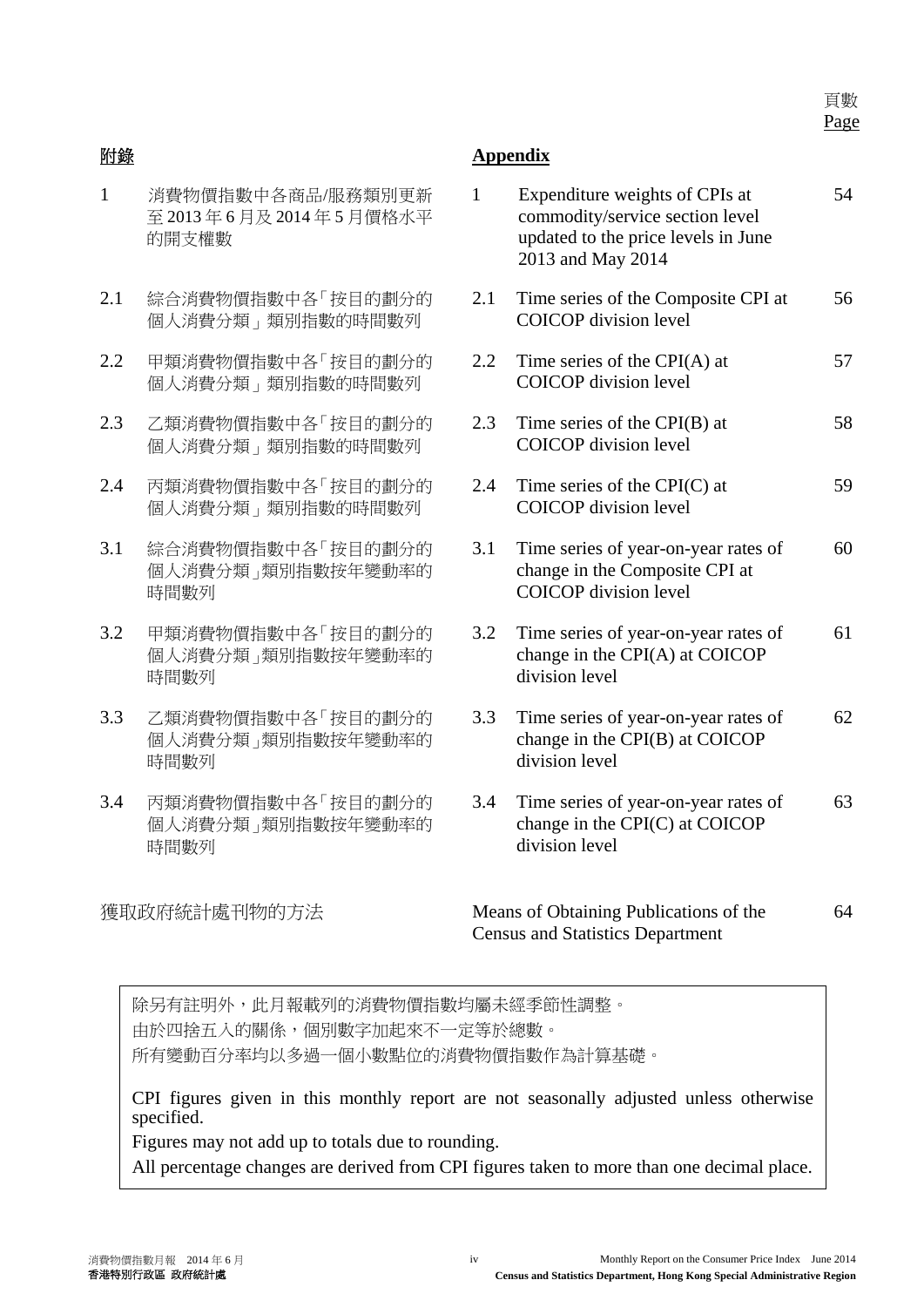1.1 消費物價指數量度住戶一般所購買的消費 商品及服務的價格水平隨時間而變動的情況。消 費物價指數的按年變動率,是廣泛被用作反映消 費者所面對的通貨膨脹的指標。

1.2 由於不同開支範圍的住戶的開支模式各有 差別,消費物價轉變對它們的影響也各有不同。 因此,香港編製三項針對不同開支組別住戶的消 費物價指數。甲類、乙類及丙類消費物價指數分 別根據較低、中等及較高開支範圍的住戶的開支 模式編製而成。綜合消費物價指數根據以上所有 住戶的整體開支模式編製,反映消費物價轉變對 整體住戶的影響。

1.3 每月的消費物價指數是根據(一)有關住戶 的開支模式及(二)統計月內搜集的價格資料編製。

1.4 以2009/10年為基期的消費物價指數所採 用的開支權數是以政府統計處在2009年10月至 2010年9月期間進行的「住戶開支統計調查」所得 的住戶開支模式為根據。本報告內的所有統計表 及分析,均根據以2009/10年為基期的消費物價指 數新數列。

#### **1.** 概念及方法 **1. Concepts and methods**

 1.1 The Consumer Price Index (CPI) measures the changes over time in the price level of consumer commodities and services generally purchased by households. The year-on-year rate of change in the CPI is widely used as an indicator of the inflation affecting consumers.

 1.2 As households in different expenditure ranges have varying expenditure patterns, the impacts of consumer price changes on households in different expenditure ranges are different. Hence, three series of CPIs, each referring to households in a different expenditure range, are compiled in Hong Kong. The CPI(A), CPI(B) and CPI(C) are compiled based on the expenditure patterns of households in the relatively low, medium and relatively high expenditure ranges respectively. A Composite CPI is compiled based on the overall expenditure pattern of all the above households taken together to reflect the impact of consumer price changes on the household sector as a whole.

 1.3 Monthly CPIs are compiled on the basis of (1) expenditure patterns of relevant households and (2) prices collected in the reference month.

 1.4 The expenditure weights for compiling the 2009/10-based CPI series are derived based on the household expenditure patterns obtained from the Household Expenditure Survey (HES) conducted during October 2009 to September 2010 by the Census and Statistics Department. All tables and analyses in this report are based on the 2009/10-based CPI series.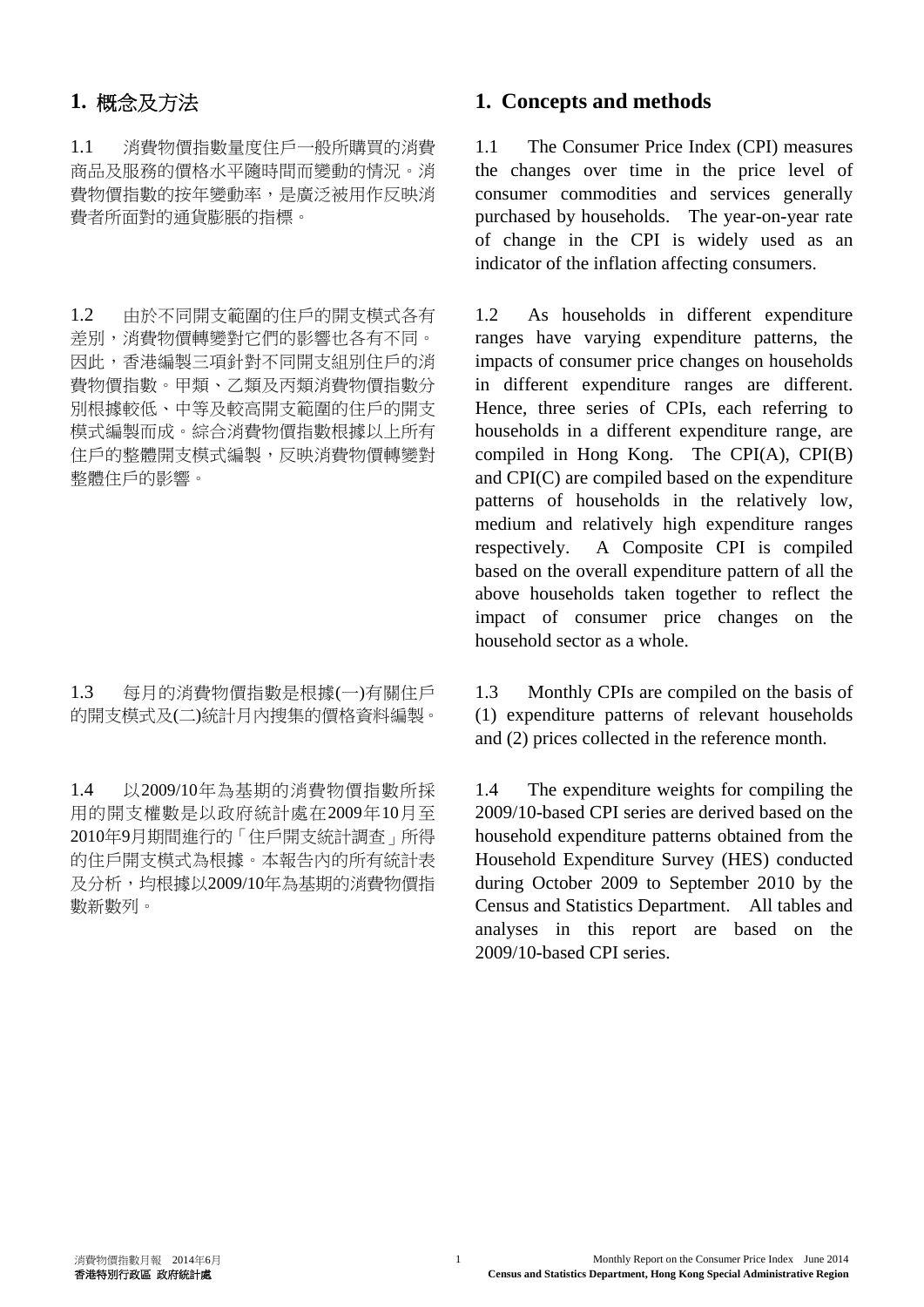#### 1.5 以2009/10年為基期的各項消費物價指數 數列的開支範圍及所佔住戶的百分比臚列如下:

| 指數                               | 住戶於<br>2009年10月至<br>約佔住戶<br>2010年9月期間<br>的<br>的每月平均開支<br>百分比 |                                                            | Index                      | Approximate<br>percentage of<br>households<br>covered | Average monthly<br>household expenditu<br>during October 2009<br>September 2010 |  |  |
|----------------------------------|--------------------------------------------------------------|------------------------------------------------------------|----------------------------|-------------------------------------------------------|---------------------------------------------------------------------------------|--|--|
| 甲類消費物價指數<br>乙類消費物價指數<br>丙類消費物價指數 | 50%<br>30%<br>10%                                            | \$4,500-\$18,499<br>\$18,500-\$32,499<br>\$32,500-\$65,999 | CPI(A)<br>CPI(B)<br>CPI(C) | 50%<br>30%<br>10%                                     | \$4,500-\$18,499<br>\$18,500-\$32,499<br>\$32,500-\$65,999                      |  |  |
| 綜合消費物價指數                         | 90%                                                          | \$4,500-\$65,999                                           | Composite CPI              | 90%                                                   | \$4,500-\$65,999                                                                |  |  |

1.6 上述的開支範圍是以2009年10月至2010年 9月基期內的物價計算。將自基期起物價轉變的影 響計算在內,調整至2013年的價格水平,甲類、 乙類及丙類消費物價指數所涵蓋住戶的每月平均 開支,分別大約在5,200元至21,400元之間、21,400 元至37,300元之間及37,300元至75,500元之間,而 綜合消費物價指數所涵蓋住戶的每月平均開支則 大約在5,200元至75,500元之間。

1.7 在物價變動資料方面,政府統計處持續地 進行1項按月零售物價統計調查,藉此搜集住戶消 費籃子內各項商品及服務的價格變動資料。政府 統計處每月在本港各區大約4 000間零售商店(例 如超級市場、街市檔位、百貨公司及時裝店)及 服務行業商號(例如電影院、醫院及美容院)搜 集約47 000個價目。搜集價格資料的方式,主要是 採用外勤訪問形式進行,亦有部分以電話查詢或 郵遞問卷方式進行。

1.8 至於一些主要服務如公共交通、電力及郵 遞服務的價格數據,則直接從有關機構搜集或從 行政紀錄中獲得。而私人房屋租金方面,有關新 訂租約、續訂租約及現時租戶的租金資料,是透 過一項以私人房屋租戶為對象的按月抽樣統計調 查搜集得來。另一方面,有關公營房屋租金變動 的數據則由香港房屋委員會及香港房屋協會定期 提供。

 1.5 The expenditure brackets for and percentages of households covered in the various 2009/10-based CPI series are as follows:

|               | Approximate<br>percentage of<br>households | Average monthly<br>household expenditure<br>during October 2009 to |
|---------------|--------------------------------------------|--------------------------------------------------------------------|
| Index         | covered                                    | September 2010                                                     |
| CPI(A)        | 50%                                        | \$4,500-\$18,499                                                   |
| CPI(B)        | 30%                                        | \$18,500-\$32,499                                                  |
| CPI(C)        | 10%                                        | \$32,500-\$65,999                                                  |
| Composite CPI | 90%                                        | \$4,500-\$65,999                                                   |

 1.6 The above expenditure ranges relate to prices in the base period from October 2009 to September 2010. Taking into account the impact of price changes since the base period, the monthly household expenditure ranges of the  $CPI(A)$ ,  $CPI(B)$  and  $CPI(C)$  adjusted to the price level of 2013 are broadly equivalent to \$5,200-\$21,400, \$21,400-\$37,300 and \$37,300-\$75,500 respectively, and that of the Composite CPI is broadly equivalent to \$5,200- \$75,500.

1.7 As regards information on price changes, the C&SD continuously conducts a Monthly Retail Price Survey to capture the price changes of items included in the household consumption basket. The C&SD collects some 47 000 price quotations each month from around 4 000 retail outlets (e.g. supermarkets, market stalls, department stores and fashion shops) and service providers (e.g. cinemas, hospitals and beauty salons) throughout the territory. Price data are collected mainly by field visits and some also through the modes of telephone or postal enquiries.

1.8 As for principal services such as public transport, electricity and postal services, price data are either collected directly from the companies concerned or obtained from companies concerned or obtained from administrative records. Rental data on private housing for new, renewed and continued lettings are collected from a monthly sample survey on private housing renter households. On the other hand, data on rental movements of public housing are regularly provided by the Hong Kong Housing Authority and the Hong Kong Housing Society.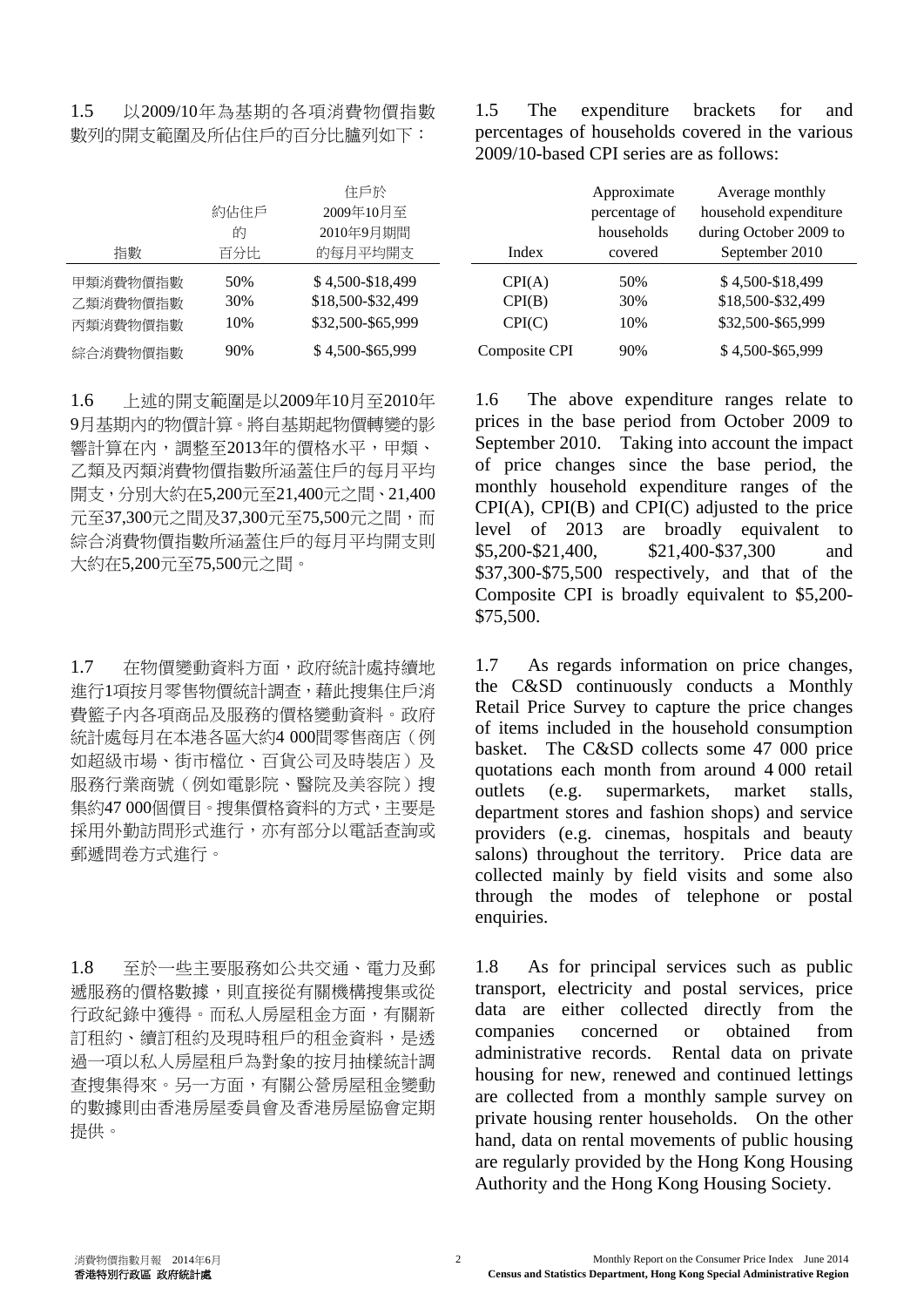1.9 根據定義,某一個月份的消費物價指數, 是通過比較在該月份與在基期購買同一籃子的消 費項目所需付的總開支而計算出來的。在數學 上,這等同於運用已更新至一年前(或一個月前) 的價格水平的開支比重,把每個消費項目在當月 所錄得的按年(或按月)價格變動加權,然後計算總 和。換句話說,用以編製消費物價指數的計算公 式已充分計及因個別項目自基期以來的價格變動 而直接引致的開支權數變動。因此,這些變動不 會影響消費物價指數及其變動率的準確性。相關 的技術細節詳載於《二零零九至一零年住戶開支 統計調查及重訂消費物價指數基期》的附錄2。

1.10 按2009/10年度價格水平計算的2014年6月 消費物價指數內各商品/服務類別的開支權數,以 及更新至一年前(即2013年6月)及一個月前(即 2014年5月)的價格水平的開支權數列於本報告的 附錄1,以供參考。

1.11 值得留意是住戶的消費模式會因應其收入 及其它社會經濟因素的變動而改變。因此,除上 述的價格因素外,開支比重亦會受這些影響而隨 時間逐漸轉變。例如,住戶一般傾向多買一些價 格升幅較小的商品和服務,以替代價格升幅較大 的商品和服務。由於這種替代效應,根據固定消 費模式計算的消費物價指數,可能會高估了價格 的升幅。然而,過去的經驗顯示,消費模式只會 隨時間慢慢地轉變,而在少於5年間的累積變化一 般都不會對消費物價指數的變動率構成顯著影 響。因此,香港消費物價指數的開支權數會每隔5 年更新1次。這做法符合國際統計標準。

1.9 By definition, the CPI for a specific month is computed by comparing the total expenditure required to purchase a basket of consumption items in that month with that required to purchase the same basket in the base period. Mathematically, this is equivalent to computing the composite sum of the year-on-year (or month-to-month) price changes of individual items in that month, each weighted by the corresponding item-specific expenditure weight updated to the price level in a year (or month) ago. In other words, the CPI compilation formula has already taken into account changes in expenditure weights directly caused by price changes in individual items since the base period and thus, the accuracy of the CPI and its rate of changes are not affected by such changes. Relevant technical details are fully discussed in Appendix 2 of the report *2009/10 Household Expenditure Survey and the Rebasing of the Consumer Price Indices*.

1.10 The expenditure weights of individual commodity/service sections in the CPI in June 2014 based on the price level in 2009/10, as well as those updated to the price levels in the preceding year (i.e. June 2013) and in the preceding month (i.e. May 2014), are shown in Appendix 1 of this report for reference.

1.11 It should be noted that in addition to the price factor mentioned above, the expenditure weights do change gradually over time due to changes in consumption pattern of households in response to such factors as changes in income and other socio-economic factors. For example, households usually tend to buy more of the goods and services with smaller price increases to substitute those with larger price increases; and due to such substitution effect, the CPI compiled based on fixed consumption pattern tends to over-state price increases over time. However, past experience revealed that changes in consumption pattern would only take place gradually and generally changes accumulated in a period of less than five years would not have a significant impact on the rate of change in the CPI. Therefore, the expenditure weights of the CPI are updated once every five years in Hong Kong. The practice conforms to international statistical standards.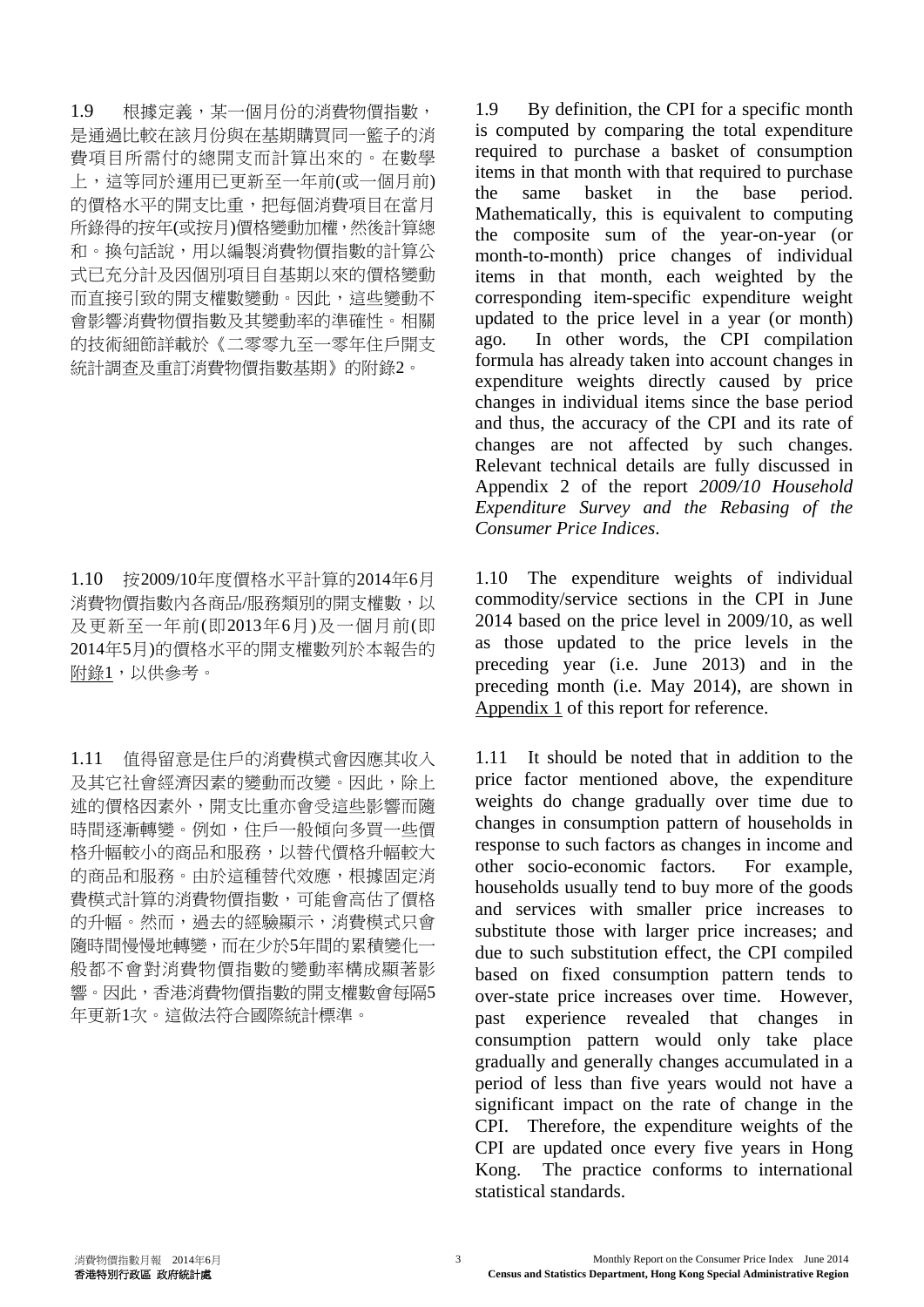1.12 一併研究消費物價指數原來數列的按年變 動數字和經季節性調整數列的按月變動數字,有 助分析消費物價的最新趨勢。經季節性調整數列 的按月變動仍會受其他不規則的因素影響而波 動。參考經季節性調整的指數在最近3個月內的平 均每月變動率,能更清楚看到消費物價指數的趨 勢。

1.13 由於經季節性調整的數列已透過統計方法 剔除季節性變異,可更有意義地比較相連月份數 字。

2.1 最新的消費物價指數及其變動率和剔除政 府一次性紓困措施影響後的相關變動率列載於表 S1。消費物價指數自2007年起的變動率受到數項 政府一次性紓困措施所影響,當中主要包括電費 補貼、公營房屋租金寬免和差餉寬減,有關措施 臚列於表S1附件。這些一次性措施會降低措施實 施當月的消費物價指數,對消費物價指數造成波 動。

1.12 For analysing the latest trend in consumer prices, it is useful to study the year-on-year changes in the original CPI series and the month-to-month changes in the seasonally adjusted series together. The month-to-month changes in the seasonally adjusted series still tend to fluctuate due to other irregular factors. The trend of the CPIs may be more clearly discerned by looking at the average monthly rates of change of the seasonally adjusted indices during the latest 3 months.

1.13 In the seasonally adjusted series, seasonal variations have been eliminated by statistical methods, thus enabling figures for consecutive months to be compared more meaningfully.

## **2.** 摘要統計數字 **2. Summary statistics**

2.1 The latest available figures for the CPIs and their rates of change as well as the related rates of change upon removing the effects of Government's one-off relief measures are summarized in Table S1. The rates of change in CPIs since 2007 were affected by a number of Government's one-off relief measures, including mainly electricity charge subsidy, waiver of public housing rentals, and rates concession as shown in Annex to Table S1. These one-off measures would lower the CPIs in the months of implementation and resulted in some fluctuations in the CPIs.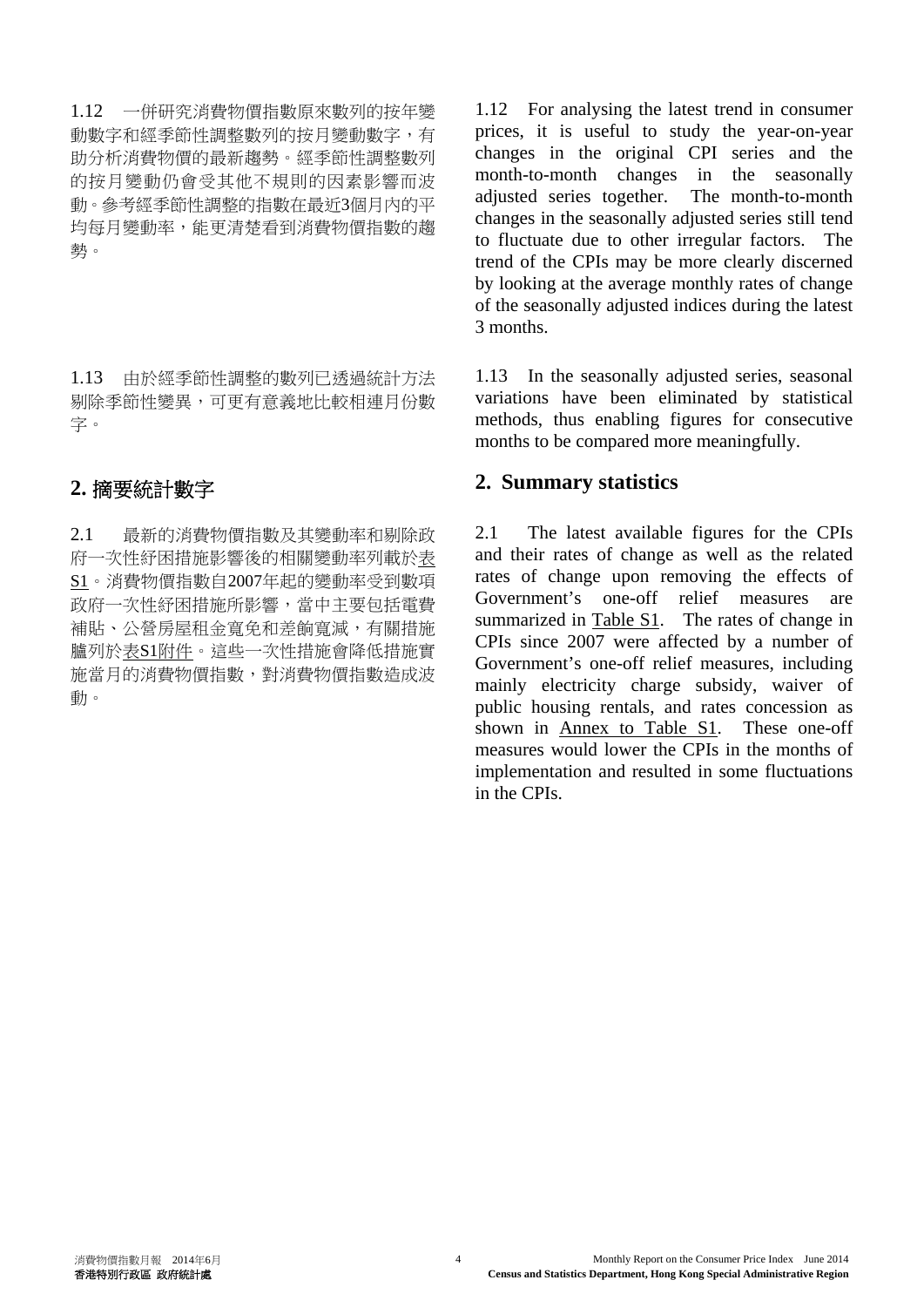表 S1 消費物價指數的主要統計數字 (2009年10月至2010年9月=100)

Table S1 Main statistics of Consumer Price Indices (Oct. 2009 - Sep. 2010 = 100)

|                                                                                                                                                           | 綜合消費<br>物價指數<br>Composite | 甲類消費<br>物價指數          | 乙類消費<br>物價指數          | 丙類消費<br>物價指數          |
|-----------------------------------------------------------------------------------------------------------------------------------------------------------|---------------------------|-----------------------|-----------------------|-----------------------|
|                                                                                                                                                           | <b>CPI</b>                | CPI(A)                | CPI(B)                | CPI(C)                |
| 消費物價指數原來數列<br>Original CPI series                                                                                                                         |                           |                       |                       |                       |
| • 2014年6月份指數<br>Indices for June 2014                                                                                                                     | 119.3                     | <u>121.2</u>          | 118.9                 | 117.8                 |
| • 2014年6月與2013年6月比較<br>June 2014 compared with June 2013                                                                                                  | $+3.6%$<br>$(+3.4\%)$     | $+3.7%$<br>$(+3.7\%)$ | $+3.6%$<br>$(+3.4\%)$ | $+3.5%$<br>$(+3.1\%)$ |
| ● 截至2014年6月止12個月的平均數與截至2013年6月止12<br>個月的平均數比較<br>Average for the 12 months ended June 2014 compared with<br>the average for the 12 months ended June 2013 | $+4.3%$<br>$(+3.9\%)$     | $+4.9%$<br>$(+4.3\%)$ | $+4.3%$<br>$(+3.9\%)$ | $+3.9%$<br>$(+3.5\%)$ |
| • 2014年1月至6月的平均數與2013年1月至6月的平均數比<br>較<br>Average for January 2014 to June 2014 compared with the<br>average for January 2013 to June 2013                 | $+3.9%$<br>$(+3.7\%)$     | $+4.0%$<br>$(+4.0\%)$ | $+4.0%$<br>$(+3.7\%)$ | $+3.7%$<br>$(+3.2\%)$ |
| 截至2014年6月止3個月的平均數與截至2013年6月止3個<br>月的平均數比較<br>Average for the 3 months ended June 2014 compared with<br>the average for the 3 months ended June 2013       | $+3.6%$<br>$(+3.5\%)$     | $+3.8%$<br>$(+3.7\%)$ | $+3.8%$<br>$(+3.5\%)$ | $+3.5%$<br>$(+3.2\%)$ |
| 經季節性調整的消費物價指數數列<br>Seasonally adjusted CPI series                                                                                                         |                           |                       |                       |                       |
| • 2014年6月份指數<br>Indices for June 2014                                                                                                                     | 119.5                     | <u>121.4</u>          | 119.0                 | <u>117.9</u>          |
| • 截至2014年6月止3個月期間平均每月的變動率<br>Average monthly rate of change during the 3-month period<br>ended June 2014                                                  | $+0.2%$<br>$(+0.2\%)$     | $+0.2%$<br>$(+0.3\%)$ | $+0.2%$<br>$(+0.2\%)$ | $+0.3%$<br>$(+0.3\%)$ |

( ) 表示剔除所有政府一次性紓困措施影響後的變動率。有關的紓困措施臚列於表S1附件。

Denotes the rate of change upon removing the effects of all Government's one-off relief measures, as shown in Annex to Table S1.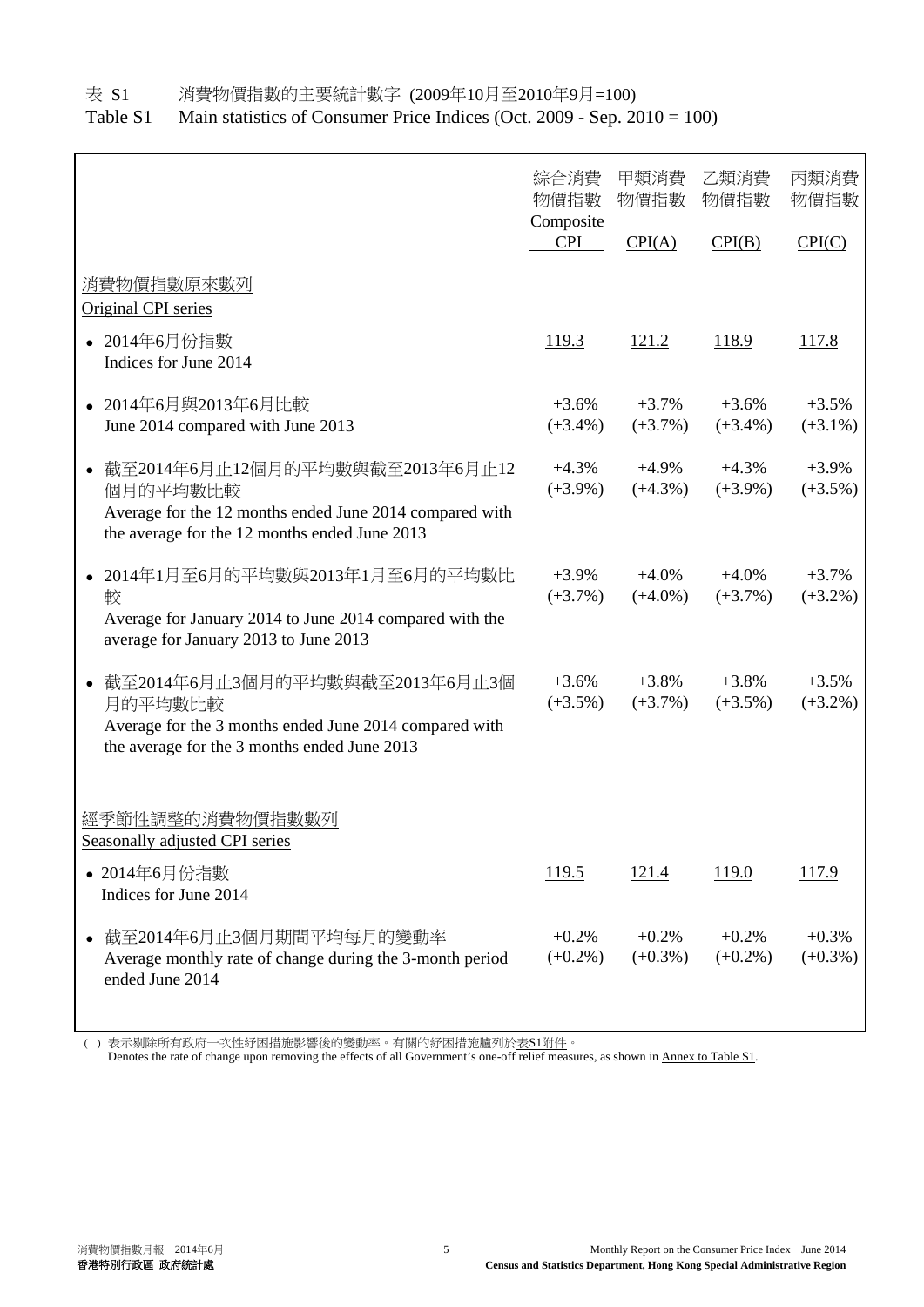### 表 S1 附件 自 2007 年起影響消費物價指數的政府一次性舒困措施 Annex to Table S1 List of Government's one-off relief measures affecting the CPIs since 2007

| 紓困措施類別                                   | 紓困措施的詳細內容                                                                                       | 推行年份/月份                                                                                                                                                                                                                   |  |  |
|------------------------------------------|-------------------------------------------------------------------------------------------------|---------------------------------------------------------------------------------------------------------------------------------------------------------------------------------------------------------------------------|--|--|
| Type of relief measures                  | Details of relief measures                                                                      | Year/Month of                                                                                                                                                                                                             |  |  |
|                                          |                                                                                                 | implementation                                                                                                                                                                                                            |  |  |
| 公營房屋租金豁免<br>Public housing rental waiver | 房屋協會豁免公營房屋租金<br>Waiver of public housing rentals by the Housing<br>Society                      | 2007年2月及2008年2月<br>Feb 2007 and Feb 2008                                                                                                                                                                                  |  |  |
|                                          | 房屋委員會豁免公營房屋租金                                                                                   | 2007年2月、2010年9月及2012<br>年9月                                                                                                                                                                                               |  |  |
|                                          | Waiver of public housing rentals by the Housing<br>Authority                                    | Feb 2007, Sep 2010 and Sep<br>2012                                                                                                                                                                                        |  |  |
|                                          | 政府代繳公營房屋租戶的基本租金<br>Government's payment of basic rent for public<br>housing estates tenants     | $2008 \ncong 8 \ncong 10 \ncong$<br>2009年8至9月、<br>2010年7至8月、<br>2011年8至9月、<br>2012年7至8月及<br>2013年8至9月<br>Aug - Oct 2008,<br>Aug - Sep 2009,<br>Jul - Aug 2010,<br>Aug - Sep 2011,<br>Jul - Aug 2012 and<br>Aug - Sep 2013 |  |  |
| 差餉寬減<br>Rates concession                 | 寬減每季最高值 5,000 元的差餉<br>Rates concession of up to \$5,000 per quarter                             | 2007年4至9月及<br>2008年1月至2009年3月<br>Apr - Sep 2007 and<br>Jan 2008 - Mar 2009                                                                                                                                                |  |  |
|                                          | 寬減每季最高值 1,500 元的差餉<br>Rates concession of up to \$1,500 per quarter                             | 2009年4月至2012年3月及<br>2013年4月至2014年9月<br>Apr 2009 - Mar 2012 and<br>Apr 2013 - Sep 2014                                                                                                                                     |  |  |
|                                          | 寬減每季最高值 2,500 元的差餉<br>Rates concession of up to \$2,500 per quarter                             | 2012年4月至2013年3月<br>Apr 2012 - Mar 2013                                                                                                                                                                                    |  |  |
| 電費補貼<br>Electricity charge subsidy       | 政府每月提供300元的電費補貼<br>Government's provision of electricity charge<br>subsidy of \$300 per month   | 2008年9月至2009年8月<br>Sep 2008 - Aug 2009                                                                                                                                                                                    |  |  |
|                                          | 政府每月提供 150 元的電費補貼<br>Government's provision of electricity charge<br>subsidy of \$150 per month | 2011年7月至2014年6月<br>Jul 2011 - Jun 2014                                                                                                                                                                                    |  |  |
| 其他<br>Others                             | 豁免僱員再培訓徵款<br><b>Suspension of Employees Retraining Levy</b>                                     | 2008年8月至2013年7月<br>(自 2013年8月起取消)<br>Aug 2008 - Jul 2013<br>(Abolished starting from Aug<br>2013)                                                                                                                         |  |  |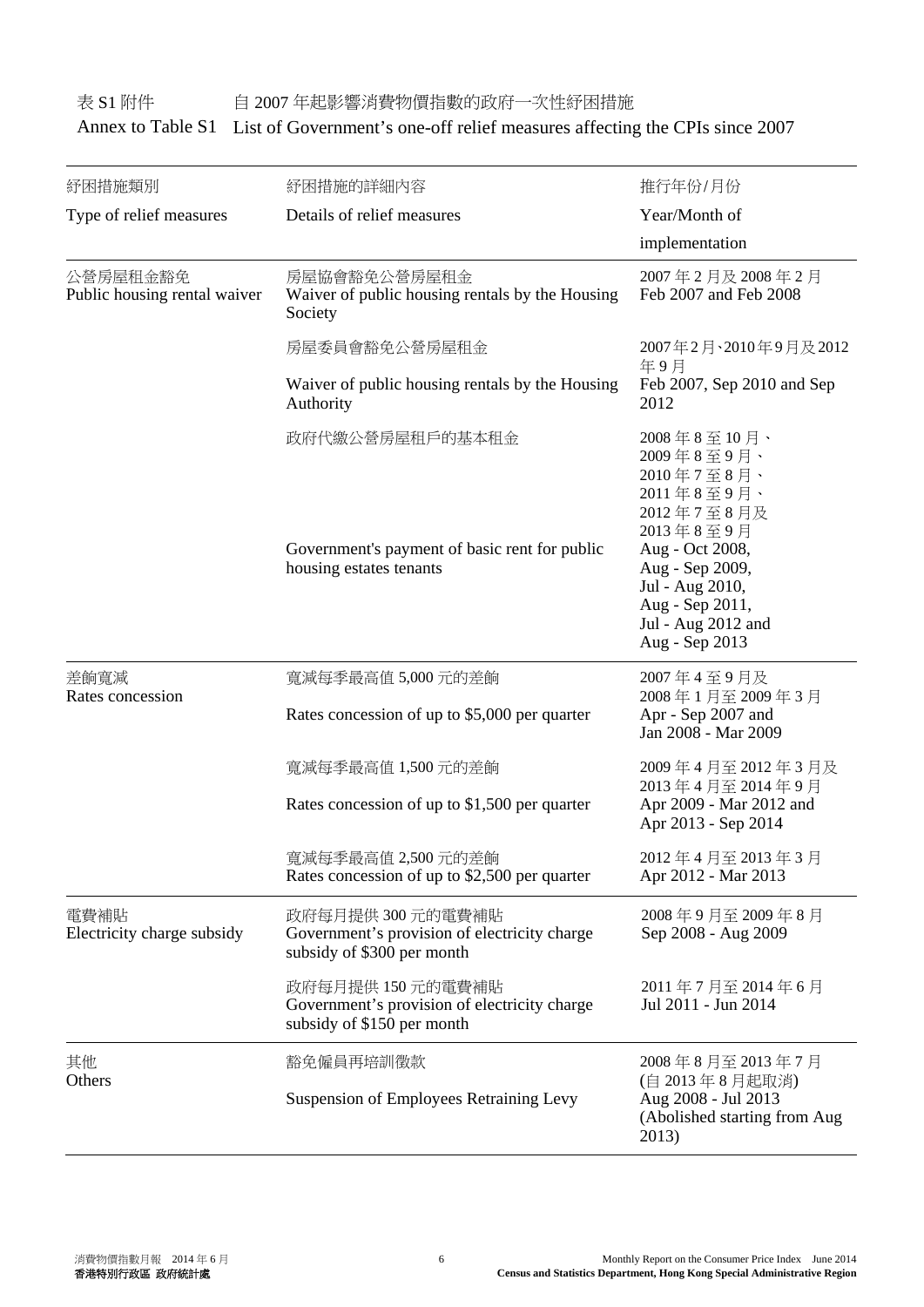### **3.** 消費物價指數與上年同月比較的變動 詳情

3.1 在2014年6月份,綜合、甲類、乙類及丙 類消費物價指數均錄得按年升幅,分別為3.6%、 3.7%、3.6%及3.5%。如表S2所示,剔除所有政府 一次性紓困措施的影響,綜合、甲類、乙類及丙 類消費物價指數的按年升幅分別為3.4%、3.7%、 3.4%及3.1%。

3.2 為了更清楚地觀察到通脹的趨勢,剔除所 有政府一次性紓困措施的影響後的綜合消費物價 指數的按年變動率顯示於下面圖1。

### **3. Detailed changes in the CPIs, as compared with same month in preceding year**

 3.1 In June 2014, the Composite CPI, CPI(A), CPI(B) and CPI(C) all registered year-on-year rates of increase, at 3.6%, 3.7%, 3.6% and 3.5% respectively. As shown in Table S2, netting out the effects of all Government's one-off relief measures, the year-on-year rates of increase in the Composite CPI, CPI(A), CPI(B) and CPI(C) were 3.4%, 3.7%, 3.4% and 3.1% respectively.

 3.2 The year-on-year rates of change in the Composite CPI after netting out the effects of all Government's one-off relief measures are presented graphically in Chart 1 below for discerning the inflationary trend more clearly.

圖 1 剔除所有政府一次性舒困措施的影響後^的綜合消費物價指數的按年變動率

Chart 1 The year-on-year rates of change in the Composite CPI after netting out the effects of all Government's one-off relief measures^



^ 表示剔除所有政府一次性紓困措施影響後的變動率。有關的紓困措施臚列於表 S1 附件。 Denotes the rate of change upon removing the effects of all Government's one-off relief measures, as shown in Annex to Table S1.

3.3 在2014年6月份的各商品/服務類別指數及 其按年變動率臚列於表S3。

 3.3 The indices and year-on-year rates of change of the CPIs for June 2014, analysed by section of commodity/service, are shown in Table S3.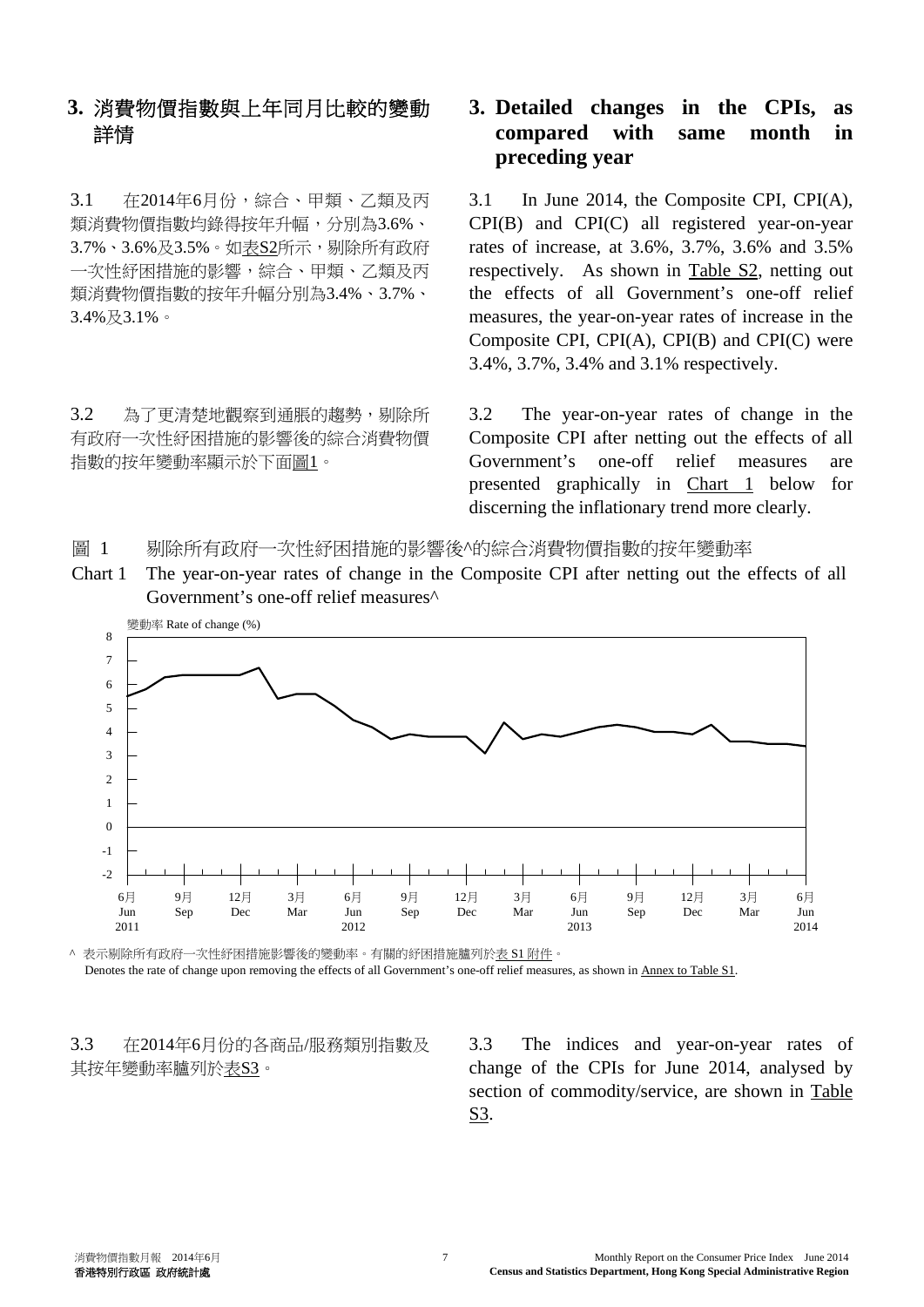#### 表 S2 消費物價指數的按年變動率

### Table S2 Year-on-year rates of change in the CPIs

|        |            |              |                 |              |                 |              |                 |        | $\sqrt{2}$      |  |  |
|--------|------------|--------------|-----------------|--------------|-----------------|--------------|-----------------|--------|-----------------|--|--|
| 年/月    |            | 綜合消費<br>物價指數 |                 | 甲類消費<br>物價指數 |                 | 乙類消費<br>物價指數 |                 |        | 丙類消費<br>物價指數    |  |  |
|        | Year/month |              | Composite CPI   |              | CPI(A)          |              | CPI(B)          |        | CPI(C)          |  |  |
| 2011   |            |              |                 |              |                 |              |                 |        |                 |  |  |
| 6月     | Jun        | $+5.6$       | $(+5.5)$        | $+5.9$       | $(+5.6)$        | $+5.6$       | $(+5.5)$        | $+5.4$ | $(+5.4)$        |  |  |
| 7月     | Jul        | $+7.9$       | $(+5.8)$        | $+12.5$      | $(+5.9)$        | $+6.2$       | $(+5.8)$        | $+5.4$ | $(+5.7)$        |  |  |
| 8月     | Aug        | $+5.7$       | $(+6.3)$        | $+5.4$       | $(+6.3)$        | $+5.8$       | $(+6.3)$        | $+6.0$ | $(+6.3)$        |  |  |
| 9月     | Sep        | $+5.8$       | $(+6.4)$        | $+5.2$       | $(+6.1)$        | $+6.0$       | $(+6.5)$        | $+6.3$ | $(+6.5)$        |  |  |
| 10月    | Oct        | $+5.8$       | $(+6.4)$        | $+5.2$       | $(+6.2)$        | $+6.0$       | $(+6.5)$        | $+6.2$ | $(+6.5)$        |  |  |
| 11月    | <b>Nov</b> | $+5.7$       | $(+6.4)$        | $+5.3$       | $(+6.3)$        | $+6.0$       | $(+6.5)$        | $+5.9$ | $(+6.2)$        |  |  |
| 12月    | Dec        | $+5.7$       | $(+6.4)$        | $+5.3$       | $(+6.3)$        | $+5.9$       | $(+6.5)$        | $+5.9$ | $(+6.2)$        |  |  |
| 2012   |            |              |                 |              |                 |              |                 |        |                 |  |  |
| 1月     | Jan        | $+6.1$       | $(+6.7)$        | $+5.4$       | $(+6.4)$        | $+6.3$       | $(+6.9)$        | $+6.4$ | $(+6.7)$        |  |  |
| 2月     | Feb        | $+4.7$       | $(+5.4)$        | $+4.2$       | $(+5.5)$        | $+4.9$       | $(+5.5)$        | $+4.7$ | $(+5.0)$        |  |  |
| 3月     | Mar        | $+4.9$       | $(+5.6)$        | $+4.3$       | $(+5.6)$        | $+5.2$       | $(+5.8)$        | $+5.1$ | $(+5.4)$        |  |  |
|        |            |              |                 | $+4.2$       |                 |              |                 |        |                 |  |  |
| 4月     | Apr        | $+4.7$       | $(+5.6)$        |              | $(+5.5)$        | $+5.0$       | $(+5.7)$        | $+4.9$ | $(+5.3)$        |  |  |
| 5月     | May        | $+4.3$       | $(+5.1)$        | $+3.8$       | $(+5.1)$        | $+4.6$       | $(+5.3)$        | $+4.3$ | $(+4.8)$        |  |  |
| 6月     | Jun        | $+3.7$       | $(+4.5)$        | $+3.3$       | $(+4.7)$        | $+4.0$       | $(+4.7)$        | $+3.7$ | $(+4.2)$        |  |  |
| 7月     | Jul        | $+1.6$       | $(+4.2)$        | $-2.4$       | $(+4.3)$        | $+3.5$       | $(+4.4)$        | $+3.7$ | $(+3.8)$        |  |  |
| 8月     | Aug        | $+3.7$       | $(+3.7)$        | $+4.1$       | $(+3.8)$        | $+3.8$       | $(+3.9)$        | $+3.2$ | $(+3.3)$        |  |  |
| 9月     | Sep        | $+3.8$       | $(+3.9)$        | $+4.3$       | $(+4.4)$        | $+3.9$       | $(+4.0)$        | $+3.3$ | $(+3.4)$        |  |  |
| 10月    | Oct        | $+3.8$       | $(+3.8)$        | $+4.3$       | $(+4.3)$        | $+3.7$       | $(+3.8)$        | $+3.2$ | $(+3.3)$        |  |  |
| 11月    | <b>Nov</b> | $+3.7$       | $(+3.8)$        | $+4.2$       | $(+4.2)$        | $+3.6$       | $(+3.7)$        | $+3.3$ | $(+3.4)$        |  |  |
| 12月    | Dec        | $+3.7$       | $(+3.8)$        | $+4.2$       | $(+4.3)$        | $+3.6$       | $(+3.6)$        | $+3.3$ | $(+3.4)$        |  |  |
| 2013   |            |              |                 |              |                 |              |                 |        |                 |  |  |
| $1$ 月  | Jan        | $+3.0$       | $(+3.1)$        | $+3.8$       | $(+3.8)$        | $+2.8$       | $(+2.9)$        | $+2.4$ | $(+2.5)$        |  |  |
| 2月     | Feb        | $+4.4$       | $(+4.4)$        | $+4.7$       | $(+4.7)$        | $+4.2$       | $(+4.2)$        | $+4.2$ | $(+4.3)$        |  |  |
| 3月     | Mar        | $+3.6$       | $(+3.7)$        | $+4.0$       | $(+4.0)$        | $+3.5$       | $(+3.6)$        | $+3.4$ | $(+3.5)$        |  |  |
| 4月     | Apr        | $+4.0$       | $(+3.9)$        | $+4.7$       | $(+4.6)$        | $+3.8$       | $(+3.7)$        | $+3.5$ | $(+3.4)$        |  |  |
| 5月     | May        | $+3.9$       | $(+3.8)$        | $+4.4$       | $(+4.3)$        | $+3.7$       | $(+3.6)$        | $+3.6$ | $(+3.4)$        |  |  |
| 6月     | Jun        | $+4.1$       | $(+4.0)$        | $+4.6$       | $(+4.5)$        | $+3.9$       | $(+3.8)$        | $+3.7$ | $(+3.6)$        |  |  |
| 7月     | Jul        | $+6.9$       | $(+4.2)$        | $+12.0$      | $(+4.8)$        | $+5.0$       | $(+4.0)$        | $+4.0$ | $(+3.9)$        |  |  |
| 8月     | Aug        | $+4.5$       | $(+4.3)$        | $+4.9$       | $(+5.0)$        | $+4.4$       | $(+4.1)$        | $+4.3$ | $(+3.8)$        |  |  |
| 9月     | Sep        | $+4.6$       | $(+4.2)$        | $+5.1$       | $(+4.8)$        | $+4.5$       | $(+4.2)$        | $+4.2$ | $(+3.7)$        |  |  |
| $10$ 月 | Oct        |              | $+4.3$ $(+4.0)$ |              | $+4.5$ $(+4.4)$ |              | $+4.4$ $(+4.1)$ |        | $+4.1$ $(+3.6)$ |  |  |
| 11月    | <b>Nov</b> | $+4.3$       | $(+4.0)$        |              | $+4.4$ $(+4.3)$ |              | $+4.4$ $(+4.1)$ | $+4.2$ | $(+3.7)$        |  |  |
| 12月    | Dec        |              | $+4.3$ $(+3.9)$ |              | $+4.3$ $(+4.2)$ |              | $+4.4$ $(+4.0)$ | $+4.1$ | $(+3.5)$        |  |  |
| 2014   |            |              |                 |              |                 |              |                 |        |                 |  |  |
| $1$ 月  | Jan        |              | $+4.6$ $(+4.3)$ |              | $+4.5$ $(+4.3)$ |              | $+4.8$ $(+4.5)$ |        | $+4.5$ $(+4.0)$ |  |  |
| 2月     | Feb        | $+3.9$       | $(+3.6)$        | $+4.2$       | $(+4.1)$        | $+4.0$       | $(+3.7)$        | $+3.5$ | $(+3.0)$        |  |  |
| 3月     | Mar        | $+3.9$       | $(+3.6)$        | $+4.3$       | $(+4.1)$        | $+3.9$       | $(+3.6)$        | $+3.5$ | $(+3.0)$        |  |  |
|        |            |              |                 | $+3.9$       | $(+3.8)$        | $+3.8$       |                 |        |                 |  |  |
| 4月     | Apr        | $+3.7$       | $(+3.5)$        |              |                 |              | $(+3.6)$        | $+3.5$ | $(+3.1)$        |  |  |
| 5月     | May        | $+3.7$       | $(+3.5)$        | $+3.9$       | $(+3.8)$        | $+3.7$       | $(+3.5)$        | $+3.5$ | $(+3.1)$        |  |  |
| 6月     | Jun        | $+3.6$       | $(+3.4)$        | $+3.7$       | $(+3.7)$        | $+3.6$       | $(+3.4)$        | $+3.5$ | $(+3.1)$        |  |  |

( ) 赛示剔除所有政府一次性紓困措施影響後的變動率。有關的紓困措施臚列於<u>表S1附件</u>。

Denotes the rate of change upon removing the effects of all Government's one-off relief measures, as shown in Annex to Table S1.

 $(0)$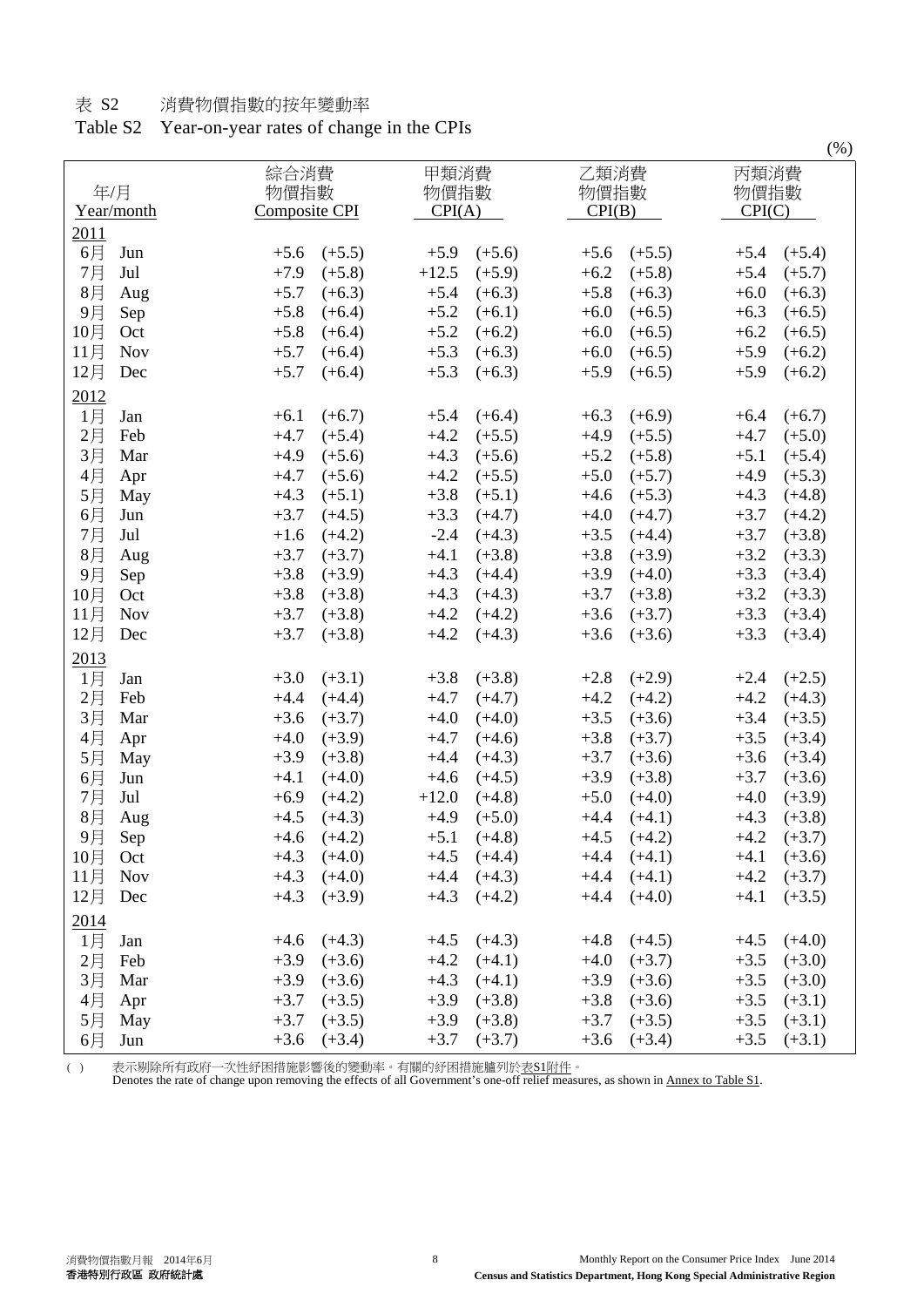3.4 2014年6月份與2013年6月份比較,類別指 數錄得升幅的有煙酒(在綜合消費物價指數中為 7.8%及在甲類消費物價指數中為8.2%,主要由於 煙草稅上調);住屋(4.8%及4.6%);外出用膳(4.7% 及4.9%);食品(不包括外出用膳)(3.4%及3.5%); 雜項服務(3.0%及2.7%);電力、燃氣及水(2.4%及 2.9%);交通(2.4%及2.8%);衣履(2.0%及0.7%)和 雜項物品(1.9%及2.4%)。

3.5 另一方面,耐用物品指數在2014年6月份 錄得按年跌幅(在綜合消費物價指數中為-2.7%及 在甲類消費物價指數中為-3.0%)。

3.6 消費物價指數中各商品/服務類別指數及 其按年變動率的時間數列分別列載於表1.1至1.4 及表2.1至2.4。而各商品/服務組別指數的按年變 動情況則在表3.1至3.4列出。至於各類別指數在消 費物價指數整體變動中所佔的比率則列載於表5。

3.7 消費物價總指數和各類別指數的變動情 況及其按年變動率顯示於圖2及3。

3.8 近年一些經濟體開始採用由聯合國發展 的「按目的劃分的個人消費分類」分析消費物價 指數。「按目的劃分的個人消費分類」是以交易 的「目的」把住戶的個別消費開支歸納為12個主 要類別。

3.9 為方便國際間進行比較,政府統計處亦根 據「按目的劃分的個人消費分類」編製以2009/10 年為基期的消費物價指數。根據「按目的劃分的 個人消費分類」的綜合、甲類、乙類及丙類消費 物價指數的類別指數及其按年變動率的時間數列 分別列於附錄2.1至2.4和附錄3.1至3.4。

3.4 Compared with June 2013, increases in the section indices in June 2014 were recorded for alcoholic drinks and tobacco (7.8% in the Composite CPI and 8.2% in the CPI(A), mainly due to the increase of tobacco duty); housing (4.8% and 4.6%); meals bought away from home (4.7% and 4.9%); food (excluding meals bought away from home) (3.4% and 3.5%); miscellaneous services (3.0% and 2.7%); electricity, gas and water (2.4% and 2.9%); transport (2.4% and 2.8%); clothing and footwear (2.0% and 0.7%) and miscellaneous goods (1.9% and 2.4%).

3.5 On the other hand, year-on-year decrease was recorded in June 2014 for index for durable goods (-2.7% in the Composite CPI and -3.0% in the  $CPI(A)$ ).

3.6 The time series of the CPIs and their year-on-year rates of change at commodity/service section level are presented respectively in Tables 1.1 to 1.4 and Tables 2.1 to 2.4. The year-on-year movements at commodity/service group level are given in Tables 3.1 to 3.4. The contributions of each section to the overall changes in CPIs are shown in Table 5.

3.7 Movements of the all-item CPIs and their section indices together with their year-on-year rates of change are presented graphically in Charts 2 and 3.

3.8 In recent years, some economies started to adopt the Classification of Individual Consumption According to Purpose (COICOP) developed by the United Nations in analyzing the CPI. The COICOP classifies individual consumption expenditure of households into 12 major divisions according to the "purposes" of the transactions.

3.9 To facilitate international comparison, C&SD also compiled the 2009/10-based CPI based on the COICOP. The time series of the Composite CPI, CPI(A), CPI(B) and CPI(C), and their year-on-year rates of change at division level based on the COICOP are presented respectively in Appendices 2.1 to 2.4 and Appendices 3.1 to 3.4.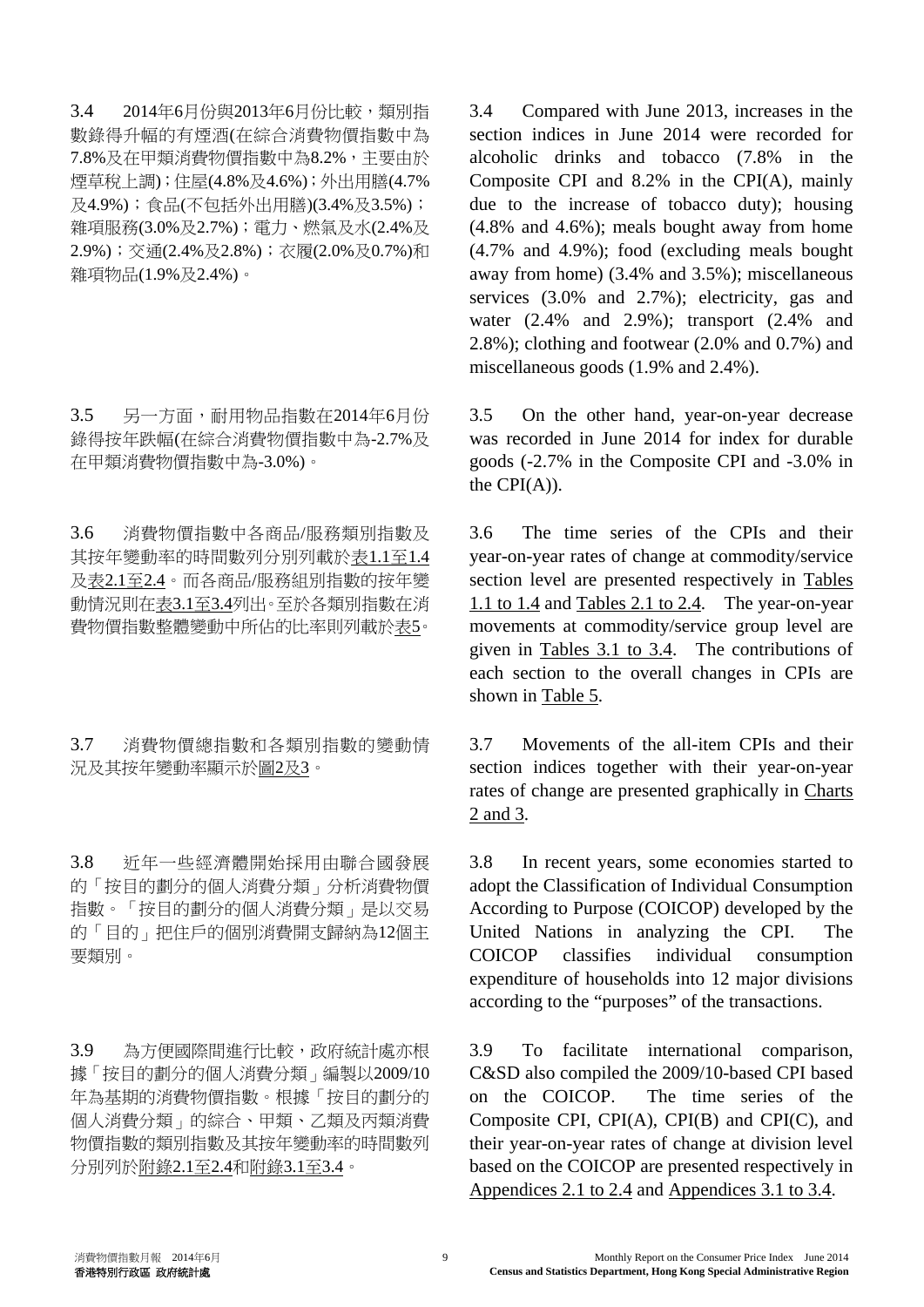| 類別<br>Section                                                 |                                         | 2014年6月份指數<br>Indices for June 2014 | (2009年10月至2010年9月=100)<br>$(Oct. 2009 - Sep. 2010 = 100)$ |                        | 2014年6月份指數與<br>2013年6月份指數比較的變動率<br>Change in the indices over June 2013<br>$(\%)$ |                        |                        |                        |  |
|---------------------------------------------------------------|-----------------------------------------|-------------------------------------|-----------------------------------------------------------|------------------------|-----------------------------------------------------------------------------------|------------------------|------------------------|------------------------|--|
|                                                               | 綜合消費<br>物價指數<br>Composite<br><b>CPI</b> | 甲類消費<br>物價指數<br>CPI(A)              | 乙類消費<br>物價指數<br>CPI(B)                                    | 丙類消費<br>物價指數<br>CPI(C) | 綜合消費<br>物價指數<br>Composite<br><b>CPI</b>                                           | 甲類消費<br>物價指數<br>CPI(A) | 乙類消費<br>物價指數<br>CPI(B) | 丙類消費<br>物價指數<br>CPI(C) |  |
| 食品<br>Food                                                    | 123.9                                   | 125.0                               | 124.2                                                     | 121.4                  | $+4.2$                                                                            | $+4.3$                 | $+4.2$                 | $+4.0$                 |  |
| 外出用膳<br>Meals bought away from<br>home                        | 121.8                                   | 122.5                               | 121.9                                                     | 120.4                  | $+4.7$                                                                            | $+4.9$                 | $+4.6$                 | $+4.7$                 |  |
| 食品(不包括外出用膳)<br>Food, excluding meals<br>bought away from home | 127.4                                   | 128.3                               | 128.5                                                     | 123.4                  | $+3.4$                                                                            | $+3.5$                 | $+3.6$                 | $+2.7$                 |  |
| 住屋#<br>Housing <sup>#</sup>                                   | 128.7                                   | 132.1                               | 128.2                                                     | 125.4                  | $+4.8$                                                                            | $+4.6$                 | $+5.2$                 | $+4.6$                 |  |
| 私人房屋租金<br>Private housing rent                                | 128.6                                   | 130.8                               | 128.9                                                     | 126.1                  | $+5.5$                                                                            | $+6.2$                 | $+5.6$                 | $+4.5$                 |  |
| 公營房屋租金<br>Public housing rent                                 | 144.0                                   | 143.9                               | 144.1                                                     | N.A.                   | $-0.9$                                                                            | $-0.9$                 | $-1.0$                 | N.A.                   |  |
| 電力、燃氣及水<br>Electricity, gas and water                         | 100.2                                   | 98.5                                | 100.5                                                     | 103.6                  | $+2.4$                                                                            | $+2.9$                 | $+2.1$                 | $+1.9$                 |  |
| 煙酒<br>Alcoholic drinks and<br>tobacco                         | 132.3                                   | 135.6                               | 132.3                                                     | 123.2                  | $+7.8$                                                                            | $+8.2$                 | $+7.8$                 | $+6.8$                 |  |
| 衣履<br>Clothing and footwear                                   | 115.6                                   | 114.3                               | 113.5                                                     | 118.6                  | $+2.0$                                                                            | $+0.7$                 | $+0.6$                 | $+4.3$                 |  |
| 耐用物品<br>Durable goods                                         | 86.9                                    | 85.7                                | 86.2                                                      | 88.4                   | $-2.7$                                                                            | $-3.0$                 | $-3.1$                 | $-1.9$                 |  |
| 雜項物品<br>Miscellaneous goods                                   | 111.2                                   | 112.4                               | 111.2                                                     | 110.1                  | $+1.9$                                                                            | $+2.4$                 | $+1.6$                 | $+1.8$                 |  |
| 交通<br>Transport                                               | 113.2                                   | 111.1                               | 112.5                                                     | 115.8                  | $+2.4$                                                                            | $+2.8$                 | $+2.4$                 | $+2.0$                 |  |
| 雜項服務<br>Miscellaneous services                                | 112.9                                   | 109.6                               | 112.6                                                     | 115.3                  | $+3.0$                                                                            | $+2.7$                 | $+2.8$                 | $+3.3$                 |  |
| 選定主要組別<br>Selected major groups                               |                                         |                                     |                                                           |                        |                                                                                   |                        |                        |                        |  |
| 教育服務<br><b>Educational services</b>                           | 113.0                                   | 112.3                               | 112.2                                                     | 114.3                  | $+4.2$                                                                            | $+4.1$                 | $+3.9$                 | $+4.5$                 |  |
| 資訊及通訊服務<br>Information and<br>communications services         | 96.6                                    | 97.1                                | 96.1                                                      | 96.3                   | $+1.6$                                                                            | $+1.5$                 | $+1.6$                 | $+1.8\,$               |  |
| 醫療服務<br>Medical services                                      | 114.3                                   | 113.9                               | 114.7                                                     | 114.2                  | $+2.8$                                                                            | $+2.8$                 | $+2.9$                 | $+2.8$                 |  |
| 總指數<br>All items                                              | 119.3                                   | 121.2                               | 118.9                                                     | 117.8                  | $+3.6$                                                                            | $+3.7$                 | $+3.6$                 | $+3.5$                 |  |

表 S3 消費物價指數內各商品/服務類別指數的按年變動率

Table S3 Year-on-year rates of change in the CPIs at commodity/service section level

N.A. 不適用

Not applicable

# 除「私人房屋租金」及「公營房屋租金」外,「住屋」類別還包括「管理費及其他住屋雜費」和「保養住所材料」。

and "Materials for house maintenance". Apart from "Private housing rent" and "Public housing rent", the "Housing" section also includes "Management fees and other housing charges"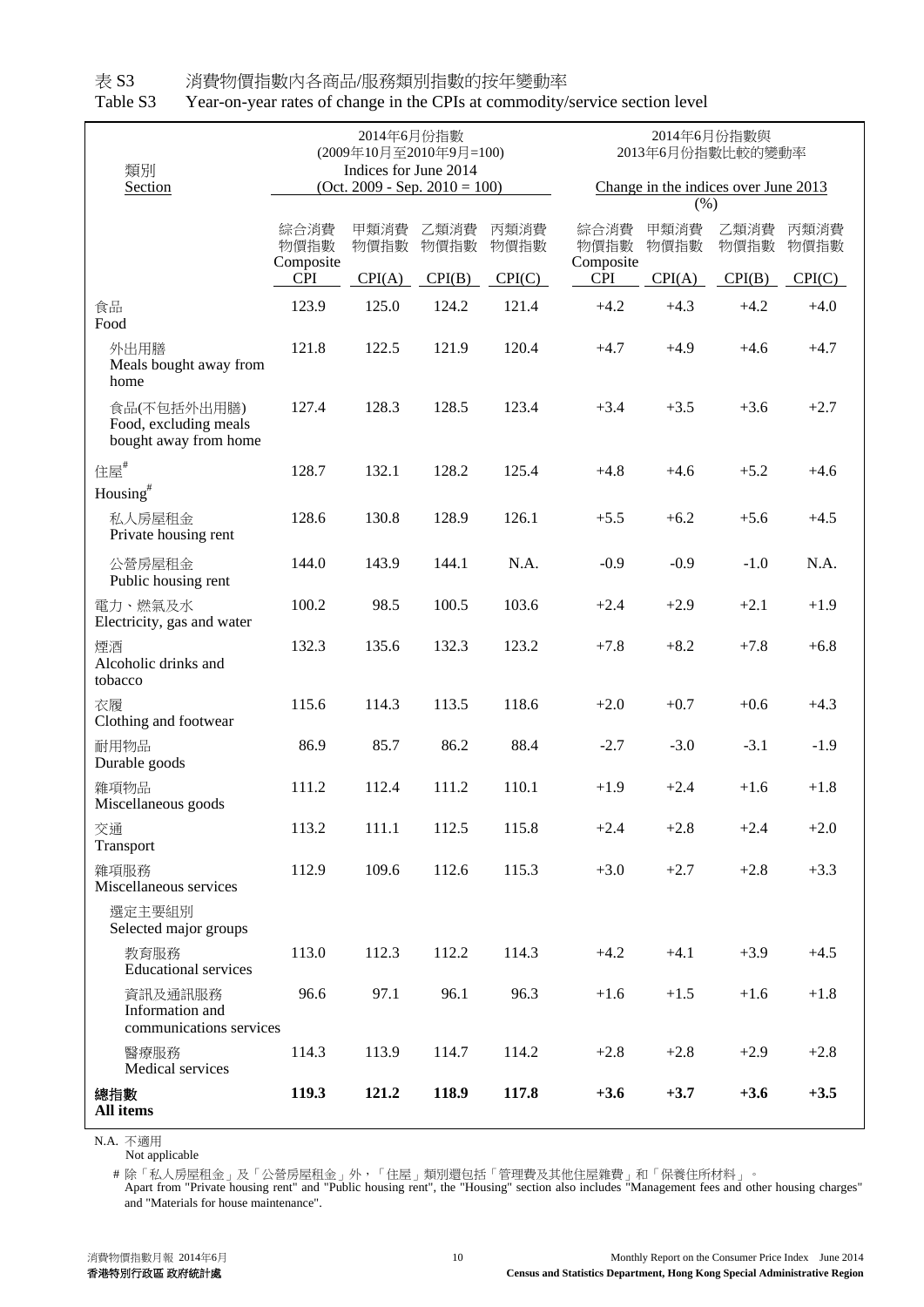4.1 2014年6月份與2014年5月份比較,綜合、 乙類及丙類消費物價指數均上升0.1%。而甲類消 費物價指數則維持不變。剔除所有政府一次性紓 困措施的影響,綜合、乙類及丙類消費物價指數 的按月升幅均為0.1%,主要是私人房屋租金及旅 遊費用上升所致。而甲類消費物價指數則維持不 變。

4.2 2014年6月份各商品/服務類別指數及其按 月變動率臚列於表S4。

4.3 各商品/服務類別指數中,衣履指數在綜 合、甲類、乙類及丙類消費物價指數分別下跌 1.9%、0.7%、0.8%及3.8%。而電力、燃氣及水指 數分別下跌1.1%、1.1%、1.1%及1.0%。其他類別 指數的變動則比較輕微。

4.4 以下簡要地解釋各商品/服務類別指數在 2014年5月與6月間的變動。

### **4.** 消費物價指數與上月比較的變動詳情 **4. Detailed changes in the CPIs, as compared with preceding month**

 4.1 Compared with May 2014, the Composite CPI, CPI(B) and CPI(C) all increased by 0.1% in June. Meanwhile, the CPI(A) remained unchanged. Netting out the effects of all Government's one-off relief measures, the month-to-month rates of increase in the Composite CPI, CPI(B) and CPI(C) were all 0.1%, mainly because private housing rentals and the charges for package tours increased. Meanwhile, the CPI(A) remained unchanged.

 4.2 The indices and month-to-month rates of change of the CPIs for June 2014, analysed by section of commodity/service, are shown in Table S4.

 4.3 Among the indices for various commodity/service sections, the index for clothing and footwear decreased by 1.9%, 0.7%, 0.8% and 3.8% in the Composite CPI, CPI(A), CPI(B) and CPI(C) respectively. The corresponding decreases in the index for electricity, gas and water were 1.1%, 1.1%, 1.1% and 1.0% respectively. Movements in the indices for other sections were relatively small.

 4.4 The following explains briefly the movement of the index for each commodity/service section between May and June 2014.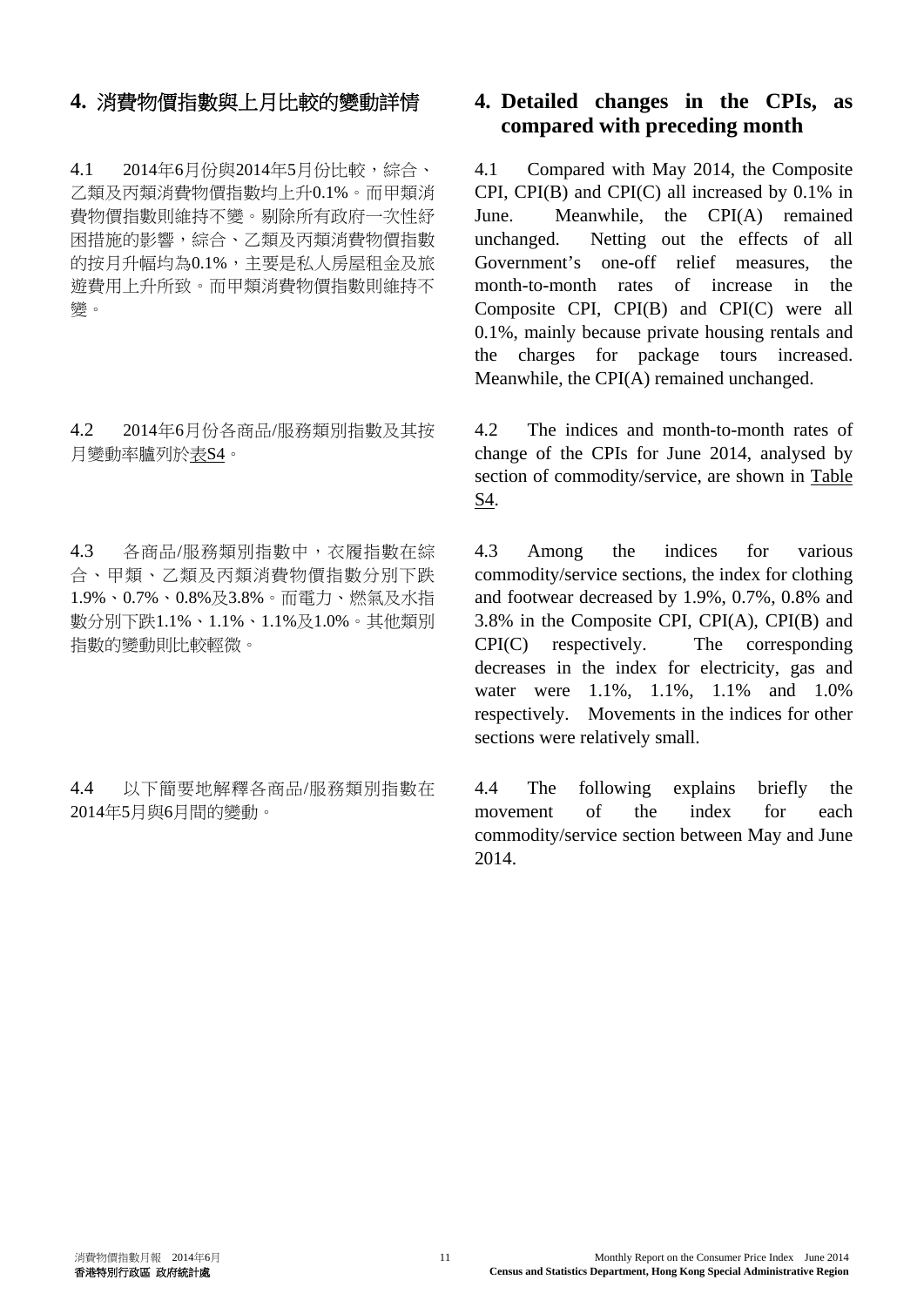| 類別<br>Section                                                 |                                         | 2014年6月份指數<br>Indices for June 2014 | (2009年10月至2010年9月=100)<br>$(Oct. 2009 - Sep. 2010 = 100)$ |                        | 2014年6月份指數與<br>2014年5月份指數比較的變動率<br>Change in the indices over May 2014<br>$(\%)$ |                        |                        |                        |  |
|---------------------------------------------------------------|-----------------------------------------|-------------------------------------|-----------------------------------------------------------|------------------------|----------------------------------------------------------------------------------|------------------------|------------------------|------------------------|--|
|                                                               | 綜合消費<br>物價指數<br>Composite<br><b>CPI</b> | 甲類消費<br>物價指數<br>CPI(A)              | 乙類消費<br>物價指數<br>CPI(B)                                    | 丙類消費<br>物價指數<br>CPI(C) | 綜合消費<br>物價指數<br>Composite<br><b>CPI</b>                                          | 甲類消費<br>物價指數<br>CPI(A) | 乙類消費<br>物價指數<br>CPI(B) | 丙類消費<br>物價指數<br>CPI(C) |  |
| 食品<br>Food                                                    | 123.9                                   | 125.0                               | 124.2                                                     | 121.4                  | $-0.0*$                                                                          | $-0.1$                 | $-0.1$                 | $+0.1$                 |  |
| 外出用膳<br>Meals bought away from<br>home                        | 121.8                                   | 122.5                               | 121.9                                                     | 120.4                  | $+0.2$                                                                           | $+0.1$                 | $+0.1$                 | $+0.5$                 |  |
| 食品(不包括外出用膳)<br>Food, excluding meals<br>bought away from home | 127.4                                   | 128.3                               | 128.5                                                     | 123.4                  | $-0.4$                                                                           | $-0.3$                 | $-0.4$                 | $-0.5$                 |  |
| 住屋#<br>Housing <sup>#</sup>                                   | 128.7                                   | 132.1                               | 128.2                                                     | 125.4                  | $+0.3$                                                                           | $+0.2$                 | $+0.3$                 | $+0.3$                 |  |
| 私人房屋租金<br>Private housing rent                                | 128.6                                   | 130.8                               | 128.9                                                     | 126.1                  | $+0.3$                                                                           | $+0.3$                 | $+0.3$                 | $+0.3$                 |  |
| 公營房屋租金<br>Public housing rent                                 | 144.0                                   | 143.9                               | 144.1                                                     | N.A.                   | $---$                                                                            | ---                    | ---                    | N.A.                   |  |
| 電力、燃氣及水<br>Electricity, gas and water                         | 100.2                                   | 98.5                                | 100.5                                                     | 103.6                  | $-1.1$                                                                           | $-1.1$                 | $-1.1$                 | $-1.0$                 |  |
| 煙酒<br>Alcoholic drinks and<br>tobacco                         | 132.3                                   | 135.6                               | 132.3                                                     | 123.2                  | $+0.2$                                                                           | $+0.0*$                | $+0.2$                 | $+0.8$                 |  |
| 衣履<br>Clothing and footwear                                   | 115.6                                   | 114.3                               | 113.5                                                     | 118.6                  | $-1.9$                                                                           | $-0.7$                 | $-0.8$                 | $-3.8$                 |  |
| 耐用物品<br>Durable goods                                         | 86.9                                    | 85.7                                | 86.2                                                      | 88.4                   | $-0.7$                                                                           | $-0.6$                 | $-0.7$                 | $-0.7$                 |  |
| 雜項物品<br>Miscellaneous goods                                   | 111.2                                   | 112.4                               | 111.2                                                     | 110.1                  | $-0.1$                                                                           | $-0.1$                 | $-0.1$                 | $+0.0*$                |  |
| 交通<br>Transport                                               | 113.2                                   | 111.1                               | 112.5                                                     | 115.8                  | $+0.4$                                                                           | $+0.3$                 | $+0.3$                 | $+0.4$                 |  |
| 雜項服務<br>Miscellaneous services                                | 112.9                                   | 109.6                               | 112.6                                                     | 115.3                  | $+0.5$                                                                           | $+0.3$                 | $+0.5$                 | $+0.6$                 |  |
| 選定主要組別<br>Selected major groups                               |                                         |                                     |                                                           |                        |                                                                                  |                        |                        |                        |  |
| 教育服務<br><b>Educational services</b>                           | 113.0                                   | 112.3                               | 112.2                                                     | 114.3                  | $+0.2$                                                                           | $+0.2$                 | $+0.2$                 | $+0.2$                 |  |
| 資訊及通訊服務<br>Information and<br>communications services         | 96.6                                    | 97.1                                | 96.1                                                      | 96.3                   | $-0.6$                                                                           | $-0.6$                 | $-0.7$                 | $-0.7$                 |  |
| 醫療服務<br>Medical services                                      | 114.3                                   | 113.9                               | 114.7                                                     | 114.2                  | $+0.2$                                                                           | $+0.2$                 | $+0.2$                 | $+0.1$                 |  |
| 總指數<br>All items                                              | 119.3                                   | 121.2                               | 118.9                                                     | 117.8                  | $+0.1$                                                                           | $+0.0*$                | $+0.1$                 | $+0.1$                 |  |

表 S4 消費物價指數內各商品/服務類別指數的按月變動率 Table S4 Month-to-month rates of change in the CPIs at commodity/service section level

N.A.  $\overline{AB}$   $\overline{AB}$   $\overline{AB}$   $\overline{AB}$   $\overline{AB}$   $\overline{AB}$   $\overline{AB}$   $\overline{AB}$   $\overline{AB}$   $\overline{AB}$   $\overline{AB}$   $\overline{AB}$   $\overline{AB}$   $\overline{AB}$   $\overline{AB}$   $\overline{AB}$   $\overline{BC}$   $\overline{AB}$   $\overline{BC}$   $\overline{BC}$   $\overline{BC}$   $\overline{BC}$   $\overline{BC}$   $\overline{BC}$  Not applicable Nil Less than 0.05% --- 零

# 除「私人房屋租金」及「公營房屋租金」外,「住屋」類別還包括「管理費及其他住屋雜費」和「保養住所材料」。

Apart from "Private housing rent" and "Public housing rent", the "Housing" section also includes "Management fees and other housing charges" and "Materials for house maintenance".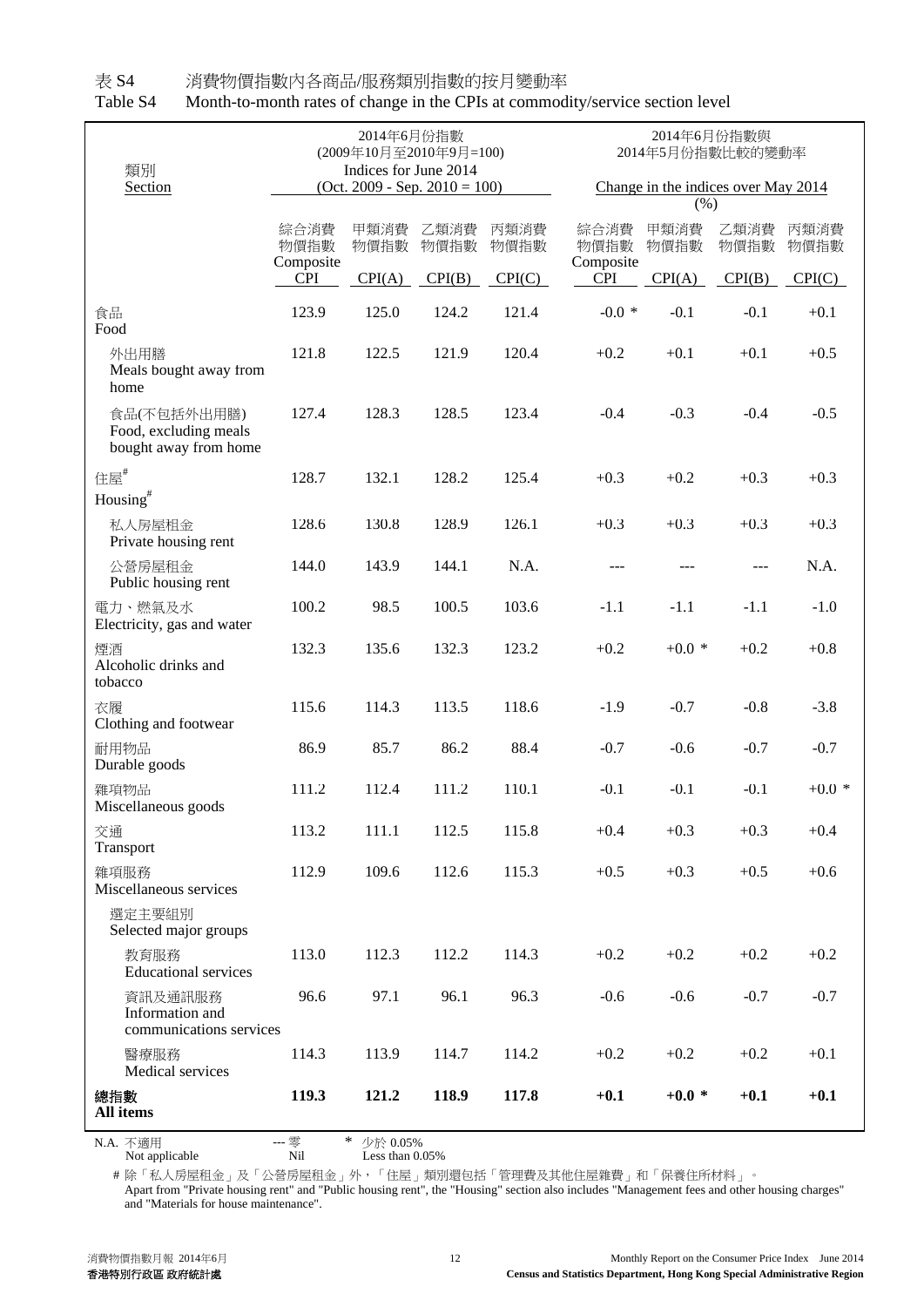4.5 食品指數在甲類及乙類消費物價指數中均 下跌0.1%,主要是由於新鮮蔬菜及鮮果價格下 跌。但食品指數在丙類消費物價指數中則上升 0.1%,主因是外出用膳費用上升。而食品指數在 綜合消費物價指數中則維持不變。

4.6 表8列載選定食品在本月、上月及上年同月 的平均零售價格及價格範圍。

4.7 住屋指數在綜合、甲類、乙類及丙類消費 物價指數中分別上升0.3%、0.2%、0.3%及0.3%, 主因是私人房屋租金上升。

1.8 電力、燃氣及水指數在綜合、甲類、乙類 及丙類消費物價指數中分別下跌1.1%、1.1%、1.1% 及1.0%,這是由於煤氣的燃料調整費向下調整所 致。

4.9 煙酒指數在綜合、乙類及丙類消費物價指 數中分別上升0.2%、0.2%及0.8%,主要是由於洋 酒價格上升所致。煙酒指數在甲類消費物價指數 中則維持不變。

4.10 衣履指數在綜合、甲類、乙類及丙類消費 物價指數中分別下跌1.9%、0.7%、0.8%及3.8%, 主因是女裝外衣價格下跌。

4.11 耐用物品指數在綜合、甲類、乙類及丙類 消費物價指數中分別下跌0.7%、0.6%、0.7%及 0.7%,主要是鐘錶、照相機及光學用品、旅行及 體育用品和資訊科技及電訊設備價格下跌所致。

 4.5 The index for food both decreased by 0.1% in the CPI(A) and CPI(B), mainly attributable to the decreases in the prices of fresh vegetables and fresh fruit. However, the index for food increased by  $0.1\%$  in the CPI(C), largely because of the increases in the costs for meals bought away from home. Meanwhile, the index for food remained unchanged in the Composite CPI.

 4.6 The average retail prices and price ranges of selected food items for the current month, preceding month and same month in preceding year are shown in Table 8.

 4.7 The index for housing increased by 0.3%, 0.2%, 0.3% and 0.3% in the Composite CPI, CPI(A), CPI(B) and CPI(C) respectively, mainly because of the increases in private housing rentals.

 4.8 The index for electricity, gas and water decreased by 1.1%, 1.1%, 1.1% and 1.0% in the Composite CPI, CPI(A), CPI(B) and CPI(C) respectively, due to the downward adjustment in the fuel cost variation charge for towngas.

 4.9 The index for alcoholic drinks and tobacco increased by 0.2%, 0.2% and 0.8% in the Composite CPI, CPI(B) and CPI(C) respectively, mainly because of the increases in the prices of foreign-style wines. Meanwhile, the index for alcoholic drinks and tobacco remained unchanged in the CPI(A).

 4.10 The index for clothing and footwear dropped by 1.9%, 0.7%, 0.8% and 3.8% in the Composite CPI, CPI(A), CPI(B) and CPI(C) respectively, mainly due to the lower prices of women's outerclothing.

 4.11 The index for durable goods decreased by 0.7%, 0.6%, 0.7% and 0.7% in the Composite CPI, CPI(A), CPI(B) and CPI(C) respectively. This was mainly attributable to the fall in the prices of watches, clocks, cameras and optical goods, travel and sports goods as well as information technology and telecommunications equipment.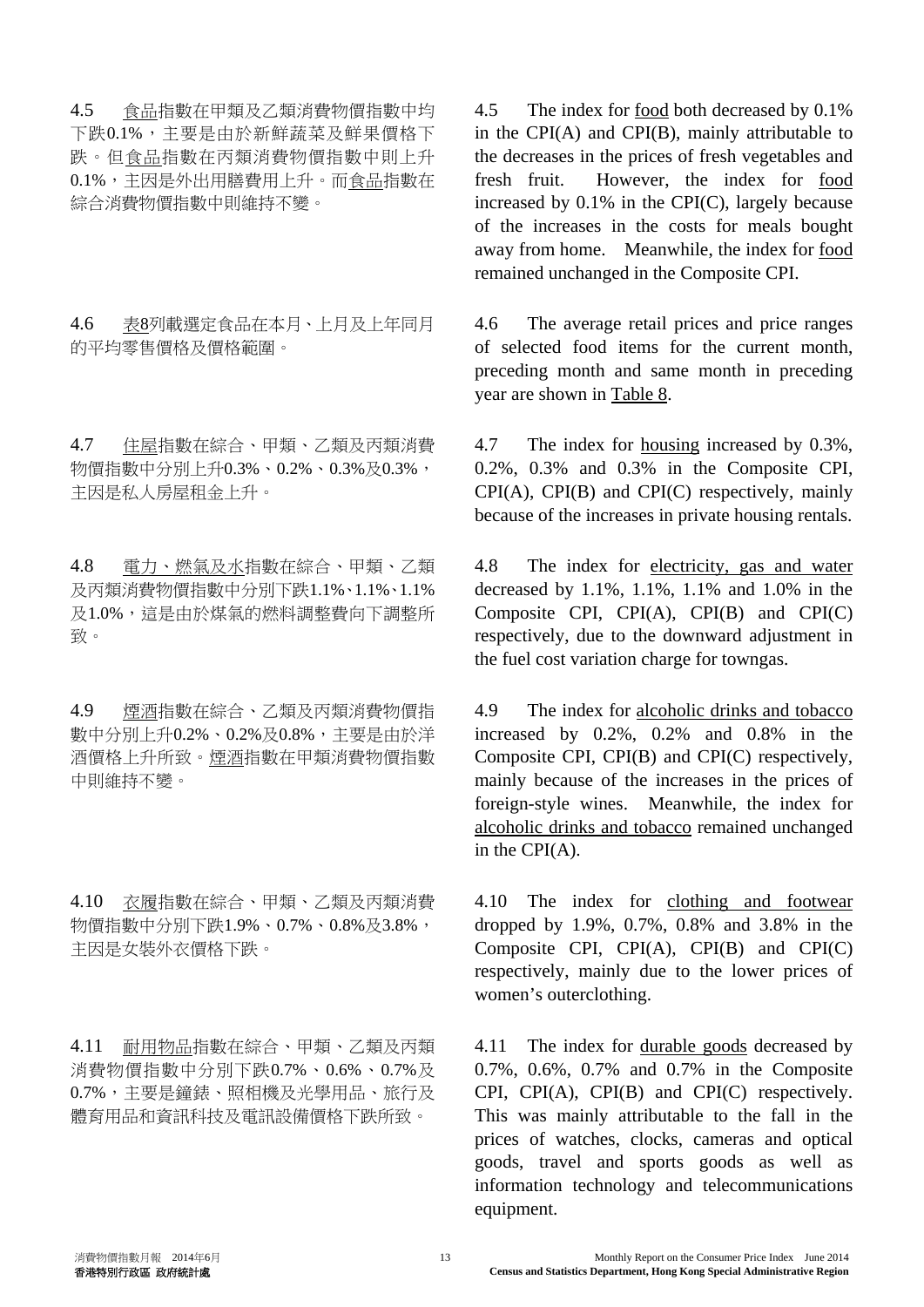4.12 雜項物品指數在綜合、甲類及乙類消費物 價指數中均下跌0.1%,主要是由於首飾、檯布、 窗簾、床單、被褥等和化妝品及個人護理用品價 格下跌。而雜項物品指數在丙類消費物價指數中 則維持不變。

4.13 交通指數在綜合、甲類、乙類及丙類消費 物價指數中分別上升0.4%、0.3%、0.3%及0.4%, 主因是進出香港交通費用上升。

4.14 雜項服務指數在綜合、甲類、乙類及丙類 消費物價指數中分別上升0.5%、0.3%、0.5%及 0.6%,主要是旅遊費用上升所致。

4.15 四項消費物價指數的商品/服務組別指數 在2014年6月份的按月變動情況分別顯示於表3.1 至3.4。

4.16 各商品/服務類別指數在消費物價指數整體 按月變動中所佔的比率列載於表6。至於佔消費物 價指數整體變動中最大比率的商品/服務組別則在 表7.1至7.4列出。

 4.12 The index for miscellaneous goods all decreased by 0.1% in the Composite CPI, CPI(A) and CPI(B). This was largely because the prices of jewellery, soft furnishings as well as cosmetics and personal care products decreased. Meanwhile, the index for miscellaneous goods remained unchanged in the CPI(C).

 4.13 The index for transport increased by 0.4%, 0.3%, 0.3% and 0.4% in the Composite CPI, CPI(A), CPI(B) and CPI(C) respectively, mainly due to the increases in inbound and outbound transport fares.

 4.14 The index for miscellaneous services increased by 0.5%, 0.3%, 0.5% and 0.6% in the Composite CPI, CPI(A), CPI(B) and CPI(C) respectively. This was mainly attributable to the rise in the charges for package tours.

 4.15 The month-to-month movements of the four CPIs for June 2014 by commodity/service group are shown in Tables 3.1 to 3.4 respectively.

 4.16 The contribution of each commodity/ service section to the overall month-to-month change in the CPIs is presented in Table 6. The commodity/service groups with the largest contributions to the overall change in CPIs are listed in Tables 7.1 to 7.4.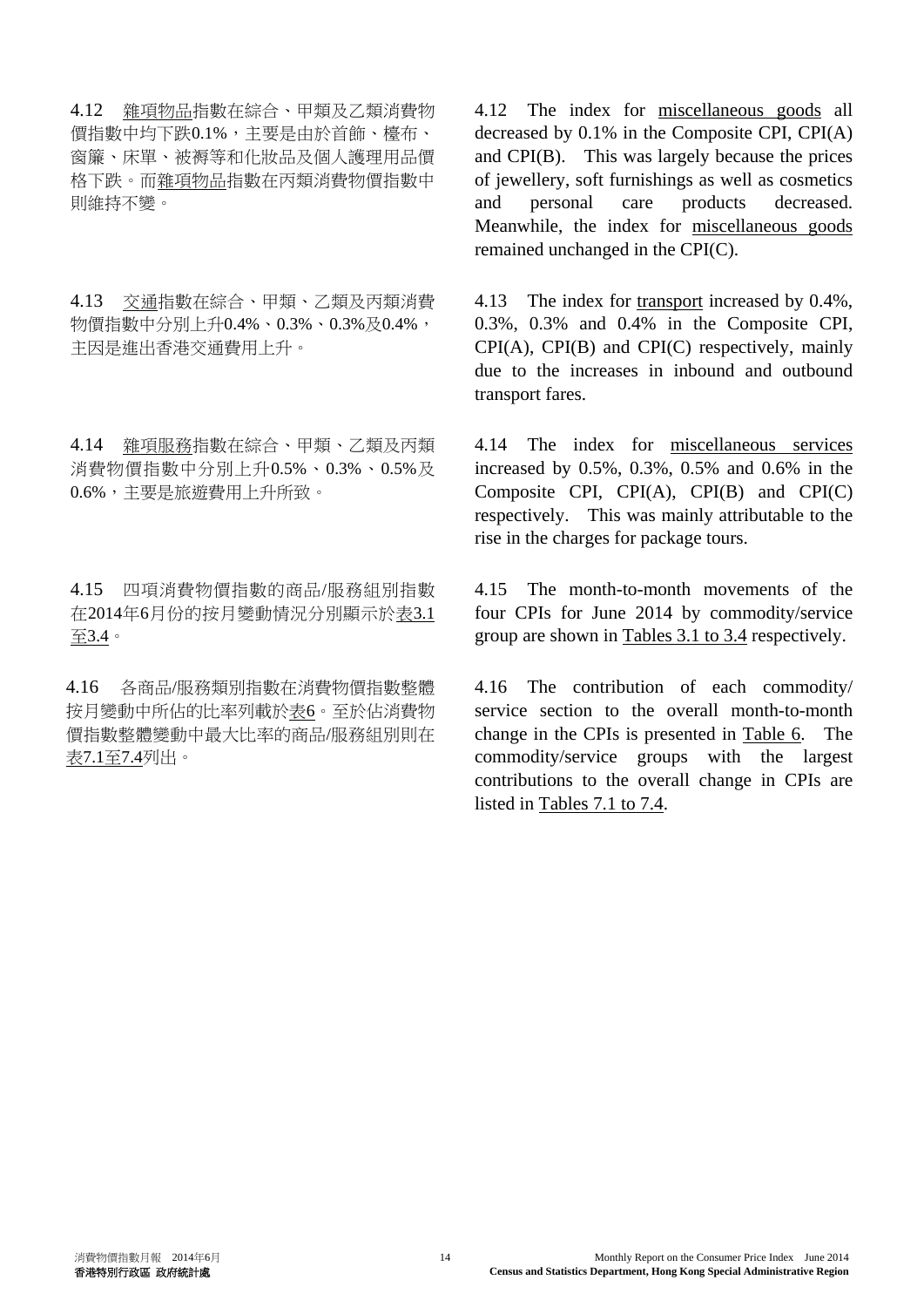### **5.** 經季節性調整消費物價指數 **5. Seasonally adjusted CPIs**

5.1 消費物價指數原來數列的按月變動率會受 到季節性變異的影響。把這些季節性變異從數列 中剔除,便可更有意義地比較相連月份數字。

5.2 經季節性調整的數列可因應數據增加而作 出修訂。由2004年10月開始,每年發表10月份的 數字時,會一併修訂對上3年的經季節性調整消費 物價指數。

5.3 自2008年10月開始,編製經季節性調整的 消費物價指數的方法由過往「X-11自迴歸-求和 -移動平均(X-11 ARIMA)」方法更改為「X-12自 迴歸-求和-移動平均 (X-12 ARIMA)」方法。自 2005年10月開始的經季節性調整的消費物價指數 數列亦已按這個新方法作出修訂。「X-12自迴歸 -求和-移動平均」方法改良自「X-11自迴歸- 求和-移動平均」方法,能提供更佳的模型建造 及模型評估能力。「X-12自迴歸-求和-移動平 均」方法是用作編製經季節性調整的統計數列的 標準方法。

5.4 表4.1及4.2列載經季節性調整的消費物價 指數在過去3年的按月變動率。

5.5 參考經季節性調整的指數在最近3個月內 的平均按月變動率,能更清楚看到消費物價指數 的趨勢。如表S5顯示,就綜合消費物價指數而言, 這變動率在2014年6月份為0.2%,與5月份相同。 但應留意這些變動率是受到個別政府一次性紓困 措施只在某些月份實施所影響。剔除這些影響, 在2014年4至6月的3個月期間,綜合消費物價指數 的平均每月變動率為0.2%,與2014年3至5月的3個 月期間的相應變動率相同。

 5.1 Month-to-month rates of change based on the original CPI series are affected by seasonal variations. By removing these seasonal variations from the series, figures for consecutive months can be compared more meaningfully.

 5.2 Seasonally adjusted series may be revised as more data become available. Starting from October 2004, the seasonally adjusted CPIs for the preceding three years are revised each year when releasing the figures for October.

 5.3 Starting from October 2008, the seasonal adjustment of the CPI is compiled by the X-12 ARIMA method to replace the previous X-11 ARIMA method. The seasonally adjusted CPI series since October 2005 have also been revised using the new method. X-12 ARIMA method is an update to the X-11 ARIMA method with enhanced modelling and diagnostic capabilities. The X-12 ARIMA method is a standard method applied in compiling seasonally adjusted statistical data series.

 5.4 The month-to-month rates of change of the seasonally adjusted CPIs in the past three years are presented in Tables 4.1 and 4.2.

 5.5 The trend of the CPIs may be more clearly discerned by looking at the average monthly rate of change of the seasonally adjusted indices during the latest 3 months. As shown in Table S5, such rate of change in the Composite CPI was 0.2% in June 2014, same as that in May. It should be noted that these rates of change were affected by Government's one-off relief measures implemented only in some months. Netting out these effects, the corresponding average monthly rate of change in the Composite CPI for the 3-month period from April to June 2014 was 0.2%, same as those for the 3-month period from March to May 2014.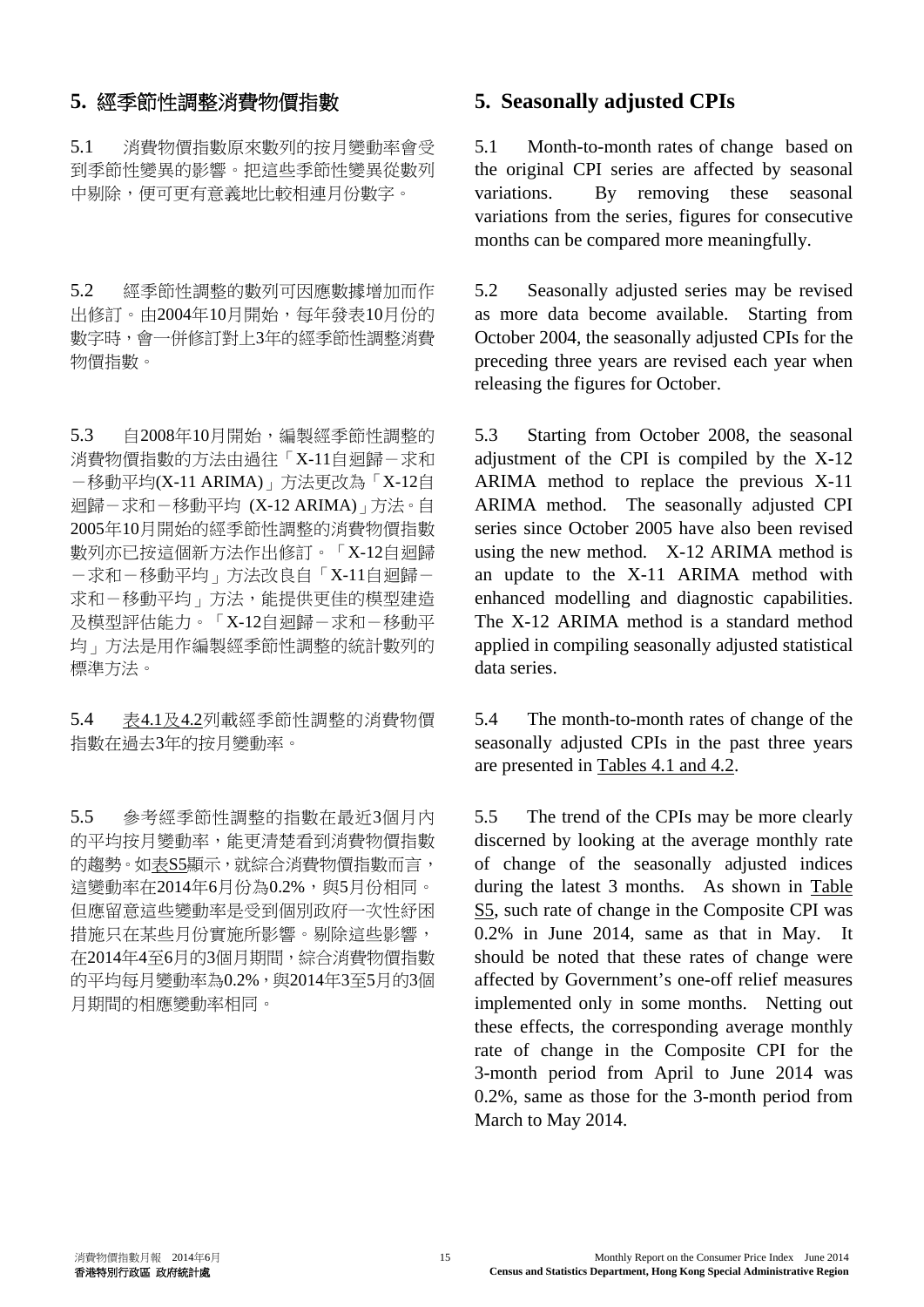表 S5 經季節性調整的消費物價指數在最近3個月內的平均每月變動率

Table S5 Average monthly rates of change during the latest 3 months in the seasonally adjusted CPIs

|       |            |        |               |        |          |         |          |        | $($ %)   |
|-------|------------|--------|---------------|--------|----------|---------|----------|--------|----------|
| 綜合消費  |            |        |               | 甲類消費   |          | 乙類消費    |          | 丙類消費   |          |
| 年/月   |            |        | 物價指數          |        | 物價指數     |         | 物價指數     | 物價指數   |          |
|       | Year/month |        | Composite CPI |        | CPI(A)   |         | CPI(B)   |        | CPI(C)   |
| 2011  |            |        |               |        |          |         |          |        |          |
| 6月    | Jun        | $+0.6$ | $(+0.6)$      | $+0.5$ | $(+0.5)$ | $+0.6$  | $(+0.6)$ | $+0.6$ | $(+0.6)$ |
| 7月    | Jul        | $+0.3$ | $(+0.5)$      | $+0.1$ | $(+0.5)$ | $+0.4$  | $(+0.5)$ | $+0.4$ | $(+0.5)$ |
| 8月    | Aug        | $-0.6$ | $(+0.5)$      | $-2.2$ | $(+0.5)$ | $+0.0*$ | $(+0.5)$ | $+0.4$ | $(+0.5)$ |
| 9月    |            | $-0.6$ | $(+0.5)$      | $-2.2$ | $(+0.5)$ | $+0.0*$ | $(+0.5)$ | $+0.4$ | $(+0.5)$ |
|       | Sep        | $+0.5$ | $(+0.5)$      | $+0.5$ | $(+0.4)$ | $+0.5$  | $(+0.5)$ | $+0.5$ | $(+0.5)$ |
| 10月   | Oct        | $+1.3$ |               |        |          | $+0.8$  |          | $+0.4$ |          |
| 11月   | <b>Nov</b> |        | $(+0.4)$      | $+2.8$ | $(+0.4)$ |         | $(+0.5)$ |        | $(+0.4)$ |
| 12月   | Dec        | $+1.2$ | $(+0.4)$      | $+2.7$ | $(+0.4)$ | $+0.7$  | $(+0.4)$ | $+0.3$ | $(+0.3)$ |
| 2012  |            |        |               |        |          |         |          |        |          |
| 1月    | Jan        | $+0.5$ | $(+0.5)$      | $+0.5$ | $(+0.5)$ | $+0.5$  | $(+0.5)$ | $+0.5$ | $(+0.4)$ |
| 2月    | Feb        | $+0.3$ | $(+0.3)$      | $+0.4$ | $(+0.4)$ | $+0.4$  | $(+0.4)$ | $+0.2$ | $(+0.2)$ |
| 3月    | Mar        | $+0.4$ | $(+0.4)$      | $+0.4$ | $(+0.4)$ | $+0.4$  | $(+0.4)$ | $+0.3$ | $(+0.3)$ |
| 4月    | Apr        | $+0.3$ | $(+0.3)$      | $+0.3$ | $(+0.3)$ | $+0.3$  | $(+0.3)$ | $+0.2$ | $(+0.2)$ |
| 5月    | May        | $+0.4$ | $(+0.4)$      | $+0.4$ | $(+0.4)$ | $+0.4$  | $(+0.4)$ | $+0.4$ | $(+0.4)$ |
| 6月    | Jun        | $+0.2$ | $(+0.2)$      | $+0.2$ | $(+0.2)$ | $+0.2$  | $(+0.2)$ | $+0.2$ | $(+0.2)$ |
| 7月    | Jul        | $-0.7$ | $(+0.1)$      | $-2.0$ | $(+0.2)$ | $-0.1$  | $(+0.1)$ | $+0.1$ | $(+0.1)$ |
| 8月    | Aug        | $-0.7$ | $(+0.1)$      | $-2.1$ | $(+0.1)$ | $-0.2$  | $(+0.1)$ | $+0.1$ | $(+0.1)$ |
| 9月    | Sep        | $-0.6$ | $(+0.3)$      | $-1.9$ | $(+0.4)$ | $-0.1$  | $(+0.3)$ | $+0.2$ | $(+0.3)$ |
| 10月   | Oct        | $+1.2$ | $(+0.4)$      | $+2.7$ | $(+0.4)$ | $+0.6$  | $(+0.3)$ | $+0.3$ | $(+0.3)$ |
| 11月   | <b>Nov</b> | $+1.3$ | $(+0.5)$      | $+2.8$ | $(+0.5)$ | $+0.7$  | $(+0.4)$ | $+0.4$ | $(+0.4)$ |
| 12月   | Dec        | $+1.2$ | $(+0.3)$      | $+2.7$ | $(+0.4)$ | $+0.6$  | $(+0.3)$ | $+0.3$ | $(+0.3)$ |
|       |            |        |               |        |          |         |          |        |          |
| 2013  |            |        |               |        |          |         |          |        |          |
| 1月    | Jan        | $+0.3$ | $(+0.3)$      | $+0.4$ | $(+0.4)$ | $+0.3$  | $(+0.3)$ | $+0.3$ | $(+0.3)$ |
| 2月    | Feb        | $+0.4$ | $(+0.4)$      | $+0.5$ | $(+0.5)$ | $+0.4$  | $(+0.4)$ | $+0.4$ | $(+0.4)$ |
| 3月    | Mar        | $+0.3$ | $(+0.3)$      | $+0.4$ | $(+0.3)$ | $+0.4$  | $(+0.4)$ | $+0.3$ | $(+0.3)$ |
| 4月    | Apr        | $+0.5$ | $(+0.5)$      | $+0.5$ | $(+0.5)$ | $+0.5$  | $(+0.5)$ | $+0.5$ | $(+0.4)$ |
| 5月    | May        | $+0.3$ | $(+0.3)$      | $+0.3$ | $(+0.3)$ | $+0.3$  | $(+0.3)$ | $+0.3$ | $(+0.3)$ |
| 6月    | Jun        | $+0.4$ | $(+0.3)$      | $+0.4$ | $(+0.4)$ | $+0.4$  | $(+0.3)$ | $+0.3$ | $(+0.3)$ |
| 7月    | Jul        | $+0.2$ | $(+0.2)$      | $+0.2$ | $(+0.2)$ | $+0.2$  | $(+0.2)$ | $+0.2$ | $(+0.2)$ |
| 8月    | Aug        | $-0.5$ | $(+0.3)$      | $-1.9$ | $(+0.3)$ | $+0.0*$ | $(+0.3)$ | $+0.3$ | $(+0.2)$ |
| 9月    | Sep        | $-0.4$ | $(+0.4)$      | $-1.8$ | $(+0.4)$ | $+0.1$  | $(+0.4)$ | $+0.4$ | $(+0.3)$ |
| 10月   | Oct        | $+0.4$ | $(+0.3)$      | $+0.3$ | $(+0.3)$ | $+0.4$  | $(+0.3)$ | $+0.4$ | $(+0.3)$ |
| 11月   | <b>Nov</b> | $+1.2$ | $(+0.4)$      | $+2.6$ | $(+0.3)$ | $+0.7$  | $(+0.4)$ | $+0.4$ | $(+0.4)$ |
| 12月   | Dec        | $+1.1$ | $(+0.2)$      | $+2.5$ | $(+0.2)$ | $+0.6$  | $(+0.3)$ | $+0.3$ | $(+0.3)$ |
| 2014  |            |        |               |        |          |         |          |        |          |
| 1月    | Jan        | $+0.4$ | $(+0.4)$      | $+0.4$ | $(+0.3)$ | $+0.4$  | $(+0.4)$ | $+0.4$ | $(+0.4)$ |
| $2$ 月 | Feb        | $+0.3$ | $(+0.3)$      | $+0.4$ | $(+0.4)$ | $+0.3$  | $(+0.3)$ | $+0.2$ | $(+0.2)$ |
| 3月    | Mar        | $+0.3$ | $(+0.3)$      | $+0.3$ | $(+0.3)$ | $+0.3$  | $(+0.3)$ | $+0.2$ | $(+0.2)$ |
|       |            | $+0.2$ | $(+0.2)$      | $+0.3$ | $(+0.4)$ | $+0.2$  | $(+0.2)$ | $+0.2$ | $(+0.2)$ |
| 4月    | Apr        |        |               |        |          |         |          |        |          |
| 5月    | May        | $+0.2$ | $(+0.2)$      | $+0.2$ | $(+0.2)$ | $+0.2$  | $(+0.2)$ | $+0.2$ | $(+0.2)$ |
| 6月    | Jun        | $+0.2$ | $(+0.2)$      | $+0.2$ | $(+0.3)$ | $+0.2$  | $(+0.2)$ | $+0.3$ | $(+0.3)$ |

少於 0.05%

Less than 0.05%

() 表示剔除所有政府一次性紓困措施影響後的變動率。有關的紓困措施臚列於表S1附件。

Denotes the rate of change upon removing the effects of all Government's one-off relief measures, as shown in Annex to Table S1.

註釋: 經季節性調整的指數自首度發表後3年內可予修訂。

Note: The seasonally adjusted indices are subject to revision up to 3 years after original publication.

 $(0)$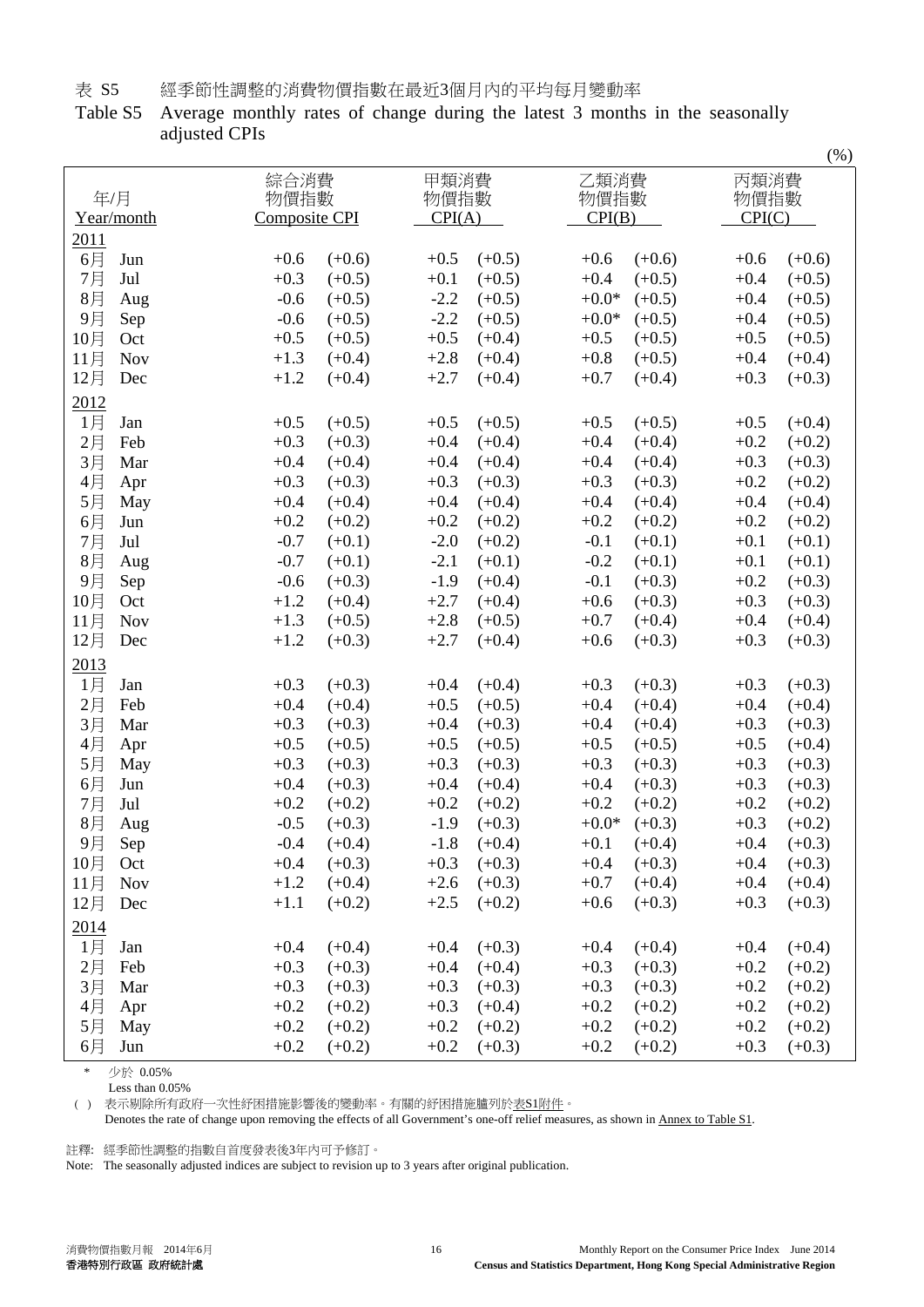#### 表 1.1 綜合消費物價指數中各商品/服務類別指數的時間數列 (2009 年 10 月至 2010 年 9 月 = 100)

Table 1.1 Time series of the Composite CPI at commodity/service section level (Oct. 2009 - Sep. 2010 = 100)

|                                       | 年/月   | 總指數                     | 食品                      | 外出                                  | 食品(不包括                                                 | 住屋                      | 電力、<br>燃氣及水                                                 | 煙酒                      | 衣履                      | 耐用<br>物品              | 雜項<br>物品                | 交通                      | 雜項<br>服務                |
|---------------------------------------|-------|-------------------------|-------------------------|-------------------------------------|--------------------------------------------------------|-------------------------|-------------------------------------------------------------|-------------------------|-------------------------|-----------------------|-------------------------|-------------------------|-------------------------|
| month                                 | Year/ | All<br>items            | Food                    | 用膳<br>Meals<br>away<br>from<br>home | 外出用膳)<br>Food,<br>excluding<br>meals away<br>from home |                         | Housing Electricity, Alcoholic Clothing<br>gas and<br>water | drinks<br>tobacco       | and<br>and footwear     | Dur-<br>able<br>goods | Misc.<br>goods          | Trans-<br>port          | Misc.<br>serv-<br>ices  |
| 權數<br>Weight                          |       | 100.00                  |                         | 27.45 (17.07)                       | (10.38)                                                | 31.66                   | 3.10                                                        | 0.59                    | 3.45                    | 5.27                  | 4.17                    | 8.44                    | 15.87                   |
| 2010                                  |       | 100.7                   | 100.9                   | 100.6                               | 101.4                                                  | 100.6                   | 103.6                                                       | 100.1                   | 100.5                   | 98.7                  | 100.6                   | 100.8                   | 100.7                   |
| 2011                                  |       | 106.0                   | 108.0                   | 105.9                               | 111.4                                                  | 107.8                   | 99.2                                                        | 117.2                   | 107.3                   | 95.0                  | 104.4                   | 105.2                   | 104.2                   |
| 2012                                  |       | 110.3                   | 114.2                   | 111.6                               | 118.6                                                  | 113.9                   | 91.1                                                        | 120.7                   | 110.6                   | 93.7                  | 106.7                   | 108.3                   | 107.1                   |
| 2013                                  |       | 115.1                   | 119.3                   | 116.5                               | 123.8                                                  | 121.5                   | 97.3                                                        | 122.5                   | 112.4                   | 89.7                  | 109.1                   | 110.8                   | 111.1                   |
| 2012<br>6月 Jun                        |       | 110.6                   | 114.1                   | 111.5                               | 118.2                                                  | 115.4                   | 91.6                                                        | 120.4                   | 112.1                   | 93.9                  | 106.6                   | 108.4                   | 105.9                   |
| 7月 Jul                                |       | 108.3                   | 114.5                   | 111.9                               | 118.8                                                  | 107.3                   | 90.4                                                        | 120.6                   | 107.4                   | 94.2                  | 106.4                   | 108.9                   | 107.5                   |
| 8月 Aug                                |       | 108.3                   | 114.3                   | 112.1                               | 118.0                                                  | 107.6                   | 90.0                                                        | 121.2                   | 105.8                   | 93.3                  | 106.6                   | 109.0                   | 107.8                   |
| 9月 Sep                                |       | 108.7                   | 114.3                   | 112.3                               | 117.6                                                  | 108.5                   | 90.0                                                        | 121.1                   | 107.6                   | 93.3                  | 107.3                   | 108.7                   | 108.4                   |
| 10月 Oct                               |       | 112.0                   | 114.8                   | 112.6                               | 118.5                                                  | 117.8                   | 91.4                                                        | 121.3                   | 111.8                   | 92.5                  | 107.4                   | 108.7                   | 108.5                   |
| 11月 Nov                               |       | 112.3                   | 114.9                   | 112.8                               | 118.5                                                  | 118.3                   | 91.3                                                        | 121.7                   | 118.4                   | 92.5                  | 107.4                   | 108.6                   | 107.7                   |
| 12月 Dec                               |       | 112.9                   | 116.0                   | 113.0                               | 120.8                                                  | 118.8                   | 91.0                                                        | 120.8                   | 116.0                   | 92.3                  | 107.3                   | 109.0                   | 109.2                   |
| 2013<br>1月<br>2月 Feb<br>3月 Mar        | Jan   | 113.1<br>114.3<br>114.0 | 116.9<br>118.9<br>118.1 | 113.8<br>115.6<br>115.6             | 121.9<br>124.4<br>122.1                                | 119.5<br>120.4<br>120.9 | 95.2<br>95.3<br>96.0                                        | 121.6<br>121.9<br>122.9 | 110.4<br>106.1<br>107.5 | 91.7<br>90.7<br>90.4  | 107.6<br>107.7<br>107.7 | 109.0<br>109.5<br>110.0 | 108.0<br>111.3<br>109.6 |
| 4月 Apr                                |       | 115.1                   | 119.6                   | 115.7                               | 126.0                                                  | 121.7                   | 96.5                                                        | 123.0                   | 116.5                   | 89.8                  | 108.8                   | 110.5                   | 109.6                   |
| 5月 May                                |       | 115.0                   | 119.0                   | 116.1                               | 123.7                                                  | 122.2                   | 97.9                                                        | 122.3                   | 114.5                   | 90.1                  | 109.3                   | 110.5                   | 109.0                   |
| 6月 Jun                                |       | 115.2                   | 118.9                   | 116.3                               | 123.2                                                  | 122.7                   | 97.8                                                        | 122.8                   | 113.3                   | 89.2                  | 109.1                   | 110.6                   | 109.7                   |
| 7月 Jul                                | Aug   | 115.8                   | 119.1                   | 116.7                               | 123.0                                                  | 123.5                   | 98.8                                                        | 123.3                   | 109.2                   | 89.4                  | 108.8                   | 111.9                   | 111.7                   |
| 8月                                    |       | 113.2                   | 119.3                   | 116.8                               | 123.3                                                  | 114.9                   | 99.2                                                        | 122.4                   | 107.3                   | 89.4                  | 109.3                   | 111.9                   | 112.3                   |
| 9月 Sep                                |       | 113.7                   | 120.4                   | 117.3                               | 125.5                                                  | 115.5                   | 98.3                                                        | 122.4                   | 109.6                   | 88.8                  | 110.3                   | 111.9                   | 112.2                   |
| 10月 Oct                               |       | 116.8                   | 120.0                   | 117.5                               | 124.0                                                  | 125.1                   | 97.5                                                        | 122.8                   | 114.5                   | 88.7                  | 110.3                   | 111.3                   | 112.8                   |
| 11月 Nov                               |       | 117.1                   | 120.0                   | 117.7                               | 123.8                                                  | 125.5                   | 97.8                                                        | 122.7                   | 121.6                   | 88.8                  | 110.4                   | 111.1                   | 112.5                   |
| 12月 Dec                               |       | 117.7                   | 120.8                   | 118.4                               | 124.8                                                  | 125.8                   | 97.7                                                        | 122.4                   | 118.6                   | 88.8                  | 110.2                   | 111.8                   | 114.2                   |
| 2014<br>$1$ 月 Jan<br>2月 Feb<br>3月 Mar |       | 118.3<br>118.8<br>118.5 | 121.8<br>123.9<br>123.4 | 119.2<br>120.5<br>120.7             | 126.0<br>129.4<br>127.9                                | 126.5<br>127.0<br>127.5 | 101.0<br>100.6<br>100.6                                     | 123.0<br>123.7<br>131.8 | 112.6<br>108.1<br>110.1 | 88.2<br>87.9<br>87.7  | 110.8<br>111.1<br>111.2 | 112.3<br>111.9<br>111.6 | 115.5<br>115.2<br>112.7 |
| 4月 Apr                                |       | 119.3                   | 124.1                   | 121.1                               | 129.1                                                  | 127.9                   | 100.8                                                       | 131.7                   | 118.5                   | 87.5                  | 111.3                   | 112.5                   | 113.6                   |
| 5月 May                                |       | 119.2                   | 123.9                   | 121.5                               | 127.9                                                  | 128.3                   | 101.2                                                       | 132.1                   | 117.9                   | 87.4                  | 111.3                   | 112.8                   | 112.4                   |
| 6月 Jun                                |       | 119.3                   | 123.9                   | 121.8                               | 127.4                                                  | 128.7                   | 100.2                                                       | 132.3                   | 115.6                   | 86.9                  | 111.2                   | 113.2                   | 112.9                   |

註 釋 : 價格變動情況顯示於本報告尾部的圖2及3。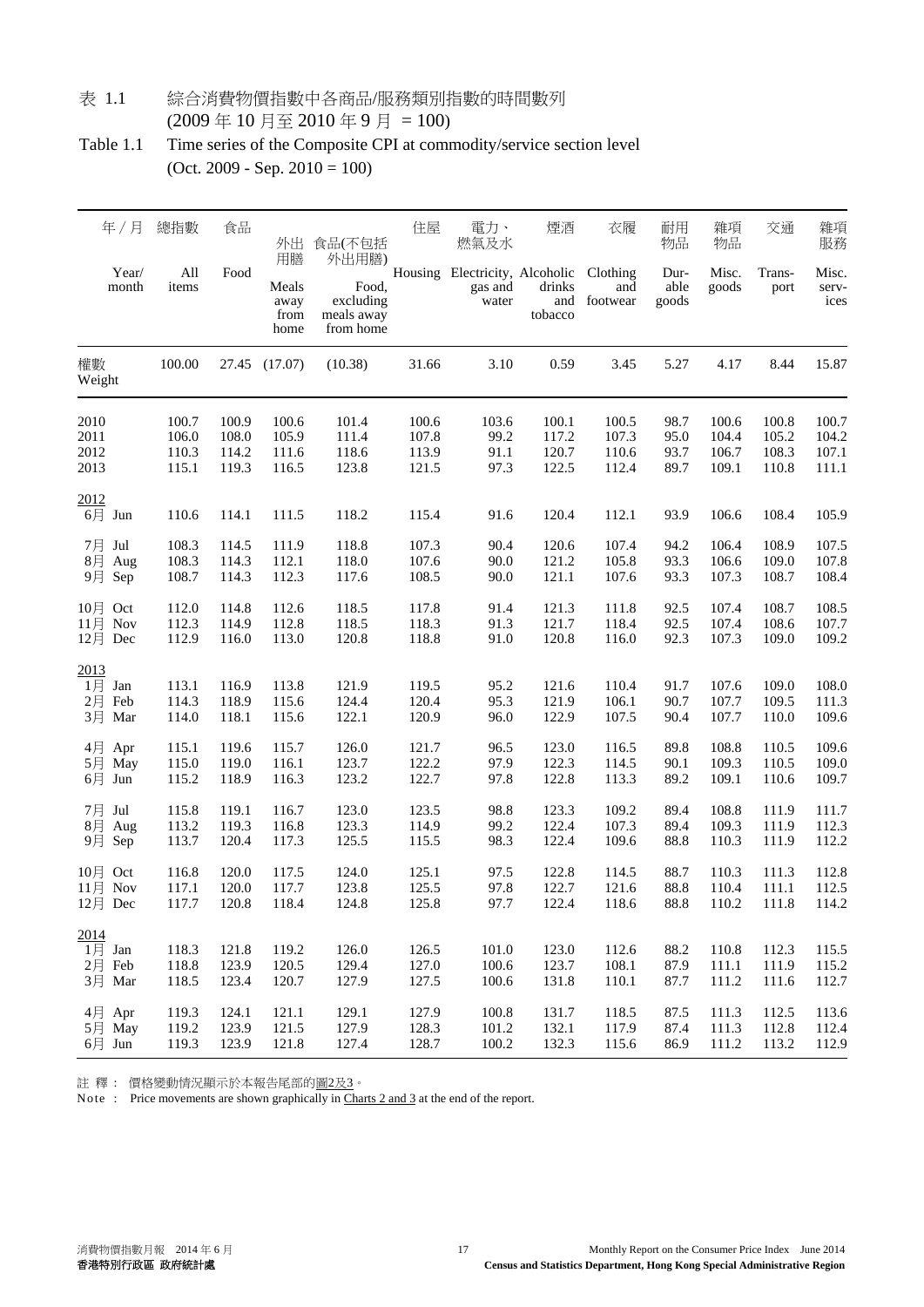#### 表 1.2 甲類消費物價指數中各商品/服務類別指數的時間數列 (2009 年 10 月至 2010 年 9 月 = 100)

Table 1.2 Time series of the CPI(A) at commodity/service section level (Oct. 2009 - Sep. 2010 = 100)

|                                            | 年/月               | 總指數                              | 食品                               | 外出                                  | 食品(不包括                                                 | 住屋                               | 電力、<br>燃氣及水                                        | 煙酒                               | 衣履                               | 耐用<br>物品                     | 雜項<br>物品                         | 交通                               | 雜項<br>服務                         |
|--------------------------------------------|-------------------|----------------------------------|----------------------------------|-------------------------------------|--------------------------------------------------------|----------------------------------|----------------------------------------------------|----------------------------------|----------------------------------|------------------------------|----------------------------------|----------------------------------|----------------------------------|
|                                            | Year/<br>month    | All<br>items                     | Food                             | 用膳<br>Meals<br>away<br>from<br>home | 外出用膳)<br>Food,<br>excluding<br>meals away<br>from home |                                  | Housing Electricity, Alcoholic<br>gas and<br>water | drinks<br>tobacco                | Clothing<br>and<br>and footwear  | Dur-<br>able<br>goods        | Misc.<br>goods                   | Trans-<br>port                   | Misc.<br>serv-<br>ices           |
| 權數<br>Weight                               |                   | 100.00                           |                                  | 33.68 (19.23)                       | (14.45)                                                | 32.19                            | 4.36                                               | 0.91                             | 2.60                             | 3.73                         | 3.87                             | 7.22                             | 11.44                            |
| 2010<br>2011<br>2012<br>2013               |                   | 100.8<br>106.4<br>110.3<br>115.9 | 100.9<br>108.4<br>115.0<br>120.3 | 100.6<br>106.0<br>111.9<br>117.0    | 101.3<br>111.5<br>119.1<br>124.7                       | 100.7<br>108.6<br>113.5<br>122.6 | 104.7<br>100.2<br>89.1<br>95.5                     | 100.2<br>119.2<br>123.4<br>125.1 | 100.1<br>106.5<br>110.3<br>112.8 | 98.5<br>94.4<br>92.7<br>88.7 | 100.5<br>103.5<br>106.3<br>109.7 | 100.5<br>103.6<br>106.4<br>108.4 | 100.5<br>102.7<br>104.5<br>107.7 |
| 2012<br>6月                                 | Jun               | 111.7                            | 114.7                            | 112.0                               | 118.4                                                  | 118.0                            | 89.7                                               | 123.2                            | 111.7                            | 93.1                         | 106.1                            | 106.9                            | 103.6                            |
| 7月 Jul<br>8月<br>9月                         | Aug<br>Sep        | 104.8<br>104.7<br>105.4          | 115.2<br>115.1<br>115.0          | 112.3<br>112.5<br>112.7             | 119.2<br>118.5<br>118.1                                | 96.0<br>96.4<br>98.0             | 88.2<br>87.7<br>87.6                               | 123.5<br>123.8<br>123.8          | 107.8<br>106.5<br>108.3          | 93.3<br>92.5<br>92.2         | 106.1<br>106.3<br>107.1          | 107.4<br>106.7<br>106.4          | 104.4<br>104.5<br>105.6          |
| 10月<br>11月<br>12月 Dec                      | Oct<br><b>Nov</b> | 113.4<br>113.7<br>114.3          | 115.5<br>115.6<br>116.9          | 113.0<br>113.1<br>113.3             | 119.0<br>118.8<br>121.6                                | 121.8<br>122.4<br>122.9          | 89.5<br>89.4<br>89.2                               | 123.8<br>124.3<br>123.8          | 111.0<br>117.1<br>115.6          | 91.2<br>91.1<br>91.0         | 107.0<br>106.9<br>107.0          | 106.5<br>106.5<br>106.8          | 105.7<br>105.2<br>106.0          |
| 2013<br>1月<br>2月 Feb<br>3月<br>4月 Apr       | Jan<br>Mar        | 114.8<br>115.9<br>115.7<br>116.8 | 117.8<br>119.9<br>118.9<br>120.8 | 114.2<br>116.1<br>116.2<br>116.2    | 122.7<br>125.0<br>122.5<br>127.0                       | 123.5<br>124.2<br>124.8<br>125.2 | 93.4<br>93.4<br>94.2<br>94.6                       | 124.3<br>124.5<br>125.3<br>125.4 | 111.2<br>107.5<br>108.5<br>115.1 | 90.7<br>89.9<br>89.6<br>88.9 | 107.3<br>107.2<br>107.4<br>109.0 | 106.5<br>106.8<br>107.2<br>108.0 | 105.5<br>107.4<br>106.5<br>106.5 |
| 5月<br>6月 Jun<br>7月<br>8月 Aug               | May<br>Jul        | 116.7<br>116.9<br>117.4<br>109.9 | 120.0<br>119.9<br>120.2<br>120.4 | 116.7<br>116.8<br>117.3<br>117.4    | 124.3<br>124.0<br>123.9<br>124.3                       | 125.7<br>126.3<br>127.1<br>103.4 | 95.9<br>95.8<br>96.9<br>97.3                       | 125.0<br>125.3<br>125.6<br>125.1 | 113.5<br>113.5<br>110.0<br>108.7 | 89.2<br>88.4<br>88.5<br>88.5 | 109.9<br>109.8<br>109.7<br>109.9 | 108.1<br>108.1<br>109.4<br>109.5 | 106.2<br>106.7<br>107.8<br>108.2 |
| 9月 Sep<br>10月 Oct<br>$11$ 月 Nov<br>12月 Dec |                   | 110.7<br>118.5<br>118.7<br>119.2 | 121.8<br>121.0<br>121.0<br>121.9 | 117.9<br>118.1<br>118.3<br>119.0    | 126.9<br>125.0<br>124.6<br>125.7                       | 104.1<br>128.6<br>129.0<br>129.4 | 96.4<br>95.8<br>96.1<br>96.0                       | 125.0<br>125.3<br>125.3<br>125.2 | 111.0<br>115.3<br>121.2<br>118.6 | 87.8<br>87.7<br>87.8<br>87.7 | 111.4<br>111.5<br>111.7<br>111.6 | 109.5<br>109.1<br>108.9<br>109.3 | 109.2<br>109.5<br>109.2<br>110.2 |
| 2014<br>1 $\vert$ Jan<br>2月 Feb<br>3月 Mar  |                   | 119.9<br>120.8<br>120.6          | 122.9<br>125.3<br>124.6          | 119.9<br>121.4<br>121.5             | 126.8<br>130.5<br>128.8                                | 130.1<br>130.5<br>131.0          | 99.6<br>99.1<br>99.2                               | 125.4<br>126.2<br>135.3          | 113.3<br>109.5<br>110.7          | 87.1<br>86.7<br>86.4         | 112.2<br>112.4<br>112.3          | 110.0<br>109.5<br>109.4          | 111.4<br>111.4<br>109.8          |
| 4月 Apr<br>5月 May<br>6月 Jun                 |                   | 121.3<br>121.2<br>121.2          | 125.5<br>125.1<br>125.0          | 122.0<br>122.4<br>122.5             | 130.2<br>128.7<br>128.3                                | 131.4<br>131.8<br>132.1          | 99.2<br>99.6<br>98.5                               | 135.3<br>135.6<br>135.6          | 115.9<br>115.1<br>114.3          | 86.3<br>86.2<br>85.7         | 112.5<br>112.5<br>112.4          | 110.6<br>110.8<br>111.1          | 110.2<br>109.3<br>109.6          |

註 釋 : 價格變動情況顯示於本報告尾部的圖2及3。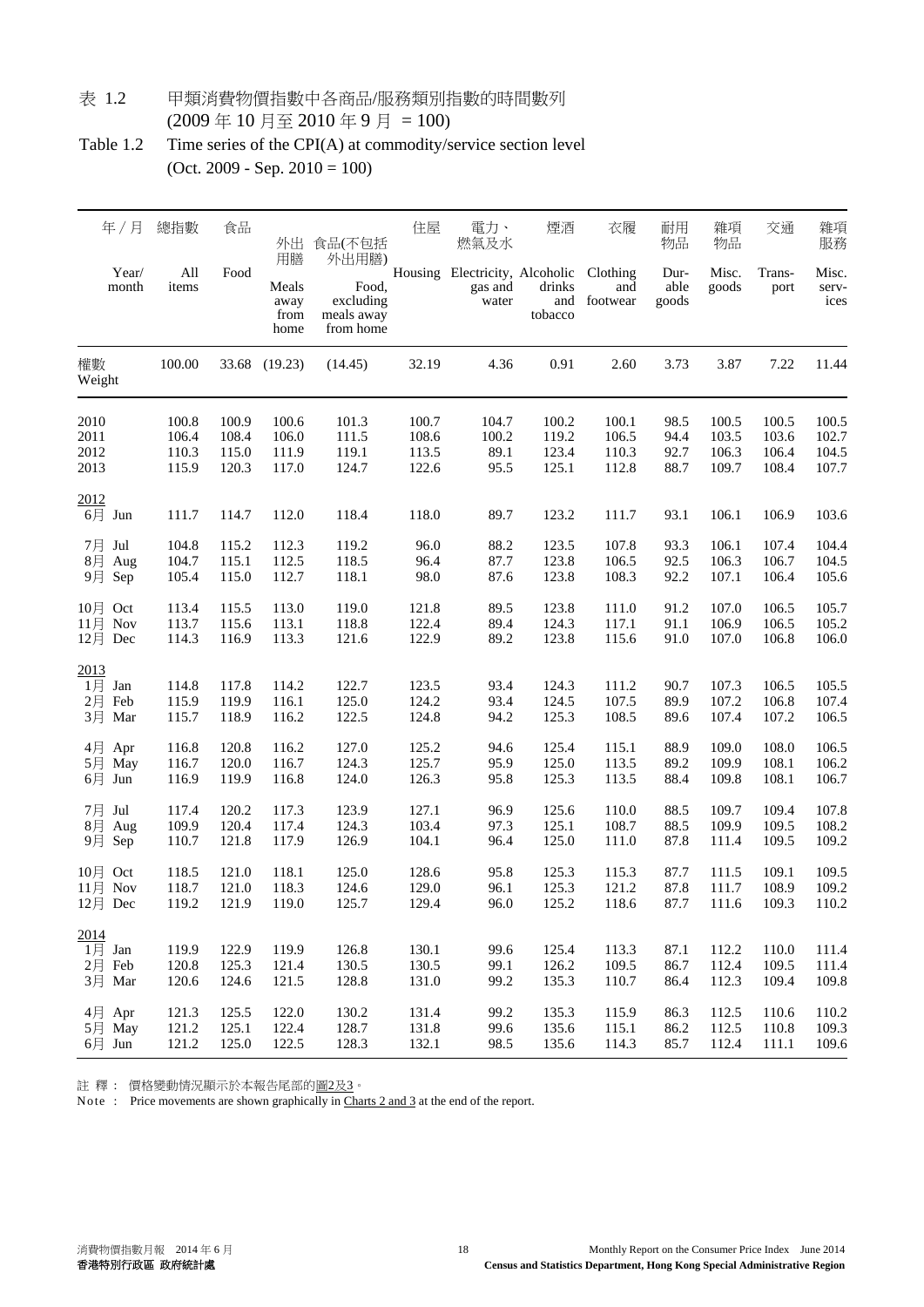### 表 1.3 乙類消費物價指數中各商品/服務類別指數的時間數列 (2009 年 10 月至 2010 年 9 月 = 100)

Table 1.3 Time series of the CPI(B) at commodity/service section level (Oct. 2009 - Sep. 2010 = 100)

| 年/月                                      | 總指數                              | 食品                               | 外出<br>用膳                         | 食品(不包括<br>外出用膳)                               | 住屋                               | 電力、<br>燃氣及水                                        | 煙酒                               | 衣履                               | 耐用<br>物品                     | 雜項<br>物品                         | 交通                               | 雜項<br>服務                         |
|------------------------------------------|----------------------------------|----------------------------------|----------------------------------|-----------------------------------------------|----------------------------------|----------------------------------------------------|----------------------------------|----------------------------------|------------------------------|----------------------------------|----------------------------------|----------------------------------|
| Year/<br>month                           | All<br>items                     | Food                             | Meals<br>away<br>from<br>home    | Food.<br>excluding<br>meals away<br>from home |                                  | Housing Electricity, Alcoholic<br>gas and<br>water | drinks<br>tobacco                | Clothing<br>and<br>and footwear  | Dur-<br>able<br>goods        | Misc.<br>goods                   | Trans-<br>port                   | Misc.<br>serv-<br>ices           |
| 權數<br>Weight                             | 100.00                           |                                  | 27.16 (17.90)                    | (9.26)                                        | 31.43                            | 2.84                                               | 0.56                             | 3.45                             | 5.73                         | 4.17                             | 8.35                             | 16.31                            |
| 2010<br>2011<br>2012<br>2013             | 100.6<br>105.8<br>110.4<br>114.9 | 100.9<br>107.9<br>114.4<br>119.4 | 100.6<br>106.0<br>111.9<br>116.6 | 101.4<br>111.6<br>119.2<br>124.6              | 100.5<br>107.7<br>114.5<br>121.6 | 103.2<br>98.5<br>91.7<br>97.8                      | 100.1<br>117.3<br>120.7<br>122.5 | 100.2<br>106.4<br>109.9<br>112.3 | 98.6<br>94.7<br>93.7<br>89.3 | 100.7<br>104.8<br>107.2<br>109.4 | 100.7<br>104.7<br>107.7<br>110.1 | 100.6<br>104.3<br>107.2<br>111.0 |
| 2012<br>6月 Jun                           | 110.4                            | 114.3                            | 111.9                            | 118.9                                         | 114.9                            | 92.2                                               | 120.4                            | 111.5                            | 93.9                         | 106.9                            | 107.8                            | 106.0                            |
| 7月 Jul<br>8月<br>Aug<br>9月 Sep            | 109.8<br>109.8<br>110.2          | 114.7<br>114.5<br>114.6          | 112.2<br>112.4<br>112.6          | 119.4<br>118.4<br>118.3                       | 112.2<br>112.4<br>113.1          | 91.1<br>90.8<br>90.8                               | 120.6<br>121.1<br>121.1          | 107.8<br>106.1<br>107.6          | 94.2<br>93.5<br>93.2         | 106.8<br>107.1<br>107.9          | 108.3<br>108.3<br>108.1          | 107.7<br>107.8<br>108.4          |
| 10月<br>Oct<br>11月<br>Nov<br>12月 Dec      | 111.5<br>111.8<br>112.4          | 115.1<br>115.2<br>116.1          | 112.9<br>113.1<br>113.3          | 119.3<br>119.2<br>121.5                       | 116.7<br>117.2<br>117.7          | 91.9<br>91.7<br>91.5                               | 121.2<br>121.7<br>120.8          | 110.4<br>117.1<br>115.0          | 92.3<br>92.3<br>92.2         | 108.0<br>108.0<br>108.0          | 108.1<br>108.0<br>108.3          | 108.5<br>107.7<br>109.2          |
| 2013<br>1月<br>Jan<br>2月 Feb<br>3月<br>Mar | 112.6<br>113.8<br>113.6          | 117.0<br>119.1<br>118.3          | 114.0<br>115.9<br>115.8          | 122.6<br>125.2<br>123.1                       | 118.3<br>119.2<br>119.8          | 95.6<br>95.7<br>96.4                               | 121.6<br>121.9<br>122.9          | 110.7<br>106.6<br>107.8          | 91.5<br>90.5<br>90.0         | 108.1<br>108.2<br>108.1          | 108.3<br>108.9<br>109.2          | 108.0<br>111.5<br>109.7          |
| 4月<br>Apr<br>5月<br>May<br>6月 Jun         | 114.5<br>114.5<br>114.7          | 119.6<br>119.2<br>119.1          | 115.9<br>116.4<br>116.5          | 126.7<br>124.6<br>124.1                       | 120.7<br>121.3<br>121.8          | 97.0<br>98.5<br>98.4                               | 122.9<br>122.2<br>122.7          | 114.9<br>113.1<br>112.8          | 89.5<br>89.8<br>88.9         | 109.2<br>109.6<br>109.4          | 109.7<br>109.8<br>109.9          | 109.5<br>108.9<br>109.6          |
| 7月<br>Jul<br>8月<br>Aug<br>9月 Sep         | 115.4<br>114.6<br>115.1          | 119.3<br>119.3<br>120.4          | 117.0<br>116.9<br>117.3          | 123.8<br>124.0<br>126.3                       | 122.6<br>120.0<br>120.6          | 99.4<br>99.8<br>98.8                               | 123.2<br>122.4<br>122.3          | 109.2<br>107.8<br>110.0          | 89.1<br>89.0<br>88.4         | 108.9<br>109.5<br>110.6          | 111.2<br>111.1<br>111.2          | 111.8<br>112.4<br>112.1          |
| 10月<br>Oct<br>$11$ 月 Nov<br>12月 Dec      | 116.4<br>116.7<br>117.3          | 120.1<br>120.2<br>121.0          | 117.6<br>117.8<br>118.5          | 124.8<br>124.8<br>125.7                       | 124.4<br>124.8<br>125.1          | 97.9<br>98.1<br>98.0                               | 122.7<br>122.7<br>122.4          | 114.9<br>121.7<br>118.6          | 88.2<br>88.3<br>88.3         | 110.5<br>110.5<br>110.2          | 110.7<br>110.4<br>111.1          | 112.6<br>112.3<br>114.1          |
| 2014<br>$1$ 月 Jan<br>2月 Feb<br>3月 Mar    | 118.0<br>118.4<br>118.1          | 121.9<br>124.0<br>123.6          | 119.4<br>120.8<br>120.9          | 126.9<br>130.2<br>128.8                       | 125.9<br>126.4<br>126.9          | 101.3<br>100.8<br>100.8                            | 122.9<br>123.7<br>131.7          | 113.1<br>108.4<br>109.6          | 87.7<br>87.4<br>87.1         | 110.8<br>111.1<br>111.3          | 111.6<br>111.2<br>111.0          | 115.5<br>115.1<br>112.4          |
| 4月 Apr<br>5月 May<br>$6 \frac{1}{2}$ Jun  | 118.9<br>118.8<br>118.9          | 124.3<br>124.2<br>124.2          | 121.3<br>121.7<br>121.9          | 130.1<br>129.1<br>128.5                       | 127.4<br>127.8<br>128.2          | 101.2<br>101.6<br>$100.5\,$                        | 131.6<br>132.0<br>132.3          | 115.4<br>114.5<br>113.5          | 86.9<br>86.7<br>86.2         | 111.4<br>111.4<br>111.2          | 111.8<br>112.2<br>112.5          | 113.4<br>112.1<br>112.6          |

註 釋: 價格變動情況顯示於本報告尾部的<u>圖2及3</u>。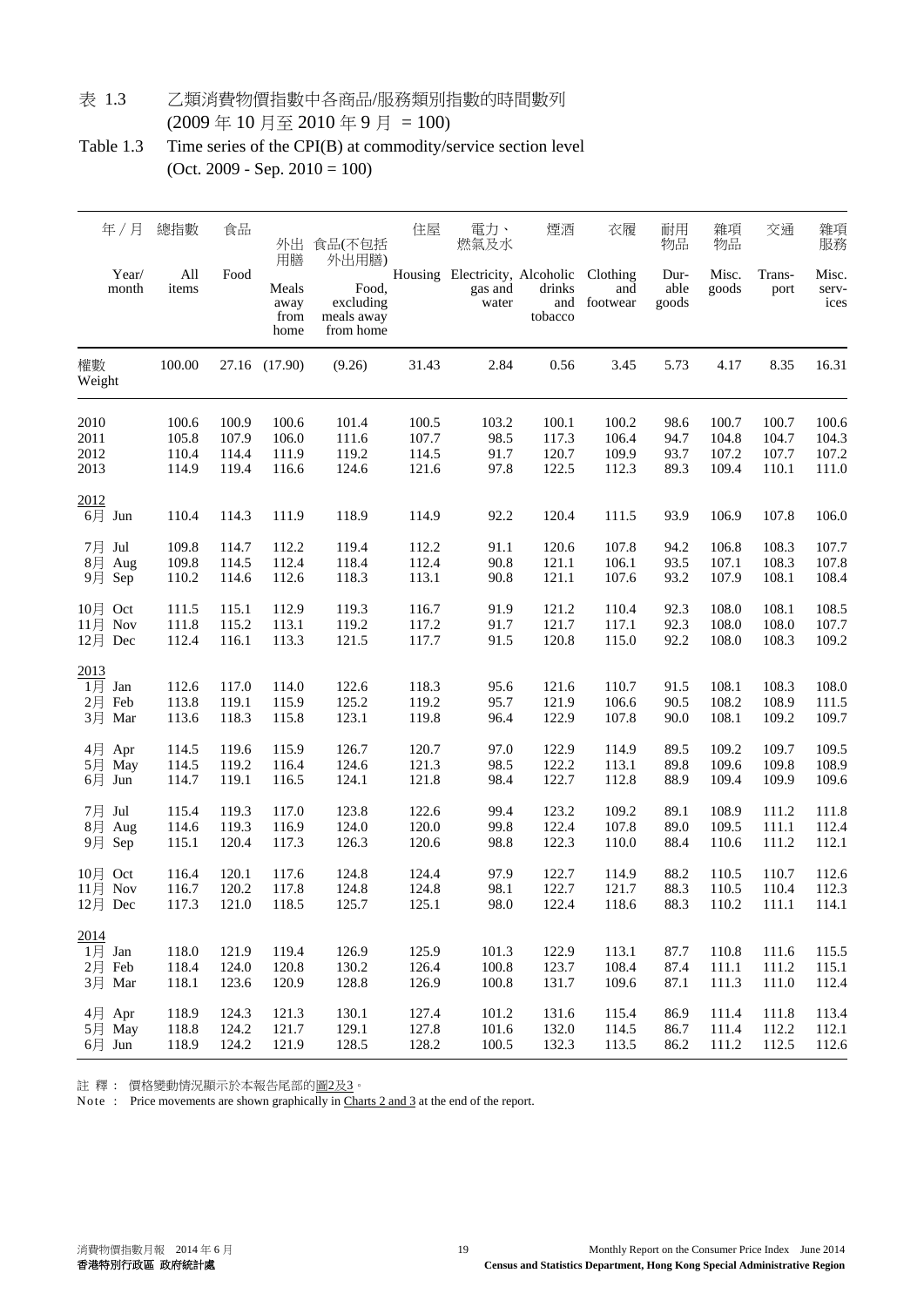#### 表 1.4 丙類消費物價指數中各商品/服務類別指數的時間數列 (2009 年 10 月至 2010 年 9 月 = 100)

Table 1.4 Time series of the CPI(C) at commodity/service section level (Oct. 2009 - Sep. 2010 = 100)

| 年/月                                   | 總指數                              | 食品                               | 外出<br>用膳                         | 食品(不包括<br>外出用膳)                               | 住屋                               | 電力、<br>燃氣及水                                                 | 煙酒                               | 衣履                               | 耐用<br>物品                     | 雜項<br>物品                         | 交通                               | 雜項<br>服務                         |
|---------------------------------------|----------------------------------|----------------------------------|----------------------------------|-----------------------------------------------|----------------------------------|-------------------------------------------------------------|----------------------------------|----------------------------------|------------------------------|----------------------------------|----------------------------------|----------------------------------|
| Year/<br>month                        | All<br>items                     | Food                             | Meals<br>away<br>from<br>home    | Food,<br>excluding<br>meals away<br>from home |                                  | Housing Electricity, Alcoholic Clothing<br>gas and<br>water | drinks<br>tobacco                | and<br>and footwear              | Dur-<br>able<br>goods        | Misc.<br>goods                   | Trans-<br>port                   | Misc.<br>serv-<br>ices           |
| 權數<br>Weight                          | 100.00                           |                                  | 20.87 (13.55)                    | (7.32)                                        | 31.36                            | 2.03                                                        | 0.29                             | 4.39                             | 6.39                         | 4.49                             | 9.93                             | 20.25                            |
| 2010<br>2011<br>2012<br>2013          | 100.6<br>105.8<br>110.1<br>114.3 | 100.9<br>107.3<br>112.7<br>117.1 | 100.7<br>105.4<br>110.5<br>115.3 | 101.4<br>110.7<br>116.7<br>120.6              | 100.4<br>107.1<br>113.6<br>120.1 | 101.7<br>98.1<br>95.0<br>101.0                              | 100.0<br>111.4<br>112.9<br>115.0 | 101.1<br>108.8<br>111.5<br>112.2 | 99.0<br>95.7<br>94.3<br>90.6 | 100.6<br>104.9<br>106.7<br>108.2 | 101.1<br>107.0<br>110.6<br>113.7 | 100.7<br>105.0<br>108.7<br>113.2 |
| 2012<br>6月 Jun                        | 109.8                            | 112.5                            | 110.2                            | 116.7                                         | 113.4                            | 95.5                                                        | 112.1                            | 113.0                            | 94.4                         | 106.7                            | 110.3                            | 107.3                            |
| 7月 Jul<br>8月 Aug<br>9月 Sep            | 110.1<br>110.1<br>110.5          | 112.8<br>112.7<br>112.6          | 110.6<br>110.9<br>111.0          | 117.0<br>116.1<br>115.6                       | 113.6<br>113.8<br>114.4          | 94.5<br>94.3<br>94.2                                        | 112.7<br>114.0<br>113.5          | 106.8<br>105.1<br>107.2          | 94.7<br>93.6<br>94.1         | 106.2<br>106.5<br>106.9          | 111.0<br>111.6<br>111.4          | 109.3<br>109.7<br>110.2          |
| 10月 Oct<br>11月 Nov<br>12月 Dec         | 111.0<br>111.3<br>111.9          | 113.2<br>113.5<br>114.2          | 111.4<br>111.9<br>112.1          | 116.4<br>116.4<br>118.1                       | 114.7<br>115.1<br>115.7          | 95.1<br>95.0<br>94.8                                        | 114.2<br>114.2<br>111.8          | 113.8<br>120.7<br>117.4          | 93.5<br>93.5<br>93.1         | 107.1<br>107.1<br>106.8          | 111.3<br>111.1<br>111.7          | 110.2<br>109.3<br>111.2          |
| 2013<br>1月<br>Jan<br>2月 Feb<br>3月 Mar | 111.8<br>113.1<br>112.8          | 115.0<br>117.0<br>116.3          | 112.8<br>114.5<br>114.3          | 119.0<br>121.7<br>119.9                       | 116.7<br>117.5<br>118.0          | 99.0<br>99.1<br>99.8                                        | 113.7<br>114.7<br>115.7          | 109.6<br>104.6<br>106.5          | 92.5<br>91.5<br>91.2         | 107.4<br>107.5<br>107.4          | 111.8<br>112.5<br>113.2          | 109.5<br>113.7<br>111.5          |
| 4月 Apr<br>5月 May<br>6月 Jun            | 113.9<br>113.7<br>113.8          | 117.3<br>116.8<br>116.7          | 114.4<br>114.6<br>114.9          | 122.6<br>120.8<br>120.1                       | 118.9<br>119.4<br>119.9          | 100.3<br>101.7<br>101.6                                     | 116.0<br>114.2<br>115.4          | 119.1<br>116.6<br>113.7          | 90.6<br>91.0<br>90.1         | 108.2<br>108.2<br>108.1          | 113.4<br>113.4<br>113.5          | 111.5<br>110.8<br>111.6          |
| 7月<br>Jul<br>8月<br>Aug<br>9月 Sep      | 114.5<br>114.9<br>115.1          | 116.9<br>117.2<br>118.0          | 115.4<br>115.8<br>116.3          | 119.8<br>119.8<br>121.2                       | 120.6<br>121.3<br>121.7          | 102.5<br>102.9<br>102.0                                     | 116.5<br>114.6<br>114.6          | 108.5<br>105.9<br>108.1          | 90.4<br>90.3<br>90.0         | 107.8<br>108.4<br>108.8          | 114.8<br>114.8<br>114.8          | 114.1<br>114.8<br>114.3          |
| 10月 Oct<br>$11$ 月 Nov<br>12月 Dec      | 115.6<br>115.9<br>116.4          | 117.9<br>118.1<br>118.5          | 116.5<br>116.7<br>117.1          | 120.5<br>120.7<br>121.1                       | 122.2<br>122.4<br>122.6          | 101.1<br>101.3<br>101.2                                     | 115.4<br>115.1<br>114.3          | 113.7<br>121.8<br>118.6          | 89.9<br>90.0<br>90.1         | 108.9<br>109.1<br>108.9          | 113.9<br>113.6<br>114.6          | 115.1<br>114.7<br>116.8          |
| 2014<br>$1$ 月 Jan<br>2月 Feb<br>3月 Mar | 116.9<br>117.1<br>116.8          | 119.5<br>121.2<br>121.0          | 117.7<br>118.8<br>119.0          | 122.8<br>125.8<br>124.7                       | 123.1<br>123.7<br>124.3          | 104.2<br>103.8<br>103.8                                     | 115.9<br>116.8<br>121.4          | 111.7<br>106.9<br>110.3          | 89.5<br>89.2<br>89.0         | 109.3<br>109.9<br>110.0          | 115.0<br>114.6<br>114.3          | 118.0<br>117.8<br>114.8          |
| 4月 Apr<br>5月 May<br>$6$ 月 Jun         | 117.8<br>117.7<br>117.8          | 121.4<br>121.3<br>121.4          | 119.5<br>119.8<br>120.4          | 125.0<br>124.0<br>123.4                       | 124.6<br>125.0<br>125.4          | 104.2<br>104.6<br>103.6                                     | 121.3<br>122.2<br>123.2          | 123.4<br>123.3<br>118.6          | 89.1<br>89.0<br>88.4         | 110.2<br>110.0<br>110.1          | 114.8<br>115.2<br>115.8          | 116.1<br>114.6<br>115.3          |

註 釋 : 價格變動情況顯示於本報告尾部的圖2及3。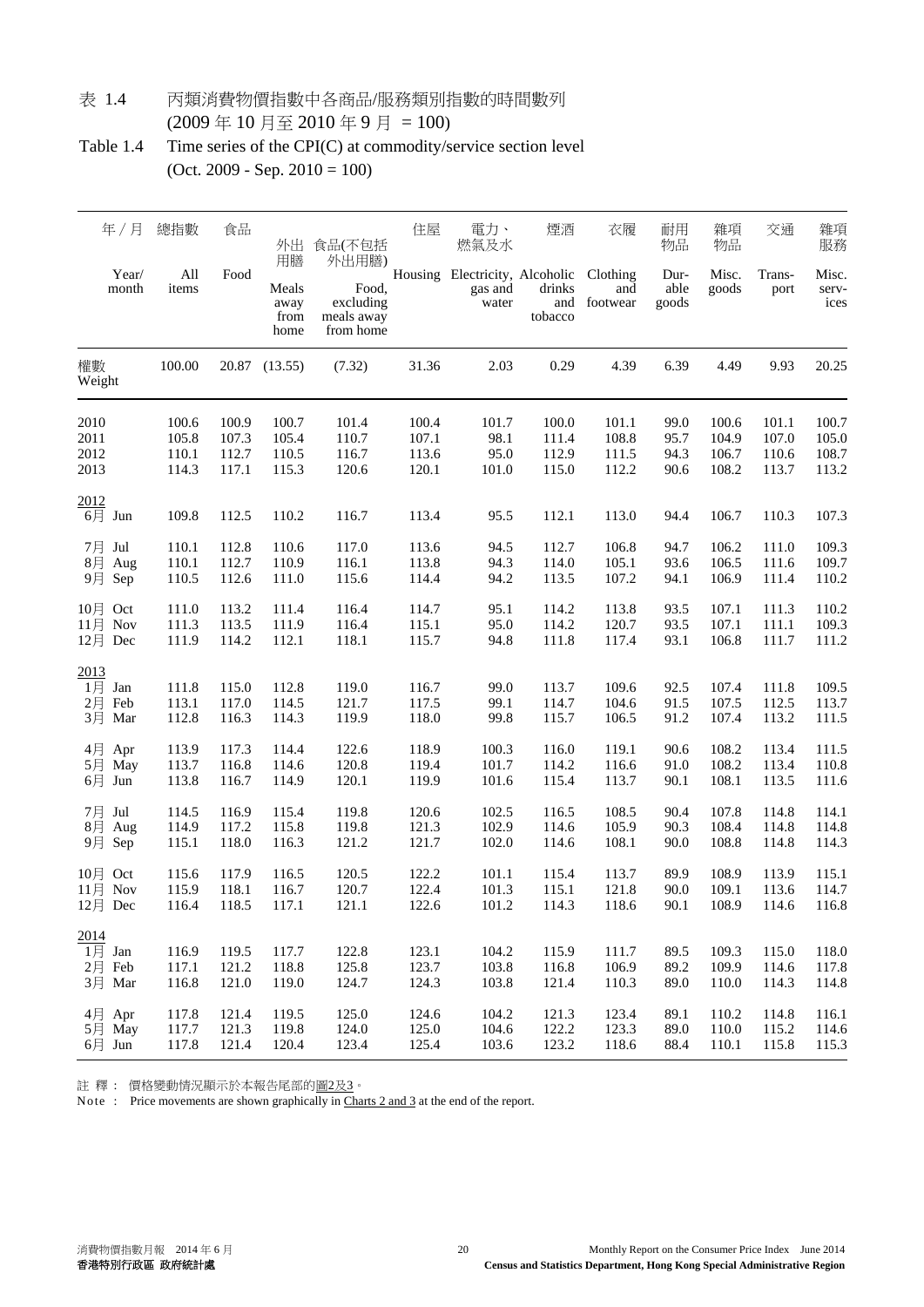#### 表 2.1 綜合消費物價指數中各商品/服務類別指數按年變動率的時間數列

Table 2.1 Time series of year-on-year rates of change in the Composite CPI at commodity/service section level

|                                       |                   |                   |                               |                                               |                      |                                                             |                         |                           |                            |                   |                   | (% )                   |
|---------------------------------------|-------------------|-------------------|-------------------------------|-----------------------------------------------|----------------------|-------------------------------------------------------------|-------------------------|---------------------------|----------------------------|-------------------|-------------------|------------------------|
| 年/月                                   | 總指數               | 食品                | 用膳                            | 外出 食品(不包括<br>外出用膳)                            | 住屋                   | 電力、<br>燃氣及水                                                 | 煙酒                      | 衣履                        | 耐用<br>物品                   | 雜項<br>物品          | 交通                | 雜項<br>服務               |
| Year/<br>month                        | All<br>items      | Food              | Meals<br>away<br>from<br>home | Food,<br>excluding<br>meals away<br>from home |                      | Housing Electricity, Alcoholic Clothing<br>gas and<br>water | drinks<br>tobacco       | and<br>and footwear       | Dur-<br>able<br>goods      | Misc.<br>goods    | Trans-<br>port    | Misc.<br>serv-<br>ices |
| 權數<br>Weight                          | 100.00            |                   | 27.45 (17.07)                 | (10.38)                                       | 31.66                | 3.10                                                        | 0.59                    | 3.45                      | 5.27                       | 4.17              | 8.44              | 15.87                  |
| 2010<br>2011                          | 2.4<br>5.3        | 2.4<br>7.0        | 1.7<br>5.2                    | 3.5<br>9.9                                    | 0.4<br>7.2           | 43.3<br>$-4.2$                                              | 3.4<br>17.1             | 1.8<br>6.8                | $-2.7$<br>$-3.8$           | 2.4<br>3.8        | 2.0<br>4.4        | 2.0<br>3.5             |
| 2012<br>2013                          | 4.1<br>4.3        | 5.8<br>4.4        | 5.4<br>4.4                    | 6.5<br>4.4                                    | 5.6<br>6.7           | $-8.2$<br>6.9                                               | 3.0<br>1.5              | 3.1<br>1.7                | $-1.4$<br>$-4.3$           | 2.2<br>2.2        | 3.0<br>2.3        | 2.8<br>3.7             |
| 2012<br>6月 Jun                        | 3.7               | 6.1               | 5.6                           | 7.1                                           | 5.8                  | $-18.7$                                                     | $0.0*$                  | 3.2                       | $-1.6$                     | 1.6               | 2.8               | 2.6                    |
| 7月 Jul<br>8月<br>Aug<br>9月 Sep         | 1.6<br>3.7<br>3.8 | 5.9<br>5.2<br>4.4 | 5.4<br>5.2<br>5.1             | 6.6<br>5.2<br>3.4                             | $-2.2$<br>5.2<br>5.6 | 3.4<br>3.6<br>3.7                                           | 0.1<br>0.8<br>0.7       | 2.4<br>2.8<br>2.0         | $-0.9$<br>$-1.3$<br>$-1.4$ | 1.7<br>1.2<br>1.2 | 2.3<br>2.1<br>2.1 | 2.2<br>1.8<br>3.0      |
| 10月 Oct<br>11月<br>Nov<br>12月 Dec      | 3.8<br>3.7<br>3.7 | 4.2<br>4.2<br>4.3 | 4.9<br>4.6<br>4.3             | 3.2<br>3.5<br>4.3                             | 5.3<br>5.2<br>5.1    | 5.0<br>4.6<br>4.1                                           | 0.6<br>1.1<br>$-0.0*$   | 0.6<br>2.0<br>3.0         | $-1.8$<br>$-1.4$<br>$-2.0$ | 2.2<br>2.1<br>1.5 | 2.3<br>2.2<br>2.1 | 3.0<br>2.8<br>3.0      |
| 2013<br>1月<br>Jan<br>2月 Feb<br>3月 Mar | 3.0<br>4.4<br>3.6 | 3.7<br>5.0<br>3.7 | 4.1<br>4.8<br>4.4             | 3.1<br>5.4<br>2.6                             | 5.1<br>5.3<br>5.2    | 5.0<br>4.7<br>5.1                                           | 1.2<br>1.4<br>2.1       | 2.4<br>1.7<br>0.5         | $-2.4$<br>$-3.8$<br>$-4.3$ | 1.9<br>1.4<br>1.0 | 1.3<br>2.2<br>2.3 | $0.0*$<br>6.1<br>4.5   |
| 4月 Apr<br>5月 May<br>6月 Jun            | 4.0<br>3.9<br>4.1 | 5.2<br>4.0<br>4.3 | 4.3<br>4.3<br>4.2             | 6.6<br>3.6<br>4.3                             | 5.9<br>6.1<br>6.3    | 4.9<br>5.9<br>6.7                                           | 2.2<br>1.6<br>2.0       | 1.2<br>0.7<br>1.1         | $-5.3$<br>$-4.8$<br>$-5.0$ | 1.9<br>2.5<br>2.4 | 2.1<br>2.3<br>2.0 | 2.8<br>3.1<br>3.5      |
| 7月<br>Jul<br>8月<br>Aug<br>9月 Sep      | 6.9<br>4.5<br>4.6 | 4.1<br>4.3<br>5.3 | 4.4<br>4.2<br>4.5             | 3.6<br>4.5<br>6.7                             | 15.1<br>6.8<br>6.4   | 9.3<br>10.2<br>9.2                                          | 2.2<br>1.0<br>1.0       | 1.6<br>1.4<br>1.8         | $-5.0$<br>$-4.2$<br>$-4.8$ | 2.3<br>2.5<br>2.8 | 2.7<br>2.7<br>2.9 | 3.9<br>4.2<br>3.5      |
| 10月 Oct<br>11月 Nov<br>12月 Dec         | 4.3<br>4.3<br>4.3 | 4.5<br>4.4<br>4.1 | 4.4<br>4.3<br>4.7             | 4.6<br>4.5<br>3.3                             | 6.2<br>6.1<br>5.9    | 6.7<br>$7.1\,$<br>7.3                                       | 1.2<br>$\rm 0.8$<br>1.4 | 2.4<br>$2.7\,$<br>$2.2\,$ | $-4.1$<br>$-4.0$<br>$-3.8$ | 2.7<br>2.8<br>2.7 | 2.4<br>2.3<br>2.6 | 4.0<br>4.4<br>4.6      |
| 2014<br>$1$ 月 Jan<br>2月 Feb<br>3月 Mar | 4.6<br>3.9<br>3.9 | 4.2<br>4.2<br>4.5 | 4.7<br>4.2<br>4.4             | 3.4<br>4.1<br>4.8                             | 5.8<br>5.5<br>5.4    | 6.1<br>5.6<br>4.8                                           | 1.1<br>1.5<br>$7.2\,$   | 2.0<br>1.9<br>$2.5\,$     | $-3.8$<br>$-3.1$<br>$-3.0$ | 2.9<br>3.2<br>3.3 | 3.0<br>2.2<br>1.5 | 6.9<br>$3.5$<br>2.8    |
| 4月 Apr<br>5月 May<br>6月 Jun            | 3.7<br>3.7<br>3.6 | 3.8<br>4.2<br>4.2 | 4.7<br>4.7<br>4.7             | 2.4<br>3.4<br>3.4                             | 5.1<br>5.0<br>4.8    | 4.4<br>3.4<br>2.4                                           | 7.1<br>$8.1\,$<br>7.8   | 1.7<br>2.9<br>2.0         | $-2.5$<br>$-2.9$<br>$-2.7$ | 2.3<br>1.8<br>1.9 | 1.8<br>2.1<br>2.4 | 3.7<br>3.1<br>$3.0\,$  |

\* 少於 0.05%

註 釋 : (1) 2010年10月起的按年變動率是根據以2009/10年為基期的消費物價指數計算。2010年10月以前的按年變動率是以當時所屬基期的 Notes : 指數數列(例如以2004/05年為基期的指數數列),對比一年前相同基期的指數來計算的。

From October 2010 onwards, the year-on-year rates of change are derived from the 2009/10-based CPIs. The year-on-year rates of change before October 2010 were derived using the index series in the base periods at that time (for instance the 2004/05-based index series), compared with the index a year earlier in the same base period.

(2) 價格變動情況顯示於本報告尾部的圖2及3。

Less than 0.05%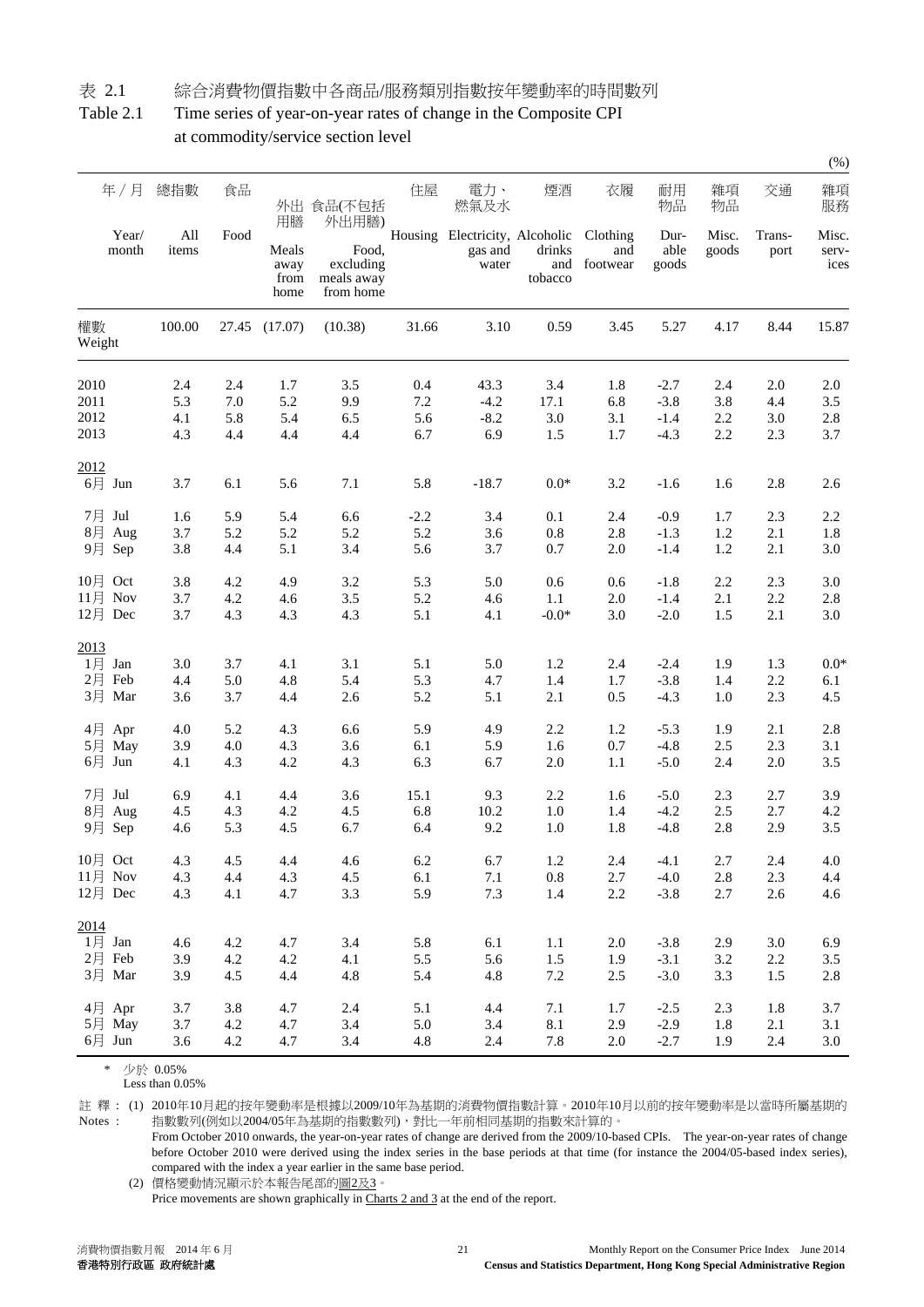#### 表 2.2 甲類消費物價指數中各商品/服務類別指數按年變動率的時間數列

#### Table 2.2 Time series of year-on-year rates of change in the CPI(A) at commodity/service section level

|                  |              |            |                               |                                               |            |                                                             |                   |                     |                       |                |                | (% )                   |
|------------------|--------------|------------|-------------------------------|-----------------------------------------------|------------|-------------------------------------------------------------|-------------------|---------------------|-----------------------|----------------|----------------|------------------------|
| 年/月              | 總指數          | 食品         | 用膳                            | 外出 食品(不包括<br>外出用膳)                            | 住屋         | 電力、<br>燃氣及水                                                 | 煙酒                | 衣履                  | 耐用<br>物品              | 雜項<br>物品       | 交通             | 雜項<br>服務               |
| Year/<br>month   | All<br>items | Food       | Meals<br>away<br>from<br>home | Food.<br>excluding<br>meals away<br>from home |            | Housing Electricity, Alcoholic Clothing<br>gas and<br>water | drinks<br>tobacco | and<br>and footwear | Dur-<br>able<br>goods | Misc.<br>goods | Trans-<br>port | Misc.<br>serv-<br>ices |
| 權數<br>Weight     | 100.00       |            | 33.68 (19.23)                 | (14.45)                                       | 32.19      | 4.36                                                        | 0.91              | 2.60                | 3.73                  | 3.87           | 7.22           | 11.44                  |
| 2010             | 2.7          | 2.4        | 1.7                           | 3.4                                           | $-0.1$     | 51.8                                                        | 3.8               | 1.1                 | $-3.3$                | 2.2            | 1.2            | 1.2                    |
| 2011             | 5.6          | 7.4        | 5.4                           | 10.1                                          | 7.8        | $-4.3$                                                      | 19.0              | 6.4                 | $-4.2$                | 2.9            | 3.2            | 2.2                    |
| 2012             | 3.6          | 6.1        | 5.6                           | 6.7                                           | 4.5        | $-11.2$                                                     | 3.5               | 3.6                 | $-1.8$                | 2.7            | 2.6            | 1.7                    |
| 2013             | 5.1          | 4.6        | 4.5                           | 4.7                                           | 8.1        | 7.2                                                         | 1.4               | 2.3                 | $-4.3$                | 3.2            | 1.9            | 3.1                    |
| 2012             |              |            |                               |                                               |            |                                                             |                   |                     |                       |                |                |                        |
| 6月 Jun           | 3.3          | 6.5        | 5.8                           | 7.3                                           | 5.2        | $-23.6$                                                     | 0.4               | 3.6                 | $-1.8$                | 2.1            | 2.9            | 1.5                    |
| 7月 Jul           | $-2.4$       | 6.1        | 5.7                           | 6.6                                           | $-14.8$    | 2.8                                                         | 0.5               | 2.6                 | $-1.2$                | 2.2            | 2.3            | 1.3                    |
| 8月<br>Aug        | 4.1          | 5.3        | 5.4                           | 5.3                                           | 5.7        | 3.0                                                         | 0.9               | 3.7                 | $-1.5$                | 2.0            | 1.6            | 1.1                    |
| 9月 Sep           | 4.3          | 4.5        | 5.3                           | 3.5                                           | 6.9        | 3.0                                                         | 0.9               | 3.7                 | $-1.9$                | 2.4            | 1.5            | 2.1                    |
| 10月 Oct          | 4.3          | 4.2        | 5.0                           | 3.3                                           | 6.5        | 5.0                                                         | 0.9               | 1.4                 | $-2.3$                | 3.1            | 1.7            | 2.1                    |
| 11月 Nov          | 4.2          | 4.2        | 4.7                           | 3.6                                           | 6.3        | 4.6                                                         | 1.3               | 2.2                 | $-2.1$                | 3.1            | 1.7            | 1.9                    |
| 12月 Dec          | 4.2          | 4.5        | 4.4                           | 4.6                                           | 6.2        | 4.1                                                         | 0.7               | 3.4                 | $-2.6$                | 2.3            | 1.5            | $2.0\,$                |
| 2013             |              |            |                               |                                               |            |                                                             |                   |                     |                       |                |                |                        |
| 1月<br>Jan        | 3.8          | 3.9        | 4.2                           | 3.5                                           | 6.1        | 5.4                                                         | 1.4               | 3.4                 | $-2.8$                | 2.2            | 0.6            | 0.5                    |
| 2月 Feb<br>3月 Mar | 4.7<br>4.0   | 5.2<br>3.6 | 4.9                           | 5.6                                           | 6.3<br>6.2 | 5.0                                                         | 1.2               | 3.3                 | $-4.0$<br>$-4.3$      | 1.6<br>1.4     | 1.3            | 4.2                    |
|                  |              |            | 4.6                           | 2.4                                           |            | 5.4                                                         | 1.9               | 1.8                 |                       |                | 1.4            | 3.4                    |
| 4月 Apr           | 4.7          | 5.6        | 4.4                           | 7.1                                           | 6.6        | 5.2                                                         | 1.9               | 0.8                 | $-5.3$                | 2.8            | 1.7            | 2.4                    |
| 5月<br>May        | 4.4          | 4.1        | 4.5                           | 3.7                                           | 6.9        | 6.0                                                         | 1.4               | 0.6                 | $-4.7$                | 3.7            | 1.7            | 2.5                    |
| $6$ 月 Jun        | 4.6          | 4.5        | 4.3                           | 4.7                                           | 7.1        | 6.8                                                         | 1.7               | 1.6                 | $-5.1$                | 3.5            | 1.1            | 3.0                    |
| 7月 Jul           | 12.0         | 4.3        | 4.5                           | 4.0                                           | 32.4       | 9.8                                                         | 1.7               | 2.0                 | $-5.1$                | 3.4            | 1.8            | 3.2                    |
| 8月<br>Aug        | 4.9          | 4.6        | 4.4                           | 4.9                                           | 7.3        | 11.0                                                        | 1.1               | 2.1                 | $-4.3$                | 3.5            | 2.6            | 3.5                    |
| 9月 Sep           | 5.1          | 5.9        | 4.6                           | 7.5                                           | 6.2        | 10.0                                                        | 1.0               | 2.5                 | $-4.8$                | 4.0            | 2.9            | 3.4                    |
| 10月 Oct          | 4.5          | 4.8        | 4.6                           | 5.1                                           | 5.6        | 7.0                                                         | 1.2               | 3.9                 | $-3.8$                | 4.2            | 2.4            | $3.5$                  |
| $11$ 月 Nov       | 4.4          | 4.7        | 4.5                           | 4.8                                           | 5.4        | $7.5\,$                                                     | $\rm 0.8$         | $3.5$               | $-3.7$                | 4.4            | 2.3            | $3.8\,$                |
| 12月 Dec          | 4.3          | 4.3        | 5.0                           | 3.4                                           | 5.3        | $7.7\,$                                                     | 1.1               | $2.7\,$             | $-3.7$                | 4.2            | 2.4            | 4.0                    |
| 2014             |              |            |                               |                                               |            |                                                             |                   |                     |                       |                |                |                        |
| $1$ 月 Jan        | 4.5          | 4.3        | 5.0                           | 3.4                                           | 5.3        | 6.6                                                         | 0.8               | 2.0                 | $-3.9$                | 4.6            | 3.3            | 5.5                    |
| 2月 Feb<br>3月 Mar | 4.2<br>4.3   | 4.5<br>4.8 | 4.6<br>4.6                    | 4.4<br>5.1                                    | 5.1<br>5.0 | 6.1<br>5.3                                                  | 1.3<br>$8.0\,$    | 1.8<br>2.0          | $-3.6$<br>$-3.6$      | 4.9<br>4.6     | 2.5<br>2.1     | 3.7<br>$3.0\,$         |
|                  |              |            |                               |                                               |            |                                                             |                   |                     |                       |                |                |                        |
| 4月 Apr<br>5月 May | 3.9<br>3.9   | 3.8<br>4.3 | 4.9<br>4.8                    | 2.5<br>3.6                                    | 4.9<br>4.8 | 4.8<br>3.9                                                  | 7.9<br>8.5        | 0.7<br>1.4          | $-3.0$<br>$-3.4$      | 3.2<br>2.4     | 2.4<br>2.5     | $3.5$<br>2.9           |
| 6月 Jun           | 3.7          | 4.3        | 4.9                           | 3.5                                           | 4.6        | 2.9                                                         | 8.2               | 0.7                 | $-3.0$                | 2.4            | 2.8            | 2.7                    |
|                  |              |            |                               |                                               |            |                                                             |                   |                     |                       |                |                |                        |

註 釋 : (1) 2010年10月起的按年變動率是根據以2009/10年為基期的消費物價指數計算。2010年10月以前的按年變動率是以當時所屬基期的 Notes : 指數數列(例如以2004/05年為基期的指數數列),對比一年前相同基期的指數來計算的。

From October 2010 onwards, the year-on-year rates of change are derived from the 2009/10-based CPIs. The year-on-year rates of change before October 2010 were derived using the index series in the base periods at that time (for instance the 2004/05-based index series), compared with the index a year earlier in the same base period.

(2) 價格變動情況顯示於本報告尾部的圖2及3。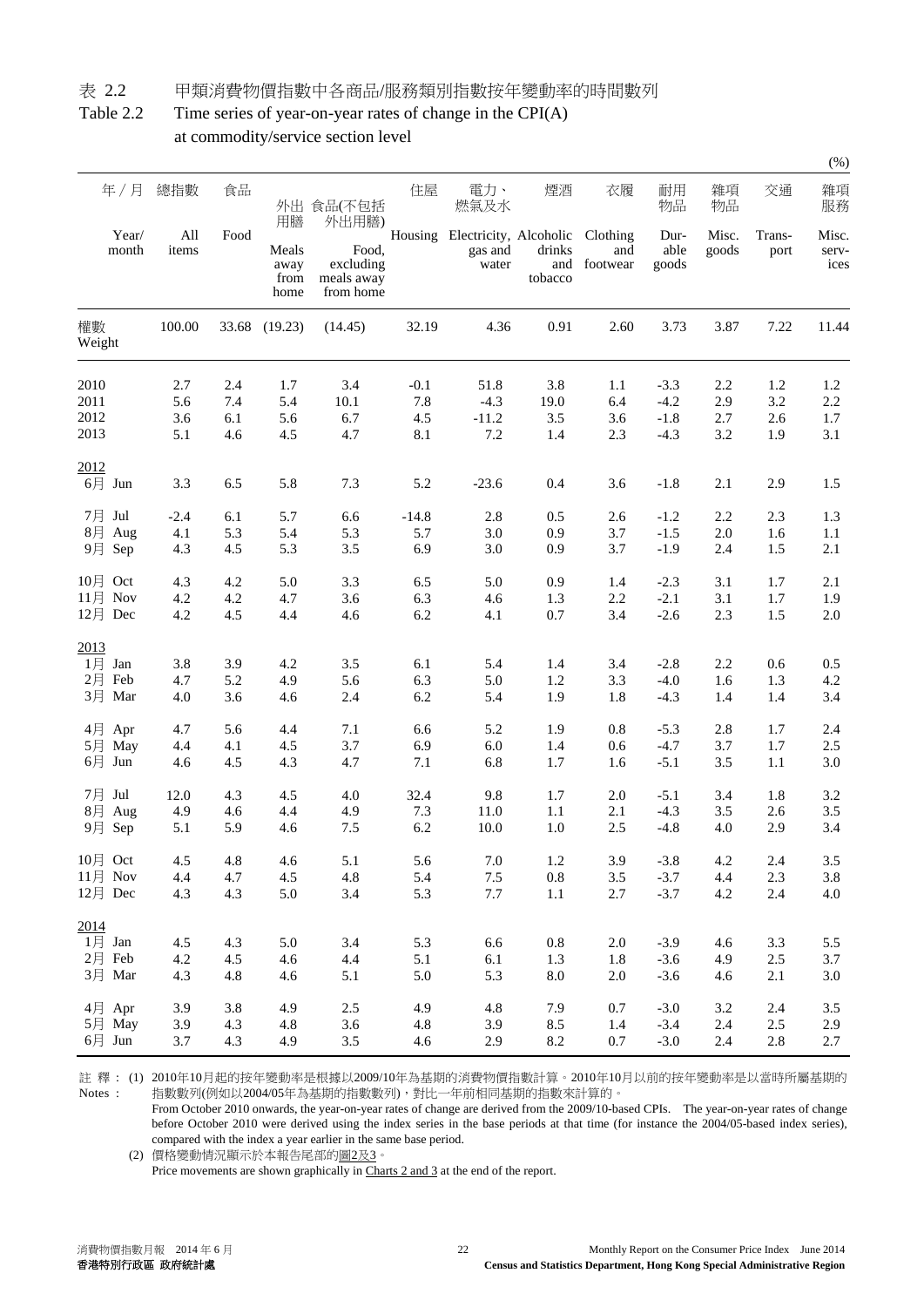#### 表 2.3 乙類消費物價指數中各商品/服務類別指數按年變動率的時間數列

#### Table 2.3 Time series of year-on-year rates of change in the CPI(B) at commodity/service section level

|              |                     |              |      |                               |                                               |         |                                                             |                   |                     |                       |                |                | (% )                   |
|--------------|---------------------|--------------|------|-------------------------------|-----------------------------------------------|---------|-------------------------------------------------------------|-------------------|---------------------|-----------------------|----------------|----------------|------------------------|
|              | 年/月                 | 總指數          | 食品   | 用膳                            | 外出 食品(不包括<br>外出用膳)                            | 住屋      | 電力、<br>燃氣及水                                                 | 煙酒                | 衣履                  | 耐用<br>物品              | 雜項<br>物品       | 交通             | 雜項<br>服務               |
|              | Year/<br>month      | All<br>items | Food | Meals<br>away<br>from<br>home | Food,<br>excluding<br>meals away<br>from home |         | Housing Electricity, Alcoholic Clothing<br>gas and<br>water | drinks<br>tobacco | and<br>and footwear | Dur-<br>able<br>goods | Misc.<br>goods | Trans-<br>port | Misc.<br>serv-<br>ices |
| 權數<br>Weight |                     | 100.00       |      | 27.16 (17.90)                 | (9.26)                                        | 31.43   | 2.84                                                        | 0.56              | 3.45                | 5.73                  | 4.17           | 8.35           | 16.31                  |
| 2010         |                     | 2.3          | 2.3  | 1.6                           | 3.5                                           | 0.7     | 41.6                                                        | 3.2               | 1.4                 | $-3.2$                | 2.5            | 2.0            | 2.1                    |
| 2011         |                     | 5.2          | 7.0  | 5.4                           | 10.1                                          | 7.1     | $-4.5$                                                      | 17.2              | 6.2                 | $-4.0$                | 4.1            | 4.0            | 3.6                    |
| 2012         |                     | 4.3          | 6.0  | 5.6                           | 6.8                                           | 6.3     | $-6.9$                                                      | 2.9               | 3.3                 | $-1.1$                | 2.3            | 2.9            | 2.8                    |
| 2013         |                     | 4.1          | 4.4  | 4.3                           | 4.6                                           | 6.1     | 6.7                                                         | 1.5               | 2.2                 | $-4.7$                | 2.1            | 2.2            | 3.6                    |
| 2012         |                     |              |      |                               |                                               |         |                                                             |                   |                     |                       |                |                |                        |
| 6月 Jun       |                     | 4.0          | 6.3  | 5.8                           | 7.3                                           | 6.4     | $-16.1$                                                     | $-0.0*$           | 3.3                 | $-1.2$                | 1.6            | 2.8            | 2.4                    |
| 7月 Jul       |                     | 3.5          | 6.1  | 5.7                           | 6.9                                           | 3.2     | 3.5                                                         | 0.1               | 2.7                 | $-0.5$                | 1.7            | 2.3            | 2.1                    |
| 8月           | Aug                 | 3.8          | 5.4  | 5.4                           | 5.4                                           | 5.3     | 3.8                                                         | 0.7               | 3.4                 | $-0.8$                | 1.1            | 2.0            | 1.6                    |
|              | 9月 Sep              | 3.9          | 4.8  | 5.3                           | 3.8                                           | 5.3     | 3.8                                                         | 0.6               | 3.4                 | $-1.3$                | 1.1            | 2.0            | 2.9                    |
| 10月 Oct      |                     | 3.7          | 4.5  | 5.0                           | 3.6                                           | 5.2     | 4.8                                                         | 0.5               | 1.1                 | $-1.7$                | 2.4            | 2.2            | 3.0                    |
| 11月 Nov      |                     | 3.6          | 4.4  | 4.7                           | 3.9                                           | 5.0     | 4.3                                                         | 0.9               | 2.1                 | $-1.4$                | 2.3            | 2.1            | 2.7                    |
| 12月 Dec      |                     | 3.6          | 4.4  | 4.4                           | 4.6                                           | 4.7     | 3.7                                                         | $-0.1$            | 3.5                 | $-2.1$                | 1.7            | 2.0            | 2.9                    |
| 2013         |                     |              |      |                               |                                               |         |                                                             |                   |                     |                       |                |                |                        |
| 1月           | Jan                 | 2.8          | 3.8  | 4.1                           | 3.3                                           | 4.6     | 4.7                                                         | 1.1               | 3.5                 | $-2.6$                | 2.1            | 1.2            | $-0.2$                 |
|              | 2月 Feb              | 4.2          | 5.1  | 4.8                           | 5.6                                           | 4.8     | 4.4                                                         | 1.4               | 3.0                 | $-4.2$                | 1.4            | $2.0\,$        | 6.1                    |
|              | 3月 Mar              | 3.5          | 3.9  | 4.4                           | 2.9                                           | 4.9     | 4.9                                                         | 2.1               | 1.5                 | $-4.8$                | 1.0            | 2.1            | 4.5                    |
|              | 4月 Apr              | 3.8          | 5.1  | 4.2                           | 6.7                                           | 5.6     | 4.8                                                         | 2.1               | 0.7                 | $-5.6$                | 1.9            | 1.9            | 2.7                    |
| 5月           | May                 | 3.7          | 4.1  | 4.3                           | 3.8                                           | 5.8     | 5.9                                                         | 1.5               | 0.3                 | $-5.1$                | 2.5            | 2.1            | 2.9                    |
|              | $6 \frac{1}{2}$ Jun | 3.9          | 4.2  | 4.1                           | 4.4                                           | 6.1     | 6.7                                                         | 1.9               | 1.2                 | $-5.3$                | 2.4            | 1.9            | 3.4                    |
| 7月 Jul       |                     | 5.0          | 4.1  | 4.2                           | 3.7                                           | 9.3     | 9.1                                                         | 2.1               | 1.3                 | $-5.4$                | 2.0            | 2.7            | 3.8                    |
| 8月           | Aug                 | 4.4          | 4.3  | 4.0                           | 4.7                                           | 6.7     | 9.9                                                         | 1.0               | 1.5                 | $-4.8$                | 2.3            | 2.6            | 4.3                    |
|              | 9月 Sep              | 4.5          | 5.1  | 4.2                           | 6.8                                           | 6.6     | 8.9                                                         | 1.0               | 2.2                 | $-5.2$                | 2.5            | 2.8            | 3.5                    |
| 10月 Oct      |                     | 4.4          | 4.3  | 4.2                           | 4.7                                           | 6.6     | 6.6                                                         | 1.2               | 4.0                 | $-4.4$                | 2.3            | 2.4            | 3.8                    |
| 11月 Nov      |                     | 4.4          | 4.4  | $4.2\,$                       | 4.7                                           | 6.4     | $7.0\,$                                                     | 0.9               | 3.9                 | $-4.4$                | 2.3            | 2.3            | 4.3                    |
| 12月 Dec      |                     | 4.4          | 4.2  | 4.6                           | $3.5$                                         | 6.3     | $7.2\,$                                                     | 1.3               | 3.1                 | $-4.3$                | $2.0\,$        | $2.6$          | 4.5                    |
| 2014         |                     |              |      |                               |                                               |         |                                                             |                   |                     |                       |                |                |                        |
| $1$ 月 Jan    |                     | 4.8          | 4.2  | 4.7                           | 3.4                                           | 6.4     | 5.9                                                         | $1.1\,$           | 2.1                 | $-4.1$                | 2.5            | 3.0            | 6.9                    |
|              | 2月 Feb              | 4.0          | 4.1  | 4.2                           | 4.0                                           | $6.0\,$ | 5.4                                                         | 1.4               | 1.7                 | $-3.4$                | 2.7            | 2.1            | $3.2\,$                |
|              | 3月 Mar              | 3.9          | 4.5  | 4.4                           | 4.6                                           | 5.9     | 4.6                                                         | 7.2               | 1.8                 | $-3.3$                | 3.0            | 1.6            | $2.5\,$                |
|              | 4月 Apr              | 3.8          | 4.0  | 4.7                           | 2.7                                           | 5.5     | 4.3                                                         | 7.1               | 0.4                 | $-2.9$                | 2.0            | 1.9            | $3.5$                  |
|              | 5月 May              | 3.7          | 4.2  | 4.6                           | 3.6                                           | 5.4     | 3.2                                                         | $\ \, 8.0$        | 1.2                 | $-3.4$                | 1.6            | 2.1            | 2.9                    |
|              | 6月 Jun              | 3.6          | 4.2  | 4.6                           | 3.6                                           | 5.2     | 2.1                                                         | 7.8               | $0.6\,$             | $-3.1$                | 1.6            | 2.4            | 2.8                    |

\* 少於 0.05%

註 釋 : (1) 2010年10月起的按年變動率是根據以2009/10年為基期的消費物價指數計算。2010年10月以前的按年變動率是以當時所屬基期的 Notes : 指數數列(例如以2004/05年為基期的指數數列),對比一年前相同基期的指數來計算的。

From October 2010 onwards, the year-on-year rates of change are derived from the 2009/10-based CPIs. The year-on-year rates of change before October 2010 were derived using the index series in the base periods at that time (for instance the 2004/05-based index series), compared with the index a year earlier in the same base period.

(2) 價格變動情況顯示於本報告尾部的圖2及3。

Less than 0.05%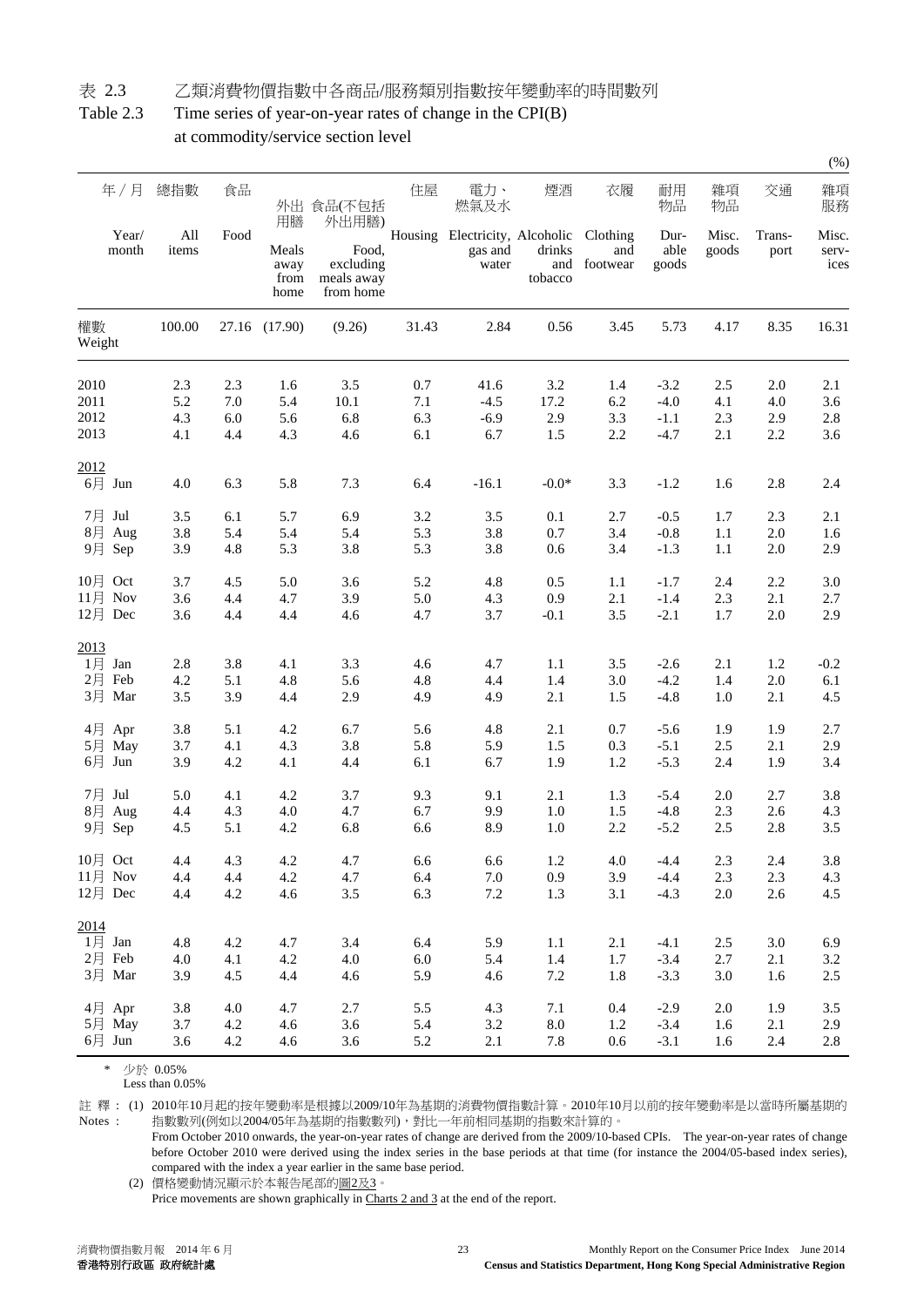#### 表 2.4 丙類消費物價指數中各商品/服務類別指數按年變動率的時間數列

#### Table 2.4 Time series of year-on-year rates of change in the CPI(C) at commodity/service section level

|                     |                |              |       |                               |                                               |       |                                                             |                   |                     |                       |                |                | (% )                   |
|---------------------|----------------|--------------|-------|-------------------------------|-----------------------------------------------|-------|-------------------------------------------------------------|-------------------|---------------------|-----------------------|----------------|----------------|------------------------|
|                     | 年/月            | 總指數          | 食品    | 用膳                            | 外出 食品(不包括<br>外出用膳)                            | 住屋    | 電力、<br>燃氣及水                                                 | 煙酒                | 衣履                  | 耐用<br>物品              | 雜項<br>物品       | 交通             | 雜項<br>服務               |
|                     | Year/<br>month | All<br>items | Food  | Meals<br>away<br>from<br>home | Food,<br>excluding<br>meals away<br>from home |       | Housing Electricity, Alcoholic Clothing<br>gas and<br>water | drinks<br>tobacco | and<br>and footwear | Dur-<br>able<br>goods | Misc.<br>goods | Trans-<br>port | Misc.<br>serv-<br>ices |
| 權數<br>Weight        |                | 100.00       |       | 20.87 (13.55)                 | (7.32)                                        | 31.36 | 2.03                                                        | 0.29              | 4.39                | 6.39                  | 4.49           | 9.93           | 20.25                  |
| 2010                |                | 2.1          | 2.5   | 1.8                           | 3.8                                           | 0.7   | 29.7                                                        | 2.5               | 2.6                 | $-1.8$                | 2.4            | 2.7            | 2.2                    |
| 2011                |                | 5.1          | 6.2   | 4.7                           | 9.2                                           | 6.7   | $-3.5$                                                      | 11.4              | 7.7                 | $-3.3$                | 4.3            | 5.9            | 4.2                    |
| 2012                |                | 4.1          | 5.1   | 4.8                           | 5.5                                           | 6.1   | $-3.2$                                                      | 1.4               | 2.5                 | $-1.5$                | 1.7            | 3.4            | $3.5\,$                |
| 2013                |                | 3.8          | 4.0   | 4.3                           | 3.3                                           | 5.7   | 6.3                                                         | 1.8               | 0.6                 | $-3.8$                | 1.4            | 2.8            | 4.2                    |
| 2012                |                |              |       |                               |                                               |       |                                                             |                   |                     |                       |                |                |                        |
| 6月 Jun              |                | 3.7          | 5.2   | 4.7                           | 6.1                                           | 5.8   | $-10.6$                                                     | $-1.1$            | 2.7                 | $-1.9$                | 1.3            | 2.8            | 3.4                    |
| 7月 Jul              |                | 3.7          | 5.1   | 4.5                           | 6.0                                           | 5.4   | 4.7                                                         | $-1.0$            | 1.8                 | $-1.2$                | 1.1            | 2.3            | 2.9                    |
| 8月                  | Aug            | 3.2          | 4.4   | 4.4                           | 4.5                                           | 4.6   | 4.9                                                         | 0.6               | 1.5                 | $-1.8$                | 0.5            | 2.6            | 2.4                    |
| 9月 Sep              |                | 3.3          | 3.8   | 4.5                           | 2.5                                           | 4.6   | 4.9                                                         | 0.2               | $-0.5$              | $-1.1$                | 0.3            | 2.6            | 3.6                    |
| 10月 Oct             |                | 3.2          | 3.7   | 4.5                           | 2.2                                           | 4.3   | 5.7                                                         | $0.0*$            | $-0.3$              | $-1.5$                | 1.2            | 2.9            | 3.7                    |
| 11月 Nov             |                | 3.3          | 3.8   | 4.4                           | 2.7                                           | 4.2   | 5.3                                                         | 0.6               | 1.7                 | $-0.9$                | 1.0            | 2.8            | 3.5                    |
| 12月 Dec             |                | 3.3          | 3.7   | 4.1                           | 3.0                                           | 4.3   | 4.8                                                         | $-2.4$            | 2.3                 | $-1.5$                | 0.4            | 2.8            | 3.8                    |
| 2013                |                |              |       |                               |                                               |       |                                                             |                   |                     |                       |                |                |                        |
| 1月                  | Jan            | 2.4          | 3.0   | 3.8                           | 1.8                                           | 4.6   | 4.6                                                         | 0.7               | 0.7                 | $-1.8$                | 1.4            | 2.0            | $-0.0*$                |
| 2月 Feb              |                | 4.2          | 4.6   | 4.6                           | 4.5                                           | 4.8   | 4.4                                                         | 1.9               | $-0.6$              | $-3.3$                | 1.0            | 3.0            | 7.3                    |
| 3月 Mar              |                | 3.4          | 3.6   | 4.2                           | 2.5                                           | 4.5   | 4.8                                                         | 2.7               | $-1.4$              | $-3.7$                | 0.4            | 3.3            | 5.0                    |
|                     | 4月 Apr         | 3.5          | 4.5   | 4.2                           | 5.1                                           | 5.4   | 4.7                                                         | 3.0               | 2.0                 | $-4.9$                | 1.0            | 2.7            | 3.0                    |
| 5月                  | May            | 3.6          | 3.7   | 4.1                           | 2.9                                           | 5.7   | 5.7                                                         | 2.0               | 1.1                 | $-4.6$                | 1.4            | 2.8            | 3.6                    |
| $6 \frac{1}{2}$ Jun |                | 3.7          | 3.8   | 4.3                           | 2.9                                           | 5.8   | 6.4                                                         | 3.0               | 0.6                 | $-4.5$                | 1.3            | 2.9            | 4.0                    |
| 7月 Jul              |                | 4.0          | 3.6   | 4.4                           | 2.4                                           | 6.2   | 8.4                                                         | 3.3               | 1.6                 | $-4.5$                | 1.5            | 3.4            | 4.3                    |
| 8月                  | Aug            | 4.3          | 4.0   | 4.5                           | 3.1                                           | 6.6   | 9.1                                                         | 0.5               | 0.8                 | $-3.5$                | 1.8            | 2.8            | 4.7                    |
| 9月 Sep              |                | 4.2          | 4.8   | 4.8                           | 4.9                                           | 6.4   | 8.2                                                         | 1.0               | 0.9                 | $-4.3$                | 1.8            | 3.1            | 3.7                    |
| 10月 Oct             |                | 4.1          | 4.2   | 4.6                           | 3.5                                           | 6.5   | 6.3                                                         | 1.1               | $-0.1$              | $-3.8$                | 1.7            | 2.4            | 4.5                    |
| $11$ 月 Nov          |                | $4.2\,$      | 4.1   | 4.3                           | 3.7                                           | 6.3   | 6.6                                                         | $\rm 0.8$         | $0.9\,$             | $-3.8$                | 1.9            | 2.3            | 4.9                    |
| 12月 Dec             |                | 4.1          | 3.8   | 4.5                           | $2.5\,$                                       | 5.9   | 6.7                                                         | $2.2\,$           | $1.1\,$             | $-3.3$                | $2.0\,$        | $2.6$          | 5.0                    |
| 2014                |                |              |       |                               |                                               |       |                                                             |                   |                     |                       |                |                |                        |
| $1$ 月 Jan           |                | 4.5          | 3.9   | 4.3                           | 3.2                                           | 5.5   | 5.2                                                         | 2.0               | 1.9                 | $-3.2$                | 1.8            | 2.9            | 7.7                    |
| 2月 Feb              |                | 3.5          | 3.6   | 3.7                           | 3.4                                           | 5.2   | 4.7                                                         | 1.9               | 2.2                 | $-2.5$                | 2.2            | 1.9            | $3.6$                  |
|                     | 3月 Mar         | 3.5          | 4.0   | 4.1                           | $4.0$                                         | 5.3   | 4.1                                                         | 4.9               | 3.6                 | $-2.4$                | 2.4            | 1.0            | $3.0\,$                |
| 4月 Apr              |                | $3.5$        | $3.5$ | 4.4                           | 2.0                                           | 4.7   | 3.8                                                         | 4.6               | 3.6                 | $-1.6$                | 1.8            | 1.2            | 4.1                    |
|                     | 5月 May         | 3.5          | 3.8   | 4.5                           | $2.6\,$                                       | 4.7   | $2.8\,$                                                     | $7.0\,$           | 5.7                 | $-2.1$                | 1.6            | 1.6            | 3.4                    |
| 6月 Jun              |                | 3.5          | 4.0   | 4.7                           | 2.7                                           | 4.6   | 1.9                                                         | 6.8               | 4.3                 | $-1.9$                | 1.8            | $2.0\,$        | 3.3                    |

\* 少於 0.05%

註 釋 : (1) 2010年10月起的按年變動率是根據以2009/10年為基期的消費物價指數計算。2010年10月以前的按年變動率是以當時所屬基期的 Notes : 指數數列(例如以2004/05年為基期的指數數列),對比一年前相同基期的指數來計算的。

From October 2010 onwards, the year-on-year rates of change are derived from the 2009/10-based CPIs. The year-on-year rates of change before October 2010 were derived using the index series in the base periods at that time (for instance the 2004/05-based index series), compared with the index a year earlier in the same base period.

(2) 價格變動情況顯示於本報告尾部的圖2及3。

Less than 0.05%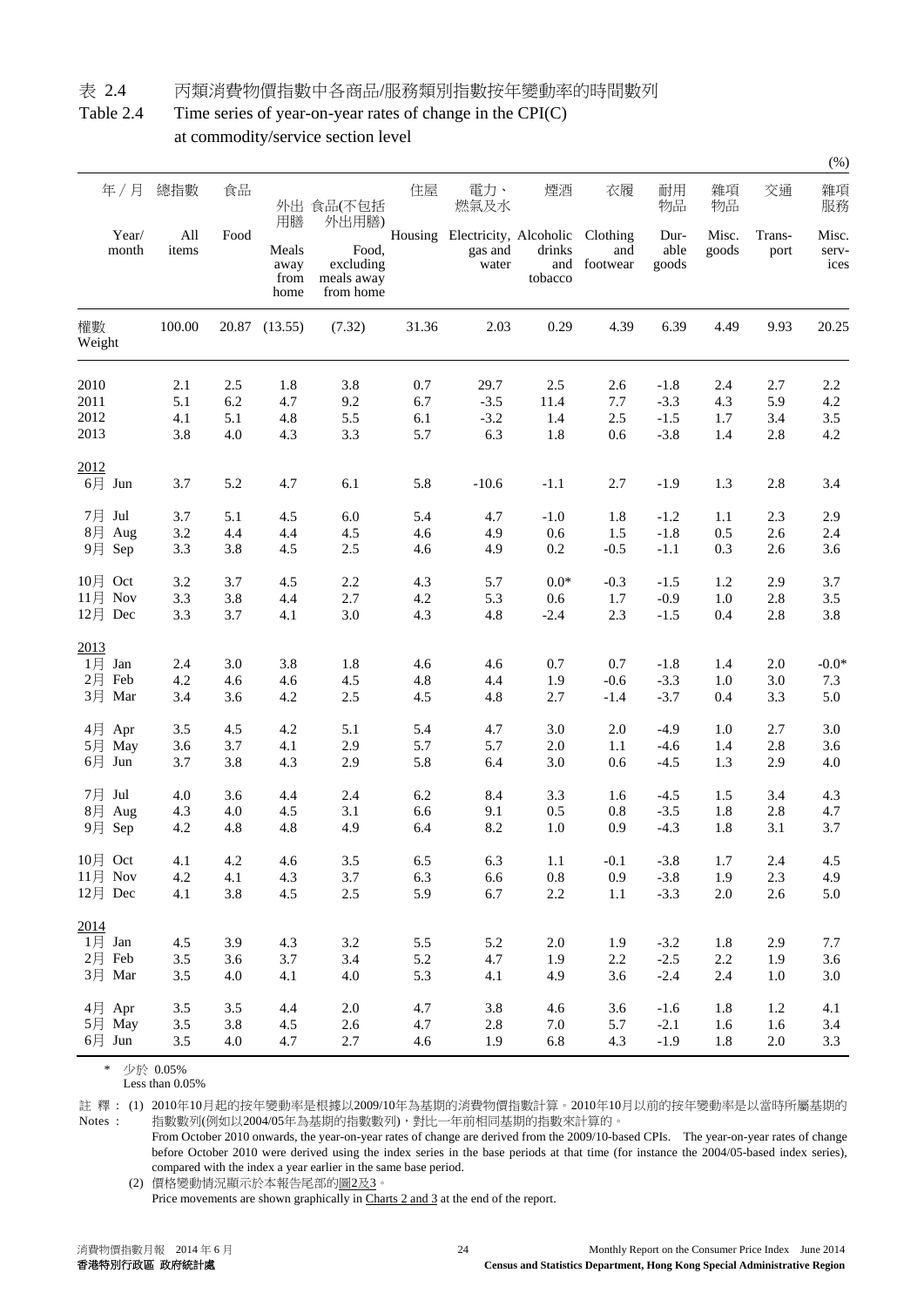#### 表 3.1 2014年6月份綜合消費物價指數 (2009年10月至2010年9月 = 100) 與上月及上年同月的比較

Table 3.1 Composite CPI (Oct. 2009 - Sep. 2010 = 100) for June 2014 compared with preceding month and same month in preceding year

|    | 商品/服務<br>類別及組別            | Section and group of<br>commodity/service                           | 權數<br>Weight<br>(% ) | 2014年<br>6月份指數<br>Index for<br>Jun 2014 | 與2014年<br>5月比較<br>Compared<br>with<br>May 2014<br>(%) |         |                          | 與2013年<br>6月比較<br>Compared<br>with<br>Jun 2013<br>(%) |
|----|---------------------------|---------------------------------------------------------------------|----------------------|-----------------------------------------|-------------------------------------------------------|---------|--------------------------|-------------------------------------------------------|
|    | 總指數                       | <b>ALL ITEMS</b>                                                    | 100.00               | 119.3                                   | $+$                                                   | 0.1     | $^{+}$                   | 3.6                                                   |
|    | 食品                        | FOOD                                                                | 27.45                | 123.9                                   | $\overline{\phantom{a}}$                              | $0.0 *$ | $^{+}$                   | 4.2                                                   |
| 1. | 外出用膳                      | Meals bought away from home                                         | 17.07                | 121.8                                   | $^{+}$                                                | 0.2     | $^{+}$                   | 4.7                                                   |
|    | 食品(不包括外出用膳)<br>(即第2至第27組) | Food, excluding meals bought away<br>from home (i.e. groups 2 - 27) | 10.38                | 127.4                                   | $\overline{\phantom{a}}$                              | 0.4     | $^{+}$                   | 3.4                                                   |
| 2. | 米                         | Rice                                                                | 0.33                 | 100.0                                   | $^{+}$                                                | 0.9     | $\blacksquare$           | 0.4                                                   |
| 3. | 其他穀類及穀類製品                 | Other cereals and cereal preparations                               | 0.26                 | 112.5                                   | $\blacksquare$                                        | 0.2     | $^{+}$                   | 1.3                                                   |
| 4. | 麵包、餅、餅乾及糕點                | Bread, cakes, biscuits and puddings                                 | 0.79                 | 120.5                                   | $^{+}$                                                | 0.2     | $^{+}$                   | 4.2                                                   |
| 5. | 鹹水魚                       | Salt-water fish                                                     | 0.75                 | 154.6                                   | $\blacksquare$                                        | 0.4     | $+$                      | 7.1                                                   |
| 6. | 淡水魚                       | Fresh-water fish                                                    | 0.41                 | 133.4                                   | $\overline{\phantom{a}}$                              | 1.2     | $^{+}$                   | 2.6                                                   |
| 7. | 其他新鮮海產                    | Other fresh sea products                                            | 0.29                 | 193.2                                   | $^{+}$                                                | 1.5     | $^{+}$                   | 6.9                                                   |
| 8. | 海味                        | Processed sea products                                              | 0.48                 | 133.0                                   | $\! + \!\!\!\!$                                       | 0.5     | $^{+}$                   | 2.4                                                   |
| 9. | 豬肉                        | Pork                                                                | 1.15                 | 122.8                                   | $^{+}$                                                | 0.5     | $\overline{\phantom{a}}$ | 1.5                                                   |
|    | 10. 牛肉                    | Beef                                                                | 0.22                 | 163.7                                   | $\blacksquare$                                        | 0.1     | $+$                      | 1.8                                                   |
|    | 11. 家禽                    | Poultry                                                             | 0.40                 | 135.3                                   | $\overline{\phantom{a}}$                              | 1.8     | $+$                      | 13.6                                                  |
|    | 12. 凍肉                    | Meat, frozen                                                        | 0.42                 | 119.0                                   | $+$                                                   | 0.3     | $+$                      | 1.3                                                   |
|    | 13. 罐装肉類                  | Meat, canned                                                        | 0.07                 | 110.3                                   | $\overline{a}$                                        | 0.7     |                          | $0.8\,$                                               |
|    |                           |                                                                     |                      |                                         |                                                       |         | $^{+}$                   |                                                       |
|    | 14. 其他肉類                  | Meat, others                                                        | 0.42                 | 133.4                                   | $^{+}$                                                | 0.1     | $^{+}$                   | 4.3                                                   |
|    | 15. 新鮮蔬菜                  | Fresh vegetables                                                    | 1.16                 | 118.2                                   | $\overline{\phantom{a}}$                              | 2.2     | $^{+}$                   | 0.6                                                   |
|    | 16. 蔬菜製品                  | Processed vegetables                                                | 0.05                 | 123.3                                   | $\overline{\phantom{a}}$                              | 1.1     | $^{+}$                   | 2.6                                                   |
|    | 17. 鮮果                    | Fresh fruit                                                         | 0.71                 | 146.5                                   | $\blacksquare$                                        | 2.7     | $^{+}$                   | 11.2                                                  |
|    | 18. 果類製品                  | Processed fruit                                                     | 0.03                 | 126.2                                   | $\overline{\phantom{m}}$                              | 0.4     | $\! + \!\!\!\!$          | 0.9                                                   |
|    | 19. 奶類製品                  | Dairy products                                                      | 0.47                 | 123.9                                   | $^{+}$                                                | $0.0 *$ | $^{+}$                   | 4.7                                                   |
|    | 20. 蛋                     | Eggs                                                                | 0.13                 | 121.1                                   | $^{+}$                                                | 1.0     | $^{+}$                   | 5.7                                                   |
|    | 21. 食油                    | Edible oils                                                         | 0.16                 | 111.1                                   | $\overline{\phantom{a}}$                              | 2.7     | $\blacksquare$           | 7.2                                                   |
|    | 22. 汽水                    | Carbonated drinks                                                   | 0.08                 | 115.5                                   | $\overline{\phantom{a}}$                              | 1.6     | $^{+}$                   | 0.5                                                   |
|    | 23. 其他不含酒精飲品              | Other non-alcoholic beverages                                       | 0.31                 | 114.6                                   | $\! + \!\!\!\!$                                       | 1.2     | $\! + \!\!\!\!$          | 2.4                                                   |
|    | 24. 糖                     | Sugar                                                               | 0.02                 | 123.4                                   | $^{+}$                                                | 0.3     | $+$                      | 2.9                                                   |
|    | 25. 糖果                    | Confectionery                                                       | 0.15                 | 117.0                                   |                                                       | 1.3     |                          | 5.9                                                   |
|    | 26. 調味品及配料                | Flavourings and additives                                           | 0.13                 | 112.6                                   | $^{+}$                                                | 1.0     | $^{+}$                   | 1.1                                                   |
|    | 27. 其他食品                  | Food, others                                                        | 0.99                 | 107.9                                   | $^{+}$                                                | 0.1     | $^{+}$                   | 1.1                                                   |
|    | 住屋                        | <b>HOUSING</b>                                                      | 31.66                | 128.7                                   | $\! + \!\!\!\!$                                       | 0.3     | $^{+}$                   | 4.8                                                   |
|    | 28. 租金(連差餉及地租)            | Rent, including rates and government rent                           | 29.19                | 129.7                                   | $^{+}$                                                | 0.3     | $^{+}$                   | 4.9                                                   |
|    | 私人房屋租金                    | Private housing rent                                                | 27.14                | 128.6                                   | $^{+}$                                                | 0.3     | $^{+}$                   | 5.5                                                   |
|    | 公營房屋租金                    | Public housing rent                                                 | 2.05                 | 144.0                                   |                                                       | $---$   | $\overline{a}$           | 0.9                                                   |
|    | 29. 管理費及其他住屋雜費            | Management fees and other housing charges                           | 2.41                 | 117.1                                   |                                                       | $---$   | $^{+}$                   | 3.7                                                   |
|    | 30. 保養住所材料                | Materials for house maintenance                                     | 0.06                 | 104.6                                   | $+$                                                   | 0.1     | $\overline{a}$           | 2.3                                                   |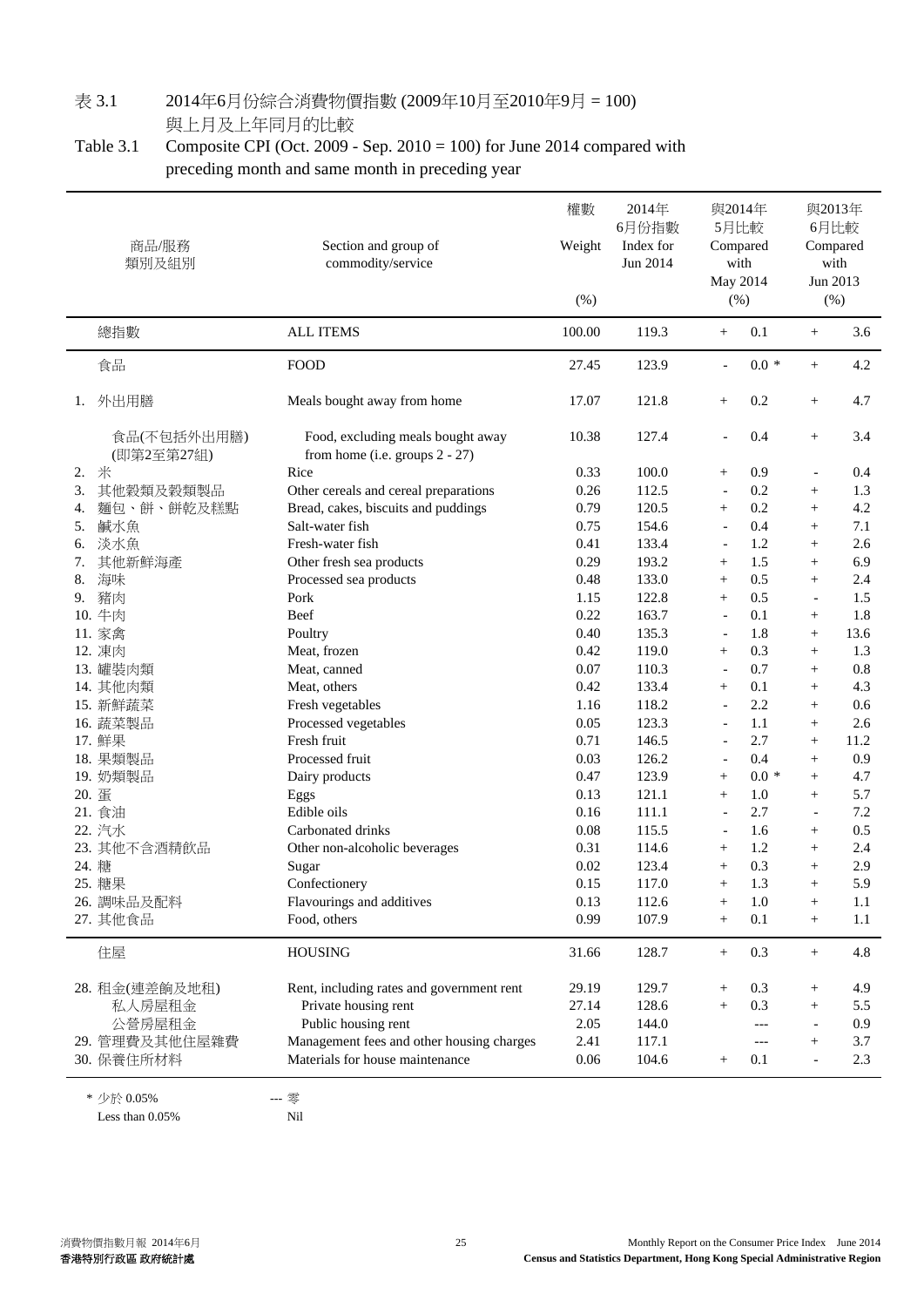# 表 3.1 2014年6月份綜合消費物價指數 (2009年10月至2010年9月 = 100)

與上月及上年同月的比較 (續)

Table 3.1 Composite CPI (Oct. 2009 - Sep. 2010 = 100) for June 2014 compared with preceding month and same month in preceding year (Cont'd)

| 商品/服務<br>類別及組別                                                                                                                                        | Section and group of<br>commodity/service                                                                                                                                                                                                                                                                                                   | 權數<br>Weight<br>(% )                                                                                     | 2014年<br>6月份指數<br>Index for<br>Jun 2014                                                                          |                                                                                                                                                                                                                                                 | 與2014年<br>5月比較<br>Compared<br>with<br>May 2014<br>(%)                                           |                                                                                                                                                                  | 與2013年<br>6月比較<br>Compared<br>with<br>Jun 2013<br>(% )                                  |
|-------------------------------------------------------------------------------------------------------------------------------------------------------|---------------------------------------------------------------------------------------------------------------------------------------------------------------------------------------------------------------------------------------------------------------------------------------------------------------------------------------------|----------------------------------------------------------------------------------------------------------|------------------------------------------------------------------------------------------------------------------|-------------------------------------------------------------------------------------------------------------------------------------------------------------------------------------------------------------------------------------------------|-------------------------------------------------------------------------------------------------|------------------------------------------------------------------------------------------------------------------------------------------------------------------|-----------------------------------------------------------------------------------------|
| 電力、燃氣及水                                                                                                                                               | ELECTRICITY, GAS AND WATER                                                                                                                                                                                                                                                                                                                  | 3.10                                                                                                     | 100.2                                                                                                            |                                                                                                                                                                                                                                                 | 1.1                                                                                             | $^{+}$                                                                                                                                                           | 2.4                                                                                     |
| 31. 電力<br>32. 煤氣<br>33. 石油氣及其他燃料<br>34. 水費及排污費                                                                                                        | Electricity<br>Towngas<br>Liquefied petroleum gas and other fuel<br>Water and sewage charges                                                                                                                                                                                                                                                | 1.77<br>0.82<br>0.18<br>0.33                                                                             | 89.5<br>113.9<br>124.6<br>110.0                                                                                  | $+$                                                                                                                                                                                                                                             | $---$<br>3.5<br>0.4<br>$---$                                                                    | $^{+}$<br>$\blacksquare$<br>$^{+}$<br>$^{+}$                                                                                                                     | 7.4<br>6.0<br>7.6<br>2.4                                                                |
| 煙酒                                                                                                                                                    | ALCOHOLIC DRINKS AND TOBACCO                                                                                                                                                                                                                                                                                                                | 0.59                                                                                                     | 132.3                                                                                                            | $\boldsymbol{+}$                                                                                                                                                                                                                                | 0.2                                                                                             | $^{+}$                                                                                                                                                           | 7.8                                                                                     |
| 35. 中國酒<br>36. 洋酒<br>37. 啤酒<br>38. 香煙                                                                                                                 | Chinese wines<br>Foreign-style wines<br>Beer<br>Cigarettes                                                                                                                                                                                                                                                                                  | 0.01<br>0.10<br>0.08<br>0.40                                                                             | 125.6<br>108.1<br>116.1<br>141.8                                                                                 | $^{+}$<br>$^{+}$<br>$\blacksquare$                                                                                                                                                                                                              | 0.4<br>2.5<br>1.3<br>$---$                                                                      | $^{+}$<br>$^{+}$<br>$^{+}$<br>$^{+}$                                                                                                                             | 4.7<br>3.3<br>1.0<br>10.0                                                               |
| 衣履                                                                                                                                                    | <b>CLOTHING AND FOOTWEAR</b>                                                                                                                                                                                                                                                                                                                | 3.45                                                                                                     | 115.6                                                                                                            | $\overline{\phantom{a}}$                                                                                                                                                                                                                        | 1.9                                                                                             | $^{+}$                                                                                                                                                           | 2.0                                                                                     |
| 39. 男裝外衣<br>40. 男裝內衣<br>41. 女裝外衣<br>42. 女装内衣<br>43. 童裝外衣<br>44. 童裝內衣<br>45. 嬰兒衣物<br>46. 其他衣物<br>47. 衣料及縫工<br>48. 男裝鞋<br>49. 女装鞋<br>50. 童装及嬰兒鞋<br>耐用物品 | Men's outerclothing<br>Men's underclothing<br>Women's outerclothing<br>Women's underclothing<br>Children's outerclothing<br>Children's underclothing<br>Infants' clothing<br>Clothing, others<br>Clothing materials and tailoring charges<br>Men's footwear<br>Women's footwear<br>Children's and infants' footwear<br><b>DURABLE GOODS</b> | 0.66<br>0.06<br>1.37<br>0.11<br>0.23<br>0.03<br>0.05<br>0.11<br>$0.01\,$<br>0.29<br>0.42<br>0.11<br>5.27 | 120.7<br>133.4<br>117.9<br>113.5<br>121.4<br>125.6<br>105.6<br>108.1<br>113.7<br>109.0<br>103.6<br>108.4<br>86.9 | $\overline{\phantom{a}}$<br>$^{+}$<br>$\overline{a}$<br>$\blacksquare$<br>$\overline{\phantom{a}}$<br>$\overline{\phantom{a}}$<br>$\! + \!\!\!\!$<br>$^{+}$<br>$^{+}$<br>$\blacksquare$<br>$\overline{\phantom{a}}$<br>$^{+}$<br>$\overline{a}$ | 1.6<br>0.1<br>2.9<br>0.3<br>1.4<br>$0.0 *$<br>$0.0 *$<br>0.3<br>2.2<br>1.3<br>2.7<br>1.0<br>0.7 | $^{+}$<br>$^{+}$<br>$^{+}$<br>$^{+}$<br>$^{+}$<br>$^{+}$<br>$\overline{a}$<br>$^{+}$<br>$^{+}$<br>$\overline{\phantom{a}}$<br>$\overline{\phantom{a}}$<br>$^{+}$ | 2.6<br>4.6<br>3.4<br>3.4<br>3.2<br>5.2<br>0.7<br>3.4<br>4.1<br>0.4<br>3.6<br>0.7<br>2.7 |
|                                                                                                                                                       |                                                                                                                                                                                                                                                                                                                                             |                                                                                                          |                                                                                                                  |                                                                                                                                                                                                                                                 |                                                                                                 |                                                                                                                                                                  |                                                                                         |
| 51. 家具<br>52. 家庭電器及氣體用具<br>53. 影音器材<br>54. 資訊科技及電訊設備<br>55. 餐具及廚房用具                                                                                   | Furniture<br>Home appliances, electric and gas<br>Video and sound equipment<br>Information technology and<br>telecommunications equipment<br>Tableware and kitchen utensils                                                                                                                                                                 | 0.27<br>0.79<br>0.65<br>1.80<br>0.11                                                                     | 121.0<br>103.8<br>76.6<br>73.4<br>109.2                                                                          | $\! + \!\!\!\!$<br>$\overline{a}$<br>$\! + \!\!\!\!$                                                                                                                                                                                            | 0.1<br>0.3<br>0.5<br>0.5<br>0.6                                                                 | $^{+}$<br>$^{+}$<br>$\overline{\phantom{a}}$<br>$^{+}$                                                                                                           | 6.7<br>1.4<br>4.0<br>7.8<br>1.9                                                         |
| 56. 鐘錶、照相機及光學用品<br>57. 旅行及體育用品<br>58. 其他耐用物品                                                                                                          | Watches, clocks, cameras and optical goods<br>Travel and sports goods<br>Durable goods, others                                                                                                                                                                                                                                              | 1.19<br>0.38<br>0.08                                                                                     | 85.2<br>103.6<br>105.9                                                                                           | $\overline{\phantom{a}}$<br>$^{+}$                                                                                                                                                                                                              | 1.1<br>2.1<br>0.4                                                                               | $\overline{a}$<br>$\overline{a}$<br>$^{+}$                                                                                                                       | 2.2<br>0.9<br>0.3                                                                       |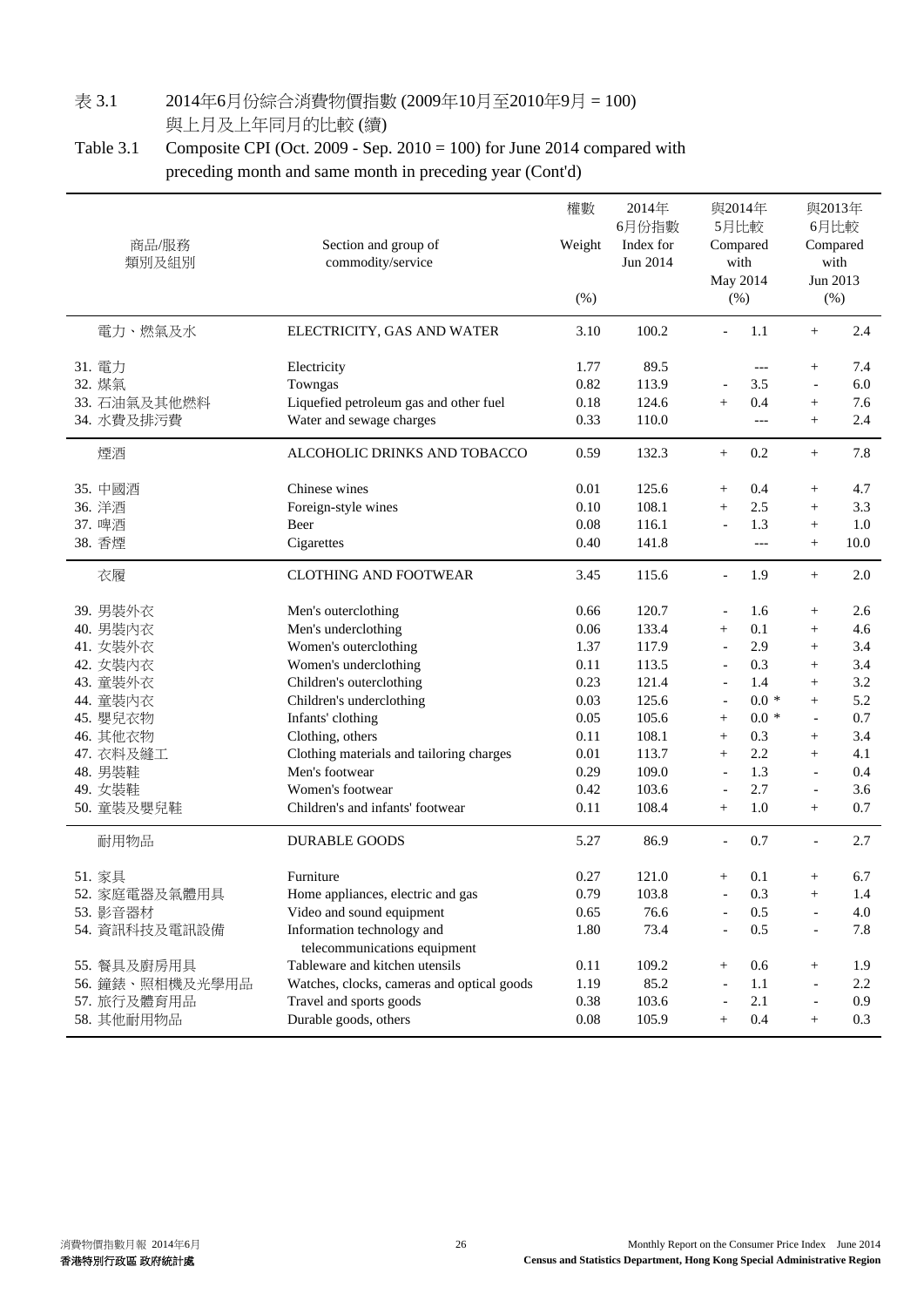# 表 3.1 2014年6月份綜合消費物價指數 (2009年10月至2010年9月 = 100)

與上月及上年同月的比較 (續)

Table 3.1 Composite CPI (Oct. 2009 - Sep. 2010 = 100) for June 2014 compared with preceding month and same month in preceding year (Cont'd)

| 商品/服務<br>類別及組別                            | Section and group of<br>commodity/service                                                   | 權數<br>Weight<br>$(\% )$ | 2014年<br>6月份指數<br>Index for<br>Jun 2014 | 與2014年<br>5月比較<br>Compared                           | with<br>May 2014<br>$(\%)$ | with<br>Jun 2013                   | 與2013年<br>6月比較<br>Compared<br>(%) |
|-------------------------------------------|---------------------------------------------------------------------------------------------|-------------------------|-----------------------------------------|------------------------------------------------------|----------------------------|------------------------------------|-----------------------------------|
| 雜項物品                                      | <b>MISCELLANEOUS GOODS</b>                                                                  | 4.17                    | 111.2                                   | $\overline{a}$                                       | 0.1                        | $^{+}$                             | 1.9                               |
| 59. 藥物<br>60. 報紙<br>61. 書籍及期刊             | Proprietary medicines and supplies<br>Newspapers<br>Books and periodicals                   | 0.55<br>0.30<br>0.24    | 114.4<br>116.9<br>102.7                 | $\blacksquare$<br>$^{+}$                             | 0.3<br>$---$<br>1.7        | $^{+}$<br>$^{+}$                   | 2.7<br>$---$<br>0.7               |
| 62. 文具<br>63. 檯布、窗簾、床單、被褥等                | Stationery<br>Soft furnishings                                                              | 0.11<br>0.18            | 109.1<br>121.9                          | $\overline{\phantom{a}}$                             | $---$<br>1.4               | $^{+}$<br>$^{+}$                   | 1.4<br>3.9                        |
| 64. 化妝品及個人護理用品<br>65. 家居清潔用具及用品<br>66. 首飾 | Cosmetics and personal care products<br>Household cleansing tools and supplies<br>Jewellery | 1.07<br>0.18<br>0.36    | 105.4<br>110.6<br>112.3                 | $\overline{\phantom{a}}$<br>$^{+}$<br>$\blacksquare$ | 0.1<br>0.5<br>1.2          | $^{+}$<br>$^{+}$<br>$\overline{a}$ | 2.3<br>1.9<br>4.0                 |
| 67. 玩具及嗜好用品<br>68. 購買教科書                  | Toys and hobbies<br>Purchases of textbooks                                                  | 0.44<br>0.46            | 106.6<br>115.3                          | $^{+}$                                               | 0.4<br>$---$               | $\overline{a}$<br>$^{+}$           | 0.3<br>6.8                        |
| 69. 其他家庭用品                                | Household goods, others                                                                     | 0.28                    | 121.5                                   | $^{+}$                                               | 0.4                        | $^{+}$                             | 4.4<br>2.4                        |
| 交通                                        | <b>TRANSPORT</b>                                                                            | 8.44                    | 113.2                                   | $+$                                                  | 0.4                        | $^{+}$                             |                                   |
| 70. 購買及維修車輛                               | Purchases of and repairs to motor vehicles                                                  | 0.37                    | 124.1                                   | $\! + \!\!\!\!$                                      | 0.4                        | $\blacksquare$                     | 0.7                               |
| 71. 汽油                                    | Motor fuel                                                                                  | 0.59                    | 122.5                                   | $^{+}$                                               | 0.9<br>$0.0 *$             | $^{+}$                             | 3.6<br>2.7                        |
| 72. 汽車牌照、保險、學車、<br>泊車及隧道收費                | Motor licences, insurance, instructor's<br>fees, parking fees and tunnel tolls              | 1.58                    | 112.3                                   | $^{+}$                                               |                            | $^{+}$                             |                                   |
| 73. 巴士車費                                  | <b>Bus</b> fares                                                                            | 1.55                    | 103.2                                   | $^{+}$                                               | $0.0 *$                    | $^{+}$                             | 0.2                               |
| 74. 電車車費                                  | Tram fares                                                                                  | 0.01                    | 114.8                                   | $^{+}$                                               | 3.3                        |                                    | $---$                             |
| 75. 公共小型巴士車費                              | Public light bus fares                                                                      | 0.54                    | 113.2                                   | $^{+}$                                               | 0.1                        | $\! + \!\!\!\!$                    | 3.7                               |
| 76. 的士車費                                  | Taxi fares<br><b>MTR</b> fares                                                              | 0.50<br>1.56            | 112.7<br>109.9                          |                                                      | $---$<br>0.2               | $^{+}$                             | 7.2<br>4.9                        |
| 77. 港鐵車費<br>78. 渡海小輪船費                    | Ferry fares                                                                                 | 0.06                    | 111.2                                   | $\! + \!\!\!\!$<br>$^{+}$                            | 0.4                        | $^{+}$<br>$+$                      | 1.0                               |
| 79. 其他本地交通工具費用                            | Local transport, others                                                                     | 0.22                    | 133.5                                   | $^{+}$                                               | 0.2                        | $\! + \!\!\!\!$                    | 6.9                               |
| 80. 進出香港交通費用                              | Inbound and outbound transport fares                                                        | 1.46                    | 119.1                                   | $^{+}$                                               | 1.1                        | $\overline{a}$                     | 0.5                               |
|                                           |                                                                                             | 15.87                   | 112.9                                   |                                                      | 0.5                        |                                    | 3.0                               |
| 雜項服務                                      | <b>MISCELLANEOUS SERVICES</b>                                                               |                         |                                         | $^{+}$                                               |                            | $^{+}$                             |                                   |
| 81. 學費                                    | School fees                                                                                 | 4.22                    | 112.8                                   | $\! + \!\!\!\!$                                      | 0.2                        | $^{+}$                             | 4.2                               |
| 82. 其他教育費用                                | Other educational charges                                                                   | 0.15                    | 117.4                                   |                                                      | $---$                      | $^{+}$                             | 4.1                               |
| 教育服務(即第81至第82組)                           | Educational services (i.e. groups 81 - 82)                                                  | 4.37                    | 113.0                                   | $\! + \!\!\!\!$                                      | 0.2                        | $^{+}$                             | 4.2                               |
| 83. 醫療服務                                  | Medical services                                                                            | 2.74                    | 114.3                                   | $\! + \!\!\!\!$                                      | 0.2                        | $^{+}$                             | 2.8                               |
| 84. 電影娛樂                                  | Cinema entertainment                                                                        | 0.21                    | 105.1                                   | $^{+}$                                               | 8.8                        | $\overline{a}$                     | 0.1                               |
| 85. 旅遊                                    | Package tours                                                                               | 2.45                    | 124.8                                   | $^{+}$                                               | 1.8                        | $^{+}$                             | 2.1                               |
| 86. 宴會開支                                  | Expenses on parties                                                                         | 0.06                    | 106.7                                   | $\overline{\phantom{a}}$                             | 0.1                        | $\overline{\phantom{a}}$           | 0.1                               |
| 87. 其他娛樂及假期開支                             | Other entertainment and holiday expenses                                                    | 0.23                    | 123.0                                   | $\overline{\phantom{a}}$                             | 0.2                        | $\qquad \qquad -$                  | $0.2\,$                           |
| 88. 家庭服務                                  | Household services                                                                          | 2.10                    | 114.4                                   | $\! + \!\!\!\!$                                      | 0.4                        | $^{+}$                             | 3.4                               |
| 89. 理髮                                    | Hair-dressing                                                                               | 0.43                    | 116.8                                   | $^{+}$                                               | 0.1                        | $^{+}$                             | 4.7                               |
| 90. 美容及健身服務                               | Beauty treatment and fitness services                                                       | 0.46                    | 113.8                                   | $\! + \!\!\!\!$                                      | 0.2                        |                                    | 2.9                               |
| 91. 私人及家庭用品修理                             | Repairs to personal and household goods                                                     | 0.06                    | 118.7                                   | $^{+}$                                               | 0.2                        | $^{+}$                             | 8.3                               |
| 92. 專業服務、會費<br>及其他服務                      | Professional services, subscriptions<br>and other services                                  | 0.32                    | 112.5                                   | $^{+}$                                               | $0.0*$                     | $^{+}$                             | $2.5\,$                           |
| 93. 資訊及通訊服務                               | Information and communications services                                                     | 2.40                    | 96.6                                    | $\overline{a}$                                       | 0.6                        | $^{+}$                             | 1.6                               |
| 94. 攝影及沖晒服務                               | Photographic and photo-printing services                                                    | 0.04                    | 126.0                                   |                                                      | $---$                      | $^{+}$                             | 1.8                               |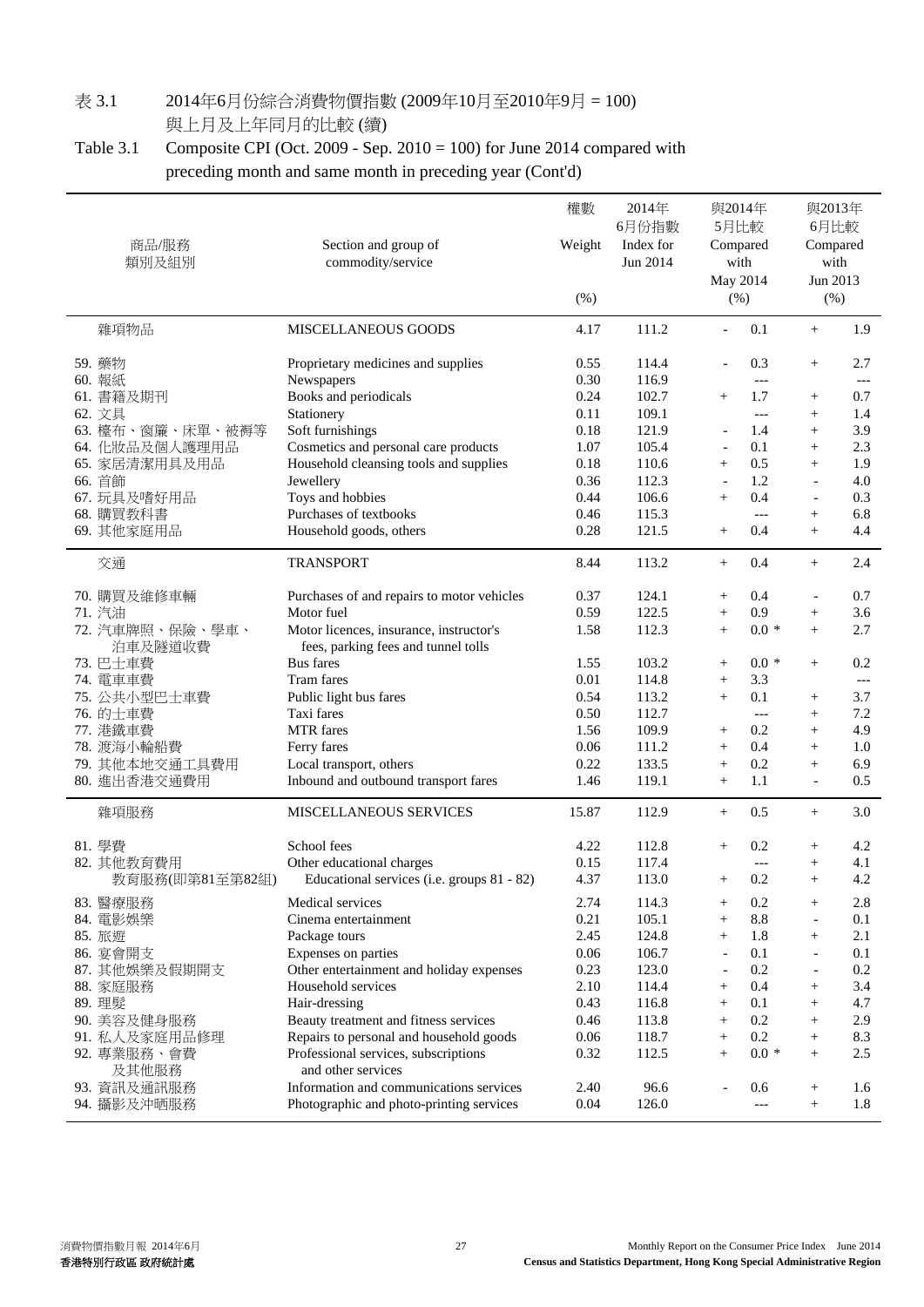# 表 3.2 2014年6月份甲類消費物價指數 (2009年10月至2010年9月 = 100)

與上月及上年同月的比較

### Table 3.2 CPI(A) (Oct. 2009 - Sep. 2010 = 100) for June 2014 compared with preceding month and same month in preceding year

| 商品/服務<br>類別及組別            | Section and group of<br>commodity/service                           | 權數<br>Weight<br>(%) | 2014年<br>6月份指數<br>Index for<br>Jun 2014 |                                  | 與2014年<br>5月比較<br>Compared<br>with<br>May 2014<br>(%) |                          | 與2013年<br>6月比較<br>Compared<br>with<br>Jun 2013<br>(% ) |
|---------------------------|---------------------------------------------------------------------|---------------------|-----------------------------------------|----------------------------------|-------------------------------------------------------|--------------------------|--------------------------------------------------------|
| 總指數                       | <b>ALL ITEMS</b>                                                    | 100.00              | 121.2                                   | $^{+}$                           | $0.0 *$                                               | $\qquad \qquad +$        | 3.7                                                    |
| 食品                        | <b>FOOD</b>                                                         | 33.68               | 125.0                                   | $\overline{\phantom{a}}$         | 0.1                                                   | $^{+}$                   | 4.3                                                    |
| 外出用膳<br>1.                | Meals bought away from home                                         | 19.23               | 122.5                                   | $^{+}$                           | 0.1                                                   | $^{+}$                   | 4.9                                                    |
| 食品(不包括外出用膳)<br>(即第2至第27組) | Food, excluding meals bought away<br>from home (i.e. groups 2 - 27) | 14.45               | 128.3                                   |                                  | 0.3                                                   | $^{+}$                   | 3.5                                                    |
| 米<br>2.                   | Rice                                                                | 0.56                | 99.9                                    | $^{+}$                           | 0.9                                                   | $\overline{a}$           | 0.5                                                    |
| 其他穀類及穀類製品<br>3.           | Other cereals and cereal preparations                               | 0.38                | 112.9                                   | $\overline{\phantom{a}}$         | 0.2                                                   | $^{+}$                   | 1.4                                                    |
| 麵包、餅、餅乾及糕點<br>4.          | Bread, cakes, biscuits and puddings                                 | 1.04                | 120.6                                   | $\! + \!\!\!\!$                  | 0.3                                                   | $+$                      | 4.3                                                    |
| 鹹水魚<br>5.                 | Salt-water fish                                                     | 1.10                | 156.1                                   | $^{+}$                           | 0.4                                                   | $^{+}$                   | 8.4                                                    |
| 淡水魚<br>6.                 | Fresh-water fish                                                    | 0.73                | 132.4                                   | $\overline{\phantom{a}}$         | 1.0                                                   | $^{+}$                   | 2.7                                                    |
| 其他新鮮海產<br>7.              | Other fresh sea products                                            | 0.34                | 194.6                                   | $+$                              | 2.1                                                   | $+$                      | 5.4                                                    |
| 海味<br>8.                  | Processed sea products                                              | 0.55                | 131.8                                   | $^{+}$                           | 0.6                                                   | $^{+}$                   | 2.8                                                    |
| 豬肉<br>9.                  | Pork                                                                | 1.86                | 122.9                                   | $^{+}$                           | 0.4                                                   | $\overline{\phantom{a}}$ | 1.3                                                    |
| 10. 牛肉                    | Beef                                                                | 0.28                | 162.1                                   | $\overline{\phantom{a}}$         | 0.1                                                   | $^{+}$                   | 1.2                                                    |
| 11. 家禽                    | Poultry                                                             | 0.58                | 135.6                                   | $\overline{\phantom{a}}$         | 1.6                                                   | $^{+}$                   | 13.2                                                   |
| 12. 凍肉                    | Meat, frozen                                                        | 0.59                | 119.2                                   | $\! + \!\!\!\!$                  | 0.4                                                   | $\! + \!\!\!\!$          | 1.2                                                    |
| 13. 罐装肉類                  | Meat, canned                                                        | 0.11                | 110.4                                   | $\overline{\phantom{a}}$         | 0.7                                                   | $^{+}$                   | 0.8                                                    |
| 14. 其他肉類                  | Meat, others                                                        | 0.66                | 133.4                                   | $+$                              | 0.2                                                   | $^{+}$                   | 4.3                                                    |
| 15. 新鮮蔬菜                  | Fresh vegetables                                                    | 1.84                | 118.7                                   | $\overline{a}$                   | 2.3                                                   | $^{+}$                   | 0.7                                                    |
| 16. 蔬菜製品                  | Processed vegetables                                                | 0.09                | 124.3                                   | $\overline{\phantom{a}}$         | 0.8                                                   | $^{+}$                   | 2.5                                                    |
| 17. 鮮果                    | Fresh fruit                                                         | 0.99                | 147.3                                   | $\overline{\phantom{a}}$         | 2.1                                                   | $^{+}$                   | 11.2                                                   |
| 18. 果類製品                  | Processed fruit                                                     | 0.03                | 127.3                                   | $\overline{a}$                   | 0.3                                                   | $^{+}$                   | 0.8                                                    |
| 19. 奶類製品                  | Dairy products                                                      | 0.48                | 123.7                                   | $\overline{\phantom{a}}$         | $0.0 *$                                               | $+$                      | 4.9                                                    |
| 20. 蛋                     | Eggs                                                                | 0.20                | 120.4                                   | $^{+}$                           | 0.6                                                   | $+$                      | 4.7                                                    |
| 21. 食油                    | Edible oils                                                         | 0.26                | 111.5                                   | $\blacksquare$                   | 2.8                                                   | $\overline{\phantom{a}}$ | 7.1                                                    |
| 22. 汽水                    | Carbonated drinks                                                   | 0.10                | 115.5                                   | $\overline{\phantom{a}}$         | 1.6                                                   | $^{+}$                   | 0.5                                                    |
| 23. 其他不含酒精飲品              | Other non-alcoholic beverages                                       | 0.37                | 114.8                                   | $^{+}$                           | 1.1                                                   | $^{+}$                   | 2.2                                                    |
| 24. 糖                     | Sugar                                                               | 0.03                | 124.0                                   | $^{+}$                           | 0.3                                                   | $^{+}$                   | 3.1                                                    |
| 25. 糖果                    | Confectionery                                                       | $0.17\,$            | 117.0                                   | $^+$                             | 1.2                                                   | $^{+}$                   | 5.6                                                    |
| 26. 調味品及配料                | Flavourings and additives                                           | 0.17                | 112.0                                   | $+$                              | 1.0                                                   | $^{+}$                   | 1.1                                                    |
| 27. 其他食品                  | Food, others                                                        | 0.94                | 118.7                                   | $+$                              | 0.1                                                   | $^{+}$                   | 3.9                                                    |
| 住屋                        | <b>HOUSING</b>                                                      | 32.19               | 132.1                                   | $\begin{array}{c} + \end{array}$ | 0.2                                                   | $^{+}$                   | 4.6                                                    |
| 28. 租金(連差餉及地租)            | Rent, including rates and government rent                           | 30.27               | 133.2                                   | $^{+}$                           | 0.3                                                   | $^{+}$                   | 4.7                                                    |
| 私人房屋租金                    | Private housing rent                                                | 24.78               | 130.8                                   | $^{+}$                           | 0.3                                                   | $^{+}$                   | 6.2                                                    |
| 公營房屋租金                    | Public housing rent                                                 | 5.49                | 143.9                                   |                                  | ---                                                   |                          | 0.9                                                    |
| 29. 管理費及其他住屋雜費            | Management fees and other housing charges                           | 1.90                | 116.0                                   |                                  | ---                                                   | $^{+}$                   | 2.5                                                    |
| 30. 保養住所材料                | Materials for house maintenance                                     | $0.02\,$            | 113.4                                   | $+$                              | 0.1                                                   | $+$                      | 0.3                                                    |

\* 少於 0.05% --- 零 Less than 0.05% Nil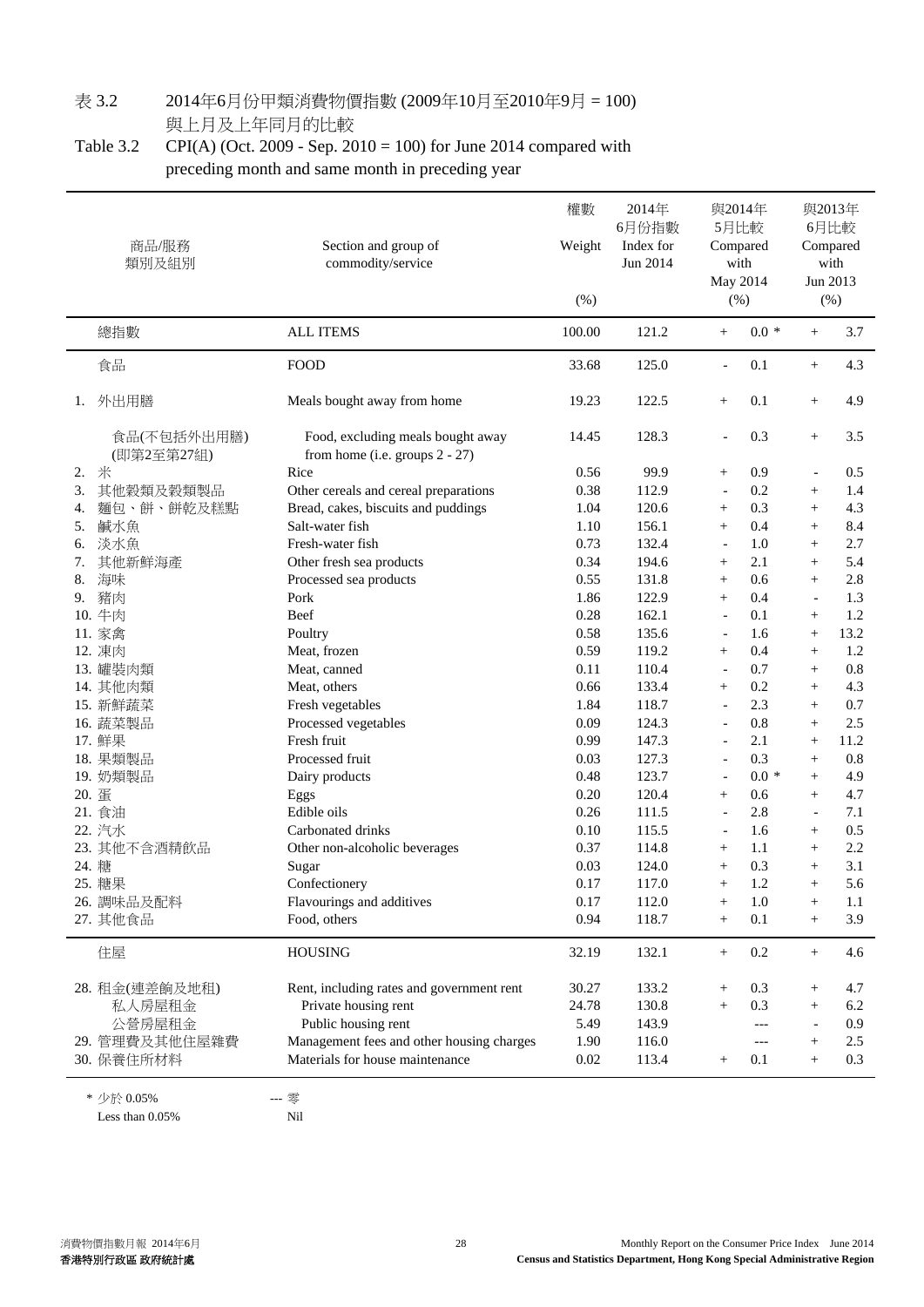# 表 3.2 2014年6月份甲類消費物價指數 (2009年10月至2010年9月 = 100)

與上月及上年同月的比較 (續)

Table 3.2 CPI(A) (Oct. 2009 - Sep. 2010 = 100) for June 2014 compared with preceding month and same month in preceding year (Cont'd)

| 商品/服務<br>類別及組別                                                                                                                                        | Section and group of<br>commodity/service                                                                                                                                                                                                                                                                                                   | 權數<br>Weight<br>$(\% )$                                                                                  | 2014年<br>6月份指數<br>Index for<br>Jun 2014                                                                         |                                                                                                                                                                                             | 與2014年<br>5月比較<br>Compared<br>with<br>May 2014<br>(%)                                       |                                                                                                                                                             | 與2013年<br>6月比較<br>Compared<br>with<br>Jun 2013<br>$(\% )$                               |
|-------------------------------------------------------------------------------------------------------------------------------------------------------|---------------------------------------------------------------------------------------------------------------------------------------------------------------------------------------------------------------------------------------------------------------------------------------------------------------------------------------------|----------------------------------------------------------------------------------------------------------|-----------------------------------------------------------------------------------------------------------------|---------------------------------------------------------------------------------------------------------------------------------------------------------------------------------------------|---------------------------------------------------------------------------------------------|-------------------------------------------------------------------------------------------------------------------------------------------------------------|-----------------------------------------------------------------------------------------|
| 電力、燃氣及水                                                                                                                                               | ELECTRICITY, GAS AND WATER                                                                                                                                                                                                                                                                                                                  | 4.36                                                                                                     | 98.5                                                                                                            |                                                                                                                                                                                             | 1.1                                                                                         | $^{+}$                                                                                                                                                      | 2.9                                                                                     |
| 31. 電力<br>32. 煤氣<br>33. 石油氣及其他燃料<br>34. 水費及排污費                                                                                                        | Electricity<br>Towngas<br>Liquefied petroleum gas and other fuel<br>Water and sewage charges                                                                                                                                                                                                                                                | 2.42<br>1.15<br>0.34<br>0.45                                                                             | 85.6<br>113.9<br>123.4<br>110.4                                                                                 | $^{+}$                                                                                                                                                                                      | $---$<br>3.5<br>0.3<br>$---$                                                                | $^{+}$<br>$\blacksquare$<br>$^{+}$<br>$^{+}$                                                                                                                | 8.5<br>6.0<br>7.3<br>2.5                                                                |
| 煙酒                                                                                                                                                    | ALCOHOLIC DRINKS AND TOBACCO                                                                                                                                                                                                                                                                                                                | 0.91                                                                                                     | 135.6                                                                                                           | $+$                                                                                                                                                                                         | $0.0 *$                                                                                     | $^{+}$                                                                                                                                                      | 8.2                                                                                     |
| 35. 中國酒<br>36. 洋酒<br>37. 啤酒<br>38. 香煙                                                                                                                 | Chinese wines<br>Foreign-style wines<br>Beer<br>Cigarettes                                                                                                                                                                                                                                                                                  | 0.02<br>0.07<br>0.12<br>0.70                                                                             | 125.7<br>110.0<br>116.4<br>141.7                                                                                | $^{+}$<br>$+$<br>$\bar{\phantom{a}}$                                                                                                                                                        | 0.3<br>2.9<br>1.4<br>$---$                                                                  | $^{+}$<br>$^{+}$<br>$\ddot{}$<br>$^{+}$                                                                                                                     | 4.7<br>2.3<br>0.9<br>10.0                                                               |
| 衣履                                                                                                                                                    | <b>CLOTHING AND FOOTWEAR</b>                                                                                                                                                                                                                                                                                                                | 2.60                                                                                                     | 114.3                                                                                                           | $\blacksquare$                                                                                                                                                                              | 0.7                                                                                         | $^{+}$                                                                                                                                                      | 0.7                                                                                     |
| 39. 男裝外衣<br>40. 男裝內衣<br>41. 女装外衣<br>42. 女装内衣<br>43. 童装外衣<br>44. 童裝內衣<br>45. 嬰兒衣物<br>46. 其他衣物<br>47. 衣料及缝工<br>48. 男裝鞋<br>49. 女装鞋<br>50. 童裝及嬰兒鞋<br>耐用物品 | Men's outerclothing<br>Men's underclothing<br>Women's outerclothing<br>Women's underclothing<br>Children's outerclothing<br>Children's underclothing<br>Infants' clothing<br>Clothing, others<br>Clothing materials and tailoring charges<br>Men's footwear<br>Women's footwear<br>Children's and infants' footwear<br><b>DURABLE GOODS</b> | 0.57<br>0.09<br>0.92<br>0.08<br>0.19<br>0.02<br>0.02<br>0.08<br>0.01<br>0.23<br>0.32<br>$0.07\,$<br>3.73 | 120.3<br>131.9<br>115.1<br>117.7<br>121.6<br>119.8<br>105.5<br>110.2<br>117.6<br>106.3<br>98.9<br>109.4<br>85.7 | $\overline{\phantom{a}}$<br>$^{+}$<br>$\blacksquare$<br>$\overline{\phantom{a}}$<br>$^{+}$<br>$^{+}$<br>$^{+}$<br>$^{+}$<br>$+$<br>$\overline{\phantom{a}}$<br>$+$<br>$+$<br>$\blacksquare$ | 0.9<br>0.1<br>1.3<br>0.6<br>$0.0 *$<br>0.4<br>0.2<br>0.3<br>1.6<br>0.7<br>0.2<br>0.2<br>0.6 | $^{+}$<br>$^{+}$<br>$\overline{a}$<br>$^{+}$<br>$^{+}$<br>$^{+}$<br>$\bar{\phantom{a}}$<br>$^{+}$<br>$^{+}$<br>$^{+}$<br>$\overline{\phantom{a}}$<br>$^{+}$ | 0.9<br>5.2<br>0.1<br>3.5<br>3.3<br>6.9<br>0.4<br>1.8<br>3.4<br>0.6<br>2.7<br>3.5<br>3.0 |
| 51. 家具<br>52. 家庭電器及氣體用具                                                                                                                               | Furniture<br>Home appliances, electric and gas                                                                                                                                                                                                                                                                                              | 0.17<br>0.75                                                                                             | 127.4<br>105.0                                                                                                  | $^{+}$                                                                                                                                                                                      | 0.2<br>0.5                                                                                  | $^{+}$<br>$^{+}$                                                                                                                                            | 5.7<br>1.3                                                                              |
| 53. 影音器材<br>54. 資訊科技及電訊設備                                                                                                                             | Video and sound equipment<br>Information technology and<br>telecommunications equipment                                                                                                                                                                                                                                                     | 0.63<br>1.26                                                                                             | 75.3<br>71.0                                                                                                    | $\overline{a}$                                                                                                                                                                              | 0.4<br>0.6                                                                                  |                                                                                                                                                             | 4.1<br>8.8                                                                              |
| 55. 餐具及廚房用具<br>56. 鐘錶、照相機及光學用品<br>57. 旅行及體育用品<br>58. 其他耐用物品                                                                                           | Tableware and kitchen utensils<br>Watches, clocks, cameras and optical goods<br>Travel and sports goods<br>Durable goods, others                                                                                                                                                                                                            | 0.10<br>0.62<br>0.17<br>0.03                                                                             | 107.7<br>81.6<br>102.6<br>111.9                                                                                 | $\! + \!\!\!\!$<br>$\overline{\phantom{a}}$<br>$\overline{\phantom{a}}$<br>$\! + \!\!\!\!$                                                                                                  | 0.6<br>1.5<br>1.6<br>0.7                                                                    | $^{+}$<br>$^{+}$                                                                                                                                            | 2.0<br>3.2<br>1.4<br>3.0                                                                |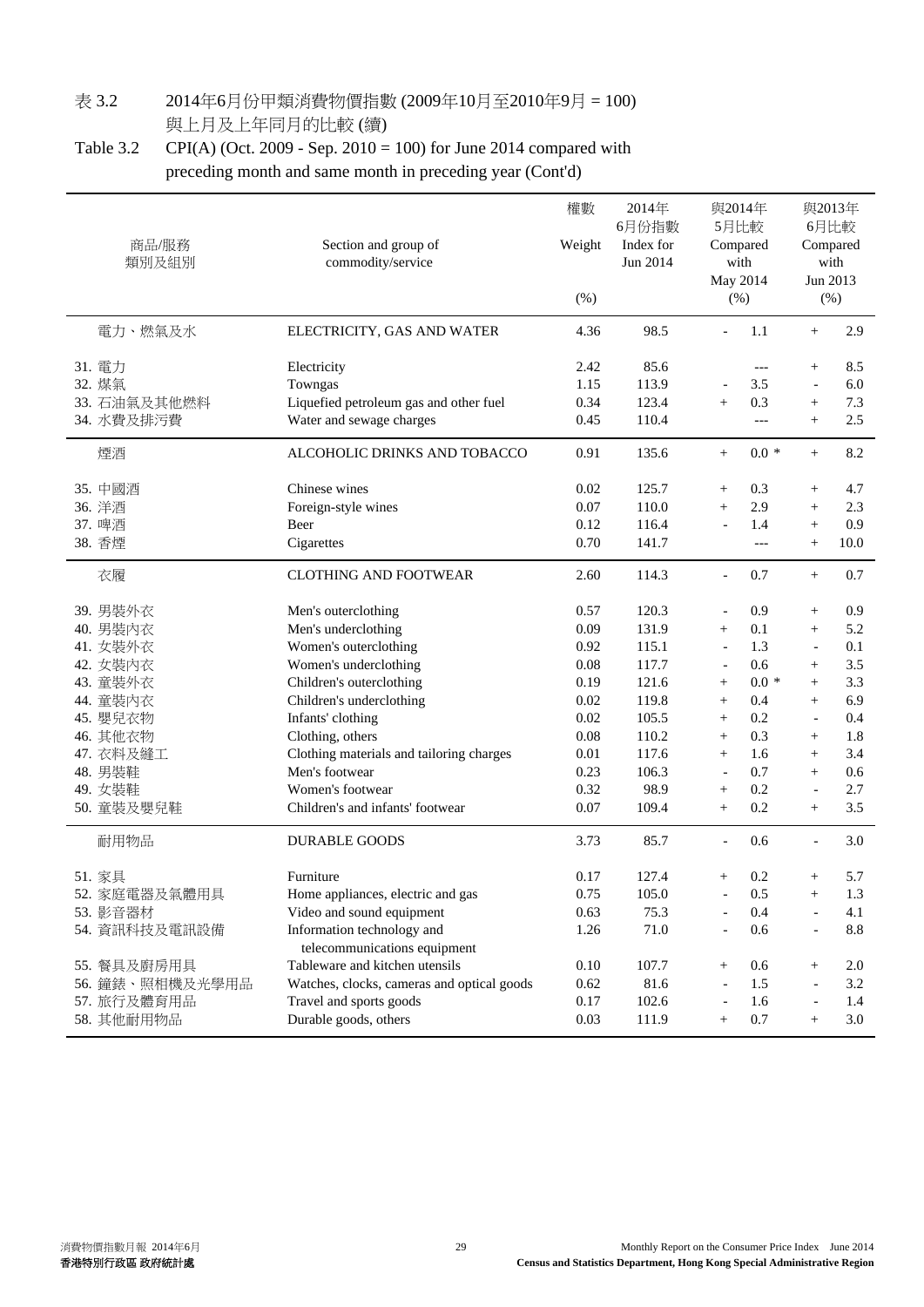# 表 3.2 2014年6月份甲類消費物價指數 (2009年10月至2010年9月 = 100)

與上月及上年同月的比較 (續)

# Table 3.2 CPI(A) (Oct. 2009 - Sep. 2010 = 100) for June 2014 compared with

preceding month and same month in preceding year (Cont'd)

| 商品/服務<br>類別及組別                                                                                                                                                                                                     | Section and group of<br>commodity/service                                                                                                                                                                                                                                                                                                                                                                                                                                                              | 權數<br>Weight<br>(% )                                                                                                     | 2014年<br>6月份指數<br>Index for<br>Jun 2014                                                                                            | 與2014年<br>5月比較<br>Compared<br>with<br>May 2014<br>(%)                                                                                                                                                                                                                         | 與2013年<br>6月比較<br>Compared<br>with<br>Jun 2013<br>$(\% )$                                                                                                                                                                                                                                                |
|--------------------------------------------------------------------------------------------------------------------------------------------------------------------------------------------------------------------|--------------------------------------------------------------------------------------------------------------------------------------------------------------------------------------------------------------------------------------------------------------------------------------------------------------------------------------------------------------------------------------------------------------------------------------------------------------------------------------------------------|--------------------------------------------------------------------------------------------------------------------------|------------------------------------------------------------------------------------------------------------------------------------|-------------------------------------------------------------------------------------------------------------------------------------------------------------------------------------------------------------------------------------------------------------------------------|----------------------------------------------------------------------------------------------------------------------------------------------------------------------------------------------------------------------------------------------------------------------------------------------------------|
| 雜項物品                                                                                                                                                                                                               | MISCELLANEOUS GOODS                                                                                                                                                                                                                                                                                                                                                                                                                                                                                    | 3.87                                                                                                                     | 112.4                                                                                                                              | 0.1                                                                                                                                                                                                                                                                           | 2.4<br>$^{+}$                                                                                                                                                                                                                                                                                            |
| 59. 藥物<br>60. 報紙<br>61. 書籍及期刊<br>62. 文具<br>63. 檯布、窗簾、床單、被褥等<br>64. 化妝品及個人護理用品<br>65. 家居清潔用具及用品<br>66. 首飾<br>67. 玩具及嗜好用品<br>68. 購買教科書<br>69. 其他家庭用品                                                                 | Proprietary medicines and supplies<br>Newspapers<br>Books and periodicals<br>Stationery<br>Soft furnishings<br>Cosmetics and personal care products<br>Household cleansing tools and supplies<br>Jewellery<br>Toys and hobbies<br>Purchases of textbooks<br>Household goods, others                                                                                                                                                                                                                    | 0.54<br>0.45<br>0.17<br>0.11<br>0.11<br>0.94<br>0.21<br>0.10<br>0.33<br>0.63<br>0.28                                     | 116.7<br>117.0<br>103.0<br>107.3<br>121.8<br>106.2<br>110.8<br>113.0<br>105.7<br>115.7<br>122.7                                    | 0.3<br>$---$<br>1.7<br>$\! + \!\!\!\!$<br>$0.0 *$<br>$^{+}$<br>1.4<br>$\overline{\phantom{a}}$<br>0.7<br>$\overline{\phantom{a}}$<br>0.6<br>$^{+}$<br>1.9<br>$\overline{\phantom{a}}$<br>0.5<br>$^{+}$<br>$---$<br>0.5<br>$^{+}$                                              | 3.0<br>$+$<br>$---$<br>1.5<br>$^{+}$<br>1.5<br>$^{+}$<br>3.7<br>$^{+}$<br>1.4<br>$+$<br>2.0<br>$+$<br>6.4<br>$\overline{\phantom{a}}$<br>0.2<br>$\overline{\phantom{a}}$<br>7.1<br>$\! + \!\!\!\!$<br>4.5<br>$+$                                                                                         |
| 交通                                                                                                                                                                                                                 | <b>TRANSPORT</b>                                                                                                                                                                                                                                                                                                                                                                                                                                                                                       | 7.22                                                                                                                     | 111.1                                                                                                                              | 0.3<br>$\! + \!\!\!\!$                                                                                                                                                                                                                                                        | 2.8<br>$^{+}$                                                                                                                                                                                                                                                                                            |
| 70. 購買及維修車輛<br>71. 汽油<br>72. 汽車牌照、保險、學車、<br>泊車及隧道收費<br>73. 巴士車費<br>74. 電車車費<br>75. 公共小型巴士車費<br>76. 的士車費<br>77. 港鐵車費<br>78. 渡海小輪船費<br>79. 其他本地交通工具費用<br>80. 進出香港交通費用<br>雜項服務                                        | Purchases of and repairs to motor vehicles<br>Motor fuel<br>Motor licences, insurance, instructor's<br>fees, parking fees and tunnel tolls<br><b>Bus</b> fares<br>Tram fares<br>Public light bus fares<br>Taxi fares<br><b>MTR</b> fares<br>Ferry fares<br>Local transport, others<br>Inbound and outbound transport fares<br><b>MISCELLANEOUS SERVICES</b>                                                                                                                                            | 0.03<br>0.13<br>0.50<br>2.35<br>0.02<br>0.74<br>0.29<br>2.03<br>0.06<br>0.11<br>0.96<br>11.44                            | 125.0<br>122.5<br>123.4<br>103.1<br>114.8<br>113.2<br>113.1<br>110.0<br>111.2<br>133.5<br>119.9<br>109.6                           | 0.1<br>$^{+}$<br>0.9<br>$^{+}$<br>$0.0 *$<br>$^{+}$<br>$0.0*$<br>$\! + \!\!\!\!$<br>3.3<br>$^{+}$<br>0.1<br>$^{+}$<br>$---$<br>0.2<br>$\! + \!\!\!\!$<br>0.4<br>$^{+}$<br>0.2<br>$^{+}$<br>1.5<br>$^{+}$<br>0.3<br>$\! + \!\!\!\!$                                            | 3.1<br>$^{+}$<br>3.6<br>$+$<br>3.9<br>$+$<br>0.2<br>$+$<br>$---$<br>3.8<br>$^{+}$<br>7.3<br>$\qquad \qquad +$<br>4.9<br>$^{+}$<br>1.0<br>$\qquad \qquad +$<br>6.8<br>$\qquad \qquad +$<br>$+$<br>1.6<br>2.7<br>$^{+}$                                                                                    |
| 81. 學費<br>82. 其他教育費用<br>教育服務(即第81至第82組)<br>83. 醫療服務<br>84. 電影娛樂<br>85. 旅遊<br>86. 宴會開支<br>87. 其他娛樂及假期開支<br>88. 家庭服務<br>89. 理髮<br>90. 美容及健身服務<br>91. 私人及家庭用品修理<br>92. 專業服務、會費<br>及其他服務<br>93. 資訊及通訊服務<br>94. 攝影及沖晒服務 | School fees<br>Other educational charges<br>Educational services (i.e. groups 81 - 82)<br>Medical services<br>Cinema entertainment<br>Package tours<br>Expenses on parties<br>Other entertainment and holiday expenses<br>Household services<br>Hair-dressing<br>Beauty treatment and fitness services<br>Repairs to personal and household goods<br>Professional services, subscriptions<br>and other services<br>Information and communications services<br>Photographic and photo-printing services | 3.19<br>0.16<br>3.35<br>2.06<br>0.16<br>0.92<br>0.01<br>0.18<br>0.79<br>0.38<br>0.15<br>$0.04\,$<br>0.20<br>3.19<br>0.01 | 111.9<br>119.1<br>112.3<br>113.9<br>105.1<br>121.7<br>105.6<br>124.9<br>115.0<br>117.2<br>113.1<br>106.1<br>114.2<br>97.1<br>117.8 | 0.2<br>$^{+}$<br>$---$<br>0.2<br>$\! + \!\!\!\!$<br>0.2<br>$^{+}$<br>8.8<br>$^{+}$<br>2.2<br>$^{+}$<br>0.5<br>$\overline{\phantom{a}}$<br>0.3<br>$\overline{\phantom{a}}$<br>0.3<br>$^{+}$<br>0.1<br>$^{+}$<br>$0.0 *$<br>$---$<br>$0.0 *$<br>$\! + \!\!\!\!$<br>0.6<br>$---$ | 4.1<br>$^{+}$<br>4.5<br>$+$<br>4.1<br>$^{+}$<br>2.8<br>$^{+}$<br>0.1<br>$\overline{\phantom{a}}$<br>0.7<br>$\overline{\phantom{a}}$<br>0.1<br>$\overline{\phantom{a}}$<br>3.1<br>$^{+}$<br>3.7<br>$+$<br>5.2<br>$^{+}$<br>3.1<br>$^{+}$<br>3.5<br>$^{+}$<br>2.3<br>$+$<br>1.5<br>$^{+}$<br>4.6<br>$^{+}$ |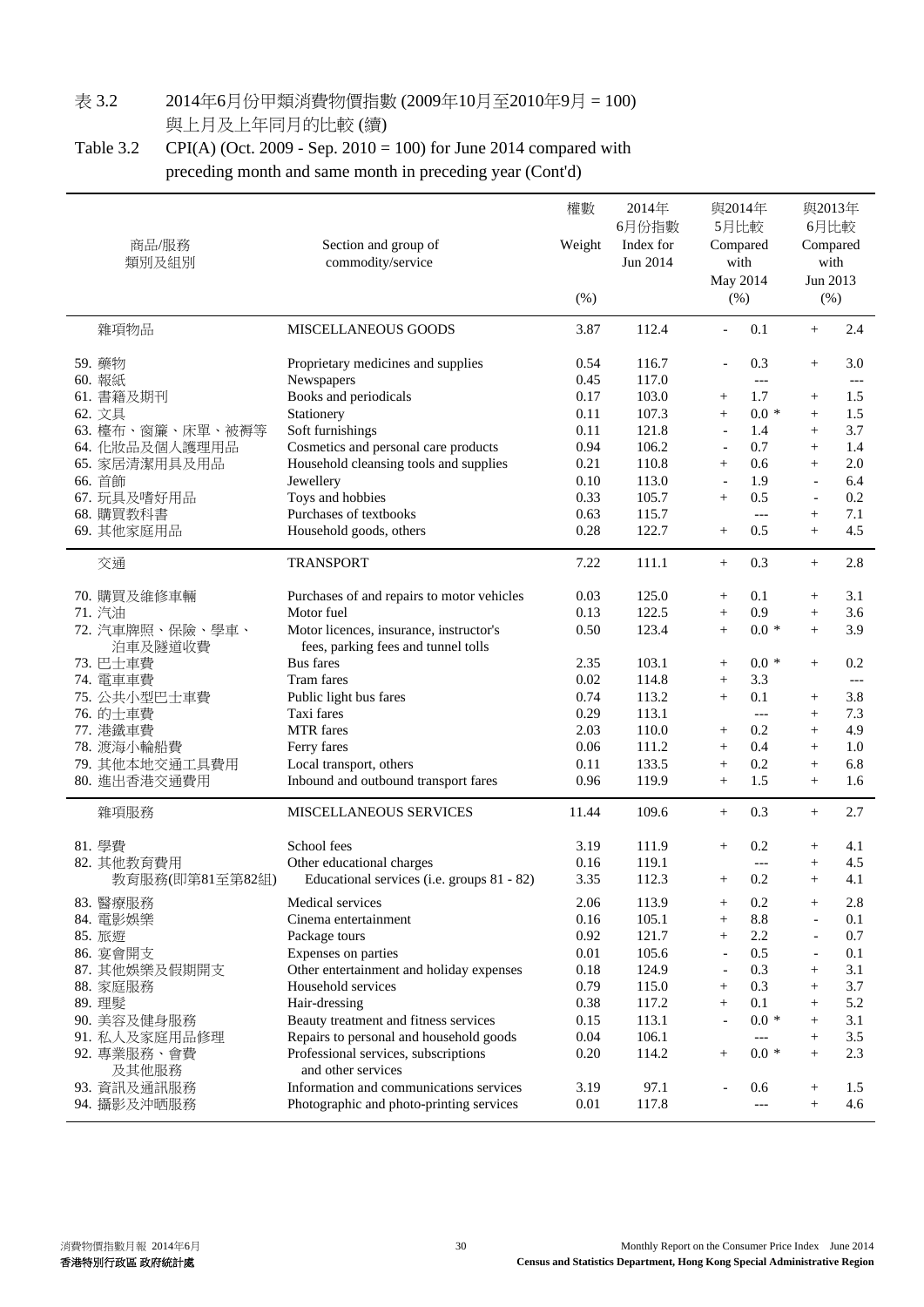# 表 3.3 2014年6月份乙類消費物價指數 (2009年10月至2010年9月 = 100)

與上月及上年同月的比較

Table 3.3 CPI(B) (Oct. 2009 - Sep. 2010 = 100) for June 2014 compared with preceding month and same month in preceding year

|    | 商品/服務<br>類別及組別            | Section and group of<br>commodity/service                           | 權數<br>Weight<br>(% ) | 2014年<br>6月份指數<br>Index for<br>Jun 2014 | 與2014年<br>5月比較<br>Compared<br>with<br>May 2014<br>(%) |       | 6月比較<br>Jun 2013         | 與2013年<br>Compared<br>with<br>$(\% )$ |
|----|---------------------------|---------------------------------------------------------------------|----------------------|-----------------------------------------|-------------------------------------------------------|-------|--------------------------|---------------------------------------|
|    | 總指數                       | <b>ALL ITEMS</b>                                                    | 100.00               | 118.9                                   | $\! + \!\!\!\!$                                       | 0.1   | $^{+}$                   | 3.6                                   |
|    | 食品                        | <b>FOOD</b>                                                         | 27.16                | 124.2                                   | $\overline{\phantom{a}}$                              | 0.1   | $^{+}$                   | 4.2                                   |
| 1. | 外出用膳                      | Meals bought away from home                                         | 17.90                | 121.9                                   | $^{+}$                                                | 0.1   | $^{+}$                   | 4.6                                   |
|    | 食品(不包括外出用膳)<br>(即第2至第27組) | Food, excluding meals bought away<br>from home (i.e. groups 2 - 27) | 9.26                 | 128.5                                   | $\overline{\phantom{a}}$                              | 0.4   | $^{+}$                   | 3.6                                   |
| 2. | 米                         | Rice                                                                | 0.27                 | 99.9                                    | $\! + \!\!\!\!$                                       | 0.9   | $\overline{\phantom{a}}$ | 0.4                                   |
| 3. | 其他穀類及穀類製品                 | Other cereals and cereal preparations                               | 0.24                 | 112.2                                   | $\overline{\phantom{a}}$                              | 0.2   | $^{+}$                   | 1.2                                   |
| 4. | 麵包、餅、餅乾及糕點                | Bread, cakes, biscuits and puddings                                 | 0.77                 | 120.7                                   | $^{+}$                                                | 0.2   | $^{+}$                   | 4.2                                   |
| 5. | 鹹水魚                       | Salt-water fish                                                     | 0.68                 | 154.2                                   | $\overline{\phantom{a}}$                              | 0.7   | $+$                      | 6.9                                   |
| 6. | 淡水魚                       | Fresh-water fish                                                    | 0.33                 | 134.1                                   | $\overline{\phantom{a}}$                              | 1.4   | $+$                      | 2.5                                   |
| 7. | 其他新鮮海產                    | Other fresh sea products                                            | 0.28                 | 192.1                                   | $^{+}$                                                | 1.4   | $^{+}$                   | 6.7                                   |
| 8. | 海味                        | Processed sea products                                              | 0.49                 | 132.4                                   | $^{+}$                                                | 0.5   | $+$                      | 2.1                                   |
| 9. | 豬肉                        | Pork                                                                | 0.96                 | 122.8                                   | $^{+}$                                                | 0.5   | $\blacksquare$           | 1.6                                   |
|    | 10. 牛肉                    | Beef                                                                | 0.20                 | 163.8                                   | $\overline{a}$                                        | 0.1   | $^{+}$                   | 1.9                                   |
|    | 11. 家禽                    | Poultry                                                             | 0.34                 | 136.0                                   | $\overline{\phantom{a}}$                              | 2.0   | $^{+}$                   | 14.4                                  |
|    | 12. 凍肉                    | Meat, frozen                                                        | 0.39                 | 119.0                                   | $^{+}$                                                | 0.4   | $+$                      | 1.3                                   |
|    | 13. 罐装肉類                  | Meat, canned                                                        | 0.06                 | 110.5                                   | $\blacksquare$                                        | 0.6   | $^{+}$                   | 0.8                                   |
|    | 14. 其他肉類                  | Meat, others                                                        | 0.39                 | 133.3                                   | $^{+}$                                                | 0.1   | $+$                      | 4.2                                   |
|    | 15. 新鮮蔬菜                  | Fresh vegetables                                                    | 0.96                 | 117.9                                   | $\overline{\phantom{a}}$                              | 2.2   | $+$                      | 0.3                                   |
|    | 16. 蔬菜製品                  | Processed vegetables                                                | 0.04                 | 123.5                                   | $\overline{a}$                                        | 1.3   |                          | 2.9                                   |
|    | 17. 鮮果                    | Fresh fruit                                                         | 0.65                 | 146.6                                   | $\overline{a}$                                        | 3.1   | $^{+}$                   | 11.3                                  |
|    |                           | Processed fruit                                                     | 0.03                 | 125.0                                   |                                                       | 0.4   | $^{+}$                   | $0.8\,$                               |
|    | 18. 果類製品                  |                                                                     | 0.46                 | 124.1                                   | $\overline{\phantom{a}}$                              | 0.1   | $^{+}$                   | 4.6                                   |
|    | 19. 奶類製品                  | Dairy products                                                      |                      |                                         | $^{+}$                                                |       | $^{+}$                   |                                       |
|    | 20. 蛋                     | Eggs                                                                | 0.11                 | 121.4                                   | $\! + \!\!\!\!$                                       | 1.2   | $^{+}$                   | 6.1                                   |
|    | 21. 食油                    | Edible oils                                                         | 0.14                 | 111.1                                   | $\overline{\phantom{a}}$                              | 2.7   | $\overline{\phantom{a}}$ | 7.2                                   |
|    | 22. 汽水                    | Carbonated drinks                                                   | 0.08                 | 115.3                                   | $\overline{\phantom{a}}$                              | 1.6   | $^{+}$                   | 0.5                                   |
|    | 23. 其他不含酒精飲品              | Other non-alcoholic beverages                                       | 0.32                 | 114.7                                   | $\! + \!\!\!\!$                                       | 1.3   | $^{+}$                   | 2.4                                   |
|    | 24. 糖                     | Sugar                                                               | 0.02                 | 123.5                                   | $^{+}$                                                | 0.3   | $+$                      | 2.9                                   |
|    | 25. 糖果                    | Confectionery                                                       | 0.17                 | 117.2                                   | $^{+}$                                                | 1.4   | $^{+}$                   | 5.9                                   |
|    | 26. 調味品及配料                | Flavourings and additives                                           | 0.12                 | 113.0                                   | $^{+}$                                                | 1.1   | $^{+}$                   | 1.2                                   |
|    | 27. 其他食品                  | Food, others                                                        | 0.76                 | 116.7                                   | $\! + \!\!\!\!$                                       | 0.1   | $^{+}$                   | 2.9                                   |
|    | 住屋                        | <b>HOUSING</b>                                                      | 31.43                | 128.2                                   | $\! + \!\!\!\!$                                       | 0.3   | $^{+}$                   | 5.2                                   |
|    | 28. 租金(連差餉及地租)            | Rent, including rates and government rent                           | 28.85                | 129.3                                   | $\! + \!\!\!\!$                                       | 0.3   | $^{+}$                   | 5.4                                   |
|    | 私人房屋租金                    | Private housing rent                                                | 28.13                | 128.9                                   | $^{+}$                                                | 0.3   | $^{+}$                   | 5.6                                   |
|    | 公營房屋租金                    | Public housing rent                                                 | 0.72                 | 144.1                                   |                                                       | $---$ | ÷                        | 1.0                                   |
|    | 29. 管理費及其他住屋雜費            | Management fees and other housing charges                           | 2.54                 | 116.0                                   |                                                       | $---$ | $^{+}$                   | 2.7                                   |
|    | 30. 保養住所材料                | Materials for house maintenance                                     | 0.04                 | 112.1                                   | $\! + \!\!\!\!$                                       | 0.1   |                          | 0.1                                   |

\* 少於 0.05% --- 零 Less than 0.05% Nil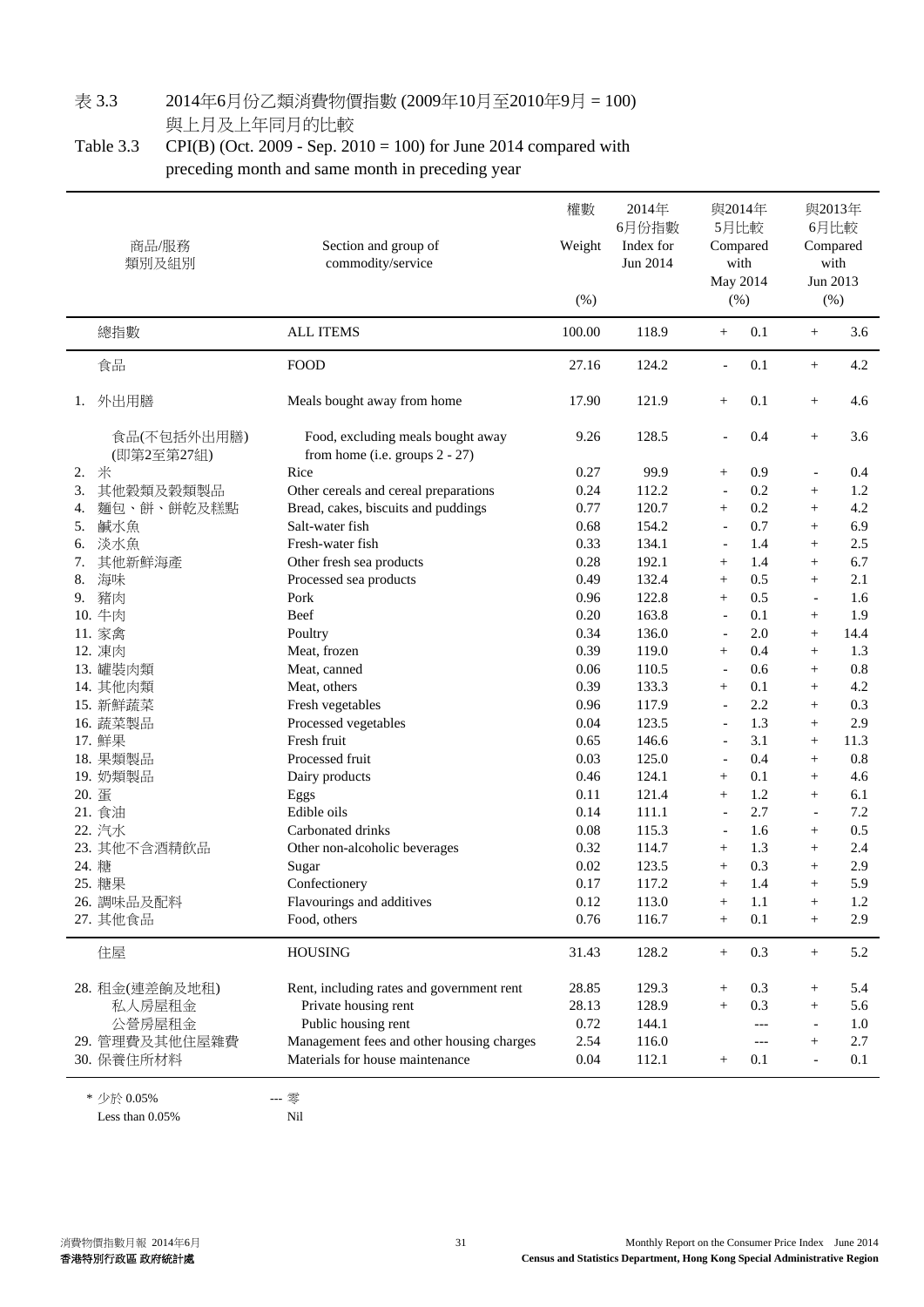# 表 3.3 2014年6月份乙類消費物價指數 (2009年10月至2010年9月 = 100)

與上月及上年同月的比較 (續)

Table 3.3 CPI(B) (Oct. 2009 - Sep. 2010 = 100) for June 2014 compared with preceding month and same month in preceding year (Cont'd)

| 商品/服務<br>類別及組別                                                                                                                                        | Section and group of<br>commodity/service                                                                                                                                                                                                                                                                                                   | 權數<br>Weight<br>(% )                                                                                 | 2014年<br>6月份指數<br>Index for<br>Jun 2014                                                                         |                                                                                                                                                                                                                                                                      | 與2014年<br>5月比較<br>Compared<br>with<br>May 2014<br>(% )                                  |                                                                                                                                                                            | 與2013年<br>6月比較<br>Compared<br>with<br>Jun 2013<br>$(\% )$                                   |
|-------------------------------------------------------------------------------------------------------------------------------------------------------|---------------------------------------------------------------------------------------------------------------------------------------------------------------------------------------------------------------------------------------------------------------------------------------------------------------------------------------------|------------------------------------------------------------------------------------------------------|-----------------------------------------------------------------------------------------------------------------|----------------------------------------------------------------------------------------------------------------------------------------------------------------------------------------------------------------------------------------------------------------------|-----------------------------------------------------------------------------------------|----------------------------------------------------------------------------------------------------------------------------------------------------------------------------|---------------------------------------------------------------------------------------------|
| 電力、燃氣及水                                                                                                                                               | ELECTRICITY, GAS AND WATER                                                                                                                                                                                                                                                                                                                  | 2.84                                                                                                 | 100.5                                                                                                           |                                                                                                                                                                                                                                                                      | 1.1                                                                                     | $^{+}$                                                                                                                                                                     | 2.1                                                                                         |
| 31. 電力<br>32. 煤氣<br>33. 石油氣及其他燃料<br>34. 水費及排污費                                                                                                        | Electricity<br>Towngas<br>Liquefied petroleum gas and other fuel<br>Water and sewage charges                                                                                                                                                                                                                                                | 1.62<br>0.78<br>0.13<br>0.31                                                                         | 90.2<br>114.0<br>125.8<br>110.0                                                                                 | $+$                                                                                                                                                                                                                                                                  | $---$<br>3.5<br>0.4<br>$---$                                                            | $^{+}$<br>$\overline{a}$<br>$^{+}$<br>$^{+}$                                                                                                                               | 7.1<br>6.0<br>7.8<br>2.4                                                                    |
| 煙酒                                                                                                                                                    | ALCOHOLIC DRINKS AND TOBACCO                                                                                                                                                                                                                                                                                                                | 0.56                                                                                                 | 132.3                                                                                                           | $\boldsymbol{+}$                                                                                                                                                                                                                                                     | 0.2                                                                                     | $^{+}$                                                                                                                                                                     | 7.8                                                                                         |
| 35. 中國酒<br>36. 洋酒<br>37. 啤酒<br>38. 香煙                                                                                                                 | Chinese wines<br>Foreign-style wines<br>Beer<br>Cigarettes                                                                                                                                                                                                                                                                                  | 0.01<br>0.09<br>0.08<br>0.38                                                                         | 124.0<br>107.8<br>115.2<br>141.9                                                                                | $\! + \!\!\!\!$<br>$^{+}$<br>$\blacksquare$                                                                                                                                                                                                                          | 0.5<br>2.5<br>1.3<br>$---$                                                              | $\! +$<br>$^{+}$<br>$^{+}$<br>$^{+}$                                                                                                                                       | 4.0<br>3.3<br>0.9<br>10.0                                                                   |
| 衣履                                                                                                                                                    | <b>CLOTHING AND FOOTWEAR</b>                                                                                                                                                                                                                                                                                                                | 3.45                                                                                                 | 113.5                                                                                                           | $\overline{\phantom{a}}$                                                                                                                                                                                                                                             | 0.8                                                                                     | $^{+}$                                                                                                                                                                     | 0.6                                                                                         |
| 39. 男裝外衣<br>40. 男裝內衣<br>41. 女装外衣<br>42. 女裝內衣<br>43. 童裝外衣<br>44. 童裝內衣<br>45. 嬰兒衣物<br>46. 其他衣物<br>47. 衣料及縫工<br>48. 男装鞋<br>49. 女装鞋<br>50. 童装及嬰兒鞋<br>耐用物品 | Men's outerclothing<br>Men's underclothing<br>Women's outerclothing<br>Women's underclothing<br>Children's outerclothing<br>Children's underclothing<br>Infants' clothing<br>Clothing, others<br>Clothing materials and tailoring charges<br>Men's footwear<br>Women's footwear<br>Children's and infants' footwear<br><b>DURABLE GOODS</b> | 0.62<br>0.05<br>1.38<br>0.12<br>0.21<br>0.02<br>0.05<br>0.11<br>0.01<br>0.33<br>0.41<br>0.14<br>5.73 | 122.7<br>138.0<br>114.6<br>117.0<br>119.7<br>129.2<br>109.6<br>107.9<br>112.5<br>104.7<br>98.2<br>110.2<br>86.2 | $\overline{\phantom{a}}$<br>$^{+}$<br>$\overline{\phantom{a}}$<br>$\overline{\phantom{a}}$<br>$\overline{\phantom{a}}$<br>$^{+}$<br>$\overline{\phantom{a}}$<br>$^{+}$<br>$^{+}$<br>$\overline{\phantom{a}}$<br>$\overline{\phantom{a}}$<br>$^{+}$<br>$\blacksquare$ | 0.7<br>0.3<br>1.3<br>0.7<br>0.4<br>0.4<br>0.3<br>0.1<br>2.6<br>1.4<br>0.4<br>1.1<br>0.7 | $^{+}$<br>$^{+}$<br>$^{+}$<br>$^{+}$<br>$^{+}$<br>$^{+}$<br>$\overline{\phantom{a}}$<br>$^{+}$<br>$^{+}$<br>$\overline{\phantom{a}}$<br>$\overline{\phantom{a}}$<br>$^{+}$ | 1.8<br>5.5<br>$0.2\,$<br>4.3<br>4.0<br>7.7<br>0.5<br>3.2<br>4.1<br>1.2<br>3.9<br>2.9<br>3.1 |
| 51. 家具                                                                                                                                                | Furniture                                                                                                                                                                                                                                                                                                                                   | 0.24                                                                                                 | 126.7                                                                                                           | $^{+}$                                                                                                                                                                                                                                                               | 0.2                                                                                     | $^{+}$                                                                                                                                                                     | 6.0                                                                                         |
| 52. 家庭電器及氣體用具                                                                                                                                         | Home appliances, electric and gas                                                                                                                                                                                                                                                                                                           | 0.73                                                                                                 | 103.5                                                                                                           |                                                                                                                                                                                                                                                                      | 0.3                                                                                     | $^{+}$                                                                                                                                                                     | 1.3                                                                                         |
| 53. 影音器材                                                                                                                                              | Video and sound equipment                                                                                                                                                                                                                                                                                                                   | 0.68                                                                                                 | 77.5                                                                                                            |                                                                                                                                                                                                                                                                      | 0.8                                                                                     |                                                                                                                                                                            | 4.2                                                                                         |
| 54. 資訊科技及電訊設備                                                                                                                                         | Information technology and<br>telecommunications equipment                                                                                                                                                                                                                                                                                  | 2.08                                                                                                 | 74.2                                                                                                            | $\overline{\phantom{a}}$                                                                                                                                                                                                                                             | 0.5                                                                                     | $\overline{\phantom{a}}$                                                                                                                                                   | 7.5                                                                                         |
| 55. 餐具及廚房用具                                                                                                                                           | Tableware and kitchen utensils                                                                                                                                                                                                                                                                                                              | 0.11                                                                                                 | 111.1                                                                                                           | $^{+}$                                                                                                                                                                                                                                                               | 0.9                                                                                     | $\! +$                                                                                                                                                                     | 1.9                                                                                         |
| 56. 鐘錶、照相機及光學用品                                                                                                                                       | Watches, clocks, cameras and optical goods                                                                                                                                                                                                                                                                                                  | 1.40                                                                                                 | 83.6                                                                                                            | $\overline{a}$                                                                                                                                                                                                                                                       | 1.2                                                                                     | $\overline{a}$                                                                                                                                                             | 2.5                                                                                         |
| 57. 旅行及體育用品                                                                                                                                           | Travel and sports goods                                                                                                                                                                                                                                                                                                                     | 0.39                                                                                                 | 104.3                                                                                                           | $\overline{\phantom{a}}$                                                                                                                                                                                                                                             | 1.7                                                                                     | $\overline{a}$                                                                                                                                                             | 2.4                                                                                         |
| 58. 其他耐用物品                                                                                                                                            | Durable goods, others                                                                                                                                                                                                                                                                                                                       | 0.10                                                                                                 | 105.5                                                                                                           | $^{+}$                                                                                                                                                                                                                                                               | 0.4                                                                                     | $\! +$                                                                                                                                                                     | 0.5                                                                                         |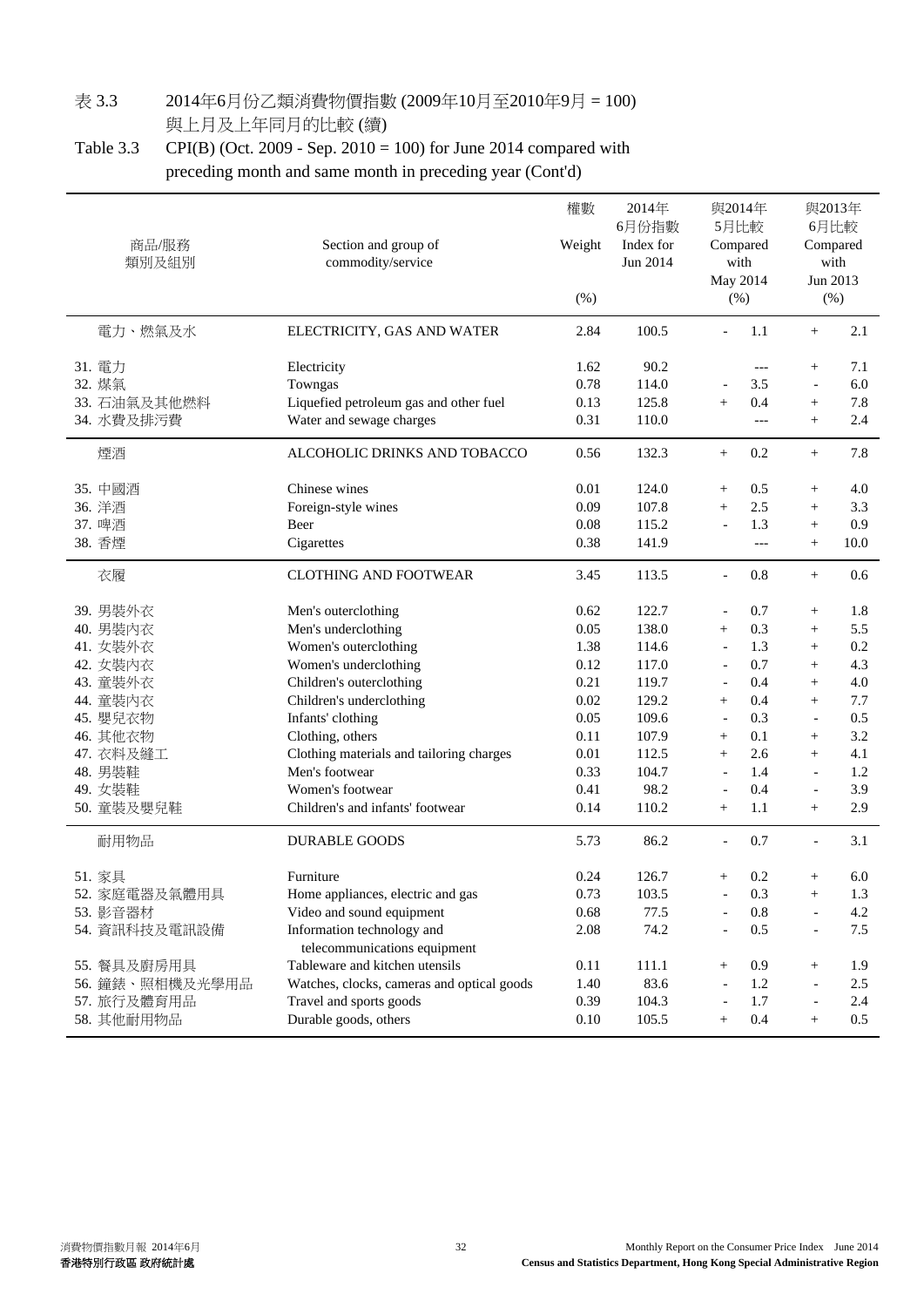# 表 3.3 2014年6月份乙類消費物價指數 (2009年10月至2010年9月 = 100)

與上月及上年同月的比較 (續)

Table 3.3 CPI(B) (Oct. 2009 - Sep. 2010 = 100) for June 2014 compared with preceding month and same month in preceding year (Cont'd)

| 商品/服務<br>類別及組別                                                                                                                                      | Section and group of<br>commodity/service                                                                                                                                                                                                                                                                             | 權數<br>Weight<br>(% )                                                                 | 2014年<br>6月份指數<br>Index for<br>Jun 2014                                                         | 與2014年<br>5月比較<br>Compared<br>with<br>May 2014<br>(%)                                                                                                             |                                                                                                                 | 與2013年<br>6月比較<br>Compared<br>with<br>Jun 2013<br>(% )                                                                                                                    |                                                                             |
|-----------------------------------------------------------------------------------------------------------------------------------------------------|-----------------------------------------------------------------------------------------------------------------------------------------------------------------------------------------------------------------------------------------------------------------------------------------------------------------------|--------------------------------------------------------------------------------------|-------------------------------------------------------------------------------------------------|-------------------------------------------------------------------------------------------------------------------------------------------------------------------|-----------------------------------------------------------------------------------------------------------------|---------------------------------------------------------------------------------------------------------------------------------------------------------------------------|-----------------------------------------------------------------------------|
| 雜項物品                                                                                                                                                | <b>MISCELLANEOUS GOODS</b>                                                                                                                                                                                                                                                                                            | 4.17                                                                                 | 111.2                                                                                           | $\blacksquare$                                                                                                                                                    | 0.1                                                                                                             | $^{+}$                                                                                                                                                                    | 1.6                                                                         |
| 59. 藥物<br>60. 報紙<br>61. 書籍及期刊<br>62. 文具<br>63. 檯布、窗簾、床單、被褥等<br>64. 化妝品及個人護理用品<br>65. 家居清潔用具及用品<br>66. 首飾<br>67. 玩具及嗜好用品<br>68. 購買教科書<br>69. 其他家庭用品  | Proprietary medicines and supplies<br>Newspapers<br>Books and periodicals<br>Stationery<br>Soft furnishings<br>Cosmetics and personal care products<br>Household cleansing tools and supplies<br>Jewellery<br>Toys and hobbies<br>Purchases of textbooks<br>Household goods, others                                   | 0.52<br>0.28<br>0.22<br>0.11<br>0.22<br>1.14<br>0.17<br>0.37<br>0.46<br>0.40<br>0.28 | 114.7<br>117.1<br>103.0<br>109.7<br>124.2<br>105.1<br>110.6<br>114.0<br>105.3<br>115.4<br>121.0 | $\overline{\phantom{a}}$<br>$^{+}$<br>$+$<br>$\overline{\phantom{a}}$<br>$\overline{\phantom{a}}$<br>$^{+}$<br>$\overline{\phantom{a}}$<br>$+$<br>$\! + \!\!\!\!$ | 0.4<br>$\hspace{0.05cm}---\hspace{0.05cm}$<br>1.5<br>$0.0 *$<br>1.2<br>0.1<br>0.5<br>1.5<br>0.4<br>$---$<br>0.3 | $^{+}$<br>$^{+}$<br>$^{+}$<br>$+$<br>$^{+}$<br>$^{+}$<br>$\blacksquare$<br>$\overline{\phantom{a}}$<br>$^{+}$<br>$^{+}$                                                   | 3.0<br>$---$<br>1.1<br>1.3<br>1.9<br>2.5<br>1.9<br>5.2<br>0.8<br>6.9<br>4.2 |
| 交通                                                                                                                                                  | <b>TRANSPORT</b>                                                                                                                                                                                                                                                                                                      | 8.35                                                                                 | 112.5                                                                                           | $+$                                                                                                                                                               | 0.3                                                                                                             | $^{+}$                                                                                                                                                                    | 2.4                                                                         |
| 70. 購買及維修車輛<br>71. 汽油<br>72. 汽車牌照、保險、學車、<br>泊車及隧道收費<br>73. 巴士車費<br>74. 電車車費<br>75. 公共小型巴士車費<br>76. 的士車費<br>77. 港鐵車費<br>78. 渡海小輪船費<br>79. 其他本地交通工具費用 | Purchases of and repairs to motor vehicles<br>Motor fuel<br>Motor licences, insurance, instructor's<br>fees, parking fees and tunnel tolls<br><b>Bus</b> fares<br>Tram fares<br>Public light bus fares<br>Taxi fares<br><b>MTR</b> fares<br>Ferry fares<br>Local transport, others                                    | 0.34<br>0.58<br>1.54<br>1.53<br>0.01<br>0.54<br>0.55<br>1.60<br>0.06<br>0.21         | 124.2<br>122.5<br>110.7<br>103.2<br>114.8<br>113.2<br>112.7<br>110.0<br>111.2<br>133.0          | $^{+}$<br>$\! + \!\!\!\!$<br>$^{+}$<br>$\! + \!\!\!\!$<br>$\! + \!\!\!\!$<br>$^{+}$<br>$^{+}$<br>$\! + \!\!\!\!$<br>$^{+}$                                        | 0.5<br>0.9<br>$0.0 *$<br>$0.0 *$<br>3.3<br>0.1<br>$---$<br>0.2<br>0.4<br>0.3                                    | $\! + \!\!\!\!$<br>$\qquad \qquad +$<br>$+$<br>$^{+}$<br>$^{+}$<br>$^{+}$<br>$^{+}$<br>$+$<br>$^{+}$                                                                      | 0.3<br>3.6<br>2.7<br>0.2<br>$---$<br>3.7<br>7.2<br>4.9<br>1.0<br>6.9        |
| 80. 進出香港交通費用                                                                                                                                        | Inbound and outbound transport fares                                                                                                                                                                                                                                                                                  | 1.39                                                                                 | 117.3                                                                                           | $^{+}$                                                                                                                                                            | 0.9                                                                                                             | $\blacksquare$                                                                                                                                                            | 1.0                                                                         |
| 雜項服務<br>81. 學費                                                                                                                                      | <b>MISCELLANEOUS SERVICES</b><br>School fees                                                                                                                                                                                                                                                                          | 16.31<br>4.47                                                                        | 112.6<br>112.1                                                                                  | $+$<br>$^{+}$                                                                                                                                                     | 0.5<br>0.2                                                                                                      | $^{+}$<br>$^{+}$                                                                                                                                                          | 2.8<br>3.9                                                                  |
| 82. 其他教育費用<br>教育服務(即第81至第82組)                                                                                                                       | Other educational charges<br>Educational services (i.e. groups 81 - 82)                                                                                                                                                                                                                                               | 0.15<br>4.62                                                                         | 116.1<br>112.2                                                                                  | $^{+}$                                                                                                                                                            | $---$<br>0.2                                                                                                    | $^{+}$<br>$+$                                                                                                                                                             | 3.7<br>3.9                                                                  |
| 83. 醫療服務<br>84. 電影娛樂<br>85. 旅遊<br>86. 宴會開支<br>87. 其他娛樂及假期開支<br>88. 家庭服務<br>89. 理髮<br>90. 美容及健身服務<br>91. 私人及家庭用品修理<br>92. 專業服務、會費<br>及其他服務           | Medical services<br>Cinema entertainment<br>Package tours<br>Expenses on parties<br>Other entertainment and holiday expenses<br>Household services<br>Hair-dressing<br>Beauty treatment and fitness services<br>Repairs to personal and household goods<br>Professional services, subscriptions<br>and other services | 2.84<br>0.24<br>2.72<br>0.04<br>0.24<br>2.07<br>0.45<br>0.38<br>0.05<br>0.30         | 114.7<br>105.1<br>122.8<br>105.6<br>123.2<br>114.4<br>117.2<br>113.5<br>114.5<br>114.0          | $^{+}$<br>$^{+}$<br>$^{+}$<br>$\overline{\phantom{a}}$<br>$\overline{\phantom{a}}$<br>$\! + \!\!\!\!$<br>$\! + \!\!\!$<br>$\! + \!\!\!\!$<br>$^{+}$<br>$+$        | 0.2<br>8.8<br>1.6<br>0.5<br>0.3<br>0.4<br>0.1<br>0.2<br>0.1<br>$0.0 *$                                          | $^{+}$<br>$\overline{a}$<br>$^{+}$<br>$\overline{\phantom{a}}$<br>$\overline{\phantom{a}}$<br>$\! + \!\!\!\!$<br>$\qquad \qquad +$<br>$\! + \!\!\!\!$<br>$^{+}$<br>$^{+}$ | 2.9<br>0.1<br>1.4<br>0.1<br>0.5<br>3.6<br>4.8<br>3.0<br>6.5<br>2.9          |
| 93. 資訊及通訊服務<br>94. 攝影及沖晒服務                                                                                                                          | Information and communications services<br>Photographic and photo-printing services                                                                                                                                                                                                                                   | 2.34<br>0.02                                                                         | 96.1<br>117.6                                                                                   | $\overline{\phantom{a}}$                                                                                                                                          | 0.7<br>$---$                                                                                                    | $^{+}$<br>$^{+}$                                                                                                                                                          | 1.6<br>4.2                                                                  |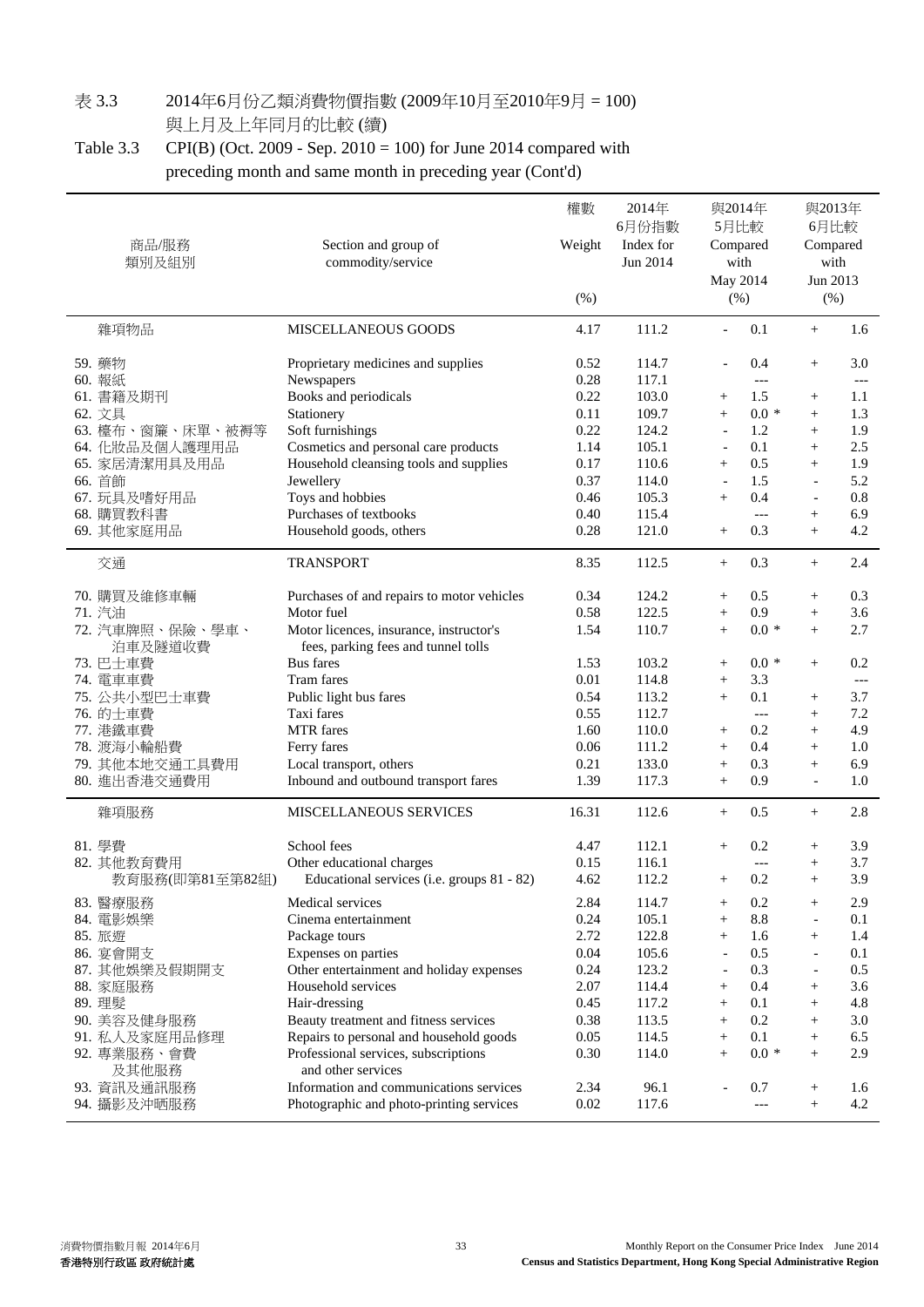#### 表 3.4 2014年6月份丙類消費物價指數 (2009年10月至2010年9月 = 100) 與上月及上年同月的比較

### Table 3.4 CPI(C) (Oct. 2009 - Sep. 2010 = 100) for June 2014 compared with preceding month and same month in preceding year

|    | 商品/服務<br>類別及組別            | Section and group of<br>commodity/service                              | 權數<br>Weight<br>$(\% )$ | 2014年<br>6月份指數<br>Index for<br>Jun 2014 | with<br>May 2014<br>(% )           | 與2014年<br>5月比較<br>Compared | Jun 2013                 | 與2013年<br>6月比較<br>Compared<br>with<br>(% ) |
|----|---------------------------|------------------------------------------------------------------------|-------------------------|-----------------------------------------|------------------------------------|----------------------------|--------------------------|--------------------------------------------|
|    | 總指數                       | <b>ALL ITEMS</b>                                                       | 100.00                  | 117.8                                   | $^{+}$                             | 0.1                        | $^{+}$                   | 3.5                                        |
|    | 食品                        | <b>FOOD</b>                                                            | 20.87                   | 121.4                                   | $^{+}$                             | 0.1                        | $^{+}$                   | 4.0                                        |
| 1. | 外出用膳                      | Meals bought away from home                                            | 13.55                   | 120.4                                   | $^{+}$                             | 0.5                        | $^{+}$                   | 4.7                                        |
|    | 食品(不包括外出用膳)<br>(即第2至第27組) | Food, excluding meals bought away<br>from home (i.e. groups $2 - 27$ ) | 7.32                    | 123.4                                   | $\overline{a}$                     | 0.5                        | $^{+}$                   | 2.7                                        |
| 2. | 米                         | Rice                                                                   | 0.15                    | 100.7                                   | $^{+}$                             | 0.9                        | $\overline{a}$           | 0.4                                        |
| 3. | 其他穀類及穀類製品                 | Other cereals and cereal preparations                                  | 0.17                    | 111.7                                   | $\overline{\phantom{a}}$           | 0.4                        | $^{+}$                   | 1.1                                        |
| 4. | 麵包、餅、餅乾及糕點                | Bread, cakes, biscuits and puddings                                    | 0.53                    | 120.0                                   | $^{+}$                             | 0.2                        | $^{+}$                   | 4.1                                        |
| 5. | 鹹水魚                       | Salt-water fish                                                        | 0.45                    | 151.3                                   | $\overline{a}$                     | 2.0                        | $^{+}$                   | 3.8                                        |
| 6. | 淡水魚                       | Fresh-water fish                                                       | 0.18                    | 136.2                                   | $\overline{\phantom{a}}$           | 1.6                        | $^{+}$                   | 2.6                                        |
| 7. | 其他新鮮海產                    | Other fresh sea products                                               | 0.24                    | 192.9                                   | $\! + \!\!\!\!$                    | 0.6                        | $^{+}$                   | 9.5                                        |
| 8. | 海味                        | Processed sea products                                                 | 0.40                    | 135.8                                   | $^{+}$                             | 0.5                        | $^{+}$                   | 2.3                                        |
| 9. | 豬肉                        | Pork                                                                   | 0.56                    | 122.4                                   | $^{+}$                             | 0.7                        | $\overline{a}$           | 2.4                                        |
|    | 10. 牛肉                    | Beef                                                                   | 0.18                    | 166.1                                   | $\frac{1}{2}$                      | 0.1                        | $^{+}$                   | 2.8                                        |
|    | 11. 家禽                    | Poultry                                                                | 0.28                    | 133.4                                   | $\overline{a}$                     | 2.2                        | $^{+}$                   | 13.3                                       |
|    | 12. 凍肉                    | Meat, frozen                                                           | 0.27                    | 118.6                                   |                                    | 0.2                        |                          | 1.2                                        |
|    | 13. 罐装肉類                  | Meat, canned                                                           | 0.03                    | 109.8                                   | $^{+}$<br>$\overline{\phantom{a}}$ | 0.7                        | $^{+}$<br>$^{+}$         | $0.8\,$                                    |
|    |                           | Meat, others                                                           | 0.19                    | 133.3                                   | $^{+}$                             | 0.1                        |                          | 4.5                                        |
|    | 14. 其他肉類                  |                                                                        | 0.63                    | 116.9                                   |                                    | 1.8                        | $^{+}$                   | 0.7                                        |
|    | 15. 新鮮蔬菜                  | Fresh vegetables                                                       | 0.03                    | 119.6                                   | $\overline{\phantom{a}}$           | 1.7                        | $^{+}$                   | 2.5                                        |
|    | 16. 蔬菜製品                  | Processed vegetables<br>Fresh fruit                                    |                         |                                         | $\overline{a}$                     |                            | $^{+}$                   |                                            |
|    | 17. 鮮果                    |                                                                        | 0.48                    | 144.3                                   | $\overline{a}$                     | 3.3                        | $^{+}$                   | 11.3                                       |
|    | 18. 果類製品                  | Processed fruit                                                        | 0.02                    | 126.2                                   | $\overline{a}$                     | 0.4                        | $^{+}$                   | 1.1                                        |
|    | 19. 奶類製品                  | Dairy products                                                         | 0.49                    | 124.0                                   | $\overline{a}$                     | 0.1                        | $^{+}$                   | 4.5                                        |
|    | 20. 蛋                     | Eggs                                                                   | 0.07                    | 122.5                                   | $^{+}$                             | 2.1                        | $^{+}$                   | 7.9                                        |
|    | 21. 食油                    | Edible oils                                                            | 0.08                    | 109.8                                   | $\overline{\phantom{a}}$           | 2.5                        | $\overline{\phantom{a}}$ | 7.6                                        |
|    | 22. 汽水                    | Carbonated drinks                                                      | 0.05                    | 115.6                                   | $\overline{a}$                     | 1.6                        | $^{+}$                   | 0.5                                        |
|    | 23. 其他不含酒精飲品              | Other non-alcoholic beverages                                          | 0.24                    | 113.9                                   | $+$                                | 1.3                        | $^{+}$                   | 2.5                                        |
|    | 24. 糖                     | Sugar                                                                  | 0.02                    | 122.2                                   | $^{+}$                             | 0.3                        | $^{+}$                   | 2.4                                        |
|    | 25. 糖果                    | Confectionery                                                          | 0.11                    | 116.5                                   | $^{+}$                             | 1.4                        | $+$                      | 6.6                                        |
|    | 26. 調味品及配料                | Flavourings and additives                                              | 0.11                    | 113.4                                   | $^{+}$                             | 0.7                        | $^{+}$                   | 0.9 <sub>o</sub>                           |
|    | 27. 其他食品                  | Food, others                                                           | 1.36                    | 93.8                                    | $^{+}$                             | 0.1                        |                          | 2.7                                        |
|    | 住屋                        | <b>HOUSING</b>                                                         | 31.36                   | 125.4                                   | $^{+}$                             | 0.3                        | $^{+}$                   | 4.6                                        |
|    | 28. 租金(連差餉及地租)            | Rent, including rates and government rent                              | 28.45                   | 126.1                                   | $^{+}$                             | 0.3                        | $^{+}$                   | 4.5                                        |
|    | 私人房屋租金                    | Private housing rent                                                   | 28.45                   | 126.1                                   | $^{+}$                             | 0.3                        | $^{+}$                   | 4.5                                        |
|    | 29. 管理費及其他住屋雜費            | Management fees and other housing charges                              | 2.80                    | 119.2                                   |                                    | $---$                      | $^{+}$                   | 6.1                                        |
|    | 30. 保養住所材料                | Materials for house maintenance                                        | 0.11                    | 101.4                                   | $+$                                | 0.1                        |                          | 3.3                                        |
|    | * 少於 0.05%                | --- 寥                                                                  |                         |                                         |                                    |                            |                          |                                            |

Less than 0.05% Nil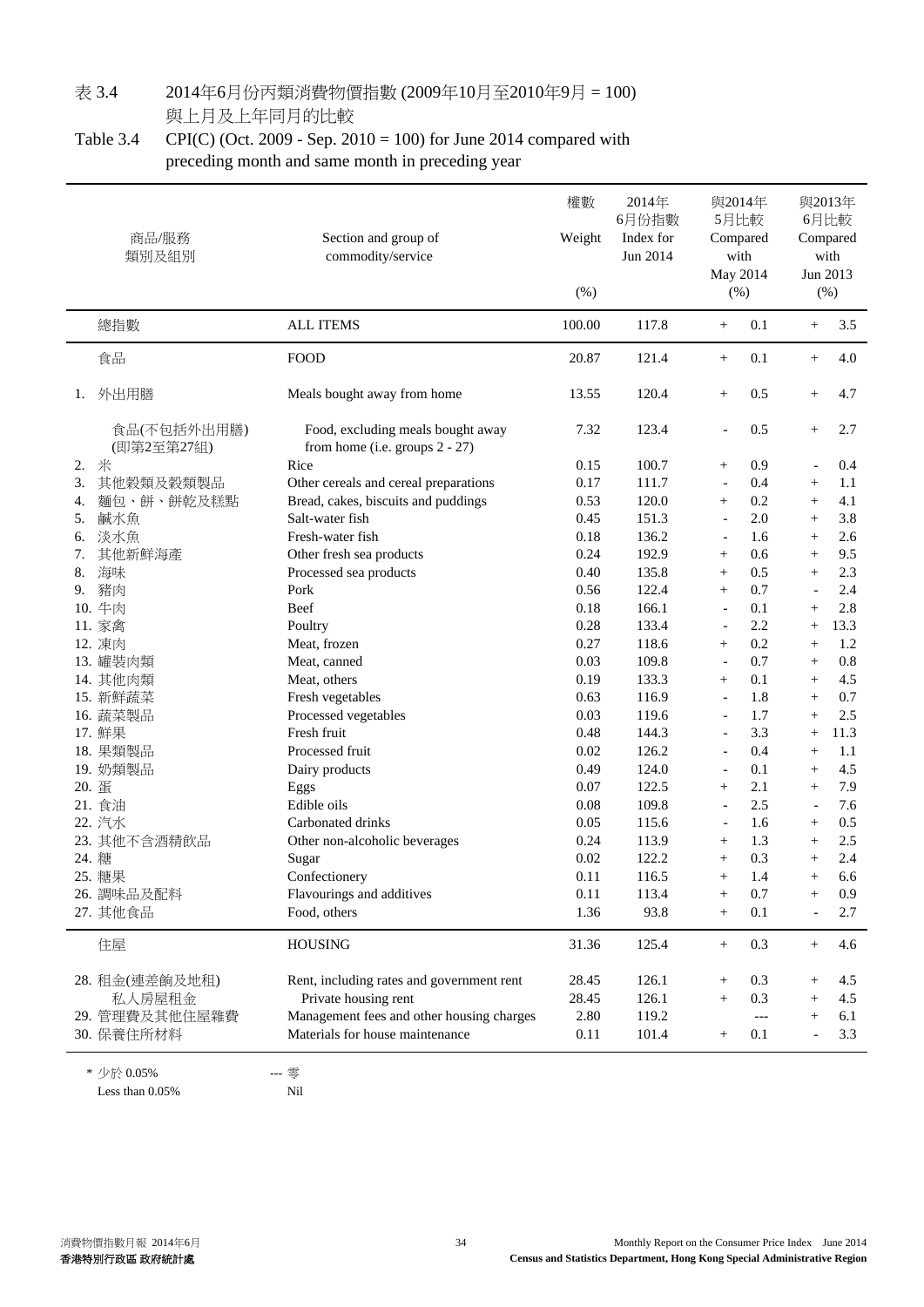### 表 3.4 2014年6月份丙類消費物價指數 (2009年10月至2010年9月 = 100) 與上月及上年同月的比較 (續)

### Table 3.4 CPI(C) (Oct. 2009 - Sep. 2010 = 100) for June 2014 compared with preceding month and same month in preceding year (Cont'd)

| 商品/服務<br>類別及組別                                                                                                                                        | 權數<br>2014年<br>6月份指數<br>Section and group of<br>Weight<br>Index for<br>commodity/service<br>Jun 2014<br>(%)                                                                                                                                                                                                                                 |                                                                                                      |                                                                                                                  |                                                                                                                                                                                                                                     |                                                                                         | 與2013年<br>6月比較<br>Compared<br>with<br>Jun 2013<br>$(\% )$                                                                                          |                                                                                         |  |
|-------------------------------------------------------------------------------------------------------------------------------------------------------|---------------------------------------------------------------------------------------------------------------------------------------------------------------------------------------------------------------------------------------------------------------------------------------------------------------------------------------------|------------------------------------------------------------------------------------------------------|------------------------------------------------------------------------------------------------------------------|-------------------------------------------------------------------------------------------------------------------------------------------------------------------------------------------------------------------------------------|-----------------------------------------------------------------------------------------|----------------------------------------------------------------------------------------------------------------------------------------------------|-----------------------------------------------------------------------------------------|--|
| 電力、燃氣及水                                                                                                                                               | ELECTRICITY, GAS AND WATER                                                                                                                                                                                                                                                                                                                  | 2.03                                                                                                 | 103.6                                                                                                            |                                                                                                                                                                                                                                     | 1.0                                                                                     | $^{+}$                                                                                                                                             | 1.9                                                                                     |  |
| 31. 電力<br>32. 煤氣<br>33. 石油氣及其他燃料<br>34. 水費及排污費                                                                                                        | Electricity<br>Towngas<br>Liquefied petroleum gas and other fuel<br>Water and sewage charges                                                                                                                                                                                                                                                | 1.23<br>0.50<br>0.08<br>0.22                                                                         | 96.7<br>114.0<br>127.7<br>109.3                                                                                  | $^{+}$                                                                                                                                                                                                                              | $---$<br>3.6<br>0.5<br>$---$                                                            | $+$<br>$\blacksquare$<br>$+$<br>$+$                                                                                                                | 5.7<br>6.1<br>8.1<br>2.2                                                                |  |
| 煙酒                                                                                                                                                    | ALCOHOLIC DRINKS AND TOBACCO                                                                                                                                                                                                                                                                                                                | 0.29                                                                                                 | 123.2                                                                                                            | $^{+}$                                                                                                                                                                                                                              | 0.8                                                                                     | $^{+}$                                                                                                                                             | 6.8                                                                                     |  |
| 35. 中國酒<br>36. 洋酒<br>37. 啤酒<br>38. 香煙                                                                                                                 | Chinese wines<br>Foreign-style wines<br>Beer<br>Cigarettes                                                                                                                                                                                                                                                                                  | 0.01<br>0.14<br>0.02<br>0.12                                                                         | 129.1<br>107.3<br>118.7<br>141.9                                                                                 | $+$<br>$+$<br>$\overline{a}$                                                                                                                                                                                                        | 0.3<br>2.2<br>1.6<br>$---$                                                              | $\! + \!\!\!\!$<br>$+$<br>$^{+}$<br>$\qquad \qquad +$                                                                                              | 6.2<br>4.0<br>2.4<br>10.1                                                               |  |
| 衣履                                                                                                                                                    | <b>CLOTHING AND FOOTWEAR</b>                                                                                                                                                                                                                                                                                                                | 4.39                                                                                                 | 118.6                                                                                                            | $\blacksquare$                                                                                                                                                                                                                      | 3.8                                                                                     | $^{+}$                                                                                                                                             | 4.3                                                                                     |  |
| 39. 男裝外衣<br>40. 男裝內衣<br>41. 女裝外衣<br>42. 女裝內衣<br>43. 童裝外衣<br>44. 童裝內衣<br>45. 嬰兒衣物<br>46. 其他衣物<br>47. 衣料及縫工<br>48. 男裝鞋<br>49. 女装鞋<br>50. 童装及嬰兒鞋<br>耐用物品 | Men's outerclothing<br>Men's underclothing<br>Women's outerclothing<br>Women's underclothing<br>Children's outerclothing<br>Children's underclothing<br>Infants' clothing<br>Clothing, others<br>Clothing materials and tailoring charges<br>Men's footwear<br>Women's footwear<br>Children's and infants' footwear<br><b>DURABLE GOODS</b> | 0.81<br>0.04<br>1.86<br>0.13<br>0.30<br>0.05<br>0.08<br>0.14<br>0.02<br>0.30<br>0.55<br>0.11<br>6.39 | 118.9<br>129.8<br>122.7<br>106.0<br>122.8<br>126.5<br>102.2<br>106.5<br>113.7<br>117.5<br>111.9<br>104.7<br>88.4 | $\overline{a}$<br>$\overline{a}$<br>$\overline{\phantom{a}}$<br>$^{+}$<br>$\overline{a}$<br>$\overline{\phantom{a}}$<br>$^{+}$<br>$^{+}$<br>$+$<br>$\overline{\phantom{a}}$<br>$\overline{\phantom{a}}$<br>$^{+}$<br>$\overline{a}$ | 2.9<br>0.1<br>5.1<br>0.3<br>3.1<br>0.4<br>0.2<br>0.7<br>1.8<br>1.7<br>6.3<br>1.3<br>0.7 | $+$<br>$\qquad \qquad +$<br>$^{+}$<br>$+$<br>$+$<br>$+$<br>$\overline{\phantom{a}}$<br>$^{+}$<br>$+$<br>$\overline{\phantom{a}}$<br>$\overline{a}$ | 4.9<br>1.6<br>8.5<br>2.0<br>2.3<br>3.2<br>0.9<br>5.3<br>4.4<br>0.2<br>3.9<br>4.8<br>1.9 |  |
| 51. 家具<br>52. 家庭電器及氣體用具<br>53. 影音器材<br>54. 資訊科技及電訊設備<br>55. 餐具及廚房用具<br>56. 鐘錶、照相機及光學用品<br>57. 旅行及體育用品<br>58. 其他耐用物品                                   | Furniture<br>Home appliances, electric and gas<br>Video and sound equipment<br>Information technology and<br>telecommunications equipment<br>Tableware and kitchen utensils<br>Watches, clocks, cameras and optical goods<br>Travel and sports goods<br>Durable goods, others                                                               | 0.42<br>0.92<br>0.63<br>2.06<br>0.11<br>1.53<br>0.61<br>0.11                                         | 113.8<br>103.1<br>76.6<br>73.7<br>107.9<br>88.8<br>103.3<br>104.9                                                | $^{+}$<br>$\overline{a}$<br>$^{+}$                                                                                                                                                                                                  | $0.0 *$<br>0.2<br>0.4<br>0.5<br>0.3<br>0.8<br>2.6<br>0.3                                | $^{+}$<br>$^{+}$<br>$^{+}$<br>$\overline{a}$<br>$^{+}$                                                                                             | 7.7<br>1.6<br>3.7<br>7.6<br>1.7<br>1.5<br>0.6<br>0.8                                    |  |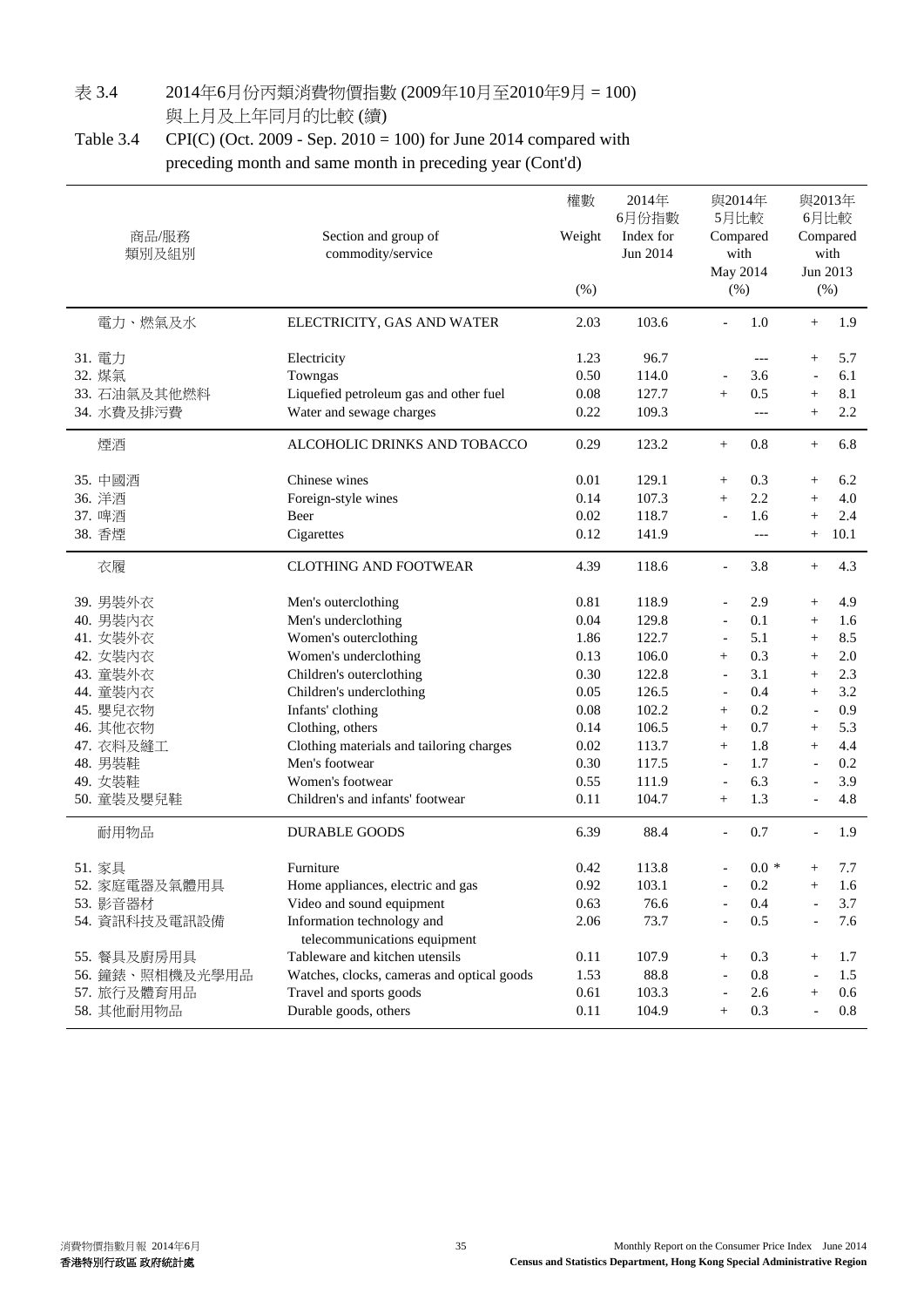#### 表 3.4 2014年6月份丙類消費物價指數 (2009年10月至2010年9月 = 100) 與上月及上年同月的比較 (續)

### Table 3.4 CPI(C) (Oct. 2009 - Sep. 2010 = 100) for June 2014 compared with preceding month and same month in preceding year (Cont'd)

| 商品/服務<br>類別及組別             | Section and group of<br>commodity/service                                      | 權數<br>Weight<br>(% ) | 2014年<br>6月份指數<br>Index for<br>Jun 2014 | 5月比較<br>Compared<br>with<br>May 2014<br>(%) | 與2014年       | 與2013年<br>6月比較<br>Compared<br>with<br>Jun 2013<br>(% ) |            |
|----------------------------|--------------------------------------------------------------------------------|----------------------|-----------------------------------------|---------------------------------------------|--------------|--------------------------------------------------------|------------|
| 雜項物品                       | <b>MISCELLANEOUS GOODS</b>                                                     | 4.49                 | 110.1                                   | $^{+}$                                      | $0.0 *$      | $^{+}$                                                 | 1.8        |
| 59. 藥物<br>60. 報紙           | Proprietary medicines and supplies<br>Newspapers                               | 0.62<br>0.15         | 111.9<br>116.1                          | $\overline{a}$                              | 0.4<br>$---$ | $+$                                                    | 2.1<br>--- |
| 61. 書籍及期刊                  | Books and periodicals                                                          | 0.34                 | 102.3                                   | $^{+}$                                      | 1.8          | $\overline{\phantom{a}}$                               | 0.1        |
| 62. 文具                     | Stationery                                                                     | 0.10                 | 110.4                                   | $\blacksquare$                              | $0.0 *$      | $+$                                                    | 1.5        |
| 63. 檯布、窗簾、床單、被褥等           | Soft furnishings                                                               | 0.21                 | 118.6                                   | $\blacksquare$                              | 1.8          | $+$                                                    | 7.4        |
| 64. 化妝品及個人護理用品             | Cosmetics and personal care products                                           | 1.13                 | 105.2                                   | $+$                                         | 0.4          | $+$                                                    | 3.0        |
| 65. 家居清潔用具及用品              | Household cleansing tools and supplies                                         | 0.15                 | 110.2                                   | $+$                                         | 0.4          | $+$                                                    | 1.7        |
| 66. 首飾                     | Jewellery                                                                      | 0.64                 | 110.9                                   | $\overline{\phantom{a}}$                    | 0.8          | $\overline{\phantom{a}}$                               | 2.5        |
| 67. 玩具及嗜好用品                | Toys and hobbies                                                               | 0.53                 | 108.7                                   | $+$                                         | 0.3          | $+$                                                    | $0.0*$     |
| 68. 購買教科書                  | Purchases of textbooks                                                         | 0.35                 | 114.2                                   |                                             | $---$        | $+$                                                    | 5.9        |
| 69. 其他家庭用品                 | Household goods, others                                                        | 0.27                 | 120.9                                   | $^{+}$                                      | 0.5          | $+$                                                    | 4.6        |
| 交通                         | <b>TRANSPORT</b>                                                               | 9.93                 | 115.8                                   | $+$                                         | 0.4          | $^{+}$                                                 | 2.0        |
| 70. 購買及維修車輛                | Purchases of and repairs to motor vehicles                                     | 0.79                 | 124.0                                   | $^{+}$                                      | 0.3          | $\overline{a}$                                         | 1.5        |
| 71. 汽油                     | Motor fuel                                                                     | 1.13                 | 122.5                                   | $+$                                         | 0.9          | $+$                                                    | 3.6        |
| 72. 汽車牌照、保險、學車、<br>泊車及隧道收費 | Motor licences, insurance, instructor's<br>fees, parking fees and tunnel tolls | 2.81                 | 111.2                                   | $+$                                         | $0.0 *$      | $+$                                                    | 2.5        |
| 73. 巴士車費                   | <b>Bus</b> fares                                                               | 0.69                 | 103.7                                   | $^{+}$                                      | 0.1          | $^{+}$                                                 | 0.4        |
| 74. 電車車費                   | Tram fares                                                                     | 0.01                 | 114.8                                   | $+$                                         | 3.3          |                                                        | $---$      |
| 75. 公共小型巴士車費               | Public light bus fares                                                         | 0.32                 | 113.2                                   | $+$                                         | 0.1          | $^{+}$                                                 | 3.7        |
| 76. 的士車費                   | Taxi fares                                                                     | 0.66                 | 112.5                                   |                                             | ---          | $^{+}$                                                 | 7.0        |
| 77. 港鐵車費                   | <b>MTR</b> fares                                                               | 0.97                 | 109.7                                   | $^{+}$                                      | 0.2          | $^{+}$                                                 | 4.8        |
| 78. 渡海小輪船費                 | Ferry fares                                                                    | 0.06                 | 111.2                                   | $^{+}$                                      | 0.4          | $+$                                                    | 1.0        |
| 79. 其他本地交通工具費用             | Local transport, others                                                        | 0.36                 | 133.8                                   | $+$                                         | 0.2          | $+$                                                    | 6.9        |
| 80. 進出香港交通費用               | Inbound and outbound transport fares                                           | 2.13                 | 120.3                                   | $\! + \!\!\!\!$                             | 1.2          | $\overline{\phantom{a}}$                               | 1.0        |
| 雜項服務                       | MISCELLANEOUS SERVICES                                                         | 20.25                | 115.3                                   | $^{+}$                                      | 0.6          | $+$                                                    | 3.3        |
| 81. 學費                     | School fees                                                                    | 5.01                 | 114.3                                   | $\! + \!\!\!\!$                             | 0.2          | $^{+}$                                                 | 4.5        |
| 82. 其他教育費用                 | Other educational charges                                                      | 0.14                 | 117.1                                   |                                             | ---          | $^{+}$                                                 | 4.1        |
| 教育服務(即第81至第82組)            | Educational services (i.e. groups 81 - 82)                                     | 5.15                 | 114.3                                   | $^{+}$                                      | 0.2          | $^{+}$                                                 | 4.5        |
| 83. 醫療服務                   | Medical services                                                               | 3.38                 | 114.2                                   | $\! + \!\!\!\!$                             | 0.1          | $^{+}$                                                 | 2.8        |
| 84. 電影娛樂                   | Cinema entertainment                                                           | 0.23                 | 105.1                                   | $^{+}$                                      | 8.8          |                                                        | 0.1        |
| 85. 旅遊                     | Package tours                                                                  | 3.81                 | 127.6                                   | $^{+}$                                      | 2.0          | $^{+}$                                                 | 3.6        |
| 86. 宴會開支                   | Expenses on parties                                                            | 0.13                 | 107.2                                   | $^{+}$                                      | 0.1          |                                                        | 0.1        |
| 87. 其他娛樂及假期開支              | Other entertainment and holiday expenses                                       | 0.25                 | 121.1                                   | $+$                                         | $0.0*$       |                                                        | 2.4        |
| 88. 家庭服務                   | Household services                                                             | 3.60                 | 114.3                                   | $^{+}$                                      | 0.4          | $^{+}$                                                 | 3.3        |
| 89. 理髮                     | Hair-dressing                                                                  | 0.47                 | 116.1                                   | $^{+}$                                      | 0.1          | $^{+}$                                                 | 4.1        |
| 90. 美容及健身服務                | Beauty treatment and fitness services                                          | 0.93                 | 114.1                                   | $^{+}$                                      | 0.3          | $+$                                                    | 2.8        |
| 91. 私人及家庭用品修理              | Repairs to personal and household goods                                        | 0.11                 | 125.3                                   | $^{+}$                                      | 0.2          | $+$                                                    | 10.8       |
| 92. 專業服務、會費<br>及其他服務       | Professional services, subscriptions<br>and other services                     | 0.48                 | 110.5                                   | $^{+}$                                      | $0.0 *$      | $+$                                                    | 2.1        |
| 93. 資訊及通訊服務                | Information and communications services                                        | 1.62                 | 96.3                                    |                                             | 0.7          | $^{+}$                                                 | 1.8        |
| 94. 攝影及沖晒服務                | Photographic and photo-printing services                                       | 0.09                 | 130.0                                   |                                             | $---$        | $+$                                                    | 0.8        |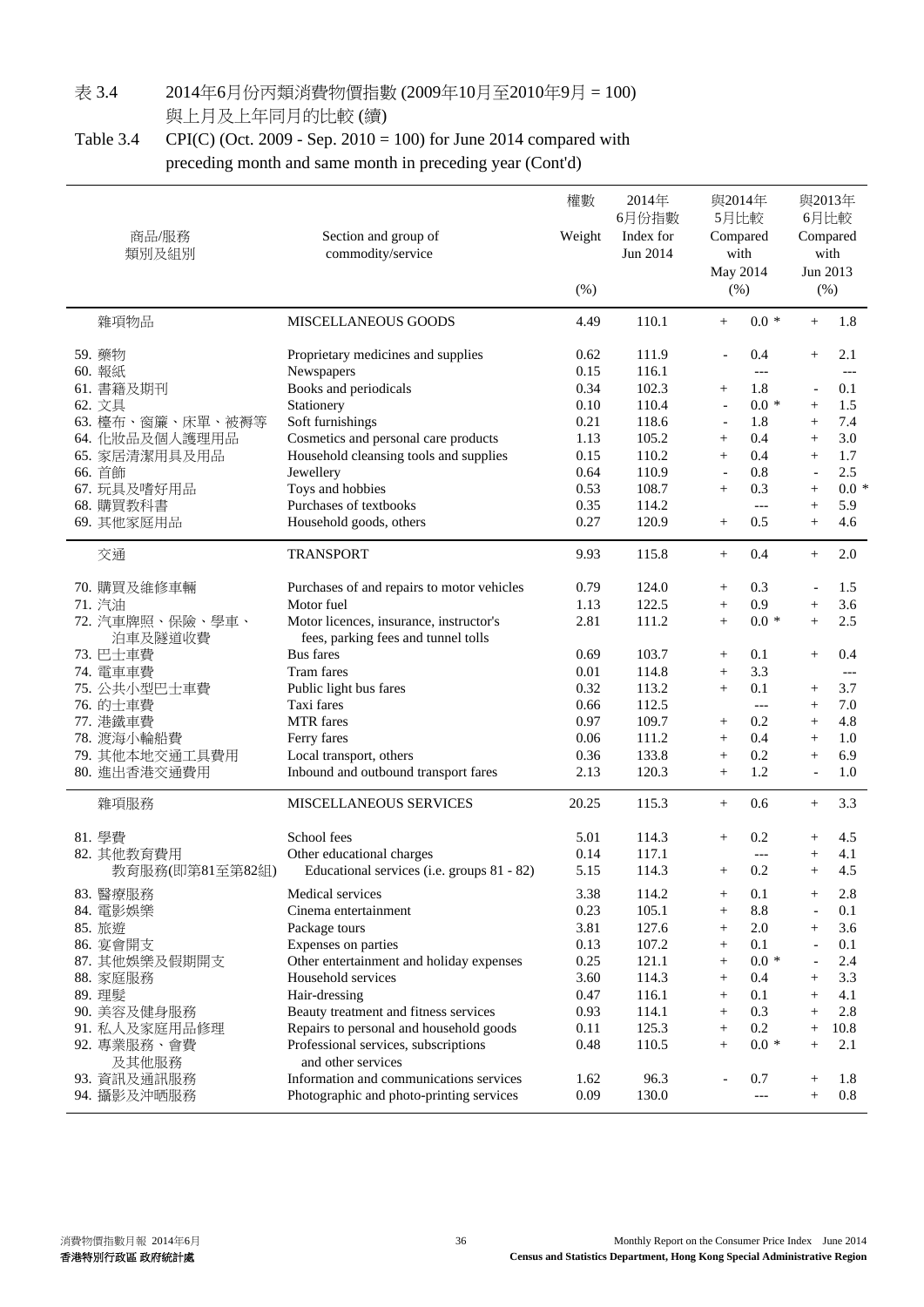## 表 4.1 經季節性調整的消費物價指數 (2009 年 10 月至 2010 年 9 月= 100)

|  | Table 4.1 Seasonally adjusted CPIs (Oct. $2009 - \text{Sep. } 2010 = 100$ ) |  |  |  |
|--|-----------------------------------------------------------------------------|--|--|--|
|--|-----------------------------------------------------------------------------|--|--|--|

|                |                         | 總指數<br>All-item indices |              |              |                  | 食品指數<br>Food indices |              |              |
|----------------|-------------------------|-------------------------|--------------|--------------|------------------|----------------------|--------------|--------------|
| 年/月            | 綜合消費<br>物價指數            | 甲類消費<br>物價指數            | 乙類消費<br>物價指數 | 丙類消費<br>物價指數 | 綜合消費<br>物價指數     | 甲類消費<br>物價指數         | 乙類消費<br>物價指數 | 丙類消費<br>物價指數 |
| Year/<br>month | Composite<br><b>CPI</b> | CPI(A)                  | CPI(B)       | CPI(C)       | Composite<br>CPI | CPI(A)               | CPI(B)       | CPI(C)       |
| 2011           |                         |                         |              |              |                  |                      |              |              |
| $6$ 月 Jun      | 106.8                   | 108.2                   | 106.2        | 105.9        | 107.6            | 107.9                | 107.6        | 107.1        |
| 7月 Jul         | 106.4                   | 107.4                   | 106.0        | 106.0        | 108.1            | 108.6                | 108.1        | 107.5        |
| 8月 Aug         | 104.3                   | 100.7                   | 105.7        | 106.6        | 108.9            | 109.4                | 108.8        | 108.2        |
| 9月 Sep         | 104.9                   | 101.2                   | 106.3        | 107.2        | 109.7            | 110.3                | 109.6        | 108.8        |
| 10月 Oct        | 108.0                   | 108.8                   | 107.6        | 107.6        | 110.4            | 111.1                | 110.4        | 109.4        |
| 11月 Nov        | 108.4                   | 109.2                   | 108.1        | 107.8        | 110.9            | 111.6                | 110.9        | 109.7        |
| 12月 Dec        | 108.8                   | 109.7                   | 108.5        | 108.2        | 111.6            | 112.3                | 111.5        | 110.3        |
| 2012           |                         |                         |              |              |                  |                      |              |              |
| $1$ 月 Jan      | 109.6                   | 110.5                   | 109.2        | 109.0        | 112.4            | 113.0                | 112.4        | 111.3        |
| 2月 Feb         | 109.5                   | 110.5                   | 109.2        | 108.6        | 112.5            | 113.2                | 112.6        | 111.1        |
| 3月 Mar         | 110.1                   | 111.2                   | 109.8        | 109.3        | 113.4            | 114.2                | 113.4        | 111.8        |
| 4月 Apr         | 110.4                   | 111.4                   | 110.2        | 109.7        | 113.6            | 114.3                | 113.6        | 112.1        |
| 5月 May         | 110.7                   | 111.7                   | 110.4        | 109.8        | 114.1            | 115.0                | 114.2        | 112.5        |
| $6$ 月 Jun      | 110.7                   | 111.8                   | 110.5        | 109.9        | 114.2            | 114.9                | 114.4        | 112.6        |
| 7月 Jul         | 108.2                   | 104.8                   | 109.7        | 109.9        | 114.5            | 115.3                | 114.7        | 113.0        |
| 8月 Aug         | 108.2                   | 104.8                   | 109.7        | 110.0        | 114.6            | 115.4                | 114.8        | 113.1        |
| 9月 Sep         | 108.9                   | 105.6                   | 110.4        | 110.7        | 114.6            | 115.3                | 114.8        | 112.9        |
| 10月 Oct        | 112.0                   | 113.5                   | 111.6        | 111.1        | 115.1            | 115.8                | 115.3        | 113.5        |
| 11月 Nov        | 112.4                   | 113.8                   | 112.0        | 111.4        | 115.6            | 116.3                | 115.8        | 113.9        |
| 12月 Dec        | 112.8                   | 114.4                   | 112.4        | 111.8        | 116.3            | 117.3                | 116.5        | 114.4        |
| 2013           |                         |                         |              |              |                  |                      |              |              |
| 1月 Jan         | 113.2                   | 114.8                   | 112.7        | 112.0        | 116.8            | 117.7                | 117.0        | 114.9        |
| 2月 Feb         | 113.8                   | 115.5                   | 113.4        | 112.7        | 117.8            | 118.7                | 118.0        | 115.9        |
| 3月 Mar         | 114.0                   | 115.6                   | 113.6        | 112.9        | 117.6            | 118.3                | 117.8        | 115.8        |
| 4月 Apr         | 115.0                   | 116.7                   | 114.5        | 113.7        | 119.4            | 120.6                | 119.3        | 117.2        |
| 5月 May         | 115.0                   | 116.6                   | 114.5        | 113.8        | 118.7            | 119.7                | 118.9        | 116.6        |
| $6$ 月 Jun      | 115.3                   | 117.0                   | 114.9        | 114.0        | 119.1            | 120.1                | 119.2        | 116.9        |
| 7月 Jul         | 115.7                   | 117.4                   | 115.2        | 114.4        | 119.2            | 120.2                | 119.4        | 117.1        |
| 8月 Aug         | 113.1                   | 110.0                   | 114.6        | 114.7        | 119.6            | 120.7                | 119.7        | 117.6        |
| 9月 Sep         | 113.9                   | 110.9                   | 115.3        | 115.3        | 120.7            | 122.0                | 120.7        | 118.4        |
| 10月 Oct        | 116.9                   | 118.6                   | 116.5        | 115.6        | 120.4            | 121.5                | 120.5        | 118.3        |
| 11月 Nov        | 117.3                   | 118.9                   | 117.0        | 116.1        | 120.8            | 121.8                | 120.9        | 118.6        |
| $12$ 月 Dec     | 117.7                   | 119.3                   | 117.3        | 116.3        | 121.2            | 122.4                | 121.4        | 118.7        |
| 2014           |                         |                         |              |              |                  |                      |              |              |
| $1$ 月 Jan      | 118.2                   | 119.9                   | 117.9        | 116.9        | 121.5            | 122.6                | 121.8        | 119.2        |
| 2月 Feb         | 118.5                   | 120.4                   | 118.1        | 116.9        | 122.8            | 124.2                | 123.0        | 120.2        |
| 3月 Mar         | 118.6                   | 120.5                   | 118.2        | 117.0        | 122.9            | 124.0                | 123.0        | 120.5        |
| 4月 Apr         | 119.1                   | 121.1                   | 118.6        | 117.5        | 123.9            | 125.2                | 124.0        | 121.2        |
| 5月 May         | 119.2                   | 121.1                   | 118.7        | 117.7        | 123.6            | 124.7                | 123.9        | 121.1        |
| $6$ 月 Jun      | 119.5                   | 121.4                   | 119.0        | 117.9        | 124.1            | 125.3                | 124.3        | 121.6        |

註 釋 : 經季節性調整的指數自首度發表後 3 年內可予修訂。

Note : The seasonally adjusted indices are subject to revision up to 3 years after original publication.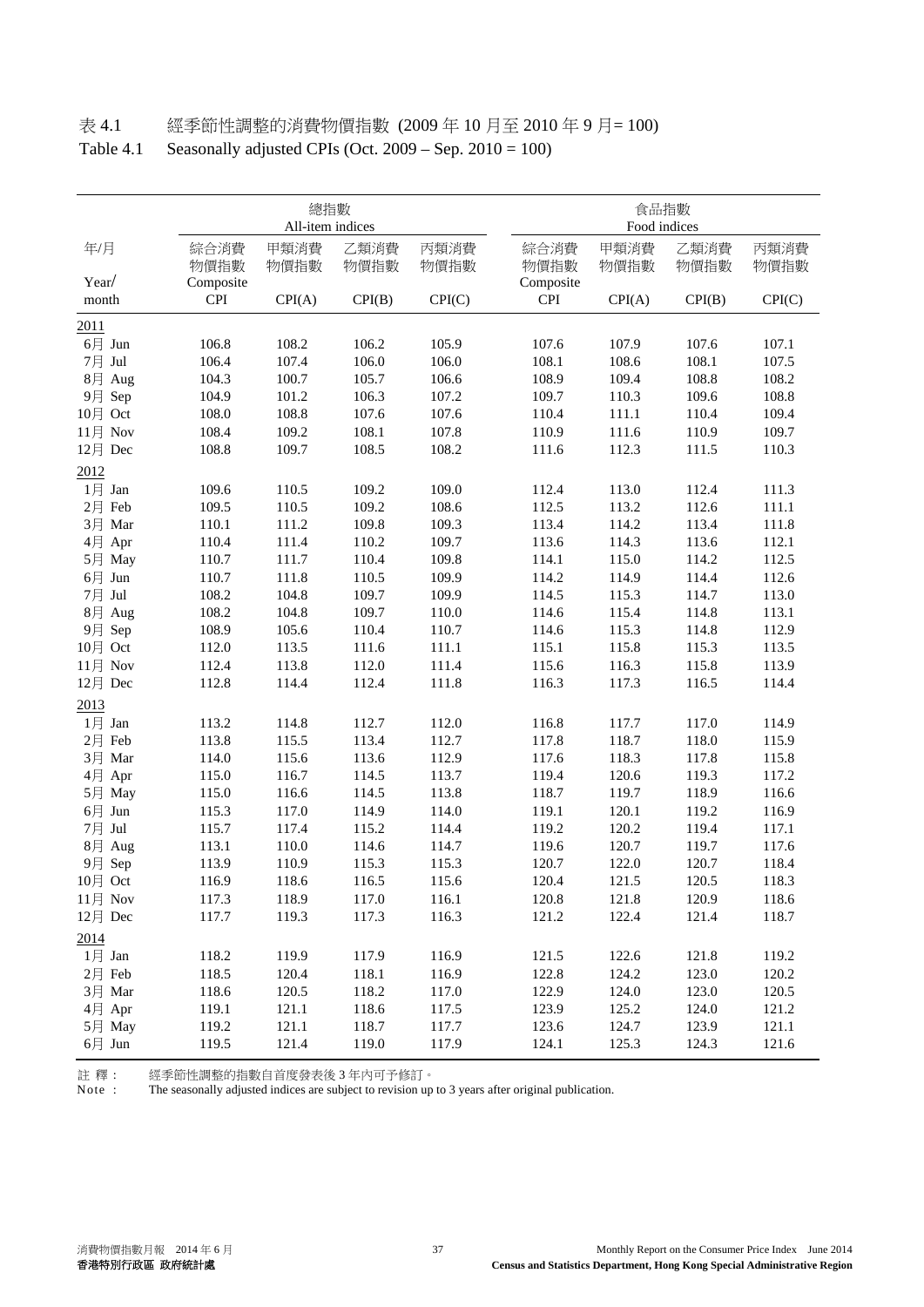#### 表 4.2 經季節性調整的消費物價指數的按月變動率 Month-to-month rates of change in the seasonally adjusted CPIs

|            |                         |                         |              |              |              |                      |              | (%)          |
|------------|-------------------------|-------------------------|--------------|--------------|--------------|----------------------|--------------|--------------|
|            |                         | 總指數<br>All-item indices |              |              |              | 食品指數<br>Food indices |              |              |
| 年/月        | 綜合消費<br>物價指數            | 甲類消費<br>物價指數            | 乙類消費<br>物價指數 | 丙類消費<br>物價指數 | 綜合消費<br>物價指數 | 甲類消費<br>物價指數         | 乙類消費<br>物價指數 | 丙類消費<br>物價指數 |
| Year/      | Composite<br><b>CPI</b> |                         |              |              | Composite    |                      |              |              |
| month      |                         | CPI(A)                  | CPI(B)       | CPI(C)       | <b>CPI</b>   | CPI(A)               | CPI(B)       | CPI(C)       |
| 2011       |                         |                         |              |              |              |                      |              |              |
| $6$ 月 Jun  | $+0.6$                  | $+0.5$                  | $+0.6$       | $+0.6$       | $+0.6$       | $+0.6$               | $+0.6$       | $+0.6$       |
| 7月 Jul     | $-0.3$                  | $\sim 0.8$              | $-0.2$       | $+0.1$       | $+0.5$       | $+0.6$               | $+0.5$       | $+\,0.4$     |
| 8月 Aug     | $-2.0$                  | $-6.2$                  | $-0.3$       | $+0.6$       | $+0.7$       | $+0.8$               | $+0.7$       | $+0.7$       |
| 9月 Sep     | $+0.6$                  | $+0.5$                  | $+0.6$       | $+0.6$       | $+0.7$       | $+0.8$               | $+0.7$       | $+0.6$       |
| 10月 Oct    | $+2.9$                  | $+7.5$                  | $+1.2$       | $+0.4$       | $+0.7$       | $+0.7$               | $+0.7$       | $+0.6$       |
| $11$ 月 Nov | $+0.4$                  | $+0.4$                  | $+0.4$       | $+0.2$       | $+0.4$       | $+0.4$               | $+0.5$       | $+0.2$       |
| 12月 Dec    | $+0.4$                  | $+0.5$                  | $+0.4$       | $+0.4$       | $+0.6$       | $+0.6$               | $+0.6$       | $+0.6$       |
| 2012       |                         |                         |              |              |              |                      |              |              |
| $1$ 月 Jan  | $+0.7$                  | $+0.7$                  | $+0.7$       | $+0.8$       | $+0.8$       | $+0.7$               | $+\,0.8$     | $+0.8$       |
| 2月 Feb     | $-0.1$                  | $+0.0*$                 | $+0.0*$      | $-0.4$       | $+\ 0.1$     | $+0.1$               | $+0.2$       | $-0.1$       |
| 3月 Mar     | $+0.6$                  | $+0.6$                  | $+0.5$       | $+0.7$       | $+\,0.8$     | $+0.9$               | $+0.7$       | $+0.6$       |
| 4月 Apr     | $+0.3$                  | $+0.2$                  | $+0.3$       | $+0.3$       | $+0.2$       | $+0.1$               | $+0.2$       | $+0.3$       |
| 5月 May     | $+0.2$                  | $+0.3$                  | $+0.2$       | $+0.1$       | $+0.5$       | $+0.6$               | $+0.5$       | $+0.3$       |
| $6$ 月 Jun  | $+\,0.1$                | $+\ 0.1$                | $+\,0.1$     | $+0.0*$      | $+\,0.1$     | - $0.0^\ast$         | $+\,0.2$     | $+0.1$       |
| 7月 Jul     | $-2.3$                  | $-6.3$                  | $-0.7$       | $+0.0*$      | $+0.3$       | $+0.3$               | $+0.3$       | $+0.3$       |
| 8月 Aug     | $+0.1$                  | $+0.0*$                 | $+0.0*$      | $+\,0.1$     | $+0.1$       | $+\ 0.1$             | $+0.0*$      | $+0.1$       |
| 9月 Sep     | $+0.6$                  | $+0.7$                  | $+0.6$       | $+0.6$       | $-0.0*$      | $-0.1$               | $+0.1$       | $-0.1$       |
| 10月 Oct    | $+2.9$                  | $+7.5$                  | $+1.2$       | $+0.3$       | $+0.5$       | $+0.5$               | $+0.5$       | $+0.5$       |
| $11$ 月 Nov | $+0.3$                  | $+0.3$                  | $+0.4$       | $+0.3$       | $+0.4$       | $+0.4$               | $+0.4$       | $+0.4$       |
| 12月 Dec    | $+0.4$                  | $+0.5$                  | $+0.3$       | $+0.4$       | $+0.7$       | $+0.9$               | $+0.6$       | $+0.5$       |
| 2013       |                         |                         |              |              |              |                      |              |              |
| $1$ 月 Jan  | $+0.3$                  | $+0.4$                  | $+0.3$       | $+0.2$       | $+0.4$       | $+0.4$               | $+0.4$       | $+0.4$       |
| 2月 Feb     | $+0.6$                  | $+0.5$                  | $+0.6$       | $+0.6$       | $+0.9$       | $+0.8$               | $+0.9$       | $+0.9$       |
| 3月 Mar     | $+0.2$                  | $+0.1$                  | $+0.2$       | $+0.2$       | $-0.2$       | $-0.3$               | $-0.1$       | $-0.1$       |
| 4月 Apr     | $+\,0.8$                | $+0.9$                  | $+0.8$       | $+0.7$       | $+1.5$       | $+1.9$               | $+1.3$       | $+1.2$       |
| 5月 May     | $+0.0*$                 | $-0.1$                  | $+0.1$       | $+\,0.1$     | $-0.6$       | $-0.8$               | $-0.4$       | $-0.5$       |
| 6月 Jun     | $+0.3$                  | $+0.3$                  | $+0.3$       | $+0.2$       | $+0.3$       | $+0.4$               | $+0.3$       | $+0.2$       |
| 7月 Jul     | $+0.3$                  | $+\,0.4$                | $+0.3$       | $+0.4$       | $+\,0.1$     | $+\ 0.1$             | $+0.1$       | $+0.2$       |
| 8月 Aug     | $-2.2$                  | $-6.3$                  | $-0.6$       | $+0.3$       | $+0.3$       | $+0.4$               | $+0.2$       | $+\,0.5$     |
| 9月 Sep     | $+0.7$                  | $+0.8$                  | $+0.6$       | $+0.5$       | $+0.9$       | $+1.1$               | $+0.8$       | $+0.7$       |
| $10$ 月 Oct | $+2.7$                  | $+7.0$                  | $+1.1$       | $+0.3$       | $-0.3$       | $-0.4$               | $-0.2$       | $-0.1$       |
| $11$ 月 Nov | $+0.3$                  | $+0.3$                  | $+0.4$       | $+0.4$       | $+0.3$       | $+0.3$               | $+0.4$       | $+0.3$       |
| 12月 Dec    | $+0.3$                  | $+0.3$                  | $+0.3$       | $+0.2$       | $+0.4$       | $+0.4$               | $+0.4$       | $+0.1$       |
| 2014       |                         |                         |              |              |              |                      |              |              |
| $1$ 月 Jan  | $+0.5$                  | $+0.5$                  | $+0.5$       | $+0.5$       | $+0.3$       | $+0.2$               | $+0.3$       | $+0.4$       |
| 2月 Feb     | $+0.2$                  | $+0.5$                  | $+0.2$       | $-0.0*$      | $+1.1$       | $+1.3$               | $+1.0$       | $+0.9$       |
| 3月 Mar     | $+0.1$                  | $+0.1$                  | $+0.0*$      | $+0.1$       | $+0.0*$      | $-0.1$               | $+0.0*$      | $+0.2$       |
| 4月 Apr     | $+0.4$                  | $+0.5$                  | $+0.4$       | $+0.4$       | $+0.8$       | $+0.9$               | $+0.8$       | $+0.6$       |
| 5月 May     | $+0.1$                  | $+0.0*$                 | $+0.1$       | $+0.2$       | $-0.2$       | $-0.3$               | $-0.1$       | $-0.1$       |
| $6$ 月 Jun  | $+0.2$                  | $+0.2$                  | $+0.2$       | $+0.2$       | $+0.4$       | $+0.4$               | $+0.3$       | $+0.4$       |
|            |                         |                         |              |              |              |                      |              |              |

\* 少於 0.05%

註 釋 : 經季節性調整的指數自首度發表後 3 年內可予修訂。

Note : The seasonally adjusted indices are subject to revision up to 3 years after original publication.

Less than 0.05%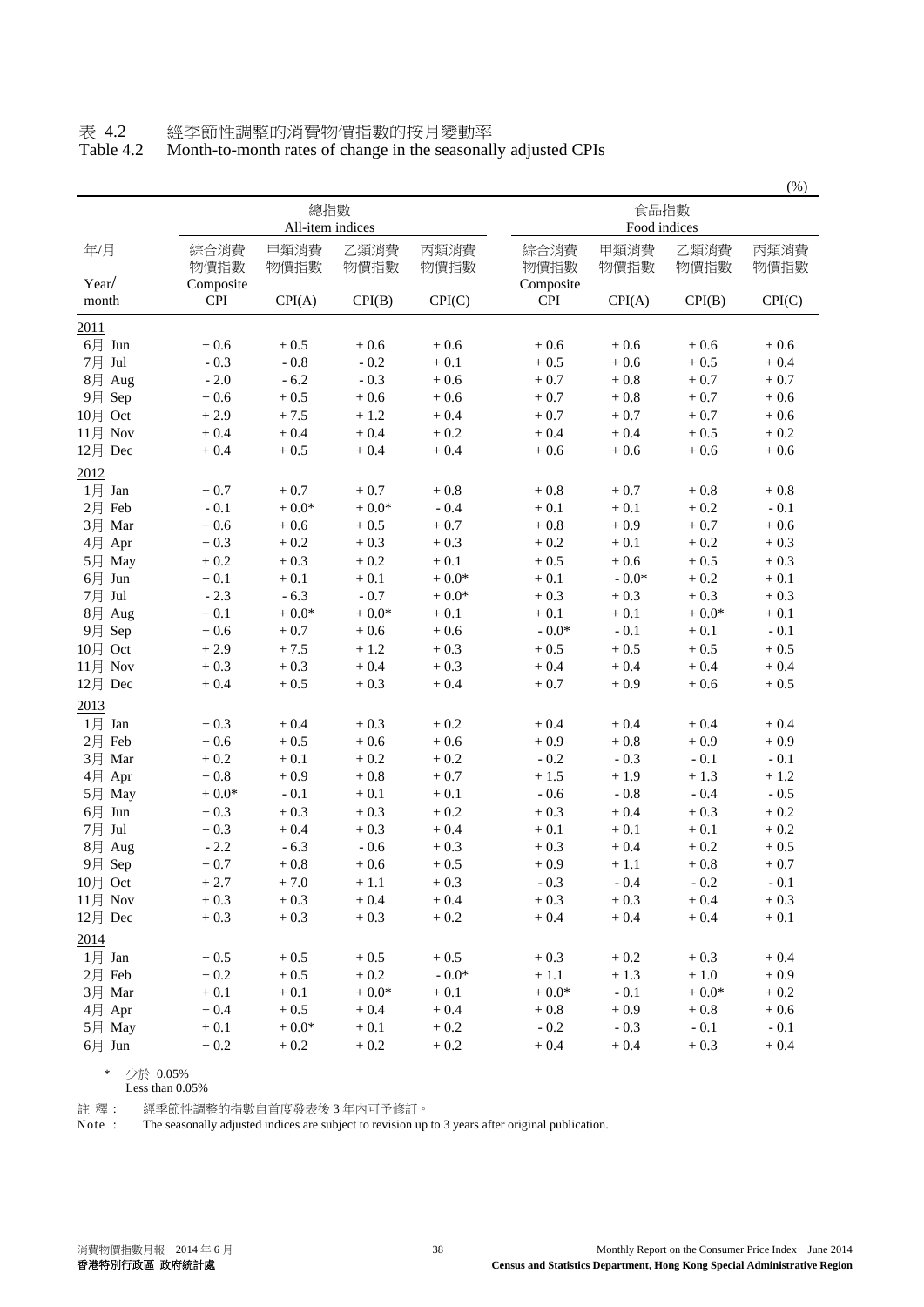#### 表 5 2014年6月份消費物價指數內各商品/服務類別指數在總指數的按年變動率中所佔的 比率

#### Table 5 Contribution of each commodity/service section to the overall year-on-year rates of change in the CPIs for June 2014

| 類別<br>Section                                                 |                         | 在總指數變動率中所佔的比率<br>(以百分點計)<br>Contribution to<br>the rate of change in the all-item indices |              |              |                         | 在總指數變動率中所佔的比率<br>(以所佔百分率計)<br>Contribution to<br>the rate of change in the all-item indices<br>(in terms of percentage share) |              |              |
|---------------------------------------------------------------|-------------------------|-------------------------------------------------------------------------------------------|--------------|--------------|-------------------------|-------------------------------------------------------------------------------------------------------------------------------|--------------|--------------|
|                                                               | 綜合消費<br>物價指數            | (in terms of percentage point)<br>甲類消費<br>物價指數                                            | 乙類消費<br>物價指數 | 丙類消費<br>物價指數 | 綜合消費<br>物價指數            | 甲類消費<br>物價指數                                                                                                                  | 乙類消費<br>物價指數 | 丙類消費<br>物價指數 |
|                                                               | Composite<br><b>CPI</b> | CPI(A)                                                                                    | CPI(B)       | CPI(C)       | Composite<br><b>CPI</b> | CPI(A)                                                                                                                        | CPI(B)       | CPI(C)       |
| 食品<br>Food                                                    | $+1.2$                  | $+1.5$                                                                                    | $+1.2$       | $+0.9$       | $+32.9$                 | $+39.3$                                                                                                                       | $+33.1$      | $+24.8$      |
| 外出用膳<br>Meals bought away from<br>home                        | $+0.8$                  | $+0.9$                                                                                    | $+0.8$       | $+0.6$       | $+22.6$                 | $+25.0$                                                                                                                       | $+23.2$      | $+18.7$      |
| 食品(不包括外出用膳)<br>Food, excluding meals<br>bought away from home | $+0.4$                  | $+0.5$                                                                                    | $+0.4$       | $+0.2$       | $+10.4$                 | $+14.4$                                                                                                                       | $+9.9$       | $+6.1$       |
| 住屋<br>Housing                                                 | $+1.6$                  | $+1.6$                                                                                    | $+1.7$       | $+1.5$       | $+45.3$                 | $+42.9$                                                                                                                       | $+48.3$      | $+43.7$      |
| 電力、燃氣及水<br>Electricity, gas and water                         | $+0.1$                  | $+0.1$                                                                                    | $+0.1$       | $+0.0*$      | $+1.8$                  | $+2.7$                                                                                                                        | $+1.4$       | $+1.0$       |
| 煙酒<br>Alcoholic drinks and<br>tobacco                         | $+0.0*$                 | $+0.1$                                                                                    | $+0.0*$      | $+0.0*$      | $+1.4$                  | $+2.1$                                                                                                                        | $+1.3$       | $+0.6$       |
| 衣履<br>Clothing and footwear                                   | $+0.1$                  | $+0.0*$                                                                                   | $+0.0*$      | $+0.2$       | $+1.9$                  | $+0.5$                                                                                                                        | $+0.6$       | $+5.4$       |
| 耐用物品<br>Durable goods                                         | $-0.1$                  | $-0.1$                                                                                    | $-0.1$       | $-0.1$       | $-3.0$                  | $-2.3$                                                                                                                        | $-3.9$       | $-2.8$       |
| 雜項物品<br>Miscellaneous goods                                   | $+0.1$                  | $+0.1$                                                                                    | $+0.1$       | $+0.1$       | $+2.1$                  | $+2.3$                                                                                                                        | $+1.8$       | $+2.2$       |
| 交通<br>Transport                                               | $+0.2$                  | $+0.2$                                                                                    | $+0.2$       | $+0.2$       | $+5.4$                  | $+5.0$                                                                                                                        | $+5.4$       | $+5.8$       |
| 雜項服務<br>Miscellaneous services                                | $+0.4$                  | $+0.3$                                                                                    | $+0.4$       | $+0.7$       | $+12.4$                 | $+7.4$                                                                                                                        | $+12.0$      | $+19.2$      |
| 總指數<br>All items                                              | $+3.6$                  | $+3.7$                                                                                    | $+3.6$       | $+3.5$       | $100.0\,$               | 100.0                                                                                                                         | 100.0        | 100.0        |

 \* 少於 0.05%

 $\overline{a}$ 

J.

Less than 0.05%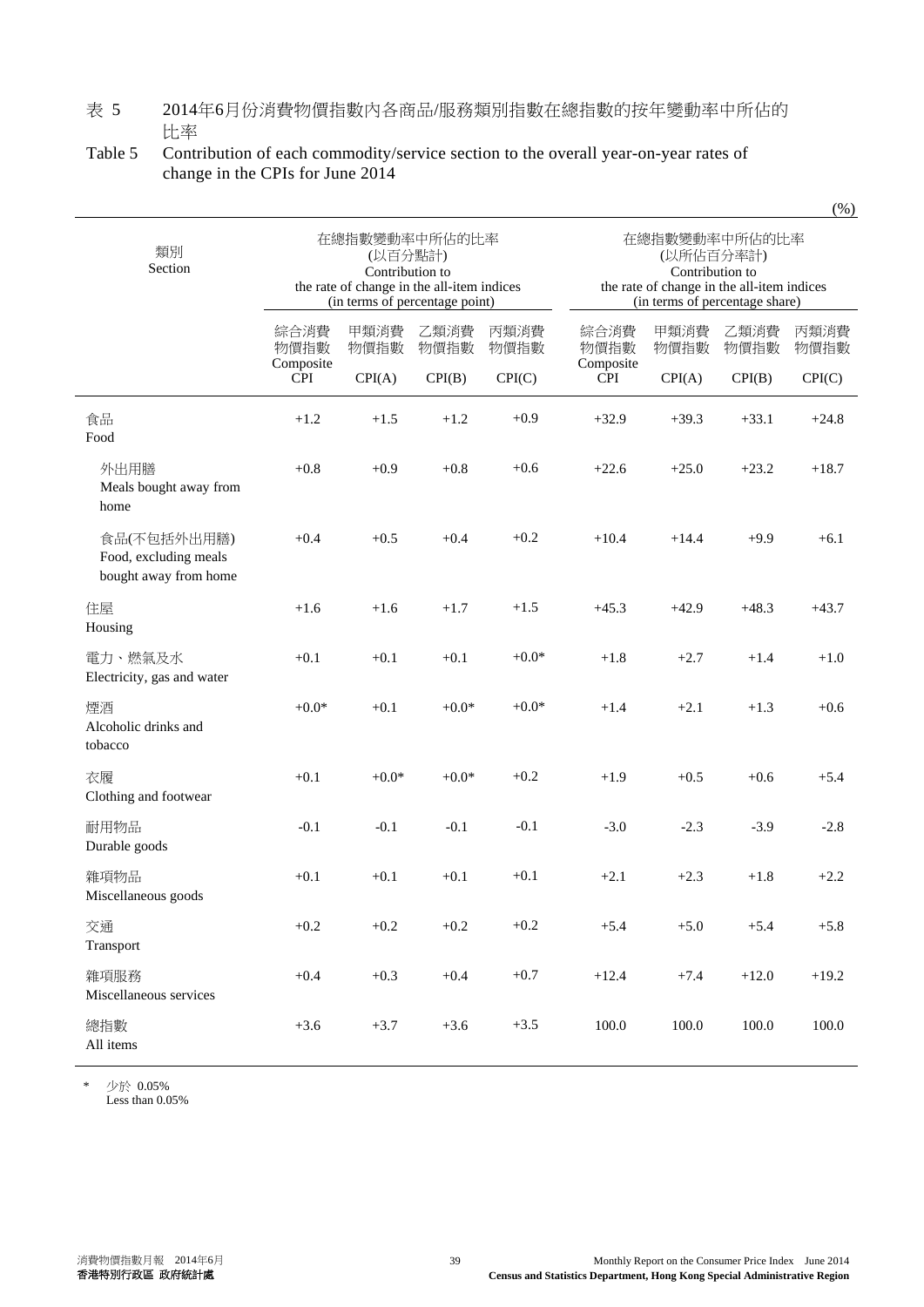#### 表 6 2014年6月份消費物價指數內各商品/服務類別指數在總指數的按月變動率中所佔的 比率

#### Table 6 Contribution of each commodity/service section to the overall month-to-month rates of change in the CPIs for June 2014

|                                                               |                                                                                                                             | $\sqrt{2}$   |              |              |                                                             |                                |              |              |
|---------------------------------------------------------------|-----------------------------------------------------------------------------------------------------------------------------|--------------|--------------|--------------|-------------------------------------------------------------|--------------------------------|--------------|--------------|
| 類別<br>Section                                                 | 在總指數變動率中所佔的比率<br>(以百分點計)<br>Contribution to<br>the rate of change in the all-item indices<br>(in terms of percentage point) |              |              |              | 在總指數變動率中所佔的比率<br>the rate of change in the all-item indices | (in terms of percentage share) |              |              |
|                                                               | 綜合消費<br>物價指數                                                                                                                | 甲類消費<br>物價指數 | 乙類消費<br>物價指數 | 丙類消費<br>物價指數 | 綜合消費<br>物價指數                                                | 甲類消費<br>物價指數                   | 乙類消費<br>物價指數 | 丙類消費<br>物價指數 |
|                                                               | Composite<br><b>CPI</b>                                                                                                     | CPI(A)       | CPI(B)       | CPI(C)       | Composite<br><b>CPI</b>                                     | CPI(A)                         | CPI(B)       | CPI(C)       |
| 食品<br>Food                                                    | $-0.0*$                                                                                                                     | $-0.0*$      | $-0.0*$      | $+0.0*$      | $-14.0$                                                     | $-83.3$                        | $-17.8$      | $+37.9$      |
| 外出用膳<br>Meals bought away from<br>home                        | $+0.0*$                                                                                                                     | $+0.0*$      | $+0.0*$      | $+0.1$       | $+56.3$                                                     | $+69.9$                        | $+27.0$      | $+101.2$     |
| 食品(不包括外出用膳)<br>Food, excluding meals<br>bought away from home | $-0.0*$                                                                                                                     | $-0.0*$      | $-0.0*$      | $-0.0*$      | $-70.3$                                                     | $-153.3$                       | $-44.8$      | $-63.2$      |
| 住屋<br>Housing                                                 | $+0.1$                                                                                                                      | $+0.1$       | $+0.1$       | $+0.1$       | $+147.6$                                                    | $+263.5$                       | $+107.4$     | $+155.1$     |
| 電力、燃氣及水<br>Electricity, gas and water                         | $-0.0*$                                                                                                                     | $-0.0*$      | $-0.0*$      | $-0.0*$      | $-43.5$                                                     | $-118.0$                       | $-28.4$      | $-28.3$      |
| 煙酒<br>Alcoholic drinks and<br>tobacco                         | $+0.0*$                                                                                                                     | $+0.0*$      | $+0.0*$      | $+0.0*$      | $+1.8$                                                      | $+0.8$                         | $+1.1$       | $+4.0$       |
| 衣履<br>Clothing and footwear                                   | $-0.1$                                                                                                                      | $-0.0*$      | $-0.0*$      | $-0.2$       | $-103.5$                                                    | $-52.6$                        | $-28.5$      | $-285.1$     |
| 耐用物品<br>Durable goods                                         | $-0.0*$                                                                                                                     | $-0.0*$      | $-0.0*$      | $-0.0*$      | $-39.9$                                                     | $-52.0$                        | $-29.7$      | $-52.6$      |
| 雜項物品<br>Miscellaneous goods                                   | $-0.0*$                                                                                                                     | $-0.0*$      | $-0.0*$      | $+0.0*$      | $-3.9$                                                      | $-12.5$                        | $-4.7$       | $+2.4$       |
| 交通<br>Transport                                               | $+0.0*$                                                                                                                     | $+0.0*$      | $+0.0*$      | $+0.0*$      | $+44.7$                                                     | $+65.7$                        | $+26.6$      | $+69.2$      |
| 雜項服務<br>Miscellaneous services                                | $+0.1$                                                                                                                      | $+0.0*$      | $+0.1$       | $+0.1$       | $+110.6$                                                    | $+88.4$                        | $+74.0$      | $+197.5$     |
| 總指數<br>All items                                              | $+0.1$                                                                                                                      | $+0.0*$      | $+0.1$       | $+0.1$       | $100.0\,$                                                   | 100.0                          | $100.0\,$    | 100.0        |

\* 少於 0.05%

٦

Less than 0.05%

 $(\frac{96}{9})$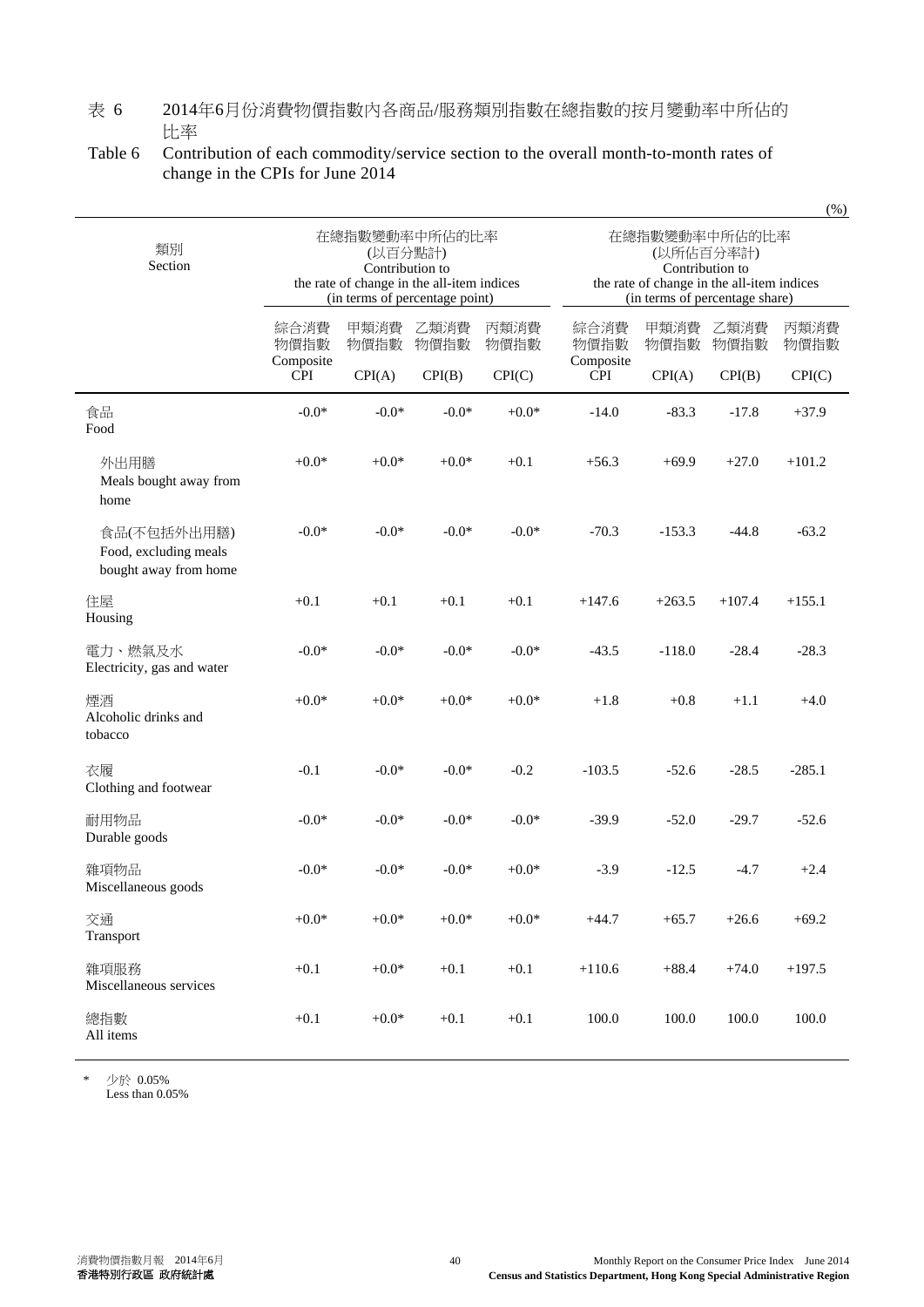### 表 7.1 佔2014年6月份綜合消費物價指數整體按月變動率中

#### 最大比率的商品/服務組別

### Table 7.1 Commodity/service groups with the largest contributions to the overall month-to-month rate of change in the Composite CPI for June 2014

| 商品/服務組別 |            | Group of commodity / service              | 權數<br>Weight |                          | 2014年<br>6月份指數與<br>2014年<br>5月比較<br>Index for Jun<br>2014 compared<br>with that for<br>May 2014 | 在綜合消費物<br>價指數變動率<br>中所佔的比率<br>(以百分率計)<br>Contribution (in<br>terms of % share)<br>to rate of change<br>in Composite CPI |       |  |
|---------|------------|-------------------------------------------|--------------|--------------------------|-------------------------------------------------------------------------------------------------|-------------------------------------------------------------------------------------------------------------------------|-------|--|
|         |            |                                           | (% )         |                          | (% )                                                                                            |                                                                                                                         | (% )  |  |
| 1.      | 租金(連差餉及地租) | Rent, including rates and government rent | 29.19        | $^+$                     | 0.3                                                                                             | $^{+}$                                                                                                                  | 147.9 |  |
| 2.      | 旅游         | Package tours                             | 2.45         | $^{+}$                   | 1.8                                                                                             | $^{+}$                                                                                                                  | 71.9  |  |
| 3.      | 外出用膳       | Meals bought away from home               | 17.07        | $^{+}$                   | 0.2                                                                                             | $^{+}$                                                                                                                  | 54.8  |  |
| 4.      | 進出香港交通費用   | Inbound and outbound transport fares      | 1.46         | $^{+}$                   | 1.1                                                                                             | $^{+}$                                                                                                                  | 25.7  |  |
| 5.      | 電影娛樂       | Cinema entertainment                      | 0.21         | $^{+}$                   | 8.8                                                                                             | $^{+}$                                                                                                                  | 23.2  |  |
| 6.      | 資訊及通訊服務    | Information and communications services   | 2.40         | $\overline{\phantom{a}}$ | 0.6                                                                                             |                                                                                                                         | 19.7  |  |
| 7.      | 鮮果         | Fresh fruit                               | 0.71         |                          | 2.7                                                                                             |                                                                                                                         | 37.3  |  |
| 8.      | 新鮮蔬菜       | Fresh vegetables                          | 1.16         |                          | 2.2                                                                                             |                                                                                                                         | 39.7  |  |
| 9.      | 煤氣         | Towngas                                   | 0.82         |                          | 3.5                                                                                             |                                                                                                                         | 44.6  |  |
|         | 10. 女裝外衣   | Women's outerclothing                     | 1.37         |                          | 2.9                                                                                             |                                                                                                                         | 62.2  |  |

### 表 7.2 佔2014年6月份甲類消費物價指數整體按月變動率中 最大比率的商品/服務組別

#### Table 7.2 Commodity/service groups with the largest contributions to the overall month-to-month rate of change in the CPI(A) for June 2014

| 商品/服務組別 |            | Group of commodity / service              | 權數<br>Weight |                | 2014年<br>6月份指數與<br>2014年<br>5月比較<br>Index for Jun<br>2014 compared<br>with that for<br>May 2014 |        | 在甲類消費物<br>價指數變動率<br>中所佔的比率<br>(以百分率計)<br>Contribution (in<br>terms of % share)<br>to rate of change<br>in $CPI(A)$ |
|---------|------------|-------------------------------------------|--------------|----------------|-------------------------------------------------------------------------------------------------|--------|--------------------------------------------------------------------------------------------------------------------|
|         |            |                                           | (% )         |                | (% )                                                                                            |        | (% )                                                                                                               |
|         | 租金(連差餉及地租) | Rent, including rates and government rent | 30.27        | $^{+}$         | 0.3                                                                                             | $^{+}$ | 264.0                                                                                                              |
| 2.      | 外出用膳       | Meals bought away from home               | 19.23        | $^{+}$         | 0.1                                                                                             | $^{+}$ | 70.1                                                                                                               |
| 3.      | 旅游         | Package tours                             | 0.92         | $^{+}$         | 2.2                                                                                             | $+$    | 61.0                                                                                                               |
| 4.      | 進出香港交通費用   | Inbound and outbound transport fares      | 0.96         | $^{+}$         | 1.5                                                                                             | $^{+}$ | 42.3                                                                                                               |
| 5.      | 電影娛樂       | Cinema entertainment                      | 0.16         | $^{+}$         | 8.8                                                                                             | $+$    | 34.6                                                                                                               |
| 6.      | 女裝外衣       | Women's outerclothing                     | 0.92         | $\blacksquare$ | 1.3                                                                                             |        | 35.2                                                                                                               |
|         | 資訊及通訊服務    | Information and communications services   | 3.19         |                | 0.6                                                                                             |        | 47.0                                                                                                               |
| 8.      | 鮮果         | Fresh fruit                               | 0.99         |                | 2.1                                                                                             |        | 80.1                                                                                                               |
| 9.      | 煤氣         | Towngas                                   | 1.15         |                | 3.5                                                                                             |        | 121.5                                                                                                              |
|         | 10. 新鮮蔬菜   | Fresh vegetables                          | 1.84         |                | 2.3                                                                                             |        | 129.4                                                                                                              |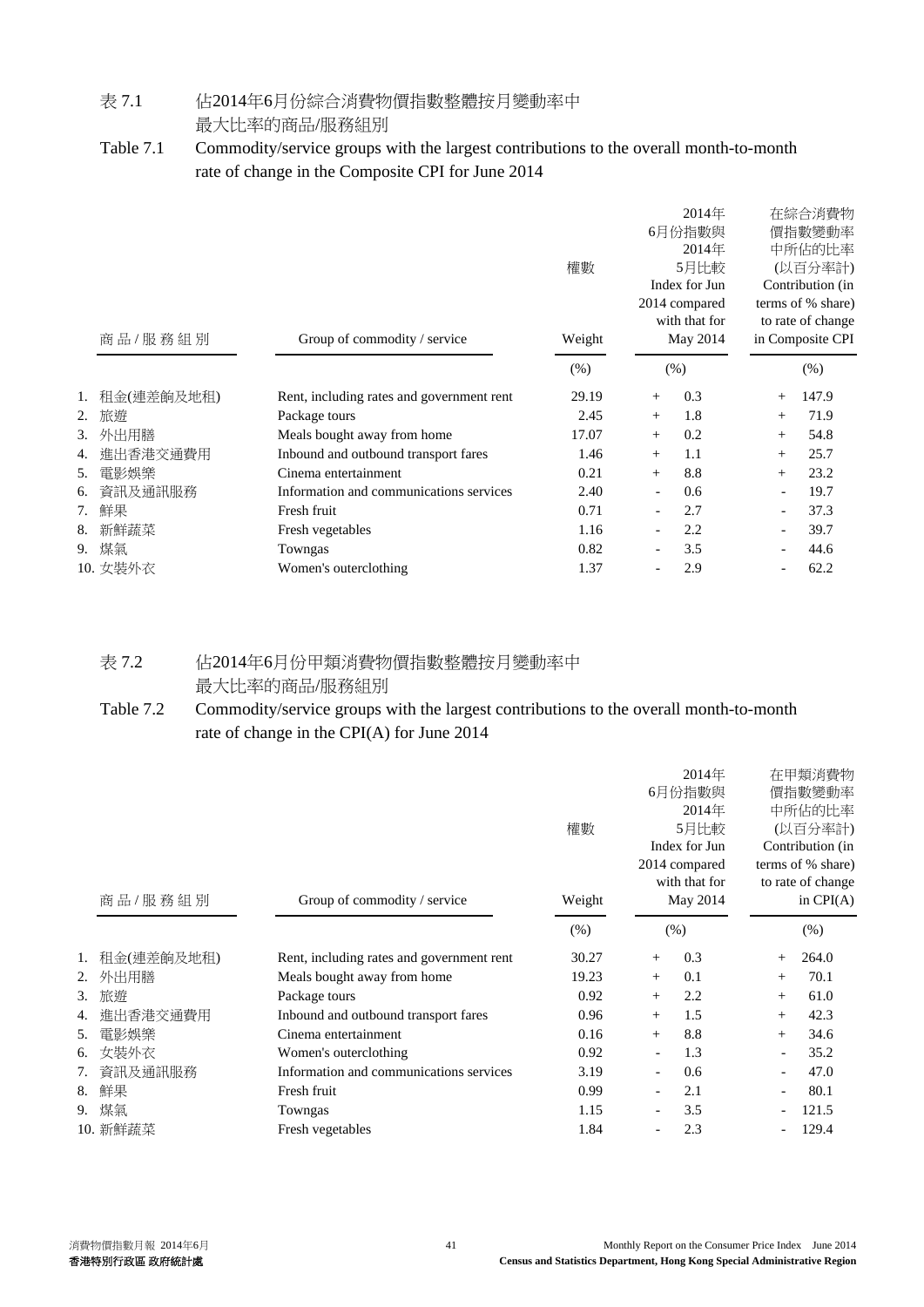### 表 7.3 佔2014年6月份乙類消費物價指數整體按月變動率中

最大比率的商品/服務組別

#### Table 7.3 Commodity/service groups with the largest contributions to the overall month-to-month rate of change in the CPI(B) for June 2014

|    | 商品/服務組別    | Group of commodity / service              | 權數<br>Weight |                          | 2014年<br>6月份指數與<br>2014年<br>5月比較<br>Index for Jun<br>2014 compared<br>with that for<br>May 2014 |        | 在乙類消費物<br>價指數變動率<br>中所佔的比率<br>(以百分率計)<br>Contribution (in<br>terms of % share)<br>to rate of change<br>in $CPI(B)$ |
|----|------------|-------------------------------------------|--------------|--------------------------|-------------------------------------------------------------------------------------------------|--------|--------------------------------------------------------------------------------------------------------------------|
|    |            |                                           | (% )         |                          | (% )                                                                                            |        | (% )                                                                                                               |
|    | 租金(連差餉及地租) | Rent, including rates and government rent | 28.85        | $^{+}$                   | 0.3                                                                                             | $^{+}$ | 107.3                                                                                                              |
| 2. | 旅游         | Package tours                             | 2.72         | $^{+}$                   | 1.6                                                                                             | $^{+}$ | 46.2                                                                                                               |
| 3. | 外出用膳       | Meals bought away from home               | 17.90        | $^{+}$                   | 0.1                                                                                             | $^{+}$ | 27.2                                                                                                               |
| 4. | 電影娛樂       | Cinema entertainment                      | 0.24         | $^{+}$                   | 8.8                                                                                             | $+$    | 18.1                                                                                                               |
| 5. | 進出香港交通費用   | Inbound and outbound transport fares      | 1.39         | $^{+}$                   | 0.9                                                                                             | $^{+}$ | 13.3                                                                                                               |
| 6. | 資訊及通訊服務    | Information and communications services   | 2.34         | $\overline{\phantom{a}}$ | 0.7                                                                                             |        | 14.0                                                                                                               |
| 7. | 女裝外衣       | Women's outerclothing                     | 1.38         |                          | 1.3                                                                                             |        | 18.0                                                                                                               |
| 8. | 新鮮蔬菜       | Fresh vegetables                          | 0.96         |                          | 2.2                                                                                             |        | 22.5                                                                                                               |
| 9. | 鮮果         | Fresh fruit                               | 0.65         |                          | 3.1                                                                                             |        | 26.7                                                                                                               |
|    | 10. 煤氣     | Towngas                                   | 0.78         |                          | 3.5                                                                                             |        | 29.0                                                                                                               |

### 表 7.4 佔2014年6月份丙類消費物價指數整體按月變動率中 最大比率的商品/服務組別

### Table 7.4 Commodity/service groups with the largest contributions to the overall month-to-month rate of change in the CPI(C) for June 2014

| 商品/服務組別 |            | Group of commodity / service              | 權數<br>Weight |                | 2014年<br>6月份指數與<br>2014年<br>5月比較<br>Index for Jun<br>2014 compared<br>with that for<br>May 2014 |        | 在丙類消費物<br>價指數變動率<br>中所佔的比率<br>(以百分率計)<br>Contribution (in<br>terms of % share)<br>to rate of change<br>in $CPI(C)$ |
|---------|------------|-------------------------------------------|--------------|----------------|-------------------------------------------------------------------------------------------------|--------|--------------------------------------------------------------------------------------------------------------------|
|         |            |                                           | (% )         |                | (% )                                                                                            |        | (% )                                                                                                               |
| 1.      | 租金(連差餉及地租) | Rent, including rates and government rent | 28.45        | $+$            | 0.3                                                                                             |        | 155.2                                                                                                              |
| 2.      | 旅遊         | Package tours                             | 3.81         | $+$            | 2.0                                                                                             | $^{+}$ | 130.3                                                                                                              |
| 3.      | 外出用膳       | Meals bought away from home               | 13.55        | $^{+}$         | 0.5                                                                                             | $^{+}$ | 101.1                                                                                                              |
| 4.      | 進出香港交通費用   | Inbound and outbound transport fares      | 2.13         | $+$            | 1.2                                                                                             | $^{+}$ | 40.9                                                                                                               |
| 5.      | 電影娛樂       | Cinema entertainment                      | 0.23         | $+$            | 8.8                                                                                             | $^{+}$ | 26.9                                                                                                               |
| 6.      | 煤氣         | Towngas                                   | 0.50         | $\overline{a}$ | 3.6                                                                                             |        | 28.9                                                                                                               |
|         | 鮮果         | Fresh fruit                               | 0.48         |                | 3.3                                                                                             |        | 32.4                                                                                                               |
| 8.      | 男裝外衣       | Men's outerclothing                       | 0.81         |                | 2.9                                                                                             |        | 40.2                                                                                                               |
| 9.      | 女裝鞋        | Women's footwear                          | 0.55         |                | 6.3                                                                                             |        | 56.7                                                                                                               |
|         | 10. 女裝外衣   | Women's outerclothing                     | 1.86         |                | 5.1                                                                                             |        | 167.6                                                                                                              |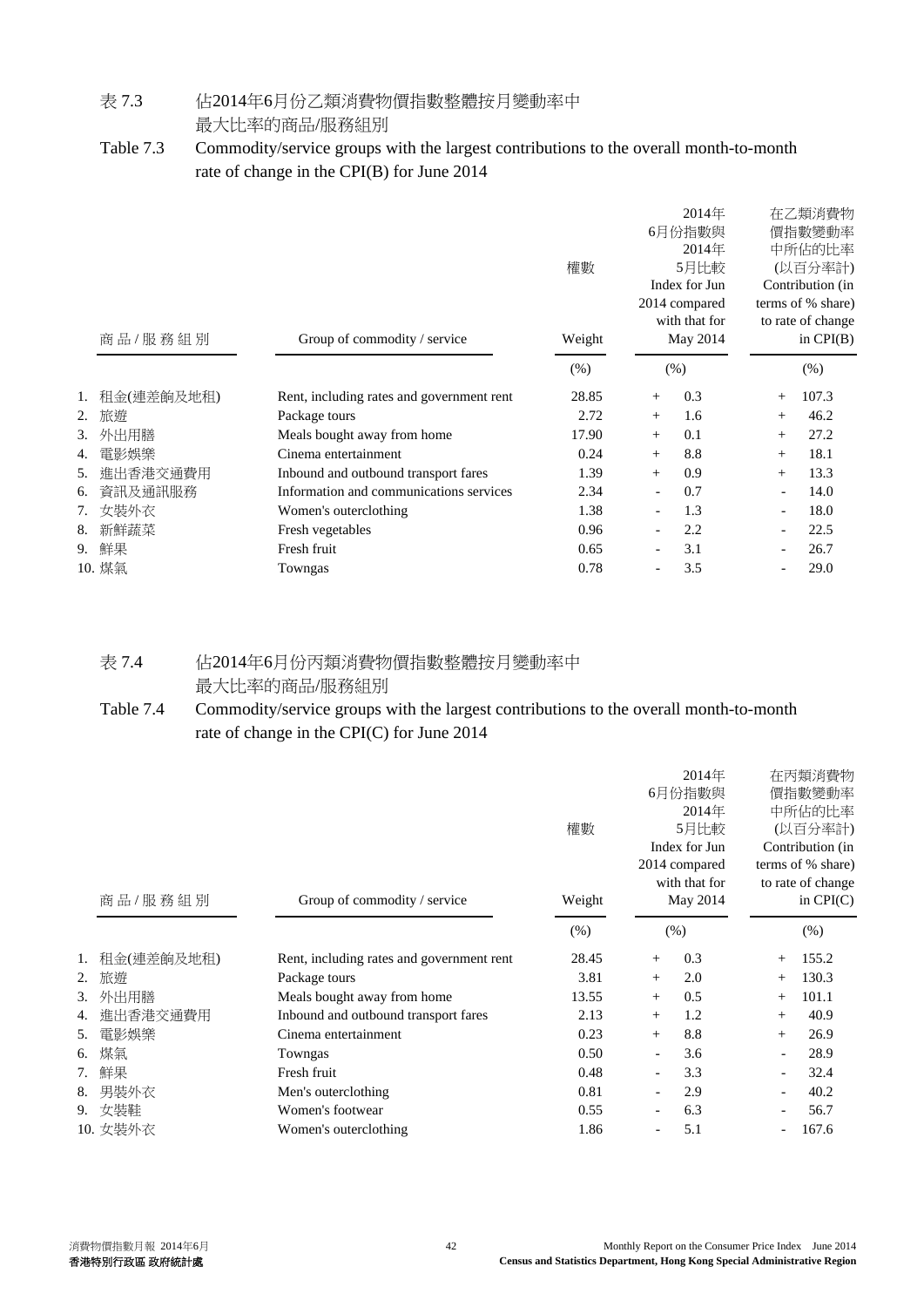### Table 8 Average prices and price ranges of selected food items

|              |                                              |                          |                        |                |                          |                                 |               |                          |                        | HK\$/kg        |
|--------------|----------------------------------------------|--------------------------|------------------------|----------------|--------------------------|---------------------------------|---------------|--------------------------|------------------------|----------------|
|              |                                              | 2014年6月<br>June 2014     |                        |                |                          | 2014年5月<br>May 2014             |               | 2013年6月<br>June 2013     |                        |                |
| 項目           | Item                                         | 平均價格<br>Average<br>price | 價格範圍<br>Price<br>range |                | 平均價格<br>Average<br>price | 價格範圍<br>Price<br>range          |               | 平均價格<br>Average<br>price | 價格範圍<br>Price<br>range |                |
| 光            | <b>Rice</b>                                  |                          |                        |                |                          |                                 |               |                          |                        |                |
| 絲苗<br>油粘     | Long grain<br>Short grain                    | 10.9<br>12.4             | $9.4 -$<br>$10.2 -$    | 17.4<br>18.0   | 10.9<br>12.3             | $9.4 -$<br>$9.7 -$              | 12.0<br>18.0  | 11.0<br>12.4             | $9.4 -$<br>$9.5 -$     | 13.0<br>18.0   |
| 新鮮豬肉         | Pork                                         |                          |                        |                |                          |                                 |               |                          |                        |                |
| 瘦肉<br>豬扒     | Lean meat<br>Pork chop                       | 64.0<br>67.4             | $52.9 -$<br>$52.9 -$   | 86.0<br>99.2   | 63.6<br>66.7             | $52.9 -$<br>$52.9 -$            | 86.0<br>99.2  | 66.1<br>67.6             | $52.9 -$<br>$52.9 -$   | 86.0<br>95.9   |
| 新鮮牛肉         | <b>Beef</b>                                  |                          |                        |                |                          |                                 |               |                          |                        |                |
| 上等牛肉<br>牛腩   | Best quality<br>Belly flesh                  | 155.9<br>131.1           | $125.7 -$<br>$99.2 -$  | 173.6<br>158.7 | 155.8<br>131.1           | $125.7 - 173.6$<br>99.2 - 158.7 |               | 155.7<br>130.6           | $125.7 -$<br>79.4 -    | 175.3<br>181.9 |
| 家禽           | Poultry                                      |                          |                        |                |                          |                                 |               |                          |                        |                |
| 上等活雞<br>冰鮮雞* | Live chicken - top grade<br>Chilled chicken* | 100.6<br>42.4            | $78.8 -$<br>$30.9 -$   | 132.3<br>58.8  | 103.0<br>42.0            | $69.4 -$<br>$30.8 -$            | 132.3<br>56.2 | 90.4<br>40.1             | $52.9 -$<br>$28.8 -$   | 115.7<br>54.5  |
| 鹹水魚          | Salt-water fish                              |                          |                        |                |                          |                                 |               |                          |                        |                |
| 紅衫魚          | Golden thread                                | 93.8                     | $46.3 -$               | 158.7          | 93.0                     | $39.7 - 132.3$                  |               | 91.6                     | $52.9 -$               | 145.5          |
| 木棉(大眼雞)*     | Big eye*                                     | 129.3                    | $66.1 -$               | 185.2          | 113.8                    | $66.1 -$                        | 158.7         | 107.8                    | $46.3 -$               | 158.7          |
| 石斑           | Garoupa                                      | 98.5                     | $79.4 -$               | 132.3          | 108.5                    | $92.6 - 158.7$                  |               | 115.0                    | $74.4 -$               | 211.6          |
| 淡水魚          | Fresh-water fish                             |                          |                        |                |                          |                                 |               |                          |                        |                |
| 鯇魚           | Grass carp                                   | 47.9                     | $33.1 -$               | 59.5           | 47.8                     | $33.1 -$                        | 59.5          | 46.3                     | $31.4 -$               | 59.5           |
| 大魚           | Big head                                     | 43.3                     | $33.1 -$               | 52.9           | 43.1                     | $33.1 -$                        | 52.9          | 41.0                     | $33.1 -$               | 49.6           |
| 新鮮蔬菜         | Fresh vegetables                             |                          |                        |                |                          |                                 |               |                          |                        |                |
| 白菜           | Cabbage, white                               | 19.9                     | $8.3 -$                | 29.8           | 21.0                     | $6.6 -$                         | 33.1          | 19.5                     | $8.3 -$                | 33.1           |
| 菜心<br>蕃茄     | Cabbage, flowering<br>Tomato                 | 19.0<br>15.6             | $7.4 -$<br>$9.9 -$     | 29.8<br>19.8   | 20.3<br>15.9             | $6.6 -$<br>$8.3 -$              | 33.1<br>19.8  | 19.8<br>13.8             | $6.6 -$<br>$8.3 -$     | 33.1<br>19.8   |
| 生菜           | Lettuce                                      | 17.1                     | $8.3 -$                | 26.5           | 16.9                     | $7.4 -$                         | 39.7          | 17.3                     | $8.3 -$                | 29.8           |
| 節瓜           | Hairy gourd                                  | 13.3                     | $7.4 -$                | 19.8           | 13.6                     | $7.4 -$                         | 19.8          | 13.3                     | $8.3 -$                | 23.1           |
| 鮮果(每個)       | Fresh fruit (\$ each)                        |                          |                        |                |                          |                                 |               |                          |                        |                |
| 蘋果           | Apple                                        | 4.0                      | $1.7 -$                | 12.0           | 3.9                      | $1.9 -$                         | 10.0          | 3.6                      | $1.6 -$                | 7.5            |
| 橙            | Orange                                       | 4.6                      | $2.2 -$                | 8.3            | 4.5                      | $2.5 -$                         | 9.0           | 4.1                      | $2.4 -$                | 8.3            |
| 雞蛋(每隻)       | Hen eggs (\$ each)                           | 1.6                      | $0.9 -$                | $3.0\,$        | 1.6                      | $0.9 -$                         | 2.7           | 1.5                      | $0.9 -$                | 2.5            |
| 沙糖           | Sugar                                        | 17.8                     | $9.9 -$                | 26.2           | 17.8                     | $9.9 -$                         | 26.2          | 17.7                     | $9.9 -$                | 26.2           |

\* 自2014年1月份開始,本表加入「冰鮮雞」及「木棉(大眼雞)」,並取代原有的「上等米鴨」及「鮫魚」。

"Chilled chicken" and "Big eye" were added starting from the January 2014 issue to replace "Duck – top grade" and "Mackerel" published previously.

港元/公斤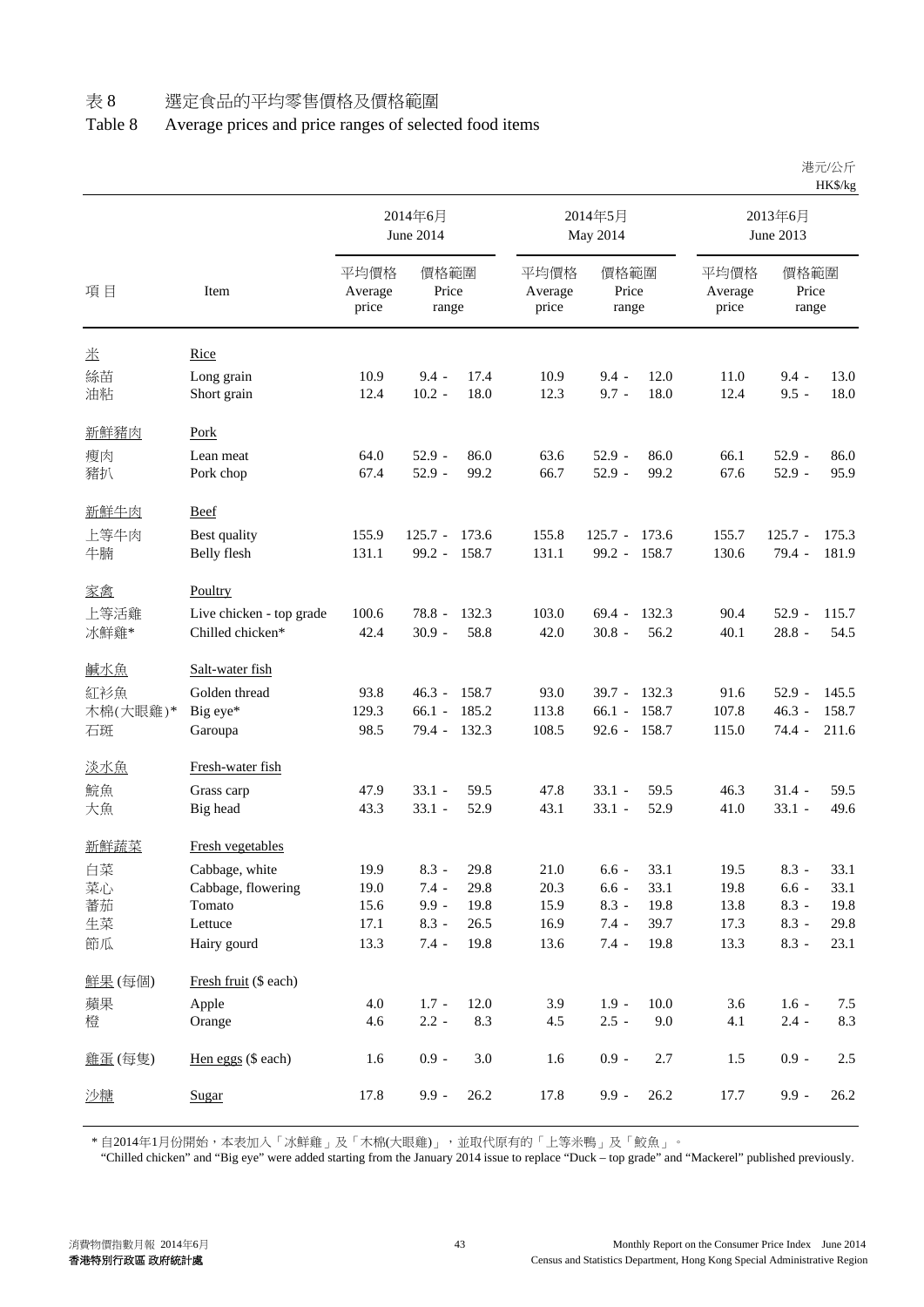

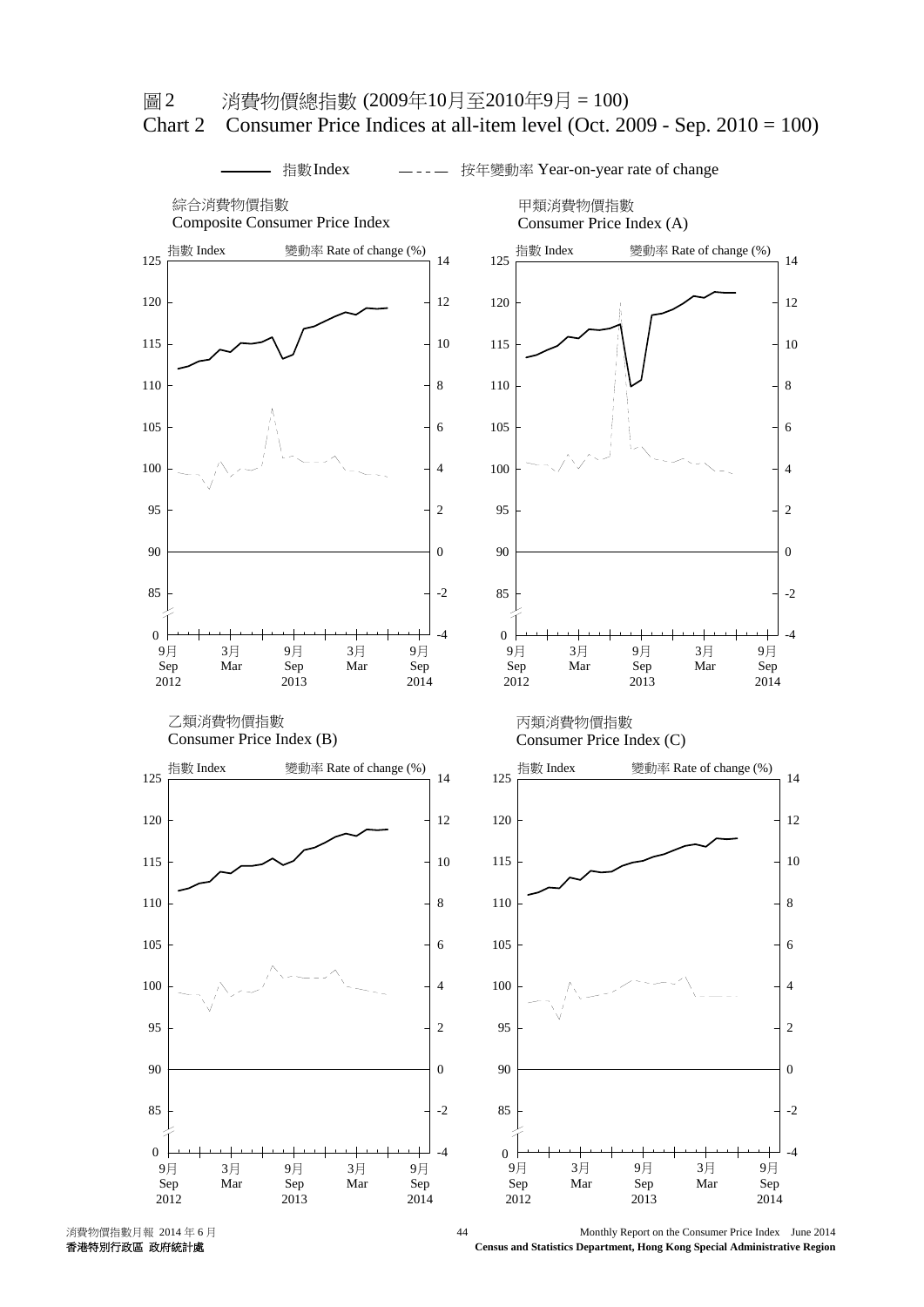

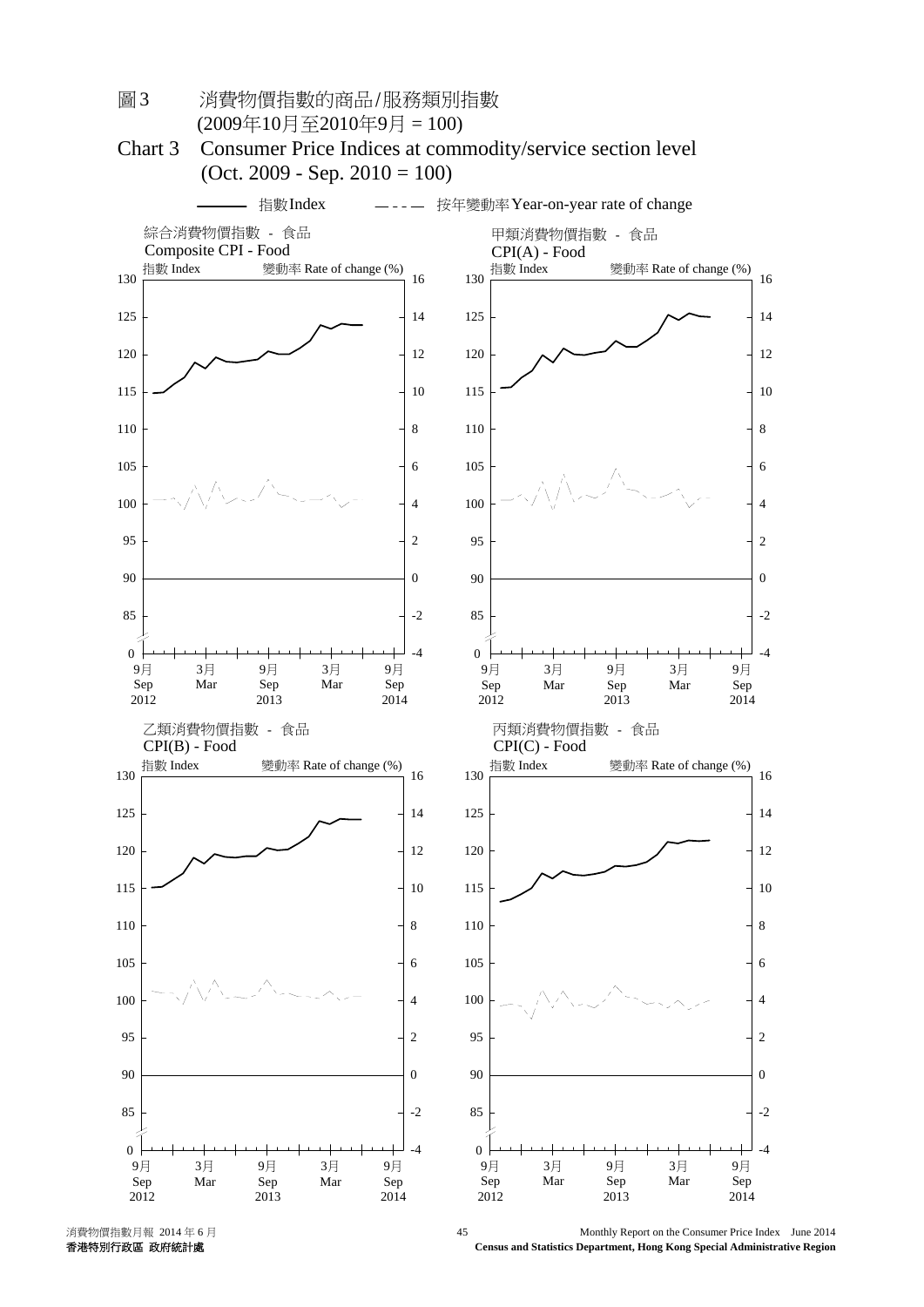

註釋:「住屋」類別的價格波動較大,主要受政府一次性紓困措施的影響,包括公營房屋租金寬免和差餉寬減。有關的紓困措施臚列於表 S1 附件。

Note: "Housing" section exhibited sharp price movements mainly because of the effects of Government's one-off relief measures including waiver of public housing rentals and rates concession as shown in Annex to Table S1.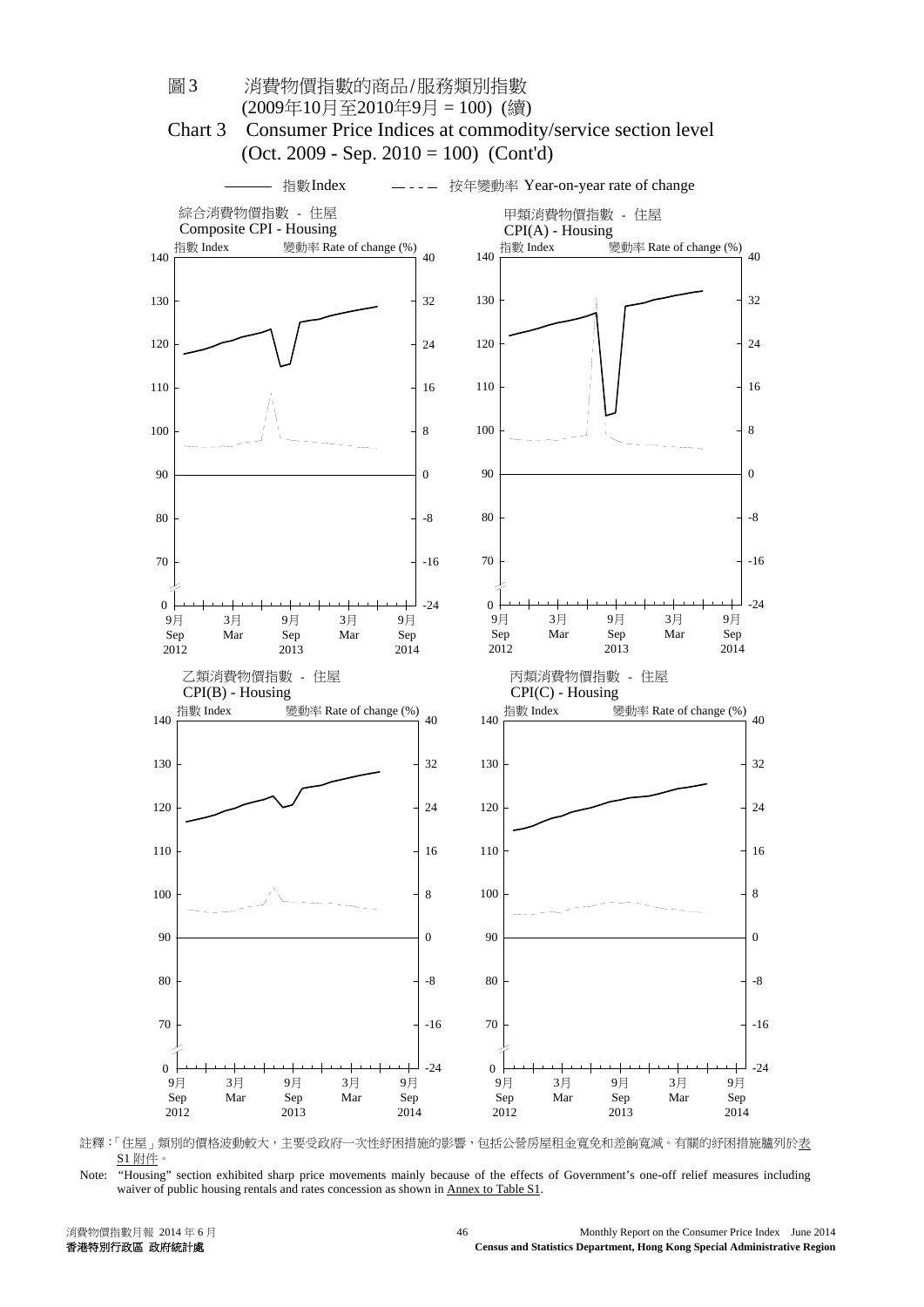

註釋:「電力、燃氣及水」的指數受政府電費補貼所影響。有關的紓困措施已臚列於表 S1 附件。 Note: The index for "Electricity, Gas and Water" was affected by the Government's electricity charge subsidy, with relevant relief measures shown in Annex to Table S1.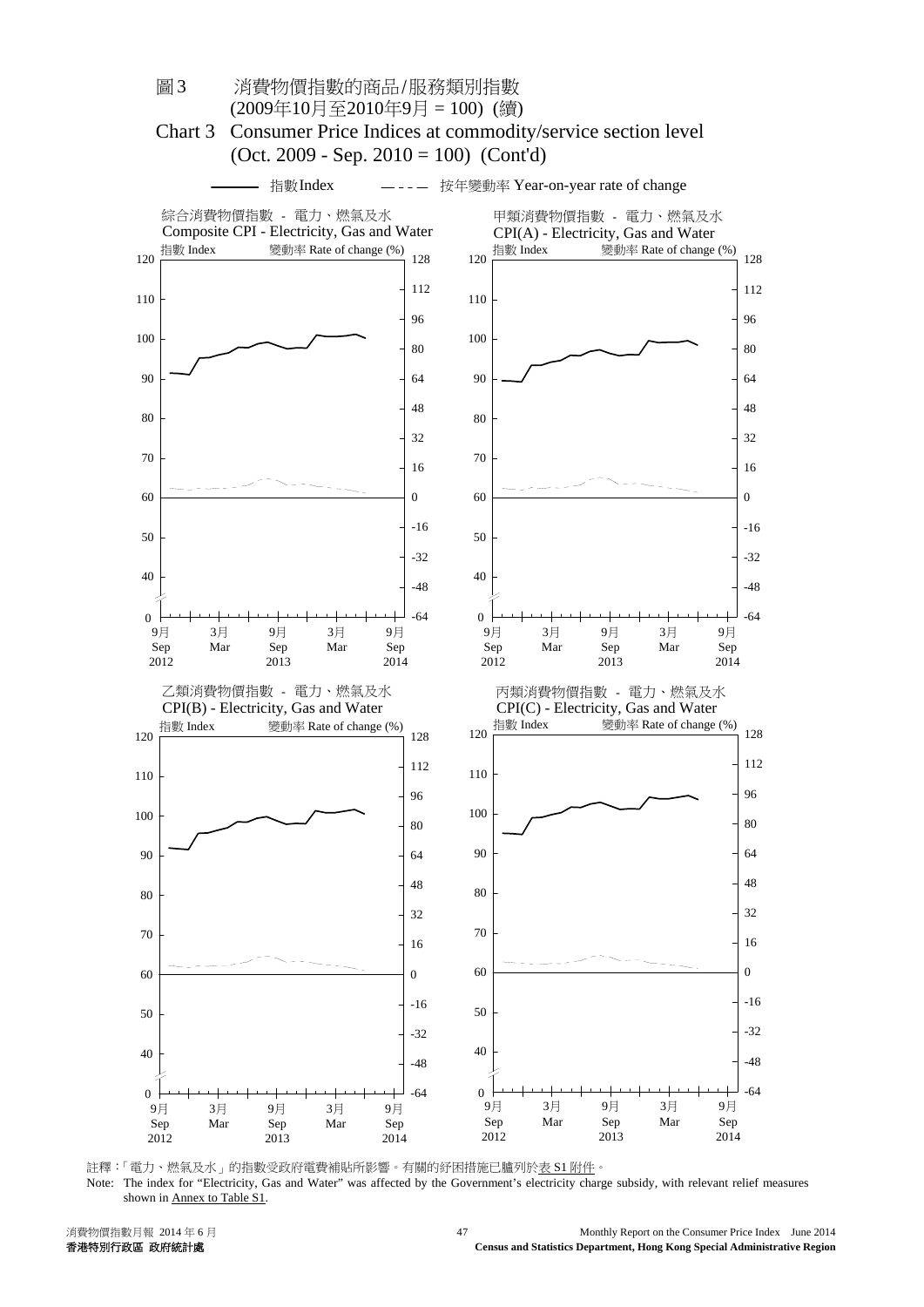

註釋:「煙酒」類別於 2014年3月份錄得顯著升幅,是由於煙草稅上調 11.8%。

Note: "Alcoholic drinks & tobacco" section recorded sharp increase in March 2014 due to the increase in tobacco duty by 11.8%.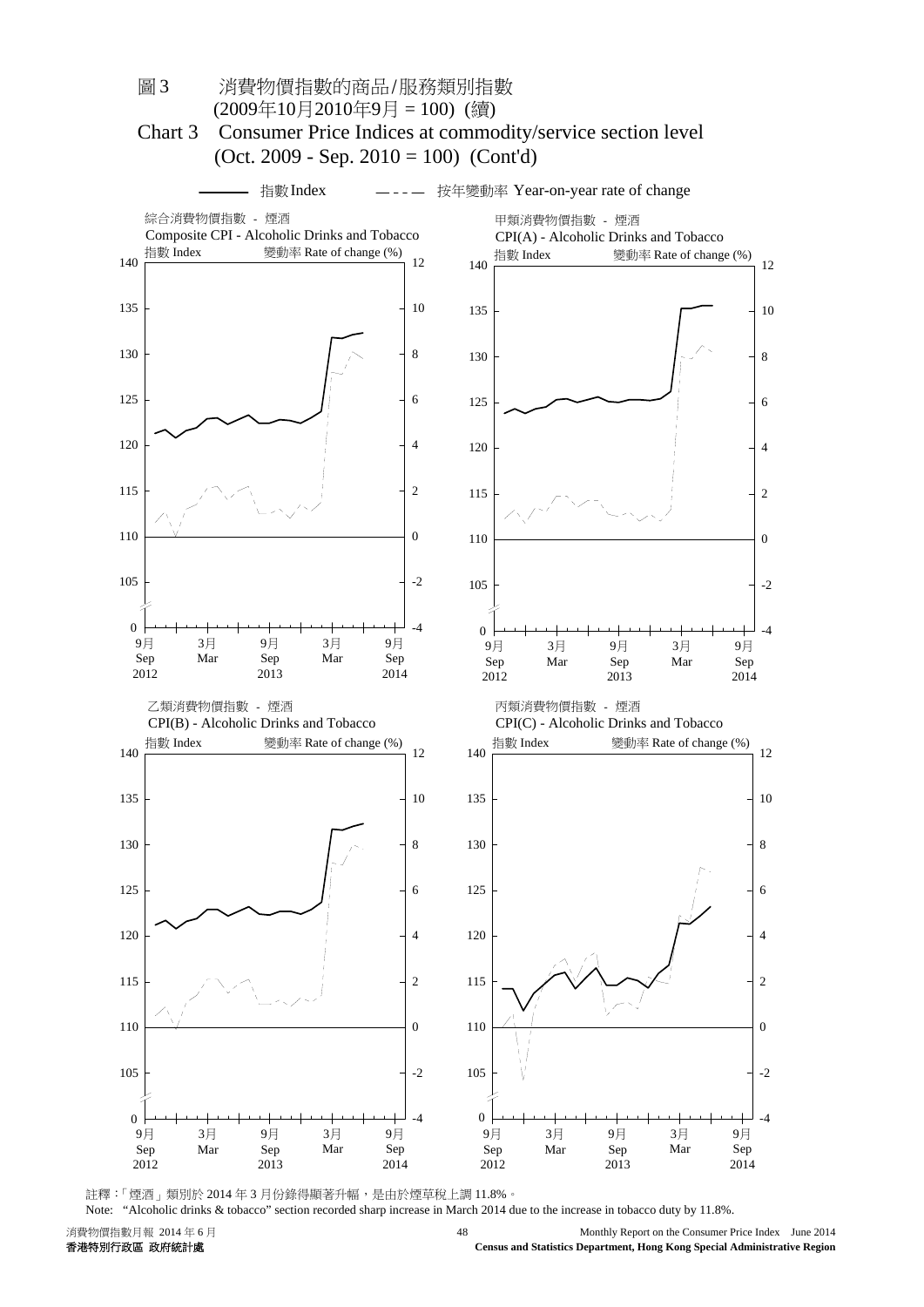

註釋:「衣履」類別的價格波動較大,主要是受到季節性因素影響

Note: "Clothing and footwear" section exhibited sharp price movements mainly due to seasonal factors.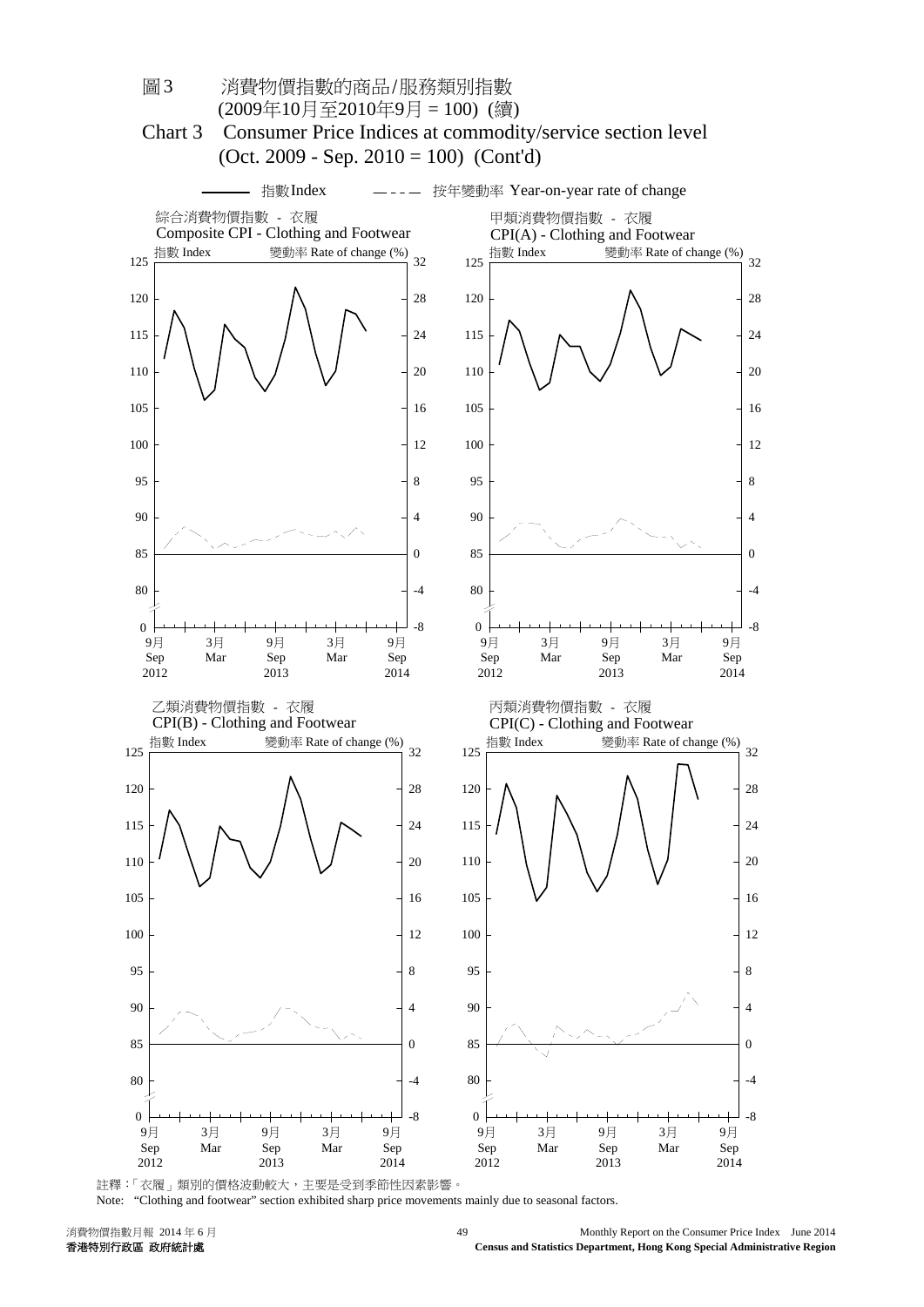

消費物價指數月報 2014年6月<br>- Monthly Report on the Consumer Price Index June 2014<br>- Census and Statistics Department, Hong Kong Special Administrative Region **Census and Statistics Department, Hong Kong Special Administrative Region**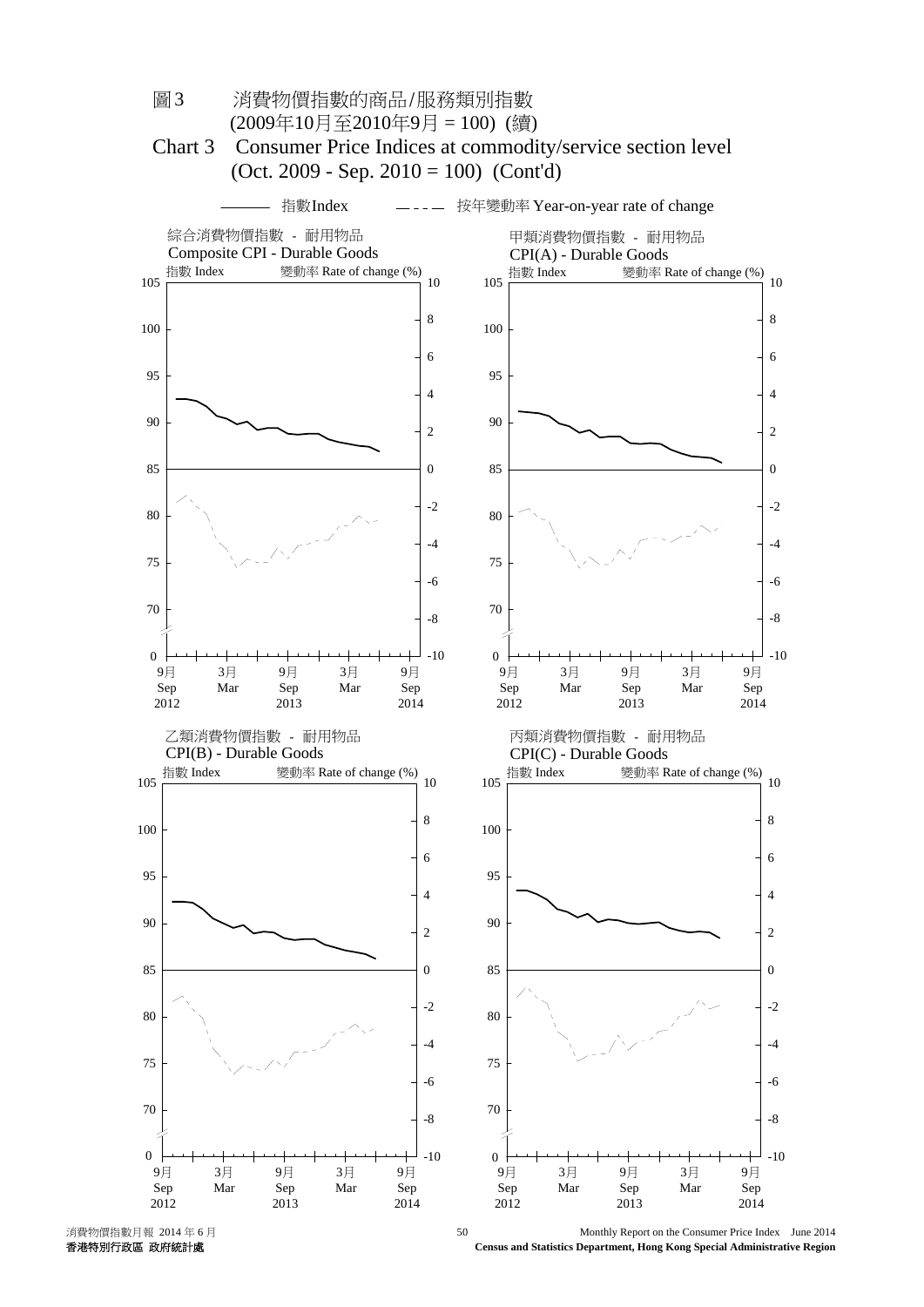

圖 3 消費物價指數的商品/服務類別指數

消費物價指數月報 2014年6月<br>- Monthly Report on the Consumer Price Index June 2014<br>- Census and Statistics Department, Hong Kong Special Administrative Region **Census and Statistics Department, Hong Kong Special Administrative Region**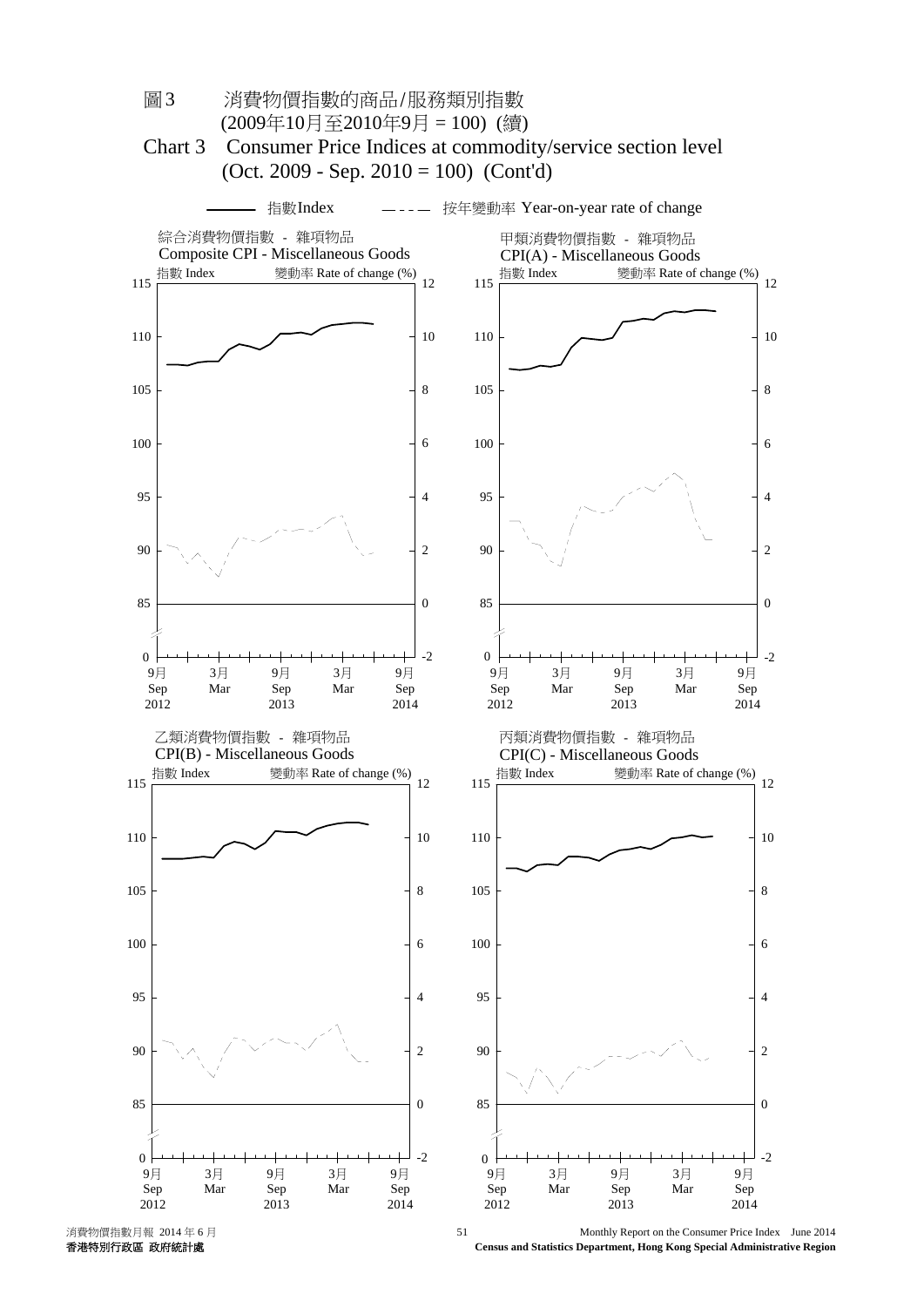

圖 3 消費物價指數的商品/服務類別指數

**Census and Statistics Department, Hong Kong Special Administrative Region**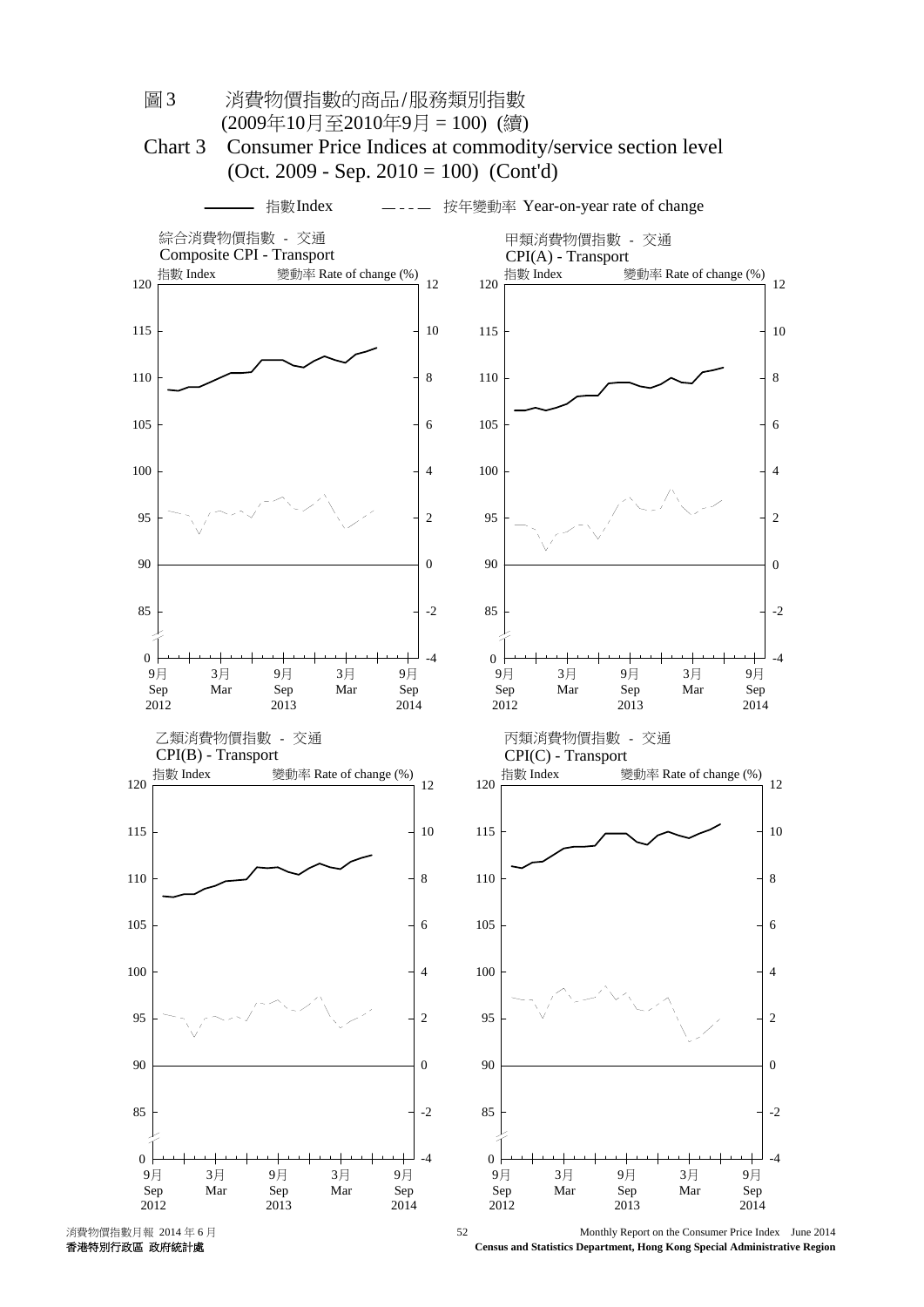

**Census and Statistics Department, Hong Kong Special Administrative Region**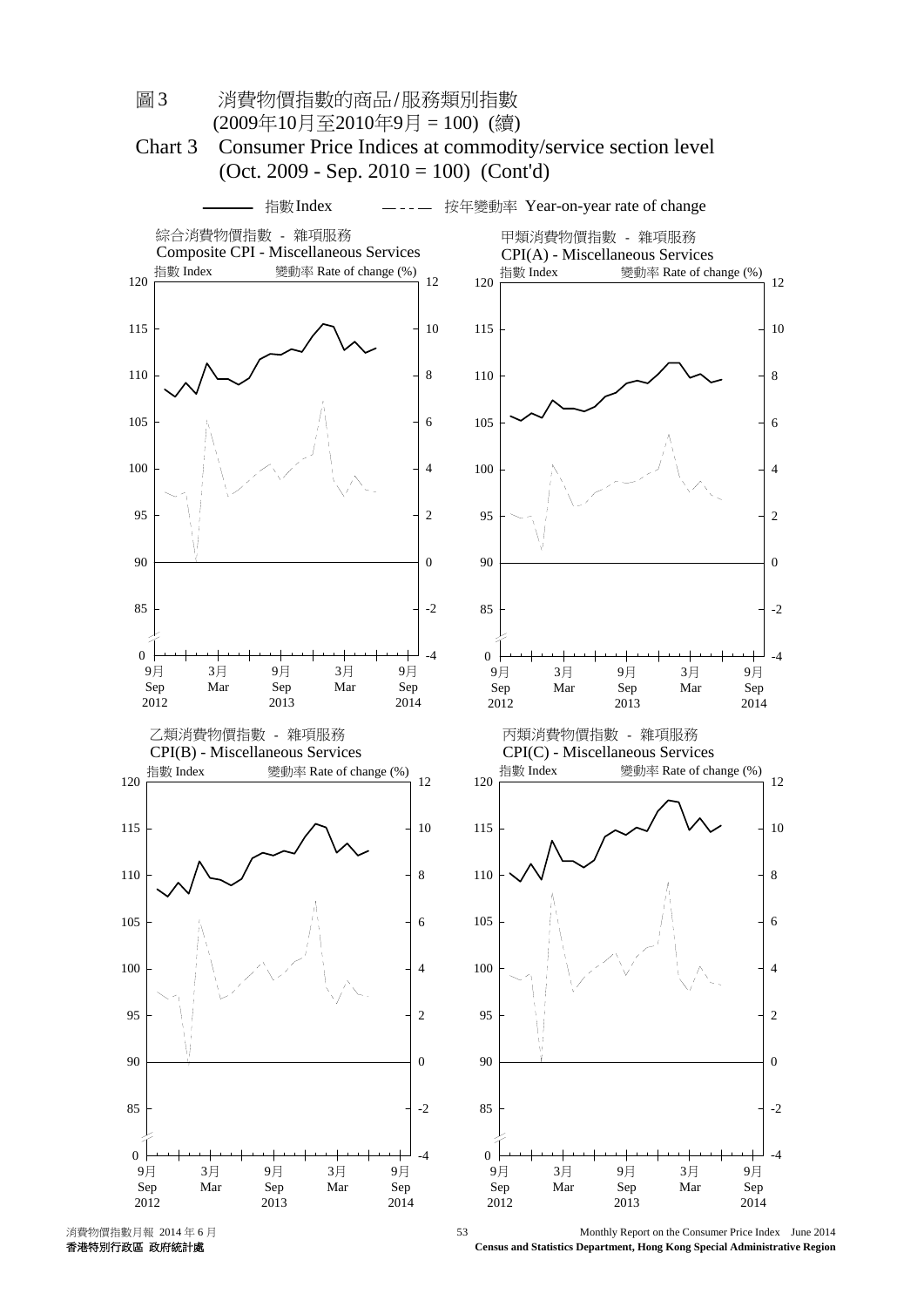#### 消費物價指數中各商品/服務類別 更新至2013年6月及2014年5月價格水平的開支權數 Expenditure weights of CPIs at commodity/service section level updated to the price levels in June 2013 and May 2014

#### **1.** 綜合消費物價指數

| <b>Composite CPI</b> |
|----------------------|
|----------------------|

| 商品/服務類別     | Section of commodity / service              | 以2009年10月<br>至2010年9月<br>價格水平計算的<br>開支權數<br>Expenditure<br>weights<br>corresponding to<br>the price level in<br>Oct 2009 - Sep 2010 | 更新至<br>2013年6月<br>價格水平的<br>開支權數<br>Expenditure<br>weights<br>updated to<br>the price level in<br>June 2013 | 更新至<br>2014年5月<br>價格水平的<br>開支權數<br>Expenditure<br>weights<br>updated to<br>the price level in<br>May 2014 |
|-------------|---------------------------------------------|-------------------------------------------------------------------------------------------------------------------------------------|------------------------------------------------------------------------------------------------------------|-----------------------------------------------------------------------------------------------------------|
|             |                                             | (% )                                                                                                                                | (% )                                                                                                       | (% )                                                                                                      |
|             |                                             |                                                                                                                                     |                                                                                                            |                                                                                                           |
| 食品          | Food                                        | 27.45                                                                                                                               | 28.35                                                                                                      | 28.53                                                                                                     |
| 外出用膳        | Meals bought away from home                 | (17.07)                                                                                                                             | (17.24)                                                                                                    | (17.40)                                                                                                   |
| 食品(不包括外出用膳) | Food, excluding meals bought away from home | (10.38)                                                                                                                             | (11.11)                                                                                                    | (11.13)                                                                                                   |
| 住屋          | Housing                                     | 31.66                                                                                                                               | 33.74                                                                                                      | 34.07                                                                                                     |
| 電力、燃氣及水     | Electricity, gas and water                  | 3.10                                                                                                                                | 2.63                                                                                                       | 2.63                                                                                                      |
| 煙酒          | Alcoholic drinks and tobacco                | 0.59                                                                                                                                | 0.63                                                                                                       | 0.65                                                                                                      |
| 衣履          | Clothing and footwear                       | 3.45                                                                                                                                | 3.39                                                                                                       | 3.41                                                                                                      |
| 耐用物品        | Durable goods                               | 5.27                                                                                                                                | 4.08                                                                                                       | 3.86                                                                                                      |
| 雜項物品        | Miscellaneous goods                         | 4.17                                                                                                                                | 3.95                                                                                                       | 3.89                                                                                                      |
| 交通          | Transport                                   | 8.44                                                                                                                                | 8.11                                                                                                       | 7.99                                                                                                      |
| 雜項服務        | Miscellaneous services                      | 15.87                                                                                                                               | 15.12                                                                                                      | 14.96                                                                                                     |

#### **2.** 甲類消費物價指數

| CPI(A)      |                                             |                     |                    |                    |
|-------------|---------------------------------------------|---------------------|--------------------|--------------------|
|             |                                             | 以2009年10月           | 更新至                | 更新至                |
|             |                                             | 至2010年9月            | 2013年6月            | 2014年5月            |
|             |                                             | 價格水平計算的             | 價格水平的              | 價格水平的              |
|             |                                             | 開支權數                | 開支權數               | 開支權數               |
|             |                                             | Expenditure         | Expenditure        | Expenditure        |
|             |                                             | weights             | weights            | weights            |
|             |                                             | corresponding to    | updated to         | updated to         |
|             |                                             | the price level in  | the price level in | the price level in |
| 商品/服務類別     | Section of commodity / service              | Oct 2009 - Sep 2010 | June 2013          | May 2014           |
|             |                                             | (% )                | (% )               | (% )               |
| 食品          | Food                                        | 33.68               | 34.56              | 34.77              |
| 外出用膳        | Meals bought away from home                 | (19.23)             | (19.23)            | (19.42)            |
| 食品(不包括外出用膳) | Food, excluding meals bought away from home | (14.45)             | (15.33)            | (15.35)            |
| 住屋          | Housing                                     | 32.19               | 34.79              | 35.01              |
| 電力、燃氣及水     | Electricity, gas and water                  | 4.36                | 3.57               | 3.58               |
| 煙酒          | Alcoholic drinks and tobacco                | 0.91                | 0.98               | 1.02               |
| 衣履          | Clothing and footwear                       | 2.60                | 2.52               | 2.47               |
| 耐用物品        | Durable goods                               | 3.73                | 2.82               | 2.65               |
| 雜項物品        | Miscellaneous goods                         | 3.87                | 3.64               | 3.59               |
| 交通          | Transport                                   | 7.22                | 6.68               | 6.60               |
| 雜項服務        | Miscellaneous services                      | 11.44               | 10.45              | 10.31              |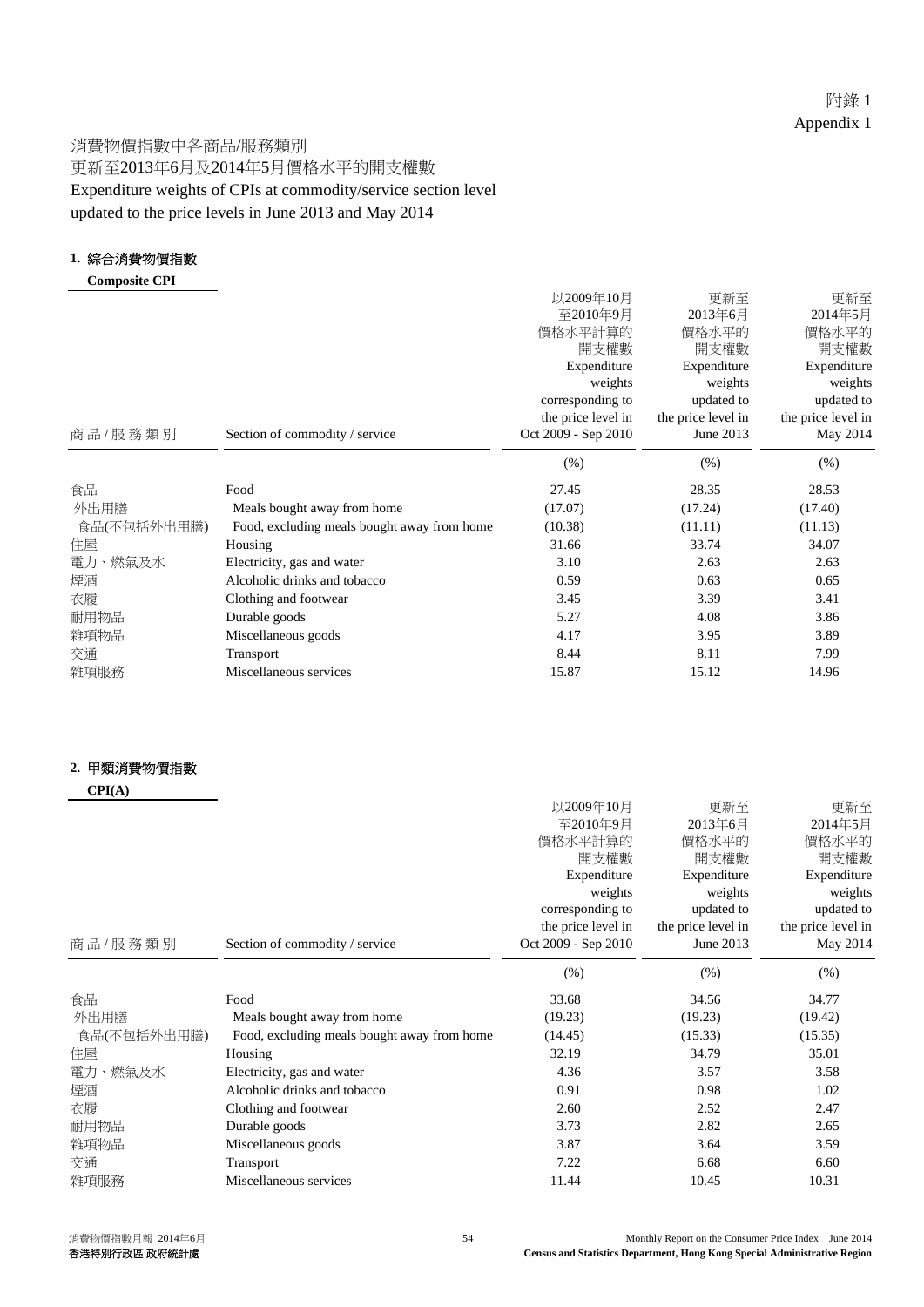#### 消費物價指數中各商品/服務類別 更新至2013年6月及2014年5月價格水平的開支權數 Expenditure weights of CPIs at commodity/service section level updated to the price levels in June 2013 and May 2014

#### **3.** 乙類消費物價指數

 **CPI(B)**

|                                             | 以2009年10月           | 更新至         | 更新至                |
|---------------------------------------------|---------------------|-------------|--------------------|
|                                             | 至2010年9月            | 2013年6月     | 2014年5月            |
|                                             | 價格水平計算的             | 價格水平的       | 價格水平的              |
|                                             | 開支權數                | 開支權數        | 開支權數               |
|                                             | Expenditure         | Expenditure | Expenditure        |
|                                             | weights             | weights     | weights            |
|                                             | corresponding to    | updated to  | updated to         |
|                                             | the price level in  |             | the price level in |
| Section of commodity / service              | Oct 2009 - Sep 2010 | June 2013   | May 2014           |
|                                             | (% )                | (% )        | (% )               |
| Food                                        | 27.16               | 28.20       | 28.42              |
| Meals bought away from home                 | (17.90)             | (18.18)     | (18.35)            |
| Food, excluding meals bought away from home | (9.26)              | (10.02)     | (10.07)            |
| Housing                                     | 31.43               | 33.38       | 33.83              |
| Electricity, gas and water                  | 2.84                | 2.44        | 2.43               |
| Alcoholic drinks and tobacco                | 0.56                | 0.60        | 0.62               |
| Clothing and footwear                       | 3.45                | 3.39        | 3.33               |
| Durable goods                               | 5.73                | 4.44        | 4.19               |
| Miscellaneous goods                         | 4.17                | 3.98        | 3.91               |
| Transport                                   | 8.35                | 8.00        | 7.89               |
| Miscellaneous services                      | 16.31               | 15.58       | 15.40              |
|                                             |                     |             | the price level in |

#### **4.** 丙類消費物價指數

|                                             | 以2009年10月                      | 更新至                                                                                             | 更新至                                                                                        |
|---------------------------------------------|--------------------------------|-------------------------------------------------------------------------------------------------|--------------------------------------------------------------------------------------------|
|                                             | 至2010年9月                       |                                                                                                 | 2014年5月                                                                                    |
|                                             | 價格水平計算的                        | 價格水平的                                                                                           | 價格水平的                                                                                      |
|                                             |                                |                                                                                                 | 開支權數                                                                                       |
|                                             |                                |                                                                                                 | Expenditure                                                                                |
|                                             |                                |                                                                                                 | weights                                                                                    |
|                                             |                                |                                                                                                 | updated to                                                                                 |
|                                             |                                |                                                                                                 | the price level in                                                                         |
|                                             |                                |                                                                                                 | May 2014                                                                                   |
|                                             | (% )                           | (% )                                                                                            | (% )                                                                                       |
| Food                                        | 20.87                          | 21.40                                                                                           | 21.51                                                                                      |
| Meals bought away from home                 | (13.55)                        | (13.68)                                                                                         | (13.80)                                                                                    |
| Food, excluding meals bought away from home | (7.32)                         | (7.72)                                                                                          | (7.71)                                                                                     |
| Housing                                     | 31.36                          | 33.03                                                                                           | 33.31                                                                                      |
| Electricity, gas and water                  | 2.03                           | 1.81                                                                                            | 1.80                                                                                       |
| Alcoholic drinks and tobacco                | 0.29                           | 0.29                                                                                            | 0.30                                                                                       |
| Clothing and footwear                       | 4.39                           | 4.38                                                                                            | 4.60                                                                                       |
| Durable goods                               | 6.39                           | 5.06                                                                                            | 4.83                                                                                       |
| Miscellaneous goods                         | 4.49                           | 4.26                                                                                            | 4.20                                                                                       |
| <b>Transport</b>                            | 9.93                           | 9.90                                                                                            | 9.72                                                                                       |
| Miscellaneous services                      | 20.25                          | 19.86                                                                                           | 19.72                                                                                      |
|                                             | Section of commodity / service | 開支權數<br>Expenditure<br>weights<br>corresponding to<br>the price level in<br>Oct 2009 - Sep 2010 | 2013年6月<br>開支權數<br>Expenditure<br>weights<br>updated to<br>the price level in<br>June 2013 |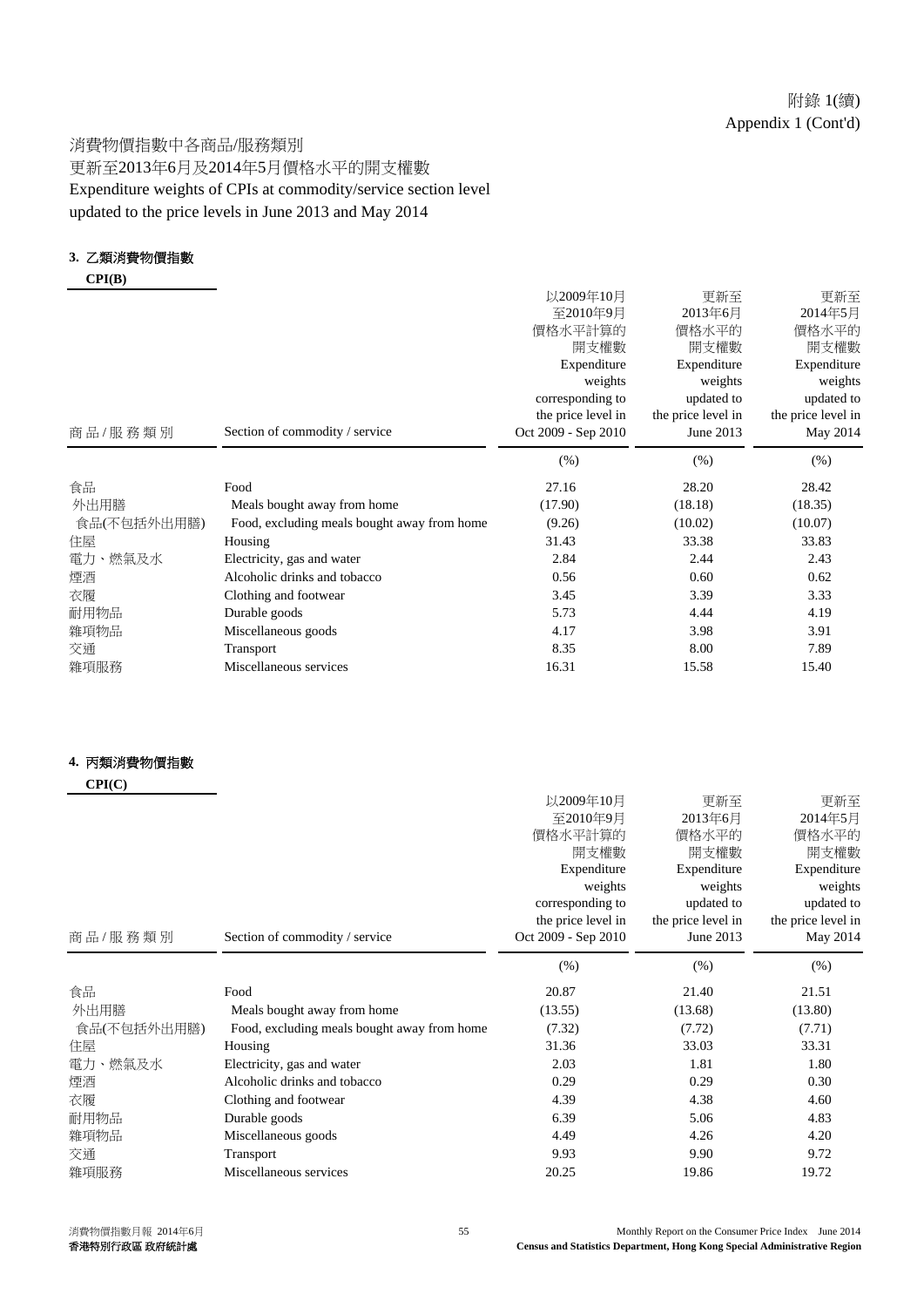### 綜合消費物價指數中各「按目的劃分的個人消費分類」類別指數的時間數列<br>(2009年10月至2010年9月 = 100) Appendix 2.1  $(2009年10月至2010年9月 = 100)$

# Time series of the Composite CPI at COICOP division level

(Oct. 2009 - Sep. 2010 = 100)

| 年/月<br>Year/<br>month | 總指數<br>All<br>items | 食品及<br>不含酒精<br>飲品<br>Food<br>and<br>non-<br>alcoholic<br>beverages | 煙酒<br>Alcoholic<br>beverages<br>and<br>tobacco | 衣履<br>Clothing<br>and<br>footwear | 住屋、水、<br>電力、燃氣<br>及其他燃料<br>Housing,<br>water,<br>electricity,<br>gas and<br>other fuels | 家具・家居<br>設備及家居<br>日常維修保養<br>Furnishings,<br>household<br>equipment<br>and routine<br>maintenance<br>of the house | 醫療<br>衛生<br>Health | 交通<br>Transport | 通訊<br>Communi-<br>cation | 娛樂<br>及文化<br>Recreation<br>and<br>culture | 教育<br>Education | 食肆及<br>酒店旅舍<br>Restaurants<br>and<br>hotels | 雜項物品<br>及服務<br>Misc.<br>goods<br>and<br>services |
|-----------------------|---------------------|--------------------------------------------------------------------|------------------------------------------------|-----------------------------------|-----------------------------------------------------------------------------------------|------------------------------------------------------------------------------------------------------------------|--------------------|-----------------|--------------------------|-------------------------------------------|-----------------|---------------------------------------------|--------------------------------------------------|
| 權數<br>Weight          | 100.00              | 10.38                                                              | 0.59                                           | 3.48                              | 34.66                                                                                   | 3.63                                                                                                             | 2.70               | 8.35            | 3.09                     | 7.82                                      | 3.99            | 17.16                                       | 4.15                                             |
| 2010                  | 100.7               | 101.4                                                              | 100.1                                          | 100.5                             | 100.8                                                                                   | 99.9                                                                                                             | 100.7              | 100.8           | 99.3                     | 100.3                                     | 100.5           | 100.6                                       | 100.7                                            |
| 2011                  | 106.0               | 111.4                                                              | 117.2                                          | 107.3                             | 107.1                                                                                   | 102.5                                                                                                            | 104.2              | 105.2           | 95.0                     | 102.8                                     | 102.9           | 105.8                                       | 104.6                                            |
| 2012                  | 110.3               | 118.6                                                              | 120.7                                          | 110.6                             | 111.9                                                                                   | 106.2                                                                                                            | 107.9              | 108.4           | 90.2                     | 105.4                                     | 105.7           | 111.5                                       | 106.7                                            |
| 2013                  | 115.1               | 123.8                                                              | 122.5                                          | 112.5                             | 119.4                                                                                   | 109.5                                                                                                            | 111.6              | 111.0           | 87.4                     | 107.4                                     | 109.7           | 116.4                                       | 108.3                                            |
| 2012                  |                     |                                                                    |                                                |                                   |                                                                                         |                                                                                                                  |                    |                 |                          |                                           |                 |                                             |                                                  |
| $6 \frac{1}{2}$ Jun   | 110.6               | 118.2                                                              | 120.4                                          | 112.1                             | 113.4                                                                                   | 105.6                                                                                                            | 108.1              | 108.5           | 90.6                     | 103.7                                     | 104.6           | 111.5                                       | 106.7                                            |
| 7月 Jul                | 108.3               | 118.8                                                              | 120.6                                          | 107.5                             | 105.8                                                                                   | 105.7                                                                                                            | 108.1              | 109.0           | 90.6                     | 107.0                                     | 104.7           | 111.8                                       | 106.5                                            |
| 8月 Aug                | 108.3               | 118.0                                                              | 121.2                                          | 105.9                             | 106.0                                                                                   | 105.7                                                                                                            | 108.2              | 109.1           | 90.1                     | 107.4                                     | 104.6           | 112.0                                       | 106.3                                            |
| 9月 Sep                | 108.7               | 117.6                                                              | 121.1                                          | 107.7                             | 106.9                                                                                   | 108.0                                                                                                            | 108.5              | 108.8           | 89.4                     | 105.8                                     | 108.1           | 112.3                                       | 107.3                                            |
| 10月 Oct               | 112.0               | 118.5                                                              | 121.3                                          | 111.8                             | 115.5                                                                                   | 107.9                                                                                                            | 108.6              | 108.8           | 88.5                     | 105.7                                     | 108.2           | 112.5                                       | 107.5                                            |
| $11$ 月 Nov            | 112.3               | 118.5                                                              | 121.7                                          | 118.4                             | 116.0                                                                                   | 108.1                                                                                                            | 108.7              | 108.7           | 88.4                     | 104.0                                     | 108.2           | 112.8                                       | 107.6                                            |
| 12月 Dec               | 112.9               | 120.8                                                              | 120.8                                          | 116.0                             | 116.4                                                                                   | 108.3                                                                                                            | 108.9              | 109.1           | 88.4                     | 107.0                                     | 108.2           | 113.0                                       | 106.9                                            |
| 2013                  |                     |                                                                    |                                                |                                   |                                                                                         |                                                                                                                  |                    |                 |                          |                                           |                 |                                             |                                                  |
| $1$ 月 Jan             | 113.1               | 121.9                                                              | 121.6                                          | 110.5                             | 117.4                                                                                   | 108.3                                                                                                            | 109.5              | 109.1           | 87.8                     | 104.3                                     | 108.2           | 113.8                                       | 107.0                                            |
| 2月 Feb                | 114.3               | 124.4                                                              | 121.9                                          | 106.2                             | 118.2                                                                                   | 108.4                                                                                                            | 110.1              | 109.6           | 87.3                     | 109.8                                     | 108.2           | 115.6                                       | 108.2                                            |
| 3月 Mar                | 114.0               | 122.1                                                              | 122.9                                          | 107.5                             | 118.8                                                                                   | 108.7                                                                                                            | 110.5              | 110.1           | 87.1                     | 106.0                                     | 108.2           | 115.6                                       | 108.1                                            |
| 4月 Apr                | 115.1               | 126.0                                                              | 123.0                                          | 116.5                             | 119.5                                                                                   | 108.9                                                                                                            | 111.0              | 110.6           | 87.0                     | 105.9                                     | 108.2           | 115.6                                       | 108.0                                            |
| 5月 May                | 115.0               | 123.7                                                              | 122.3                                          | 114.5                             | 120.1                                                                                   | 109.1                                                                                                            | 111.5              | 110.7           | 87.3                     | 104.6                                     | 108.2           | 116.1                                       | 108.4                                            |
| $6 \frac{1}{2}$ Jun   | 115.2               | 123.2                                                              | 122.8                                          | 113.3                             | 120.6                                                                                   | 109.1                                                                                                            | 111.6              | 110.7           | 87.3                     | 105.2                                     | 108.3           | 116.2                                       | 108.5                                            |
| 7月 Jul                | 115.8               | 123.0                                                              | 123.3                                          | 109.2                             | 121.3                                                                                   | 109.1                                                                                                            | 111.8              | 112.1           | 87.6                     | 109.2                                     | 108.3           | 116.7                                       | 108.3                                            |
| $8$ 月 Aug             | 113.2               | 123.3                                                              | 122.4                                          | 107.4                             | 113.6                                                                                   | 109.5                                                                                                            | 112.0              | 112.1           | 87.6                     | 110.2                                     | 108.3           | 116.8                                       | 108.6                                            |
| 9月 Sep                | 113.7               | 125.5                                                              | 122.4                                          | 109.6                             | 114.0                                                                                   | 109.7                                                                                                            | 112.4              | 112.1           | 87.8                     | 107.5                                     | 112.6           | 117.3                                       | 108.9                                            |
| $10$ 月 Oct            | 116.8               | 124.0                                                              | 122.8                                          | 114.6                             | 122.7                                                                                   | 111.1                                                                                                            | 112.7              | 111.5           | 87.1                     | 108.0                                     | 112.8           | 117.5                                       | 108.9                                            |
| $11$ 月 Nov            | 117.1               | 123.8                                                              | 122.7                                          | 121.6                             | 123.1                                                                                   | 111.2                                                                                                            | 113.0              | 111.3           | 87.3                     | 107.3                                     | 112.8           | 117.6                                       | 108.6                                            |
| 12月 Dec               | 117.7               | 124.8                                                              | 122.4                                          | 118.6                             | 123.4                                                                                   | 111.3                                                                                                            | 113.0              | 112.0           | 87.3                     | 110.6                                     | 112.8           | 118.3                                       | 108.5                                            |
| 2014                  |                     |                                                                    |                                                |                                   |                                                                                         |                                                                                                                  |                    |                 |                          |                                           |                 |                                             |                                                  |
| $1$ 月 Jan             | 118.3               | 126.0                                                              | 123.0                                          | 112.7                             | 124.3                                                                                   | 111.3                                                                                                            | 113.4              | 112.5           | 86.9                     | 113.0                                     | 112.8           | 119.1                                       | 108.9                                            |
| 2月 Feb                | 118.8               | 129.4                                                              | 123.7                                          | 108.2                             | 124.7                                                                                   | 111.5                                                                                                            | 113.9              | 112.1           | 86.7                     | 112.0                                     | 112.7           | 120.5                                       | 109.3                                            |
| 3月 Mar                | 118.5               | 127.9                                                              | 131.8                                          | 110.2                             | 125.2                                                                                   | 111.6                                                                                                            | 114.3              | 111.8           | 87.2                     | 106.3                                     | 112.7           | 120.6                                       | 109.7                                            |
| 4月 Apr                | 119.3               | 129.1                                                              | 131.7                                          | 118.5                             | 125.6                                                                                   | 111.8                                                                                                            | 114.6              | 112.7           | 86.4                     | 107.8                                     | 112.7           | 121.1                                       | 110.4                                            |
| 5月 May                | 119.2               | 127.9                                                              | 132.1                                          | 117.9                             | 126.0                                                                                   | 112.0                                                                                                            | 114.8              | 113.0           | 86.2                     | 105.1                                     | 112.7           | 121.5                                       | 110.5                                            |
| $6$ 月 Jun             | 119.3               | 127.4                                                              | 132.3                                          | 115.6                             | 126.2                                                                                   | 112.2                                                                                                            | 115.0              | 113.5           | 85.5                     | 105.8                                     | 113.0           | 121.7                                       | 110.3                                            |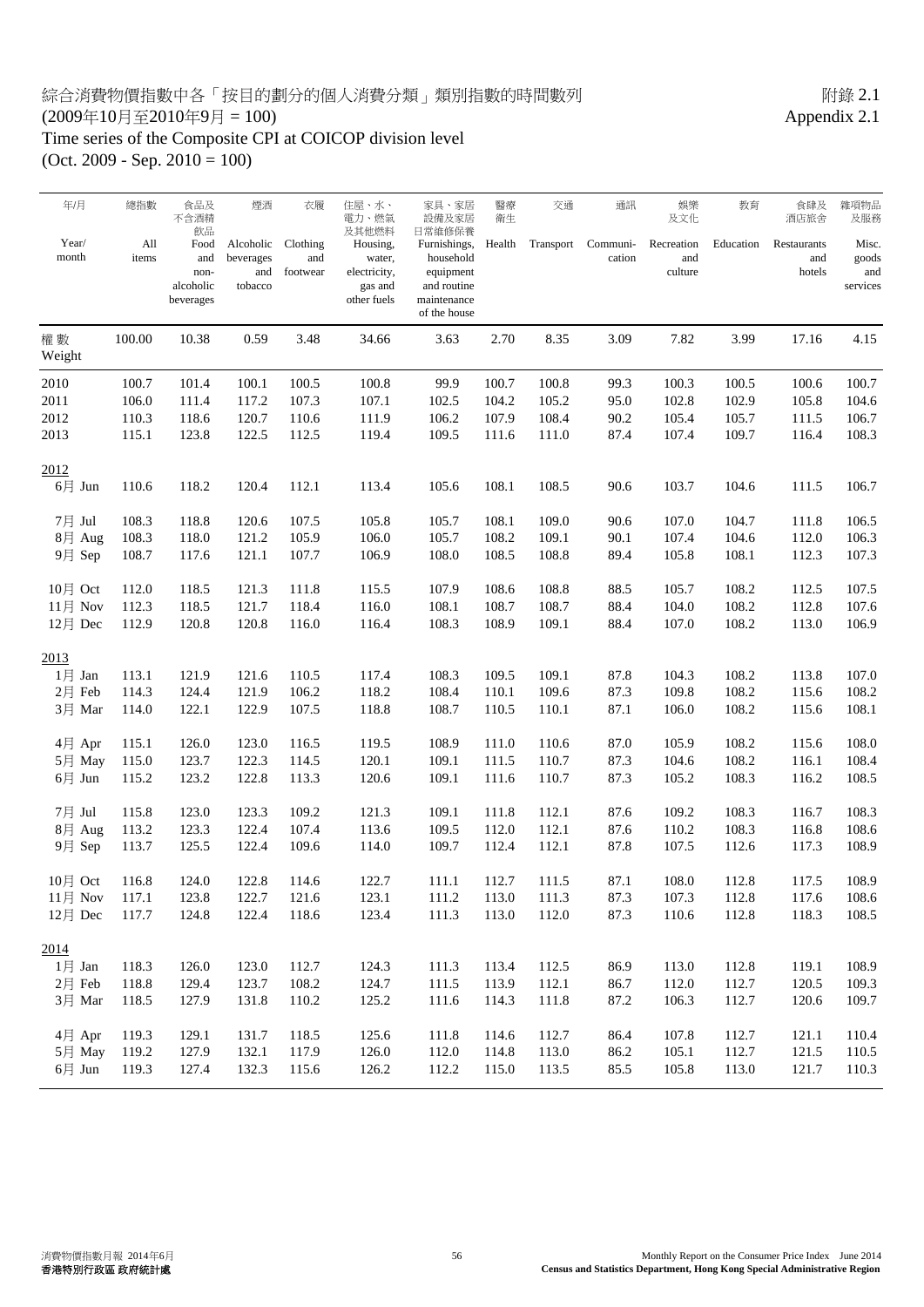### 甲類消費物價指數中各「按目的劃分的個人消費分類」類別指數的時間數列<br>(2009年10月至2010年9月 = 100)  $(2009年10月至2010年9月 = 100)$ Time series of the CPI(A) at COICOP division level

(Oct. 2009 - Sep. 2010 = 100)

| 年/月            | 總指數          | 食品及<br>不含酒精<br>飲品      | 煙酒                            | 衣履                          | 住屋、水、<br>電力、燃氣<br>及其他燃料            | 家具、家居<br>設備及家居<br>日常維修保養                   | 醫療<br>衛生 | 交通        | 通訊                 | 娛樂<br>及文化                    | 教育        | 食肆及<br>酒店旅舍                  | 雜項物品<br>及服務           |
|----------------|--------------|------------------------|-------------------------------|-----------------------------|------------------------------------|--------------------------------------------|----------|-----------|--------------------|------------------------------|-----------|------------------------------|-----------------------|
| Year/<br>month | All<br>items | Food<br>and<br>non-    | Alcoholic<br>beverages<br>and | Clothing<br>and<br>footwear | Housing,<br>water,<br>electricity, | Furnishings,<br>household<br>equipment     | Health   | Transport | Communi-<br>cation | Recreation<br>and<br>culture | Education | Restaurants<br>and<br>hotels | Misc.<br>goods<br>and |
|                |              | alcoholic<br>beverages | tobacco                       |                             | gas and<br>other fuels             | and routine<br>maintenance<br>of the house |          |           |                    |                              |           |                              | services              |
| 權數<br>Weight   | 100.00       | 14.45                  | 0.91                          | 2.62                        | 36.49                              | 2.26                                       | 2.14     | 7.19      | 3.69               | 5.12                         | 3.21      | 19.26                        | 2.66                  |
| 2010           | 100.8        | 101.3                  | 100.2                         | 100.1                       | 101.2                              | 100.2                                      | 100.7    | 100.5     | 99.6               | 99.9                         | 100.4     | 100.6                        | 100.6                 |
| 2011           | 106.4        | 111.5                  | 119.2                         | 106.5                       | 107.6                              | 103.1                                      | 104.3    | 103.7     | 96.1               | 100.4                        | 102.5     | 106.0                        | 104.4                 |
| 2012           | 110.3        | 119.1                  | 123.4                         | 110.3                       | 110.6                              | 107.2                                      | 107.9    | 106.4     | 92.0               | 102.0                        | 105.2     | 111.9                        | 106.3                 |
| 2013           | 115.9        | 124.7                  | 125.1                         | 112.9                       | 119.4                              | 109.9                                      | 111.6    | 108.4     | 90.2               | 104.2                        | 109.2     | 117.0                        | 108.1                 |
| 2012           |              |                        |                               |                             |                                    |                                            |          |           |                    |                              |           |                              |                       |
| $6$ 月 Jun      | 111.7        | 118.4                  | 123.2                         | 111.7                       | 114.6                              | 106.9                                      | 108.1    | 106.9     | 92.3               | 100.8                        | 104.1     | 112.0                        | 106.5                 |
| 7月 Jul         | 104.8        | 119.2                  | 123.5                         | 107.9                       | 95.1                               | 107.2                                      | 108.0    | 107.4     | 92.3               | 102.4                        | 104.2     | 112.2                        | 106.5                 |
| 8月 Aug         | 104.7        | 118.5                  | 123.8                         | 106.5                       | 95.3                               | 107.2                                      | 108.2    | 106.7     | 92.0               | 102.6                        | 104.0     | 112.5                        | 106.3                 |
| 9月 Sep         | 105.4        | 118.1                  | 123.8                         | 108.3                       | 96.8                               | 108.5                                      | 108.5    | 106.4     | 91.3               | 102.5                        | 107.7     | 112.7                        | 107.0                 |
| 10月 Oct        | 113.4        | 119.0                  | 123.8                         | 111.0                       | 118.0                              | 108.3                                      | 108.7    | 106.5     | 90.7               | 102.5                        | 107.7     | 112.9                        | 107.0                 |
| $11$ 月 Nov     | 113.7        | 118.8                  | 124.3                         | 117.1                       | 118.5                              | 108.5                                      | 108.7    | 106.5     | 90.6               | 101.2                        | 107.7     | 113.1                        | 106.8                 |
| $12$ 月 Dec     | 114.3        | 121.6                  | 123.8                         | 115.5                       | 118.9                              | 108.9                                      | 108.9    | 106.8     | 90.7               | 102.9                        | 107.7     | 113.3                        | 106.4                 |
| 2013           |              |                        |                               |                             |                                    |                                            |          |           |                    |                              |           |                              |                       |
| $1$ 月 Jan      | 114.8        | 122.7                  | 124.3                         | 111.2                       | 119.9                              | 108.8                                      | 109.6    | 106.5     | 90.1               | 101.8                        | 107.7     | 114.2                        | 106.7                 |
| 2月 Feb         | 115.9        | 125.0                  | 124.5                         | 107.6                       | 120.6                              | 108.7                                      | 110.1    | 106.8     | 89.7               | 104.8                        | 107.7     | 116.1                        | 108.0                 |
| 3月 Mar         | 115.7        | 122.5                  | 125.3                         | 108.5                       | 121.1                              | 109.1                                      | 110.5    | 107.2     | 89.7               | 102.6                        | 107.7     | 116.1                        | 108.0                 |
| 4月 Apr         | 116.8        | 127.0                  | 125.4                         | 115.1                       | 121.6                              | 109.3                                      | 111.1    | 108.0     | 89.7               | 102.9                        | 107.7     | 116.2                        | 108.0                 |
| 5月 May         | 116.7        | 124.3                  | 125.0                         | 113.5                       | 122.2                              | 109.7                                      | 111.6    | 108.1     | 89.9               | 102.4                        | 107.7     | 116.7                        | 108.5                 |
| $6$ 月 Jun      | 116.9        | 124.0                  | 125.3                         | 113.5                       | 122.7                              | 109.5                                      | 111.7    | 108.2     | 90.2               | 102.8                        | 107.8     | 116.8                        | 108.1                 |
| 7月 Jul         | 117.4        | 123.9                  | 125.6                         | 110.0                       | 123.5                              | 109.6                                      | 111.9    | 109.4     | 90.4               | 105.0                        | 107.8     | 117.3                        | 108.0                 |
| 8月 Aug         | 109.9        | 124.3                  | 125.1                         | 108.8                       | 102.7                              | 110.1                                      | 112.1    | 109.5     | 90.6               | 105.5                        | 107.8     | 117.4                        | 108.2                 |
| 9月 Sep         | 110.7        | 126.9                  | 125.0                         | 111.1                       | 103.2                              | 110.2                                      | 112.3    | 109.6     | 90.9               | 105.1                        | 112.0     | 117.9                        | 108.5                 |
| 10月 Oct        | 118.5        | 125.0                  | 125.3                         | 115.4                       | 124.7                              | 111.0                                      | 112.6    | 109.1     | 90.1               | 105.8                        | 112.1     | 118.1                        | 108.7                 |
| $11$ 月 Nov     | 118.7        | 124.6                  | 125.3                         | 121.2                       | 125.2                              | 111.2                                      | 113.0    | 109.0     | 90.5               | 104.9                        | 112.1     | 118.2                        | 108.4                 |
| 12月 Dec        | 119.2        | 125.7                  | 125.2                         | 118.6                       | 125.5                              | 111.3                                      | 113.0    | 109.4     | 90.5               | 106.8                        | 112.1     | 119.0                        | 108.4                 |
| 2014           |              |                        |                               |                             |                                    |                                            |          |           |                    |                              |           |                              |                       |
| $1$ 月 Jan      | 119.9        | 126.8                  | 125.4                         | 113.4                       | 126.5                              | 111.1                                      | 113.4    | 110.0     | 90.3               | 109.1                        | 112.1     | 119.8                        | 109.3                 |
| 2月 Feb         | 120.8        | 130.5                  | 126.2                         | 109.6                       | 126.8                              | 111.4                                      | 113.9    | 109.5     | 90.2               | 108.6                        | 112.0     | 121.4                        | 109.4                 |
| 3月 Mar         | 120.6        | 128.8                  | 135.3                         | 110.8                       | 127.3                              | 111.6                                      | 114.5    | 109.4     | 90.9               | 104.1                        | 112.0     | 121.5                        | 109.4                 |
| 4月 Apr         | 121.3        | 130.2                  | 135.3                         | 115.9                       | 127.6                              | 112.0                                      | 114.9    | 110.7     | 90.2               | 104.8                        | 112.0     | 121.9                        | 110.2                 |
| 5月 May         | 121.2        | 128.7                  | 135.6                         | 115.1                       | 128.0                              | 112.2                                      | 115.0    | 110.8     | 90.1               | 102.5                        | 112.0     | 122.4                        | 110.3                 |
| $6$ 月 Jun      | 121.2        | 128.3                  | 135.6                         | 114.3                       | 128.2                              | 112.3                                      | 115.3    | 111.2     | 89.4               | 103.1                        | 112.3     | 122.5                        | 109.9                 |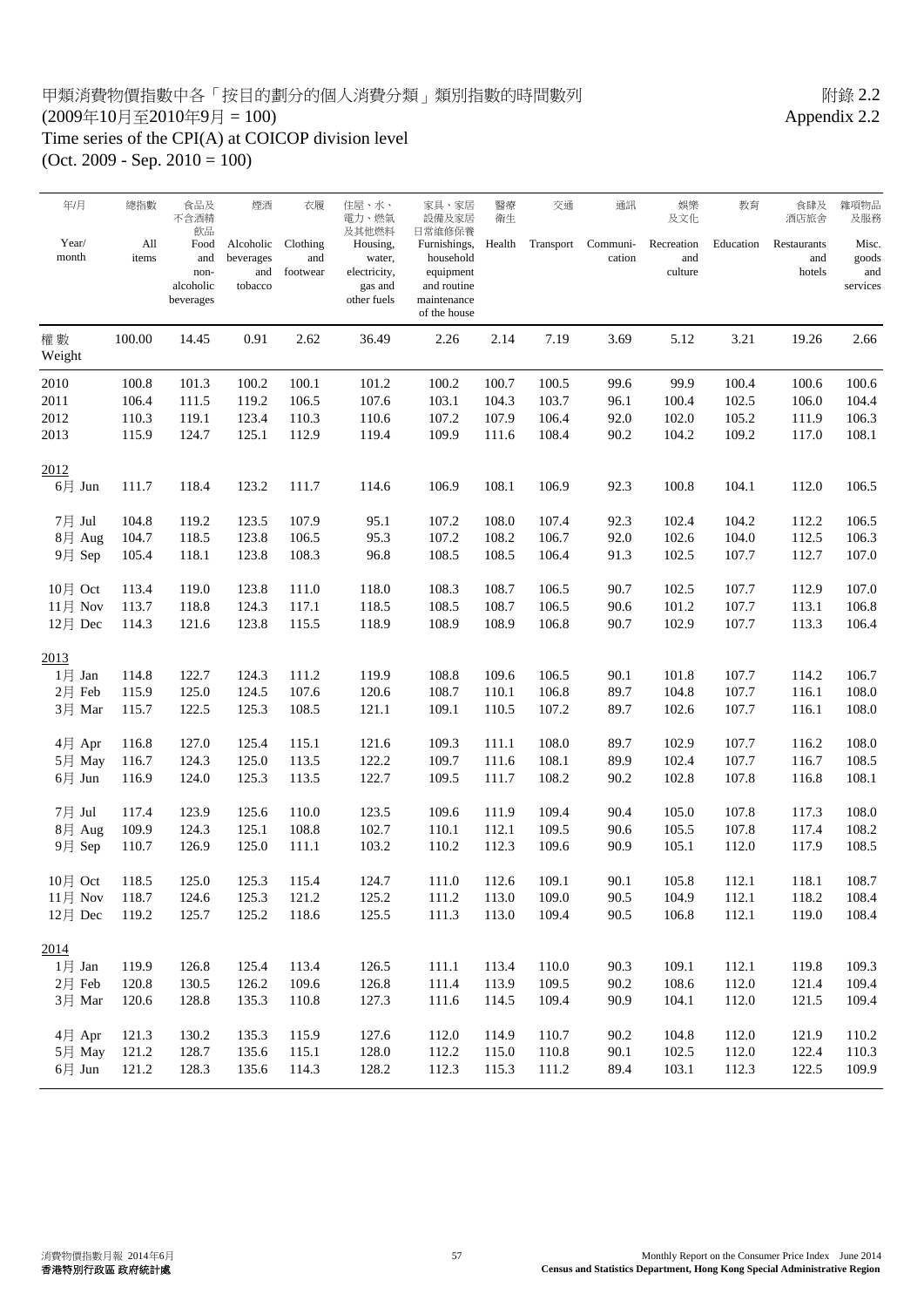#### 乙類消費物價指數中各「按目的劃分的個人消費分類」類別指數的時間數列<br>(2009年10月至2010年9月 = 100)  $(2009年10月至2010年9月 = 100)$ Time series of the CPI(B) at COICOP division level

(Oct. 2009 - Sep. 2010 = 100)

| 年/月            | 總指數          | 食品及<br>不含酒精<br>飲品                             | 煙酒                                       | 衣履                          | 住屋、水、<br>電力・燃氣<br>及其他燃料                                      | 家具、家居<br>設備及家居<br>日常維修保養                                                             | 醫療<br>衛生 | 交通        | 通訊                 | 娛樂<br>及文化                    | 教育        | 食肆及<br>酒店旅舍                  | 雜項物品<br>及服務                       |
|----------------|--------------|-----------------------------------------------|------------------------------------------|-----------------------------|--------------------------------------------------------------|--------------------------------------------------------------------------------------|----------|-----------|--------------------|------------------------------|-----------|------------------------------|-----------------------------------|
| Year/<br>month | All<br>items | Food<br>and<br>non-<br>alcoholic<br>beverages | Alcoholic<br>beverages<br>and<br>tobacco | Clothing<br>and<br>footwear | Housing,<br>water,<br>electricity,<br>gas and<br>other fuels | Furnishings,<br>household<br>equipment<br>and routine<br>maintenance<br>of the house | Health   | Transport | Communi-<br>cation | Recreation<br>and<br>culture | Education | Restaurants<br>and<br>hotels | Misc.<br>goods<br>and<br>services |
| 權數<br>Weight   | 100.00       | 9.26                                          | 0.56                                     | 3.48                        | 34.15                                                        | 3.48                                                                                 | 2.73     | 8.28      | 3.12               | 8.48                         | 4.22      | 17.97                        | 4.27                              |
| 2010           | 100.6        | 101.4                                         | 100.1                                    | 100.2                       | 100.8                                                        | 100.0                                                                                | 100.7    | 100.7     | 99.2               | 100.1                        | 100.4     | 100.6                        | 100.7                             |
| 2011           | 105.8        | 111.6                                         | 117.3                                    | 106.4                       | 107.0                                                        | 102.9                                                                                | 104.4    | 104.7     | 94.7               | 102.7                        | 102.6     | 105.9                        | 104.7                             |
| 2012           | 110.4        | 119.2                                         | 120.7                                    | 109.9                       | 112.7                                                        | 106.8                                                                                | 108.1    | 107.8     | 89.7               | 105.2                        | 105.3     | 111.8                        | 106.9                             |
| 2013           | 114.9        | 124.6                                         | 122.5                                    | 112.4                       | 119.7                                                        | 110.4                                                                                | 111.9    | 110.3     | 86.5               | 106.6                        | 109.1     | 116.6                        | 108.4                             |
| 2012           |              |                                               |                                          |                             |                                                              |                                                                                      |          |           |                    |                              |           |                              |                                   |
| $6$ 月 Jun      | 110.4        | 118.9                                         | 120.4                                    | 111.5                       | 113.0                                                        | 106.2                                                                                | 108.3    | 107.9     | 90.1               | 103.5                        | 104.2     | 111.9                        | 106.8                             |
| 7月 Jul         | 109.8        | 119.4                                         | 120.6                                    | 107.8                       | 110.5                                                        | 106.4                                                                                | 108.3    | 108.4     | 90.0               | 106.8                        | 104.3     | 112.2                        | 106.6                             |
| 8月 Aug         | 109.8        | 118.4                                         | 121.1                                    | 106.2                       | 110.7                                                        | 106.4                                                                                | 108.5    | 108.4     | 89.5               | 107.1                        | 104.2     | 112.4                        | 106.6                             |
| 9月 Sep         | 110.2        | 118.3                                         | 121.1                                    | 107.6                       | 111.3                                                        | 108.7                                                                                | 108.7    | 108.2     | 88.9               | 105.4                        | 107.6     | 112.6                        | 107.5                             |
| 10月 Oct        | 111.5        | 119.3                                         | 121.2                                    | 110.4                       | 114.7                                                        | 108.5                                                                                | 108.9    | 108.1     | 87.9               | 105.3                        | 107.7     | 112.9                        | 107.7                             |
| $11$ 月 Nov     | 111.8        | 119.2                                         | 121.7                                    | 117.1                       | 115.2                                                        | 108.9                                                                                | 108.9    | 108.1     | 87.7               | 103.6                        | 107.7     | 113.0                        | 107.8                             |
| 12月 Dec        | 112.4        | 121.5                                         | 120.8                                    | 115.0                       | 115.6                                                        | 109.2                                                                                | 109.2    | 108.4     | 87.7               | 106.5                        | 107.7     | 113.3                        | 107.2                             |
| 2013           |              |                                               |                                          |                             |                                                              |                                                                                      |          |           |                    |                              |           |                              |                                   |
| $1$ 月 Jan      | 112.6        | 122.6                                         | 121.6                                    | 110.7                       | 116.5                                                        | 109.0                                                                                | 109.8    | 108.4     | 87.1               | 104.0                        | 107.7     | 114.0                        | 107.3                             |
| 2月 Feb         | 113.8        | 125.2                                         | 121.9                                    | 106.7                       | 117.3                                                        | 109.2                                                                                | 110.4    | 109.0     | 86.5               | 109.2                        | 107.7     | 115.8                        | 108.5                             |
| 3月 Mar         | 113.6        | 123.1                                         | 122.9                                    | 107.8                       | 118.0                                                        | 109.5                                                                                | 110.8    | 109.3     | 86.3               | 105.4                        | 107.7     | 115.8                        | 108.3                             |
| 4月 Apr         | 114.5        | 126.7                                         | 122.9                                    | 114.9                       | 118.8                                                        | 109.7                                                                                | 111.3    | 109.8     | 86.2               | 105.2                        | 107.7     | 115.9                        | 108.2                             |
| 5月 May         | 114.5        | 124.6                                         | 122.2                                    | 113.2                       | 119.4                                                        | 110.0                                                                                | 111.9    | 110.0     | 86.5               | 103.8                        | 107.7     | 116.4                        | 108.5                             |
| $6$ 月 Jun      | 114.7        | 124.1                                         | 122.7                                    | 112.9                       | 120.0                                                        | 110.0                                                                                | 112.0    | 110.0     | 86.5               | 104.3                        | 107.7     | 116.5                        | 108.5                             |
| 7月 Jul         | 115.4        | 123.8                                         | 123.2                                    | 109.3                       | 120.7                                                        | 110.0                                                                                | 112.2    | 111.3     | 86.7               | 108.4                        | 107.7     | 116.9                        | 108.1                             |
| $8$ 月 Aug      | 114.6        | 124.0                                         | 122.4                                    | 107.9                       | 118.4                                                        | 110.4                                                                                | 112.5    | 111.3     | 86.7               | 109.4                        | 107.8     | 116.9                        | 108.5                             |
| 9月 Sep         | 115.1        | 126.3                                         | 122.3                                    | 110.1                       | 118.9                                                        | 110.6                                                                                | 112.8    | 111.3     | 86.8               | 106.5                        | 111.8     | 117.3                        | 108.9                             |
| $10$ 月 Oct     | 116.4        | 124.8                                         | 122.7                                    | 114.9                       | 122.3                                                        | 111.9                                                                                | 113.0    | 110.9     | 86.2               | 106.9                        | 111.9     | 117.6                        | 108.7                             |
| $11$ 月 Nov     | 116.7        | 124.8                                         | 122.7                                    | 121.7                       | 122.6                                                        | 112.1                                                                                | 113.3    | 110.6     | 86.4               | 106.2                        | 111.9     | 117.7                        | 108.5                             |
| 12月 Dec        | 117.3        | 125.7                                         | 122.4                                    | 118.6                       | 123.0                                                        | 112.1                                                                                | 113.3    | 111.3     | 86.4               | 109.6                        | 111.9     | 118.5                        | 108.3                             |
| 2014           |              |                                               |                                          |                             |                                                              |                                                                                      |          |           |                    |                              |           |                              |                                   |
| $1$ 月 Jan      | 118.0        | 126.9                                         | 122.9                                    | 113.1                       | 123.9                                                        | 112.1                                                                                | 113.7    | 111.7     | 85.9               | 112.0                        | 111.9     | 119.4                        | 108.7                             |
| 2月 Feb         | 118.4        | 130.2                                         | 123.7                                    | 108.5                       | 124.3                                                        | 112.3                                                                                | 114.2    | 111.4     | 85.6               | 110.8                        | 111.9     | 120.7                        | 109.2                             |
| 3月 Mar         | 118.1        | 128.8                                         | 131.7                                    | 109.7                       | 124.9                                                        | 112.4                                                                                | 114.8    | 111.1     | 86.1               | 105.1                        | 111.9     | 120.8                        | 109.5                             |
| 4月 Apr         | 118.9        | 130.1                                         | 131.6                                    | 115.5                       | 125.3                                                        | 112.6                                                                                | 115.1    | 112.0     | 85.3               | 106.5                        | 111.9     | 121.3                        | 110.2                             |
| 5月 May         | 118.8        | 129.1                                         | 132.0                                    | 114.5                       | 125.7                                                        | 112.7                                                                                | 115.4    | 112.4     | 85.0               | 103.9                        | 111.9     | 121.7                        | 110.3                             |
| $6$ 月 Jun      | 118.9        | 128.5                                         | 132.3                                    | 113.6                       | 126.0                                                        | 113.0                                                                                | 115.6    | 112.8     | 84.3               | 104.5                        | 112.1     | 121.8                        | 110.0                             |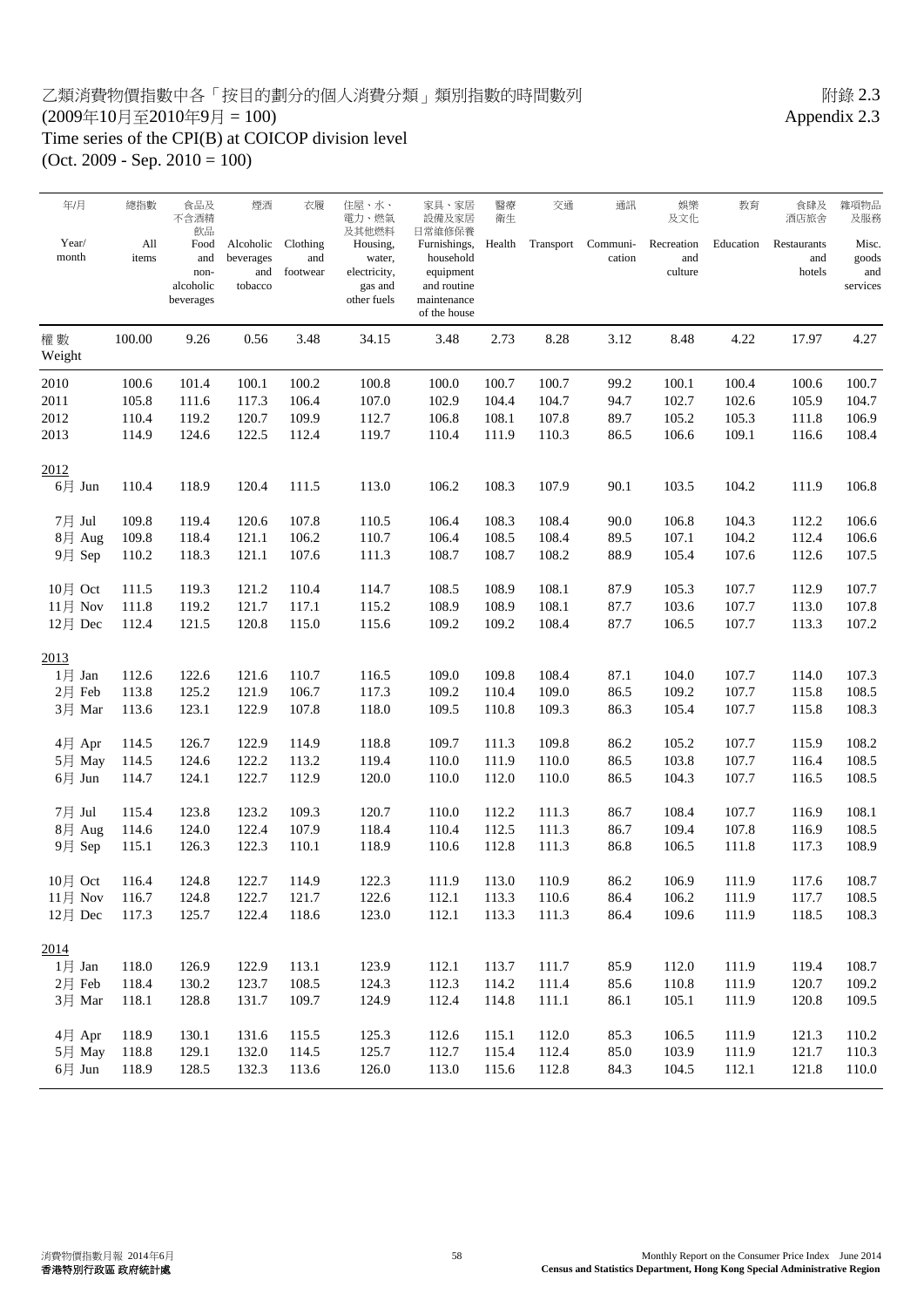#### 丙類消費物價指數中各「按目的劃分的個人消費分類」類別指數的時間數列 7.4  $(2009 \pm 10 \text{ m})$  Appendix 2.4 Time series of the CPI(C) at COICOP division level

(Oct. 2009 - Sep. 2010 = 100)

2012

2014

| 年/月        | 總指數    | 食品及<br>不含酒精            | 煙酒        | 衣履       | 住屋、水、<br>電力、燃氣         | 家具、家居<br>設備及家居             | 醫療<br>衛生 | 交通        | 通訊       | 娛樂<br>及文化  | 教育        | 食肆及<br>酒店旅舍 | 雜項物品<br>及服務 |
|------------|--------|------------------------|-----------|----------|------------------------|----------------------------|----------|-----------|----------|------------|-----------|-------------|-------------|
| Year/      | All    | 飲品<br>Food             | Alcoholic | Clothing | 及其他燃料<br>Housing,      | 日常維修保養<br>Furnishings,     | Health   | Transport | Communi- | Recreation | Education | Restaurants | Misc.       |
| month      | items  | and                    | beverages | and      | water,                 | household                  |          |           | cation   | and        |           | and         | goods       |
|            |        | non-                   | and       | footwear | electricity,           | equipment                  |          |           |          | culture    |           | hotels      | and         |
|            |        | alcoholic<br>beverages | tobacco   |          | gas and<br>other fuels | and routine<br>maintenance |          |           |          |            |           |             | services    |
|            |        |                        |           |          |                        | of the house               |          |           |          |            |           |             |             |
| 權數         | 100.00 | 7.32                   | 0.29      | 4.42     | 33.27                  | 5.35                       | 3.33     | 9.76      | 2.41     | 9.91       | 4.54      | 13.72       | 5.68        |
| Weight     |        |                        |           |          |                        |                            |          |           |          |            |           |             |             |
| 2010       | 100.6  | 101.4                  | 100.0     | 101.1    | 100.5                  | 99.8                       | 100.7    | 101.1     | 98.9     | 100.6      | 100.6     | 100.7       | 100.7       |
| 2011       | 105.8  | 110.7                  | 111.4     | 108.8    | 106.6                  | 101.9                      | 104.1    | 107.2     | 93.7     | 104.3      | 103.5     | 105.4       | 104.7       |
| 2012       | 110.1  | 116.7                  | 112.9     | 111.5    | 112.5                  | 105.1                      | 107.8    | 110.8     | 88.0     | 107.6      | 106.7     | 110.4       | 106.7       |
| 2013       | 114.3  | 120.6                  | 115.0     | 112.3    | 119.0                  | 108.6                      | 111.2    | 114.0     | 84.0     | 110.1      | 110.9     | 115.2       | 108.4       |
|            |        |                        |           |          |                        |                            |          |           |          |            |           |             |             |
| 2012       |        |                        |           |          |                        |                            |          |           |          |            |           |             |             |
| 6月 Jun     | 109.8  | 116.7                  | 112.1     | 113.0    | 112.3                  | 104.4                      | 107.9    | 110.5     | 88.5     | 105.5      | 105.6     | 110.1       | 106.8       |
| 7月 Jul     | 110.1  | 117.0                  | 112.7     | 106.8    | 112.5                  | 104.5                      | 107.9    | 111.2     | 88.4     | 109.7      | 105.7     | 110.5       | 106.4       |
| 8月 Aug     | 110.1  | 116.1                  | 114.0     | 105.1    | 112.7                  | 104.4                      | 108.0    | 111.8     | 87.7     | 110.5      | 105.5     | 110.8       | 106.0       |
| 9月 Sep     | 110.5  | 115.6                  | 113.5     | 107.2    | 113.2                  | 107.2                      | 108.3    | 111.6     | 86.9     | 108.2      | 109.1     | 111.0       | 107.3       |
|            |        |                        |           |          |                        |                            |          |           |          |            |           |             |             |
| 10月 Oct    | 111.0  | 116.4                  | 114.2     | 113.8    | 113.6                  | 107.2                      | 108.4    | 111.5     | 85.8     | 107.9      | 109.2     | 111.4       | 107.5       |
| $11$ 月 Nov | 111.3  | 116.4                  | 114.2     | 120.7    | 113.9                  | 107.3                      | 108.5    | 111.3     | 85.6     | 106.0      | 109.2     | 111.8       | 107.7       |
| 12月 Dec    | 111.9  | 118.1                  | 111.8     | 117.4    | 114.5                  | 107.2                      | 108.6    | 111.9     | 85.4     | 110.0      | 109.2     | 112.0       | 107.0       |
| 2013       |        |                        |           |          |                        |                            |          |           |          |            |           |             |             |
| $1$ 月 Jan  | 111.8  | 119.0                  | 113.7     | 109.7    | 115.7                  | 107.5                      | 109.2    | 112.0     | 84.8     | 106.1      | 109.2     | 112.8       | 106.9       |
| 2月 Feb     | 113.1  | 121.7                  | 114.7     | 104.7    | 116.5                  | 107.6                      | 109.8    | 112.8     | 84.3     | 113.3      | 109.2     | 114.4       | 108.1       |
| 3月 Mar     | 112.8  | 119.9                  | 115.7     | 106.5    | 117.0                  | 107.8                      | 110.1    | 113.5     | 84.0     | 108.5      | 109.2     | 114.3       | 108.0       |
|            |        |                        |           |          |                        |                            |          |           |          |            |           |             |             |
| 4月 Apr     | 113.9  | 122.6                  | 116.0     | 119.1    | 117.9                  | 108.0                      | 110.5    | 113.7     | 83.7     | 108.4      | 109.2     | 114.3       | 107.8       |
| 5月 May     | 113.7  | 120.8                  | 114.2     | 116.6    | 118.4                  | 108.0                      | 111.1    | 113.7     | 84.1     | 106.7      | 109.2     | 114.5       | 108.2       |
| $6$ 月 Jun  | 113.8  | 120.1                  | 115.4     | 113.7    | 118.8                  | 108.1                      | 111.0    | 113.8     | 83.9     | 107.4      | 109.3     | 114.9       | 108.7       |
| 7月 Jul     | 114.5  | 119.8                  | 116.5     | 108.6    | 119.6                  | 108.1                      | 111.2    | 115.1     | 84.1     | 112.4      | 109.3     | 115.3       | 108.6       |
| 8月 Aug     | 114.9  | 119.8                  | 114.6     | 106.0    | 120.3                  | 108.4                      | 111.4    | 115.1     | 84.1     | 113.8      | 109.3     | 115.7       | 108.9       |
| 9月 Sep     | 115.1  | 121.2                  | 114.6     | 108.2    | 120.6                  | 108.7                      | 112.2    | 115.1     | 84.0     | 109.9      | 114.2     | 116.2       | 109.1       |
|            |        |                        |           |          |                        |                            |          |           |          |            |           |             |             |

10月 Oct 115.6 120.5 115.4 113.7 121.0 110.3 112.5 114.3 83.5 110.6 114.4 116.5 109.1 11月 Nov 115.9 120.7 115.1 121.8 121.2 110.4 112.7 114.0 83.5 109.8 114.4 116.6 109.0 12月 Dec 116.4 121.1 114.3 118.6 121.3 110.5 112.7 115.0 83.5 114.1 114.4 117.1 108.8

1月 Jan 116.9 122.8 115.9 111.7 122.1 110.7 113.1 115.4 82.9 116.3 114.4 117.6 108.8 2月 Feb 117.1 125.8 116.8 107.0 122.6 110.8 113.5 115.0 82.4 115.4 114.3 118.7 109.4 3月 Mar 116.8 124.7 121.4 110.3 123.1 110.9 113.8 114.6 82.8 108.9 114.3 118.9 109.9

4月 Apr 117.8 125.0 121.3 123.3 123.4 111.1 113.8 115.1 81.9 111.1 114.3 119.4 110.7 5月 May 117.7 124.0 122.2 123.3 123.9 111.3 114.1 115.6 81.5 107.8 114.4 119.7 110.9 6月 Jun 117.8 123.4 123.2 118.6 124.2 111.5 114.2 116.2 80.8 108.9 114.6 120.2 110.7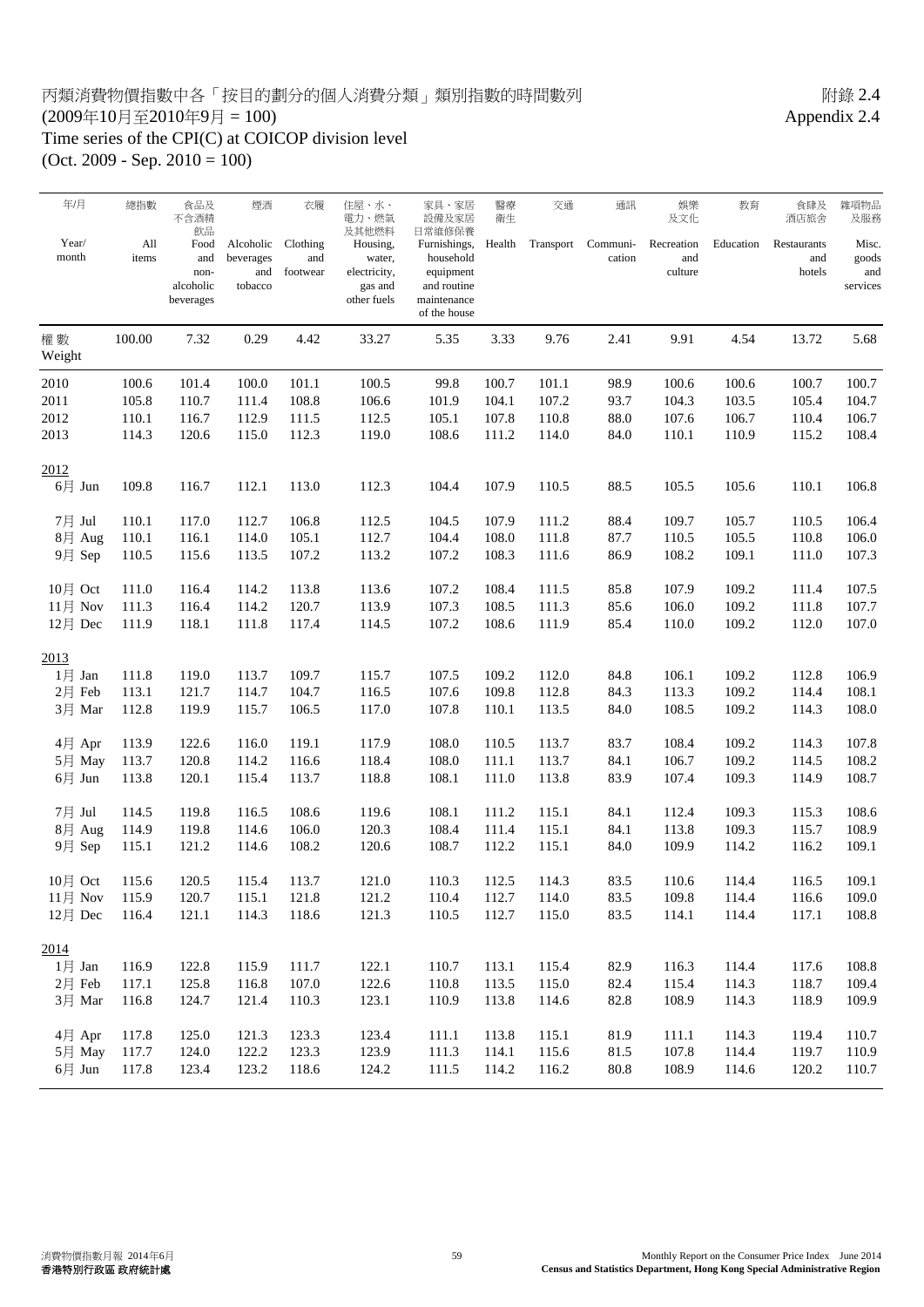### 綜合消費物價指數中各「按目的劃分的個人消費分類」類別指數 不可以 的第三人称单数 的复数 3.1 按年變動率的時間數列 Appendix 3.1

#### Time series of year-on-year rates of change in the Composite CPI at COICOP division level

|                     |              |                                                     |                                          |                             |                                                                       |                                                                                                |          |         |                              |                              |           |                              | (%)                               |
|---------------------|--------------|-----------------------------------------------------|------------------------------------------|-----------------------------|-----------------------------------------------------------------------|------------------------------------------------------------------------------------------------|----------|---------|------------------------------|------------------------------|-----------|------------------------------|-----------------------------------|
| 年/月                 | 總指數          | 食品及<br>不含酒精                                         | 煙酒                                       | 衣履                          | 住屋、水、<br>電力、燃氣                                                        | 家具、家居<br>設備及家居                                                                                 | 醫療<br>衛生 | 交通      | 通訊                           | 娛樂<br>及文化                    | 教育        | 食肆及<br>酒店旅舍                  | 雜項物品<br>及服務                       |
| Year/<br>month      | All<br>items | 飲品<br>Food<br>and<br>non-<br>alcoholic<br>beverages | Alcoholic<br>beverages<br>and<br>tobacco | Clothing<br>and<br>footwear | 及其他燃料<br>Housing,<br>water,<br>electricity,<br>gas and<br>other fuels | 日常維修保養<br>Furnishings,<br>household<br>equipment<br>and routine<br>maintenance<br>of the house | Health   |         | Transport Communi-<br>cation | Recreation<br>and<br>culture | Education | Restaurants<br>and<br>hotels | Misc.<br>goods<br>and<br>services |
| 權數<br>Weight        | 100.00       | 10.38                                               | 0.59                                     | 3.48                        | 34.66                                                                 | 3.63                                                                                           | 2.70     | 8.35    | 3.09                         | 7.82                         | 3.99      | 17.16                        | 4.15                              |
| 2010                | 2.4          | 3.5                                                 | 3.4                                      | 1.7                         | 3.4                                                                   | $-1.0$                                                                                         | 2.6      | 2.0     | $-3.2$                       | 2.4                          | 1.3       | 1.6                          | 2.8                               |
| 2011                | 5.3          | 9.9                                                 | 17.1                                     | 6.8                         | 6.2                                                                   | 2.6                                                                                            | 3.5      | 4.4     | $-4.3$                       | 2.5                          | 2.4       | 5.2                          | 3.9                               |
| 2012                | 4.1          | 6.5                                                 | 3.0                                      | 3.1                         | 4.5                                                                   | 3.6                                                                                            | 3.5      | 3.0     | $-5.0$                       | 2.5                          | 2.7       | 5.4                          | 2.0                               |
| 2013                | 4.3          | 4.4                                                 | 1.5                                      | 1.7                         | 6.7                                                                   | 3.2                                                                                            | 3.4      | 2.4     | $-3.2$                       | 1.9                          | 3.8       | 4.4                          | 1.5                               |
| 2012                |              |                                                     |                                          |                             |                                                                       |                                                                                                |          |         |                              |                              |           |                              |                                   |
| $6 \frac{1}{2}$ Jun | 3.7          | 7.1                                                 | $0.0 *$                                  | 3.2                         | 3.6                                                                   | 2.1                                                                                            | 4.1      | 2.9     | $-4.2$                       | 2.1                          | 2.3       | 5.5                          | 1.8                               |
| 7月 Jul              | 1.6          | 6.6                                                 | 0.1                                      | 2.4                         | $-1.8$                                                                | 2.0                                                                                            | 3.3      | 2.3     | $-4.2$                       | 2.2                          | 2.1       | 5.4                          | 1.8                               |
| 8月 Aug              | 3.7          | 5.2                                                 | 0.8                                      | 2.8                         | 5.1                                                                   | 1.8                                                                                            | 3.1      | 2.1     | $-4.3$                       | 1.8                          | 1.9       | 5.1                          | 0.7                               |
| 9月 Sep              | 3.8          | 3.4                                                 | 0.7                                      | 2.0                         | 5.4                                                                   | 4.1                                                                                            | 3.0      | 2.1     | $-4.9$                       | 2.2                          | 3.9       | 5.1                          | $1.0\,$                           |
| $10$ 月 Oct          | 3.8          | 3.2                                                 | 0.6                                      | 0.7                         | 5.3                                                                   | 3.7                                                                                            | 2.9      | 2.3     | $-5.4$                       | 2.8                          | 3.9       | 4.9                          | 1.5                               |
| 11月 Nov             | 3.7          | 3.5                                                 | 1.1                                      | 2.0                         | 5.2                                                                   | 3.8                                                                                            | 2.7      | 2.2     | $-5.0$                       | 2.3                          | 3.9       | 4.6                          | 1.6                               |
| 12月 Dec             | 3.7          | 4.3                                                 | $-0.0*$                                  | 3.0                         | 5.0                                                                   | 3.9                                                                                            | 2.6      | 2.1     | $-4.5$                       | 2.2                          | 3.9       | 4.3                          | 0.8                               |
| 2013                |              |                                                     |                                          |                             |                                                                       |                                                                                                |          |         |                              |                              |           |                              |                                   |
| $1$ 月 Jan           | 3.0          | 3.1                                                 | 1.2                                      | 2.4                         | 5.1                                                                   | 3.7                                                                                            | 3.0      | 1.3     | $-4.5$                       | $-4.1$                       | 3.9       | 4.0                          | 1.3                               |
| 2月 Feb              | 4.4          | 5.4                                                 | 1.4                                      | 1.7                         | 5.3                                                                   | 3.6                                                                                            | 3.0      | 2.2     | $-4.1$                       | 6.5                          | 3.9       | 4.8                          | 2.1                               |
| 3月 Mar              | 3.6          | 2.6                                                 | 2.1                                      | 0.5                         | 5.2                                                                   | 3.7                                                                                            | 3.0      | 2.4     | $-4.7$                       | 3.2                          | 3.5       | 4.4                          | 1.6                               |
| 4月 Apr              | 4.0          | 6.6                                                 | 2.2                                      | 1.3                         | 5.8                                                                   | 3.5                                                                                            | 3.2      | 2.2     | $-5.1$                       | $\qquad \qquad -$            | 3.4       | 4.3                          | 1.3                               |
| 5月 May              | 3.9          | 3.6                                                 | 1.6                                      | 0.7                         | 6.1                                                                   | 3.4                                                                                            | $3.5\,$  | 2.3     | $-4.0$                       | 0.8                          | 3.4       | 4.3                          | 1.4                               |
| $6$ 月 Jun           | 4.1          | 4.3                                                 | 2.0                                      | 1.1                         | 6.4                                                                   | 3.3                                                                                            | 3.2      | 2.1     | $-3.6$                       | 1.4                          | 3.5       | 4.2                          | 1.6                               |
| 7月 Jul              | 6.9          | 3.6                                                 | 2.2                                      | 1.6                         | 14.7                                                                  | 3.2                                                                                            | 3.4      | 2.8     | $-3.3$                       | 2.1                          | 3.4       | 4.4                          | 1.6                               |
| 8月 Aug              | 4.5          | 4.5                                                 | 1.0                                      | 1.4                         | 7.1                                                                   | 3.6                                                                                            | 3.5      | 2.7     | $-2.7$                       | 2.6                          | 3.5       | 4.2                          | 2.2                               |
| 9月 Sep              | 4.6          | 6.7                                                 | 1.0                                      | 1.8                         | 6.7                                                                   | 1.6                                                                                            | 3.6      | 3.0     | $-1.8$                       | 1.6                          | 4.2       | 4.4                          | 1.4                               |
| 10月 Oct             | 4.3          | 4.6                                                 | 1.2                                      | 2.4                         | 6.3                                                                   | 2.9                                                                                            | 3.8      | 2.5     | $-1.6$                       | 2.2                          | 4.3       | 4.4                          | 1.3                               |
| $11$ 月 Nov          | 4.3          | 4.5                                                 | 0.8                                      | 2.7                         | 6.1                                                                   | 2.8                                                                                            | 3.9      | 2.4     | $-1.2$                       | 3.2                          | 4.3       | 4.3                          | 1.0                               |
| 12月 Dec             | 4.3          | 3.3                                                 | 1.4                                      | $2.2\,$                     | $6.0\,$                                                               | $2.8\,$                                                                                        | $3.8\,$  | $2.6\,$ | $-1.1$                       | 3.4                          | 4.3       | 4.7                          | $1.5\,$                           |
| 2014                |              |                                                     |                                          |                             |                                                                       |                                                                                                |          |         |                              |                              |           |                              |                                   |
| $1$ 月 Jan           | 4.6          | 3.4                                                 | $1.1\,$                                  | 2.0                         | 5.8                                                                   | 2.8                                                                                            | 3.6      | 3.1     | $-0.9$                       | 8.3                          | $4.2\,$   | 4.7                          | 1.7                               |
| 2月 Feb              | 3.9          | 4.1                                                 | $1.5\,$                                  | 1.9                         | 5.5                                                                   | $2.8\,$                                                                                        | $3.5\,$  | $2.2\,$ | $-0.7$                       | 2.1                          | $4.2\,$   | $4.2\,$                      | $1.0\,$                           |
| 3月 Mar              | 3.9          | 4.8                                                 | $7.2\,$                                  | $2.5\,$                     | 5.4                                                                   | 2.6                                                                                            | 3.5      | 1.5     | $0.1\,$                      | 0.3                          | $4.2\,$   | 4.4                          | 1.4                               |
| 4月 Apr              | 3.7          | 2.4                                                 | $7.1\,$                                  | 1.7                         | 5.1                                                                   | $2.7\,$                                                                                        | 3.3      | 1.9     | $-0.6$                       | 1.9                          | $4.2\,$   | 4.7                          | $2.2\,$                           |
| 5月 May              | 3.7          | 3.4                                                 | $8.1\,$                                  | 2.9                         | 4.9                                                                   | $2.7\,$                                                                                        | $3.0\,$  | $2.1\,$ | $-1.3$                       | $0.4\,$                      | $4.2\,$   | 4.7                          | $2.0\,$                           |
| $6$ 月 Jun           | 3.6          | 3.4                                                 | 7.8                                      | $2.0\,$                     | 4.7                                                                   | 2.9                                                                                            | 3.1      | $2.4\,$ | $-2.1$                       | 0.6                          | 4.4       | 4.7                          | 1.6                               |
|                     |              |                                                     |                                          |                             |                                                                       |                                                                                                |          |         |                              |                              |           |                              |                                   |

--- 零 \* 少於0.05%

Nil Less than 0.05%

註釋 : 2010年10月起的按年變動率是根據以2009/10年為基期的消費物價指數計算。2010年10月以前的按年變動率是以當時所屬基期的指數數列(例如以2004/05年為基 Note : 期的指數數列),對比一年前相同基期的指數來計算的。

From October 2010 onwards, the year-on-year rates of change are derived from the 2009/10-based CPIs. The year-on-year rates of change before October 2010 were derived using the index series in the base periods at that time (for instance the 2004/05-based index series), compared with the index a year earlier in the same base period.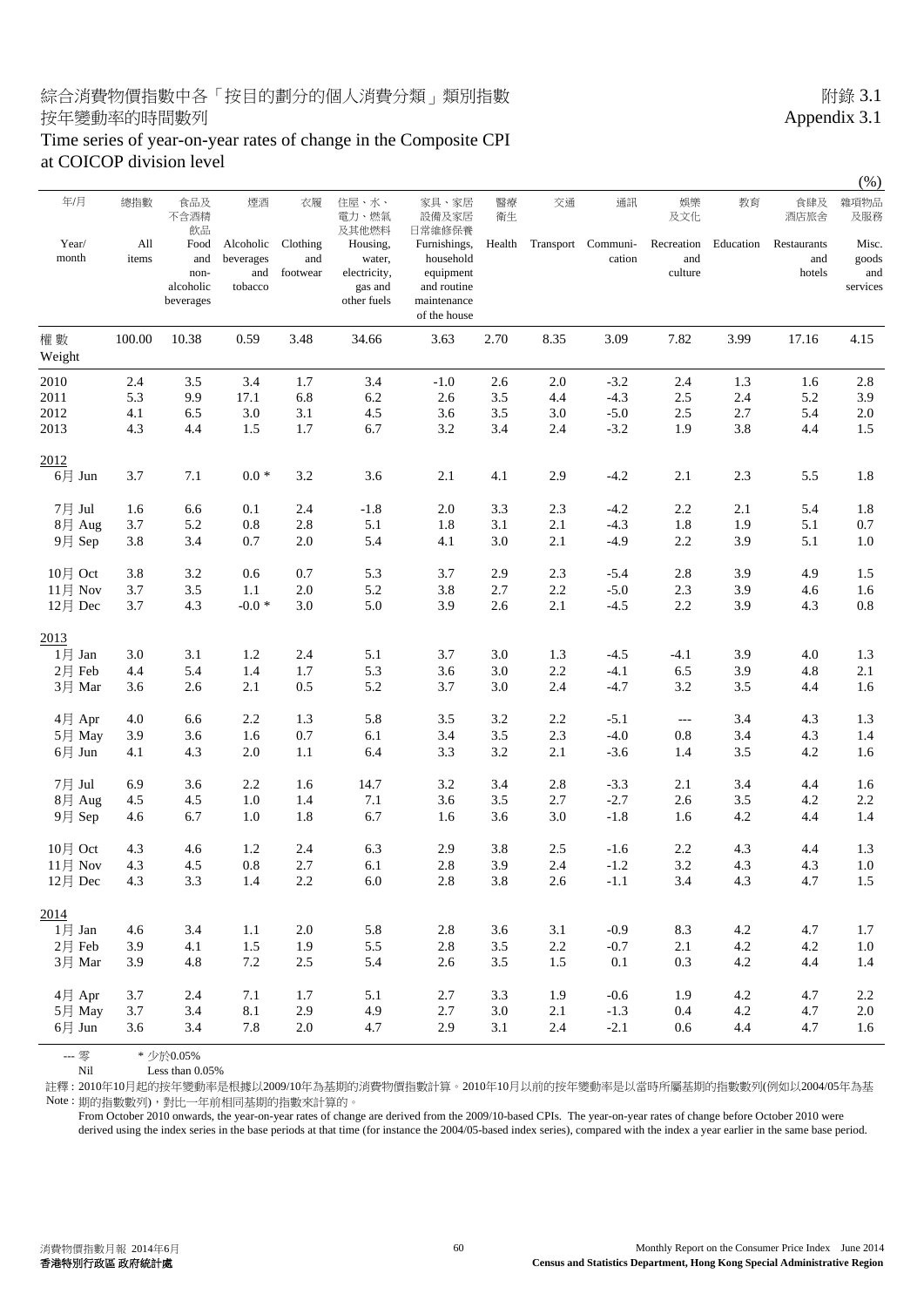#### Time series of year-on-year rates of change in the CPI(A) at COICOP division level

|                     |              |                                                     |                                          |                             |                                                              |                                                                                      |          |         |                              |                              |           |                              | $(\%)$                            |
|---------------------|--------------|-----------------------------------------------------|------------------------------------------|-----------------------------|--------------------------------------------------------------|--------------------------------------------------------------------------------------|----------|---------|------------------------------|------------------------------|-----------|------------------------------|-----------------------------------|
| 年/月                 | 總指數          | 食品及<br>不含酒精                                         | 煙酒                                       | 衣履                          | 住屋、水、<br>電力、燃氣<br>及其他燃料                                      | 家具、家居<br>設備及家居<br>日常維修保養                                                             | 醫療<br>衛生 | 交通      | 通訊                           | 娛樂<br>及文化                    | 教育        | 食肆及<br>酒店旅舍                  | 雜項物品<br>及服務                       |
| Year/<br>month      | All<br>items | 飲品<br>Food<br>and<br>non-<br>alcoholic<br>beverages | Alcoholic<br>beverages<br>and<br>tobacco | Clothing<br>and<br>footwear | Housing,<br>water,<br>electricity,<br>gas and<br>other fuels | Furnishings,<br>household<br>equipment<br>and routine<br>maintenance<br>of the house | Health   |         | Transport Communi-<br>cation | Recreation<br>and<br>culture | Education | Restaurants<br>and<br>hotels | Misc.<br>goods<br>and<br>services |
| 權數<br>Weight        | 100.00       | 14.45                                               | 0.91                                     | 2.62                        | 36.49                                                        | 2.26                                                                                 | 2.14     | 7.19    | 3.69                         | 5.12                         | 3.21      | 19.26                        | 2.66                              |
| 2010                | 2.7          | 3.4                                                 | 3.8                                      | 1.1                         | 4.5                                                          | 0.2                                                                                  | 2.5      | 1.2     | $-2.5$                       | 0.9                          | 1.2       | 1.6                          | 2.7                               |
| 2011                | 5.6          | 10.1                                                | 19.0                                     | 6.4                         | 6.3                                                          | 3.0                                                                                  | 3.6      | $3.2\,$ | $-3.5$                       | 0.5                          | 2.1       | 5.4                          | 3.8                               |
| 2012                | 3.6          | 6.7                                                 | 3.5                                      | 3.6                         | 2.7                                                          | 3.9                                                                                  | 3.4      | 2.6     | $-4.2$                       | 1.6                          | 2.6       | 5.6                          | 1.9                               |
| 2013                | 5.1          | 4.7                                                 | 1.4                                      | 2.4                         | 8.0                                                          | 2.5                                                                                  | 3.5      | 1.9     | $-2.0$                       | 2.1                          | 3.8       | 4.6                          | 1.7                               |
| 2012                |              |                                                     |                                          |                             |                                                              |                                                                                      |          |         |                              |                              |           |                              |                                   |
| $6 \frac{1}{2}$ Jun | 3.3          | 7.3                                                 | 0.4                                      | 3.6                         | 1.7                                                          | 3.0                                                                                  | 3.6      | 2.9     | $-3.4$                       | 1.0                          | 2.1       | 5.8                          | 1.7                               |
| 7月 Jul              | $-2.4$       | 6.6                                                 | 0.5                                      | 2.7                         | $-13.2$                                                      | 3.2                                                                                  | 3.3      | 2.3     | $-3.3$                       | 1.1                          | 1.9       | 5.7                          | 1.8                               |
| 8月 Aug              | 4.1          | 5.3                                                 | 0.9                                      | 3.7                         | 5.4                                                          | 3.0                                                                                  | 3.3      | 1.6     | $-3.4$                       | 0.9                          | 1.7       | 5.4                          | 1.2                               |
| 9月 Sep              | 4.3          | 3.5                                                 | 0.9                                      | 3.7                         | 6.5                                                          | 4.1                                                                                  | 3.2      | 1.5     | $-4.0$                       | 1.6                          | 4.0       | 5.3                          | 1.4                               |
| $10$ 月 Oct          | 4.3          | 3.3                                                 | 0.9                                      | 1.4                         | 6.3                                                          | 3.7                                                                                  | 3.0      | 1.7     | $-4.4$                       | 2.2                          | 4.0       | 5.0                          | 1.5                               |
| 11月 Nov             | 4.2          | 3.6                                                 | 1.3                                      | 2.2                         | 6.2                                                          | 3.6                                                                                  | 2.9      | 1.7     | $-4.1$                       | 1.9                          | 4.0       | 4.7                          | 1.4                               |
| 12月 Dec             | 4.2          | 4.6                                                 | 0.7                                      | 3.4                         | 6.0                                                          | 3.6                                                                                  | 2.9      | 1.5     | $-3.6$                       | 1.1                          | 4.0       | 4.4                          | 0.7                               |
| 2013                |              |                                                     |                                          |                             |                                                              |                                                                                      |          |         |                              |                              |           |                              |                                   |
| $1$ 月 Jan           | 3.8          | 3.5                                                 | 1.4                                      | 3.5                         | 6.1                                                          | 3.1                                                                                  | 3.3      | 0.6     | $-3.5$                       | $-2.8$                       | 4.0       | 4.2                          | 1.1                               |
| 2月 Feb              | 4.7          | 5.6                                                 | 1.2                                      | 3.3                         | 6.1                                                          | 2.9                                                                                  | 3.3      | 1.3     | $-3.0$                       | 3.6                          | 4.0       | 4.9                          | 2.3                               |
| 3月 Mar              | 4.0          | 2.4                                                 | 1.9                                      | 1.8                         | 6.2                                                          | 3.0                                                                                  | 3.1      | 1.4     | $-3.4$                       | 2.2                          | 3.6       | 4.6                          | 1.8                               |
| 4月 Apr              | 4.7          | 7.1                                                 | 1.9                                      | 0.9                         | 6.5                                                          | 2.6                                                                                  | 3.3      | 1.7     | $-3.6$                       | 0.6                          | 3.5       | 4.4                          | 1.8                               |
| 5月 May              | 4.4          | 3.7                                                 | 1.4                                      | 0.6                         | 6.8                                                          | 2.6                                                                                  | 3.5      | 1.7     | $-2.8$                       | 1.3                          | 3.5       | 4.5                          | 2.0                               |
| $6$ 月 Jun           | 4.6          | 4.7                                                 | 1.7                                      | 1.6                         | 7.0                                                          | 2.5                                                                                  | 3.4      | 1.1     | $-2.3$                       | 2.0                          | 3.6       | 4.3                          | 1.5                               |
| 7月 Jul              | 12.0         | 4.0                                                 | 1.7                                      | 2.0                         | 29.9                                                         | 2.2                                                                                  | 3.5      | 1.9     | $-2.1$                       | 2.5                          | 3.5       | 4.5                          | 1.4                               |
| 8月 Aug              | 4.9          | 4.9                                                 | 1.1                                      | 2.1                         | 7.7                                                          | 2.6                                                                                  | 3.6      | 2.6     | $-1.5$                       | 2.8                          | 3.6       | 4.4                          | 1.8                               |
| 9月 Sep              | 5.1          | 7.5                                                 | 1.0                                      | 2.5                         | 6.6                                                          | 1.6                                                                                  | 3.5      | 2.9     | $-0.5$                       | 2.5                          | 4.0       | 4.6                          | 1.4                               |
| 10月 Oct             | 4.5          | 5.1                                                 | 1.2                                      | 3.9                         | 5.7                                                          | 2.5                                                                                  | 3.7      | 2.4     | $-0.7$                       | 3.2                          | 4.1       | 4.6                          | 1.6                               |
| $11$ 月 Nov          | 4.4          | 4.8                                                 | 0.8                                      | 3.5                         | 5.6                                                          | 2.4                                                                                  | 4.0      | 2.3     | $-0.2$                       | 3.6                          | 4.1       | 4.5                          | 1.5                               |
| 12月 Dec             | 4.3          | 3.4                                                 | 1.1                                      | $2.7\,$                     | 5.6                                                          | $2.3\,$                                                                              | 3.7      | 2.4     | $-0.2$                       | 3.8                          | 4.1       | $5.0\,$                      | 1.9                               |
| 2014                |              |                                                     |                                          |                             |                                                              |                                                                                      |          |         |                              |                              |           |                              |                                   |
| $1$ 月 Jan           | 4.5          | 3.4                                                 | $\rm 0.8$                                | 2.0                         | 5.5                                                          | 2.1                                                                                  | $3.5\,$  | 3.3     | 0.1                          | 7.2                          | 4.1       | 5.0                          | 2.5                               |
| $2$ 月 Feb           | $4.2\,$      | 4.4                                                 | 1.3                                      | 1.9                         | 5.2                                                          | $2.5\,$                                                                              | $3.5\,$  | 2.6     | $0.6\,$                      | 3.6                          | $4.0\,$   | 4.6                          | 1.2                               |
| 3月 Mar              | 4.3          | 5.1                                                 | $\ \, 8.0$                               | 2.1                         | 5.1                                                          | $2.2\,$                                                                              | 3.6      | 2.1     | 1.3                          | 1.5                          | 4.0       | 4.6                          | 1.3                               |
| 4月 Apr              | 3.9          | 2.5                                                 | 7.9                                      | 0.7                         | 4.9                                                          | $2.5\,$                                                                              | 3.5      | 2.5     | 0.6                          | 1.9                          | 4.0       | 4.9                          | $2.0\,$                           |
| 5月 May              | 3.9          | 3.6                                                 | 8.5                                      | 1.4                         | 4.8                                                          | $2.3\,$                                                                              | 3.1      | $2.5\,$ | $0.1\,$                      | $0.1\,$                      | 4.0       | 4.8                          | 1.6                               |
| $6$ 月 Jun           | 3.7          | 3.5                                                 | 8.2                                      | $0.7\,$                     | 4.5                                                          | $2.5\,$                                                                              | 3.1      | $2.8\,$ | $-0.9$                       | 0.3                          | 4.2       | 4.9                          | 1.6                               |
|                     |              |                                                     |                                          |                             |                                                              |                                                                                      |          |         |                              |                              |           |                              |                                   |

註釋 : 2010年10月起的按年變動率是根據以2009/10年為基期的消費物價指數計算。2010年10月以前的按年變動率是以當時所屬基期的指數數列(例如以2004/05年為基 Note : 期的指數數列),對比一年前相同基期的指數來計算的。

From October 2010 onwards, the year-on-year rates of change are derived from the 2009/10-based CPIs. The year-on-year rates of change before October 2010 were derived using the index series in the base periods at that time (for instance the 2004/05-based index series), compared with the index a year earlier in the same base period.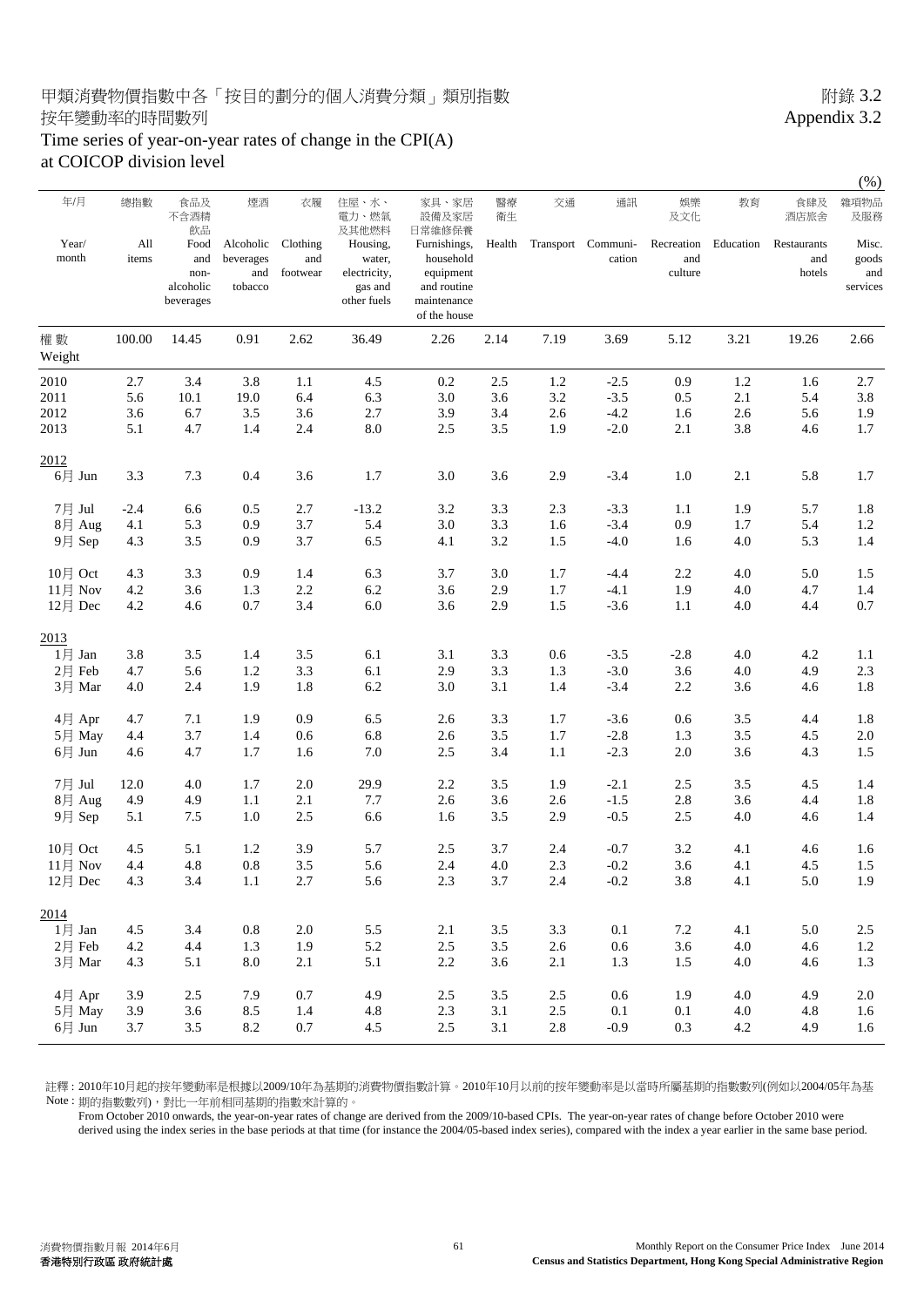#### Time series of year-on-year rates of change in the CPI(B) at COICOP division level

|                                 |              |                                                     |                                          |                             |                                                                       |                                                                                                |          |           |                    |                              |           |                              | (%)                               |
|---------------------------------|--------------|-----------------------------------------------------|------------------------------------------|-----------------------------|-----------------------------------------------------------------------|------------------------------------------------------------------------------------------------|----------|-----------|--------------------|------------------------------|-----------|------------------------------|-----------------------------------|
| 年/月                             | 總指數          | 食品及<br>不含酒精                                         | 煙酒                                       | 衣履                          | 住屋、水、<br>電力、燃氣                                                        | 家具、家居<br>設備及家居                                                                                 | 醫療<br>衛生 | 交通        | 通訊                 | 娛樂<br>及文化                    | 教育        | 食肆及<br>酒店旅舍                  | 雜項物品<br>及服務                       |
| Year/<br>month                  | All<br>items | 飲品<br>Food<br>and<br>non-<br>alcoholic<br>beverages | Alcoholic<br>beverages<br>and<br>tobacco | Clothing<br>and<br>footwear | 及其他燃料<br>Housing,<br>water,<br>electricity,<br>gas and<br>other fuels | 日常維修保養<br>Furnishings,<br>household<br>equipment<br>and routine<br>maintenance<br>of the house | Health   | Transport | Communi-<br>cation | Recreation<br>and<br>culture | Education | Restaurants<br>and<br>hotels | Misc.<br>goods<br>and<br>services |
| 權數<br>Weight                    | 100.00       | 9.26                                                | 0.56                                     | 3.48                        | 34.15                                                                 | 3.48                                                                                           | 2.73     | 8.28      | 3.12               | 8.48                         | 4.22      | 17.97                        | 4.27                              |
| 2010                            | 2.3          | 3.5                                                 | 3.2                                      | 1.4                         | 3.5                                                                   | $-1.0$                                                                                         | 2.6      | 2.0       | $-3.6$             | 2.5                          | 1.1       | 1.5                          | 2.8                               |
| 2011                            | 5.2          | 10.1                                                | 17.2                                     | 6.2                         | 6.2                                                                   | 2.8                                                                                            | 3.6      | 4.0       | $-4.5$             | 2.6                          | 2.2       | 5.3                          | 3.9                               |
| 2012                            | 4.3          | 6.8                                                 | 2.9                                      | 3.3                         | 5.3                                                                   | 3.8                                                                                            | 3.6      | 2.9       | $-5.3$             | 2.4                          | 2.6       | 5.6                          | 2.1                               |
| 2013                            | 4.1          | 4.6                                                 | 1.5                                      | $2.2\,$                     | 6.2                                                                   | 3.3                                                                                            | 3.5      | 2.3       | $-3.5$             | 1.3                          | 3.6       | 4.3                          | 1.4                               |
| 2012                            |              |                                                     |                                          |                             |                                                                       |                                                                                                |          |           |                    |                              |           |                              |                                   |
| $6 \equiv$ Jun                  | 4.0          | 7.3                                                 | $-0.0*$                                  | 3.3                         | 4.5                                                                   | 2.4                                                                                            | 3.8      | 2.8       | $-4.4$             | 1.9                          | 2.1       | 5.8                          | 1.9                               |
| 7月 Jul                          | 3.5          | 6.9                                                 | 0.1                                      | 2.7                         | 3.2                                                                   | 2.4                                                                                            | 3.4      | 2.3       | -4.4               | 2.0                          | 1.9       | 5.7                          | 2.1                               |
| 8月 Aug                          | 3.8          | 5.4                                                 | 0.7                                      | 3.4                         | 5.2                                                                   | 2.2                                                                                            | 3.2      | 2.0       | $-4.6$             | 1.5                          | 1.8       | 5.4                          | 0.8                               |
| 9月 Sep                          | 3.9          | 3.8                                                 | 0.6                                      | 3.4                         | 5.3                                                                   | 4.3                                                                                            | 3.2      | 2.0       | $-5.2$             | 1.8                          | 3.8       | 5.3                          | 0.9                               |
| 10月 Oct                         | 3.7          | 3.6                                                 | 0.5                                      | 1.1                         | 5.2                                                                   | 3.9                                                                                            | 2.9      | 2.2       | $-5.8$             | 2.6                          | 3.8       | 5.0                          | 1.7                               |
| 11月 Nov                         | 3.6          | 3.9                                                 | 0.9                                      | 2.1                         | 4.9                                                                   | 4.1                                                                                            | 2.8      | 2.1       | $-5.3$             | 1.9                          | 3.8       | 4.7                          | 1.7                               |
| $12$ 月 Dec                      | 3.6          | 4.6                                                 | $-0.1$                                   | 3.5                         | 4.7                                                                   | 4.2                                                                                            | 2.9      | 2.0       | $-4.7$             | 1.7                          | 3.8       | 4.4                          | 0.9                               |
| 2013                            |              |                                                     |                                          |                             |                                                                       |                                                                                                |          |           |                    |                              |           |                              |                                   |
| $1$ 月 Jan                       | 2.8          | 3.3                                                 | 1.1                                      | 3.5                         | 4.6                                                                   | 3.7                                                                                            | 3.3      | 1.2       | $-4.9$             | $-4.5$                       | 3.8       | 4.1                          | 1.6                               |
| 2月 Feb                          | 4.2          | 5.6                                                 | 1.4                                      | 3.0                         | 4.8                                                                   | 3.8                                                                                            | 3.2      | 2.0       | $-4.4$             | 5.8                          | 3.8       | 4.8                          | 2.0                               |
| 3月 Mar                          | 3.5          | 2.9                                                 | 2.1                                      | 1.6                         | 4.9                                                                   | 3.9                                                                                            | 3.1      | 2.1       | $-5.1$             | 2.8                          | 3.4       | 4.4                          | 1.6                               |
| 4月 Apr                          | 3.8          | 6.7                                                 | 2.1                                      | 0.7                         | 5.5                                                                   | 3.7                                                                                            | 3.3      | 2.0       | $-5.5$             | $-0.4$                       | 3.4       | 4.2                          | 1.3                               |
| 5月 May                          | 3.7          | 3.8                                                 | 1.5                                      | 0.3                         | 5.9                                                                   | 3.7                                                                                            | 3.5      | 2.2       | $-4.4$             | 0.1                          | 3.4       | 4.3                          | 1.5                               |
| $6 \overline{\smash{\big)}$ Jun | 3.9          | 4.4                                                 | 1.9                                      | 1.2                         | 6.1                                                                   | 3.6                                                                                            | 3.4      | 2.0       | $-4.0$             | 0.8                          | 3.4       | 4.1                          | 1.5                               |
| 7月 Jul                          | 5.0          | 3.7                                                 | 2.1                                      | 1.4                         | 9.3                                                                   | 3.3                                                                                            | 3.6      | 2.7       | $-3.7$             | 1.5                          | 3.3       | 4.2                          | 1.3                               |
| 8月 Aug                          | 4.4          | 4.7                                                 | 1.0                                      | 1.6                         | 6.9                                                                   | 3.8                                                                                            | 3.7      | 2.7       | $-3.1$             | 2.1                          | 3.5       | 4.0                          | 1.8                               |
| 9月 Sep                          | 4.5          | 6.8                                                 | 1.0                                      | 2.3                         | 6.8                                                                   | 1.8                                                                                            | 3.7      | 2.9       | $-2.3$             | 1.1                          | 3.9       | 4.2                          | 1.3                               |
| 10月 Oct                         | 4.4          | 4.7                                                 | 1.2                                      | 4.0                         | 6.6                                                                   | 3.2                                                                                            | 3.8      | 2.5       | $-1.9$             | 1.5                          | 4.0       | 4.2                          | 1.0                               |
| $11$ 月 Nov                      | 4.4          | 4.7                                                 | 0.9                                      | 3.9                         | 6.5                                                                   | 2.9                                                                                            | 4.0      | 2.3       | $-1.5$             | 2.5                          | 4.0       | 4.2                          | 0.6                               |
| 12月 Dec                         | 4.4          | $3.5\,$                                             | $1.3\,$                                  | 3.1                         | $6.4\,$                                                               | $2.7\,$                                                                                        | 3.8      | $2.7\,$   | $\text{-}1.5$      | 2.9                          | 4.0       | $4.6\,$                      | $1.0\,$                           |
| 2014                            |              |                                                     |                                          |                             |                                                                       |                                                                                                |          |           |                    |                              |           |                              |                                   |
| $1$ 月 Jan                       | 4.8          | 3.4                                                 | $1.1\,$                                  | 2.1                         | 6.4                                                                   | 2.9                                                                                            | 3.6      | 3.1       | $-1.3$             | $7.7\,$                      | 3.9       | 4.7                          | 1.3                               |
| 2月 Feb                          | 4.0          | 4.0                                                 | 1.4                                      | 1.7                         | 6.0                                                                   | $2.8\,$                                                                                        | 3.5      | $2.2\,$   | $-1.1$             | 1.5                          | 3.9       | 4.2                          | $0.6\,$                           |
| 3月 Mar                          | 3.9          | 4.6                                                 | $7.2\,$                                  | 1.8                         | 5.9                                                                   | 2.6                                                                                            | 3.6      | 1.6       | $-0.2$             | $-0.3$                       | 3.9       | 4.3                          | 1.2                               |
| 4月 Apr                          | 3.8          | 2.7                                                 | 7.1                                      | $0.5\,$                     | $5.5\,$                                                               | $2.6\,$                                                                                        | 3.4      | $2.0\,$   | $\mbox{-} 1.0$     | 1.3                          | 3.9       | 4.7                          | 1.8                               |
| 5月 May                          | 3.7          | 3.6                                                 | $\ \ 8.0$                                | $1.2\,$                     | 5.3                                                                   | $2.5\,$                                                                                        | 3.1      | $2.2\,$   | $-1.7$             | $0.0 *$                      | 3.9       | 4.6                          | 1.6                               |
| $6$ 月 Jun                       | 3.6          | 3.6                                                 | 7.8                                      | $0.7\,$                     | 5.0                                                                   | 2.7                                                                                            | $3.2\,$  | $2.5\,$   | $-2.5$             | $0.2\,$                      | 4.1       | 4.6                          | 1.4                               |
|                                 |              |                                                     |                                          |                             |                                                                       |                                                                                                |          |           |                    |                              |           |                              |                                   |

\* 少於0.05%

Less than 0.05%

註釋 : 2010年10月起的按年變動率是根據以2009/10年為基期的消費物價指數計算。2010年10月以前的按年變動率是以當時所屬基期的指數數列(例如以2004/05年為基 Note : 期的指數數列),對比一年前相同基期的指數來計算的。

From October 2010 onwards, the year-on-year rates of change are derived from the 2009/10-based CPIs. The year-on-year rates of change before October 2010 were derived using the index series in the base periods at that time (for instance the 2004/05-based index series), compared with the index a year earlier in the same base period.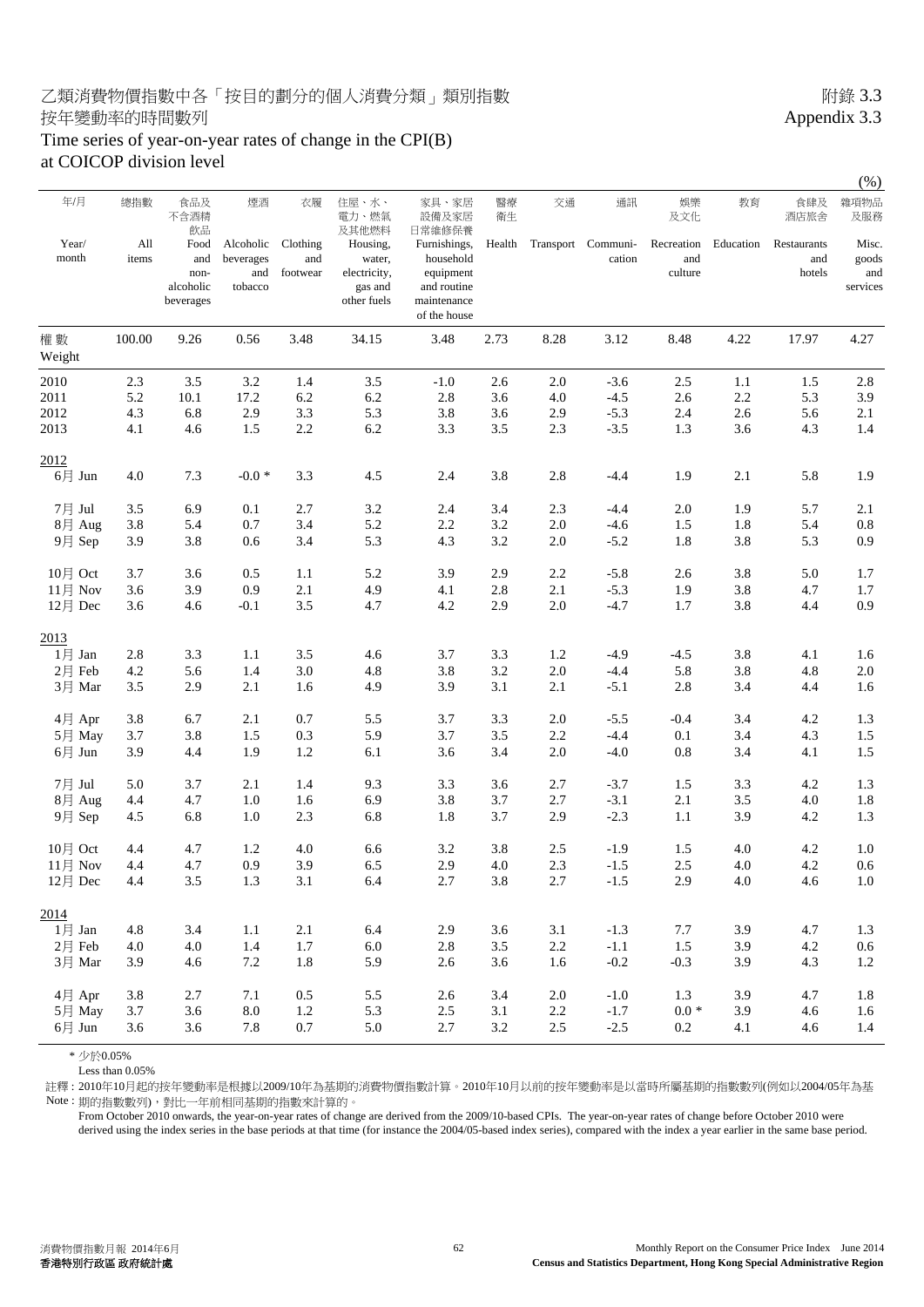#### Time series of year-on-year rates of change in the CPI(C) at COICOP division level

| 年/月            | 總指數          | 食品及<br>不含酒精<br>飲品                             | 煙酒                                       | 衣履                          | 住屋、水、<br>電力、燃氣<br>及其他燃料                                      | 家具、家居<br>設備及家居<br>日常維修保養                                                             | 醫療<br>衛生 | 交通      | 通訊                                  | 娛樂<br>及文化                    | 教育        | 食肆及<br>酒店旅舍                  | 雜項物品<br>及服務                       |
|----------------|--------------|-----------------------------------------------|------------------------------------------|-----------------------------|--------------------------------------------------------------|--------------------------------------------------------------------------------------|----------|---------|-------------------------------------|------------------------------|-----------|------------------------------|-----------------------------------|
| Year/<br>month | All<br>items | Food<br>and<br>non-<br>alcoholic<br>beverages | Alcoholic<br>beverages<br>and<br>tobacco | Clothing<br>and<br>footwear | Housing,<br>water,<br>electricity,<br>gas and<br>other fuels | Furnishings,<br>household<br>equipment<br>and routine<br>maintenance<br>of the house |          |         | Health Transport Communi-<br>cation | Recreation<br>and<br>culture | Education | Restaurants<br>and<br>hotels | Misc.<br>goods<br>and<br>services |
| 權數<br>Weight   | 100.00       | 7.32                                          | 0.29                                     | 4.42                        | 33.27                                                        | 5.35                                                                                 | 3.33     | 9.76    | 2.41                                | 9.91                         | 4.54      | 13.72                        | 5.68                              |
| 2010           | 2.1          | 3.8                                           | 2.5                                      | 2.5                         | 2.2                                                          | $-1.6$                                                                               | 2.5      | 2.8     | $-3.7$                              | 3.2                          | 1.6       | 1.8                          | 2.9                               |
| 2011           | 5.1          | 9.2                                           | 11.4                                     | 7.6                         | 6.1                                                          | 2.2                                                                                  | 3.3      | 6.0     | $-5.2$                              | 3.6                          | 2.9       | 4.7                          | 3.9                               |
| 2012           | 4.1          | 5.5                                           | 1.4                                      | 2.5                         | 5.6                                                          | 3.1                                                                                  | 3.6      | 3.4     | $-6.1$                              | 3.1                          | 3.0       | 4.8                          | 1.9                               |
| 2013           | 3.8          | 3.3                                           | 1.8                                      | 0.7                         | 5.8                                                          | 3.3                                                                                  | 3.2      | 2.9     | $-4.6$                              | 2.4                          | 4.0       | 4.3                          | 1.6                               |
| 2012           |              |                                               |                                          |                             |                                                              |                                                                                      |          |         |                                     |                              |           |                              |                                   |
| $6$ 月 Jun      | 3.7          | 6.1                                           | $-1.1$                                   | 2.7                         | 4.8                                                          | 1.4                                                                                  | 4.6      | 2.8     | $-5.4$                              | 3.0                          | 2.6       | 4.6                          | 1.7                               |
| 7月 Jul         | 3.7          | 6.0                                           | $-1.0$                                   | 1.8                         | 5.4                                                          | 1.2                                                                                  | 3.1      | 2.3     | $-5.2$                              | 3.1                          | 2.4       | 4.5                          | 1.5                               |
| 8月 Aug         | 3.2          | 4.5                                           | 0.6                                      | 1.5                         | 4.7                                                          | 0.9                                                                                  | 2.9      | 2.6     | $-5.4$                              | 2.6                          | 2.2       | 4.4                          | 0.3                               |
| 9月 Sep         | 3.3          | 2.5                                           | 0.2                                      | $-0.5$                      | 4.6                                                          | 3.9                                                                                  | 2.8      | 2.6     | $-6.2$                              | 2.9                          | 4.0       | 4.5                          | 1.0                               |
| 10月 Oct        | 3.2          | 2.2                                           | $0.0*$                                   | $-0.3$                      | 4.3                                                          | 3.5                                                                                  | 2.7      | 2.9     | $-6.8$                              | 3.4                          | 4.0       | 4.5                          | 1.3                               |
| $11$ 月 Nov     | 3.3          | 2.7                                           | 0.6                                      | 1.7                         | 4.3                                                          | 3.6                                                                                  | 2.5      | 2.8     | $-6.2$                              | 2.9                          | 4.0       | 4.4                          | 1.6                               |
| 12月 Dec        | 3.3          | 3.0                                           | $-2.4$                                   | 2.3                         | 4.3                                                          | 3.8                                                                                  | 2.0      | 2.8     | $-5.7$                              | 3.5                          | 4.0       | 4.1                          | 0.6                               |
| 2013           |              |                                               |                                          |                             |                                                              |                                                                                      |          |         |                                     |                              |           |                              |                                   |
| $1$ 月 Jan      | 2.4          | 1.8                                           | 0.7                                      | 0.7                         | 4.6                                                          | 4.0                                                                                  | 2.4      | 2.1     | $-5.9$                              | $-4.5$                       | 4.0       | 3.8                          | 1.1                               |
| 2月 Feb         | 4.2          | 4.5                                           | 1.9                                      | $-0.6$                      | 4.8                                                          | 3.8                                                                                  | 2.7      | 3.1     | $-5.6$                              | 8.9                          | 3.9       | 4.6                          | 2.0                               |
| 3月 Mar         | 3.4          | 2.5                                           | 2.7                                      | $-1.4$                      | 4.5                                                          | 3.8                                                                                  | 2.7      | 3.4     | $-6.2$                              | 4.2                          | 3.5       | 4.2                          | 1.6                               |
| 4月 Apr         | 3.5          | 5.1                                           | 3.0                                      | 2.1                         | 5.4                                                          | 3.7                                                                                  | 2.9      | 2.8     | $-6.9$                              | 0.1                          | 3.5       | 4.2                          | 1.0                               |
| 5月 May         | 3.6          | 2.9                                           | 2.0                                      | 1.2                         | 5.7                                                          | 3.4                                                                                  | 3.5      | 2.9     | $-5.4$                              | 1.3                          | 3.5       | 4.1                          | 0.8                               |
| $6$ 月 Jun      | 3.7          | 2.9                                           | 3.0                                      | 0.6                         | 5.8                                                          | 3.5                                                                                  | 2.9      | 2.9     | $-5.3$                              | 1.8                          | 3.5       | 4.3                          | 1.8                               |
| 7月 Jul         | 4.0          | 2.4                                           | 3.3                                      | 1.7                         | 6.3                                                          | 3.5                                                                                  | 3.1      | 3.5     | $-4.8$                              | 2.5                          | 3.4       | 4.3                          | 2.1                               |
| 8月 Aug         | 4.3          | 3.1                                           | 0.5                                      | 0.8                         | 6.7                                                          | 3.8                                                                                  | 3.2      | 2.9     | $-4.1$                              | 3.0                          | 3.6       | 4.5                          | 2.7                               |
| 9月 Sep         | 4.2          | 4.9                                           | 1.0                                      | 0.9                         | 6.5                                                          | 1.3                                                                                  | 3.6      | $3.2\,$ | $-3.4$                              | 1.6                          | 4.7       | 4.8                          | 1.6                               |
| 10月 Oct        | 4.1          | 3.5                                           | 1.1                                      | $-0.1$                      | 6.5                                                          | 2.9                                                                                  | 3.8      | 2.5     | $-2.7$                              | 2.5                          | 4.8       | 4.6                          | 1.5                               |
| 11月 Nov        | 4.2          | 3.7                                           | 0.8                                      | 0.9                         | 6.4                                                          | 2.9                                                                                  | 3.8      | 2.4     | $-2.4$                              | 3.6                          | 4.8       | 4.3                          | 1.1                               |
| $12$ 月 Dec     | 4.1          | 2.5                                           | 2.2                                      | 1.1                         | 5.9                                                          | 3.0                                                                                  | 3.8      | 2.7     | $-2.3$                              | 3.7                          | 4.8       | 4.5                          | 1.8                               |
| 2014           |              |                                               |                                          |                             |                                                              |                                                                                      |          |         |                                     |                              |           |                              |                                   |
| $1$ 月 Jan      | 4.5          | 3.2                                           | $2.0\,$                                  | 1.9                         | 5.5                                                          | $3.0\,$                                                                              | $3.5$    | 3.0     | $-2.3$                              | 9.6                          | 4.8       | 4.3                          | 1.8                               |
| 2月 Feb         | 3.5          | 3.4                                           | 1.9                                      | 2.2                         | 5.2                                                          | 3.0                                                                                  | 3.4      | 1.9     | $-2.3$                              | 1.8                          | 4.7       | 3.7                          | 1.3                               |
| 3月 Mar         | 3.5          | 4.0                                           | 4.9                                      | 3.6                         | 5.3                                                          | 2.9                                                                                  | 3.3      | 1.0     | $-1.5$                              | 0.4                          | 4.7       | 4.0                          | 1.8                               |
| 4月 Apr         | 3.5          | 2.0                                           | 4.6                                      | 3.6                         | 4.7                                                          | 2.9                                                                                  | 3.0      | 1.2     | $-2.1$                              | $2.5\,$                      | 4.7       | 4.4                          | 2.8                               |
| 5月 May         | 3.5          | $2.6\,$                                       | 7.0                                      | 5.7                         | 4.6                                                          | 3.0                                                                                  | $2.7\,$  | 1.7     | $-3.1$                              | $1.0\,$                      | 4.7       | $4.5\,$                      | $2.5\,$                           |
| $6$ 月 Jun      | 3.5          | 2.7                                           | 6.8                                      | 4.3                         | 4.5                                                          | 3.2                                                                                  | 2.9      | $2.1\,$ | $-3.7$                              | 1.3                          | 4.9       | 4.7                          | $1.8\,$                           |
|                |              |                                               |                                          |                             |                                                              |                                                                                      |          |         |                                     |                              |           |                              |                                   |

\* 少於0.05%

Less than 0.05%

註釋 : 2010年10月起的按年變動率是根據以2009/10年為基期的消費物價指數計算。2010年10月以前的按年變動率是以當時所屬基期的指數數列(例如以2004/05年為基 Note : 期的指數數列),對比一年前相同基期的指數來計算的。

From October 2010 onwards, the year-on-year rates of change are derived from the 2009/10-based CPIs. The year-on-year rates of change before October 2010 were derived using the index series in the base periods at that time (for instance the 2004/05-based index series), compared with the index a year earlier in the same base period.

(%)